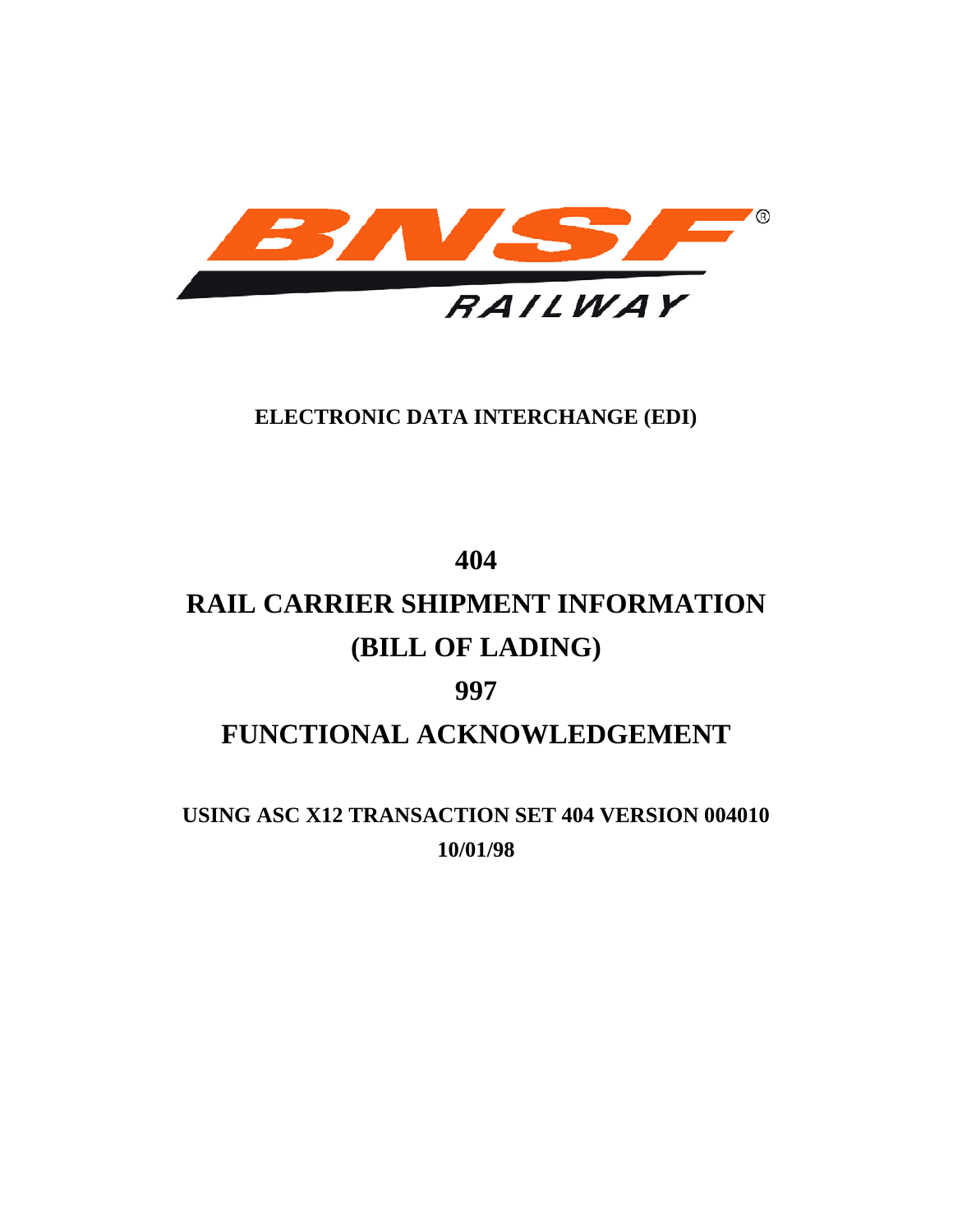# Table of Contents

|                |                                                                | 6              |
|----------------|----------------------------------------------------------------|----------------|
|                |                                                                | $\overline{7}$ |
|                |                                                                | 7              |
|                |                                                                | 8              |
|                |                                                                | 9              |
|                |                                                                | 9              |
|                |                                                                | 9              |
|                |                                                                | 9              |
|                |                                                                | 10             |
|                |                                                                | 11             |
|                | <b>Segments and Data Elements:</b>                             |                |
| <b>ISA</b>     |                                                                | 14             |
| <b>GS</b>      |                                                                | 15             |
| <b>ST</b>      |                                                                | 16             |
| ZC1            | Beginning Segment for Data Correction or Change                | 17             |
| <b>BX</b>      |                                                                | 18             |
| <b>BNX</b>     |                                                                | 19             |
| M3             |                                                                | 20             |
| N <sub>9</sub> |                                                                | 21             |
| CM             |                                                                | 22             |
| $\mathbf{M1}$  |                                                                | 23             |
| <b>DTM</b>     |                                                                | 24             |
| N7             |                                                                | 25             |
| EM             |                                                                | 27             |
| <b>VC</b>      |                                                                | 28             |
| N1             |                                                                | 29             |
| N <sub>3</sub> |                                                                | 30             |
| N4             |                                                                | 31             |
| H <sub>3</sub> |                                                                | 32             |
| M <sub>7</sub> |                                                                | 33             |
| N <sub>5</sub> |                                                                | 34             |
| IC             |                                                                | 35             |
| <b>IM</b>      |                                                                | 36             |
| M12            |                                                                | 37             |
| EI             | Empty Car Disposition - Pended Destination Consignee (El Loop) | 38             |
| E4             | Empty Car Disposition - Pended Destination City                | 39             |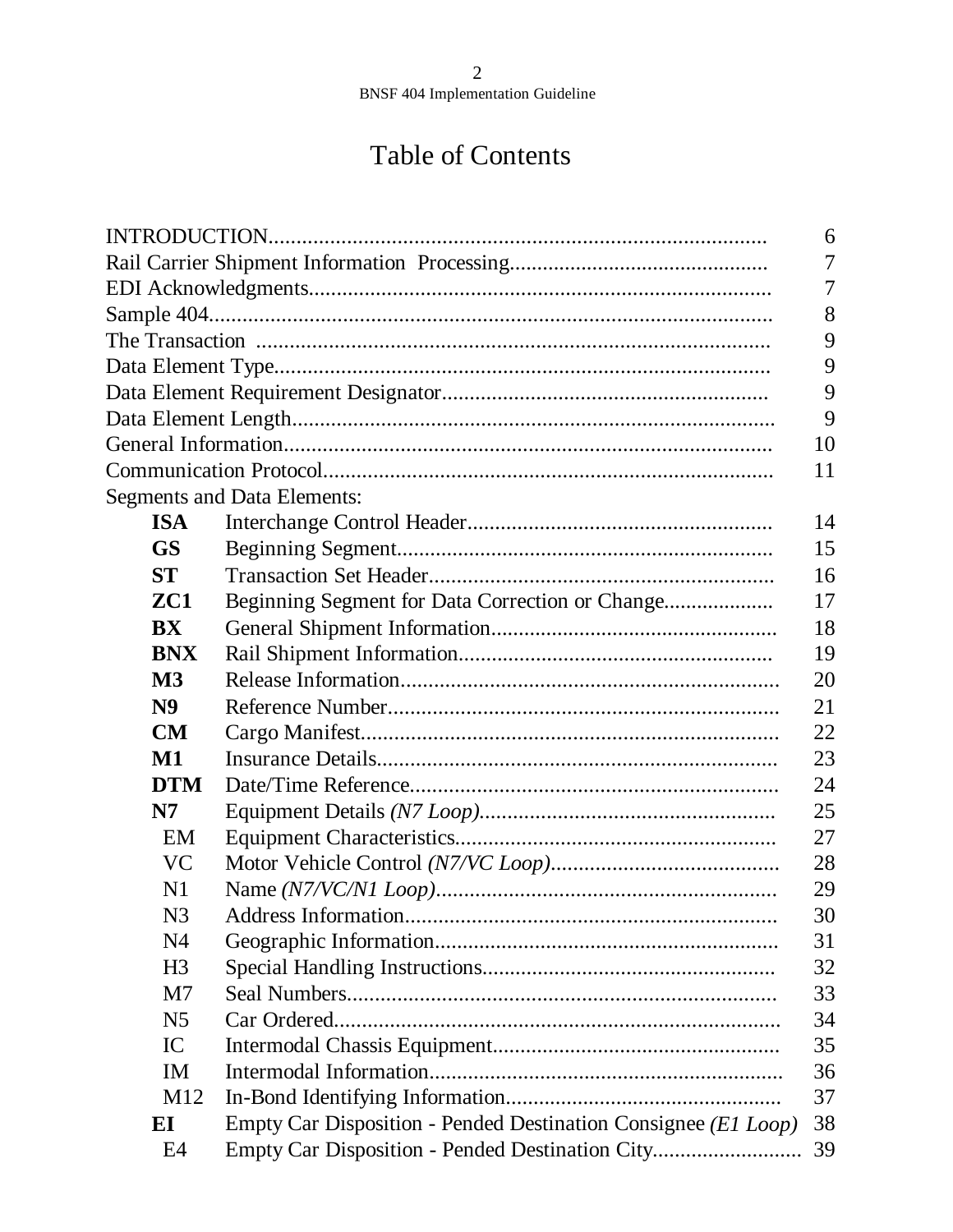| E <sub>5</sub>  |                                                                 | 40 |
|-----------------|-----------------------------------------------------------------|----|
| PI              |                                                                 | 41 |
| <b>GA</b>       |                                                                 | 42 |
| <b>REF</b>      |                                                                 | 43 |
| N <sub>10</sub> |                                                                 | 44 |
| N1              |                                                                 | 45 |
| N <sub>3</sub>  |                                                                 | 46 |
| N <sub>4</sub>  |                                                                 | 47 |
| <b>NA</b>       |                                                                 | 48 |
| F9              |                                                                 | 49 |
| D <sub>9</sub>  |                                                                 |    |
| N1              |                                                                 | 51 |
| N <sub>2</sub>  |                                                                 | 52 |
| N <sub>3</sub>  |                                                                 | 53 |
| N <sub>4</sub>  |                                                                 |    |
| <b>REF</b>      |                                                                 |    |
| <b>PER</b>      |                                                                 |    |
| <b>BL</b>       |                                                                 |    |
| S1              |                                                                 |    |
| S <sub>2</sub>  |                                                                 |    |
| S9              |                                                                 |    |
| N <sub>1</sub>  |                                                                 |    |
| N <sub>2</sub>  |                                                                 | 62 |
| N <sub>3</sub>  |                                                                 | 63 |
| N <sub>4</sub>  |                                                                 | 64 |
| <b>PER</b>      |                                                                 | 65 |
| $\mathbf{R}2$   |                                                                 |    |
| R <sub>9</sub>  |                                                                 | 68 |
| E1              | Empty Car Disposition Pended Destination Consignee (El Loop) 69 |    |
| E4              |                                                                 | 70 |
| E <sub>5</sub>  |                                                                 |    |
| <b>PI</b>       |                                                                 |    |
| H <sub>3</sub>  |                                                                 |    |
| <b>PS</b>       |                                                                 |    |
| <b>LX</b>       |                                                                 | 76 |
| L <sub>5</sub>  |                                                                 | 77 |
| L <sub>0</sub>  |                                                                 | 78 |
| <b>MEA</b>      |                                                                 | 81 |
| L1              |                                                                 | 82 |
| PI              |                                                                 | 83 |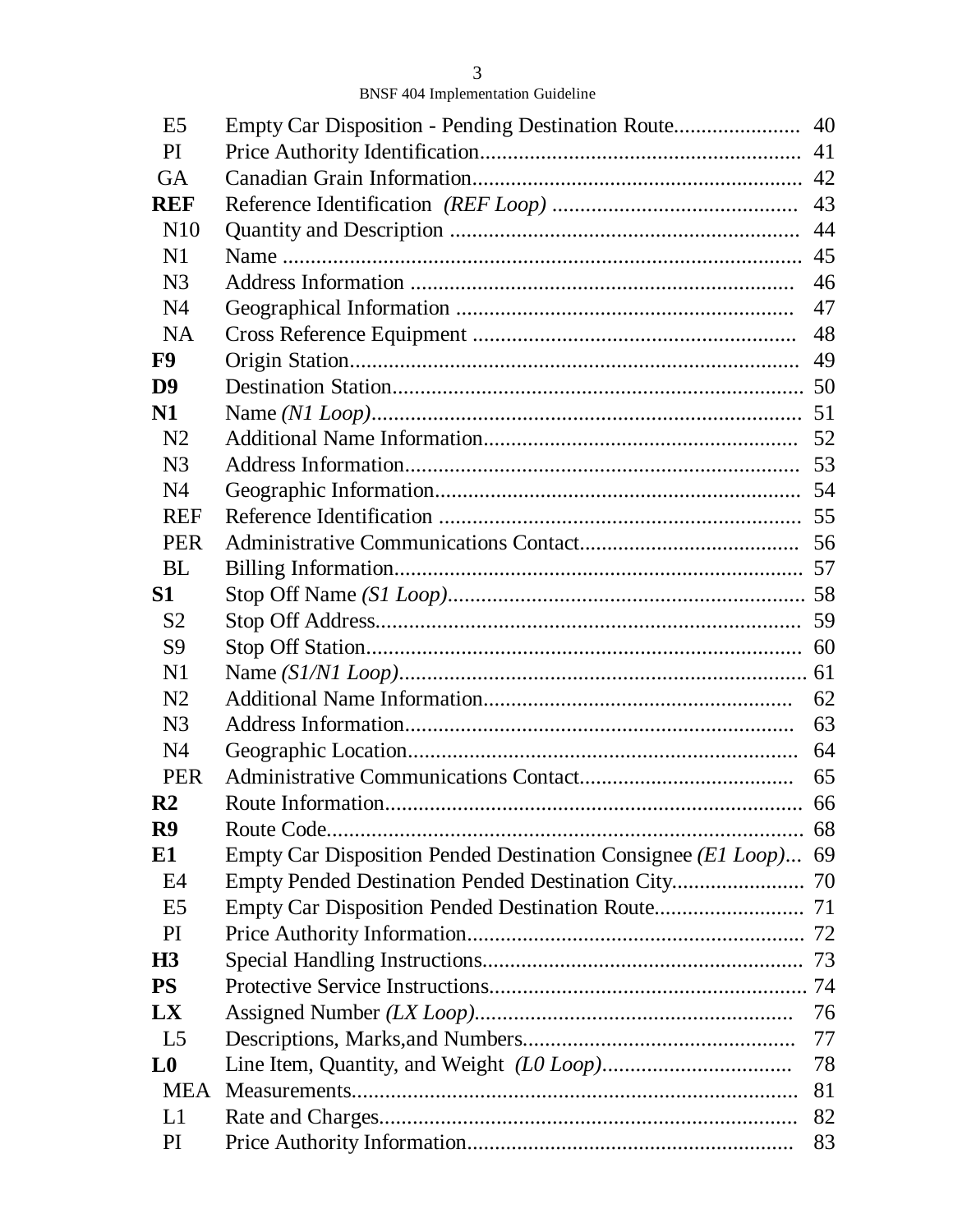| X1              |                                                           | 84 |
|-----------------|-----------------------------------------------------------|----|
| <b>T1</b>       |                                                           | 85 |
| T <sub>2</sub>  |                                                           | 86 |
| T <sub>3</sub>  |                                                           |    |
| T <sub>6</sub>  |                                                           |    |
| T <sub>8</sub>  |                                                           |    |
| L3              |                                                           |    |
| LS              |                                                           |    |
| L <sub>H1</sub> |                                                           |    |
| LH2             |                                                           |    |
| LH <sub>3</sub> |                                                           |    |
| <b>LFH</b>      |                                                           |    |
| <b>LEP</b>      |                                                           |    |
| LH4             |                                                           |    |
| <b>LHT</b>      |                                                           |    |
| <b>LHR</b>      |                                                           |    |
| <b>PER</b>      |                                                           |    |
| LE              |                                                           |    |
| <b>PER</b>      | Admin. Communication Contact (Haz Mat Shipments Only) 105 |    |
| LH2             |                                                           |    |
| <b>LHR</b>      | Haz Mat ID Reference Numbers (Haz Mat Shipments Only) 107 |    |
| L <sub>H6</sub> |                                                           |    |
| <b>XH</b>       |                                                           |    |
| <b>X7</b>       |                                                           |    |
| <b>SE</b>       |                                                           |    |
| <b>GE</b>       |                                                           |    |
| <b>IEA</b>      |                                                           |    |
|                 |                                                           |    |
|                 |                                                           |    |
|                 |                                                           |    |
|                 | <b>Segments and Data Elements</b>                         |    |
|                 |                                                           |    |
|                 |                                                           |    |
|                 |                                                           |    |
|                 |                                                           |    |
|                 |                                                           |    |
|                 |                                                           |    |
|                 |                                                           |    |
|                 |                                                           |    |
|                 |                                                           |    |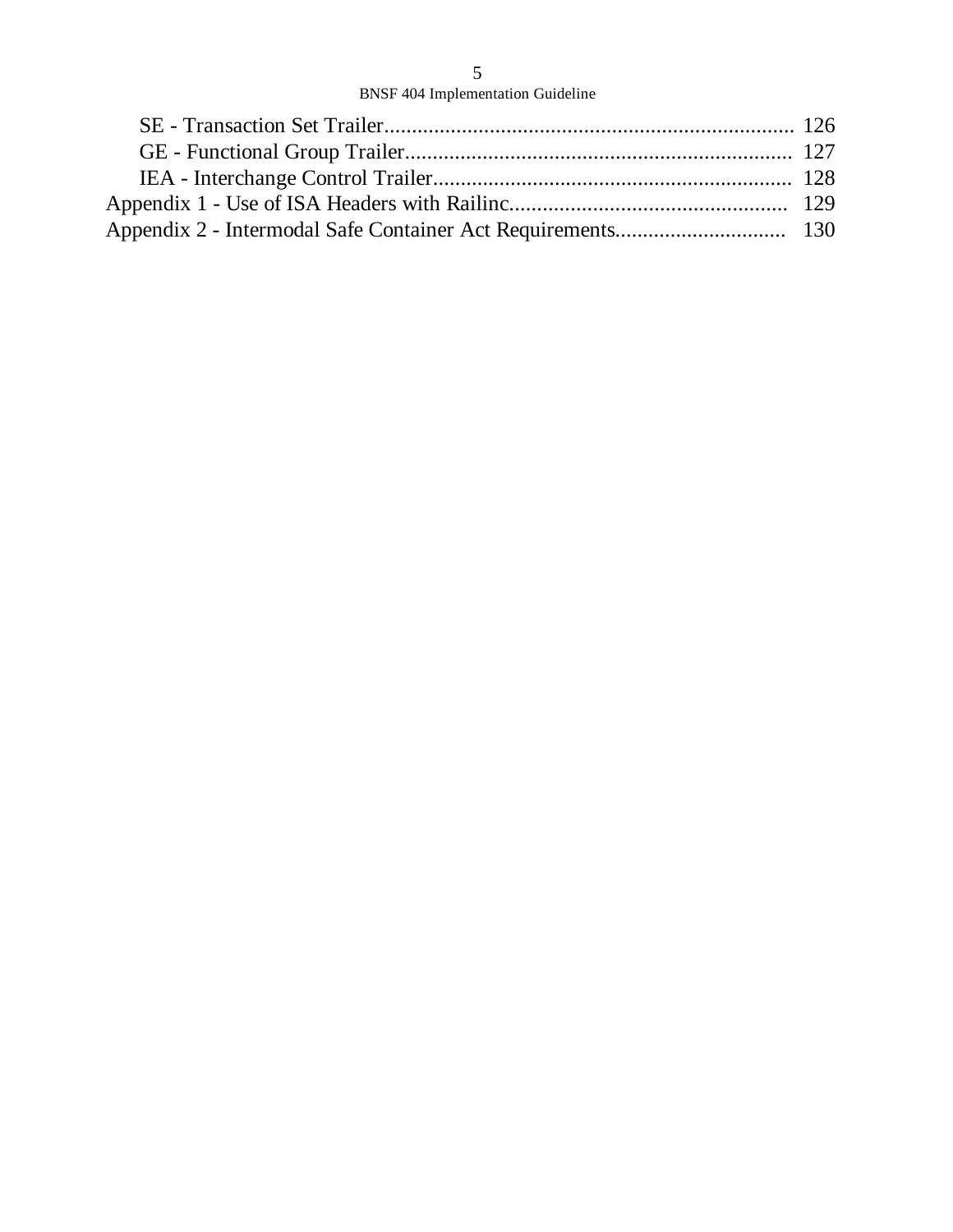### *Introduction*

Transaction Set 404: Bill of Lading Functional Group: SR

This transaction set contains the format and establishes the data contents of the Rail Carrier Shipment Information Transaction Set (404) for the use within the context of an Electronic Data Interchange (EDI) environment. The transaction set can be used to transmit rail carrier specific bill of lading information to a railroad. It is the initial tender of a shipment between a consignor and a rail carrier and can be used as notification of equipment release and/or a legal bill of lading.

Burlington Northern Santa Fe will accept the Rail Carrier Shipment Information published by DISA for ASC X12. The following guidelines are all-inclusive and identify unique requirements for use of the ASC X12 404 transaction set when transmitting data to Burlington Northern Santa Fe.

To obtain X12 standards and documentation, contact:

Data Interchange Standards Association, Inc. 1800 Diagonal Road, Suite 355 Alexandria, VA 22314-2840 703-548-7005

Or:

Washington Publishing Company Orders: 800-972-4334 Phone: 301-590-9337 www.wpc-edi.com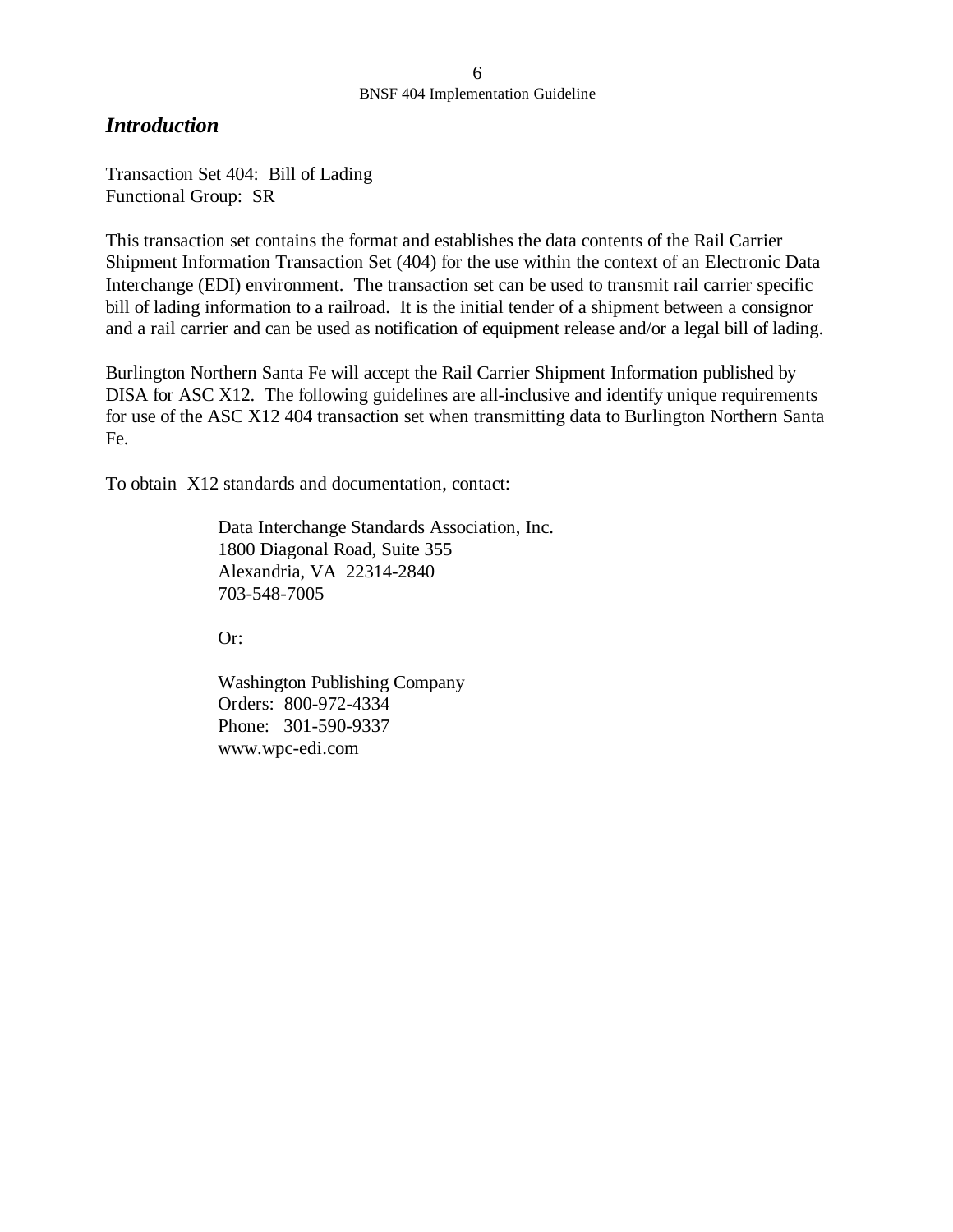### *Rail Carrier Shipment Information / Bill of Lading Processing*

The general steps in processing 404s electronically are initiated when the customer enters or creates bill of lading in their computer. This information, or data, is then formatted into the ASC X12 404 transaction set. This formatting may be performed by you, the customer, or your third party value added network. After formatting, the transaction is delivered to Burlington Northern Santa Fe or your third party value added network. The BNSF computer then performs a security edit and certain basic alpha-numeric edits and determines that all mandatory elements and segments are present.

This becomes the document that will create a rail carrier waybill which will be used in releasing your equipment, set up a revenue document, create the operating instructions, and if an interline shipment, pass the information on to the next rail carrier.

### *EDI Acknowledgments*

BNSF will generate a 997 Functional Acknowledgment to you, the customer, indicating if the electronic format met all requirements for processing. If rejected at this level, the document will not be processed any further.

BNSF will generate a 824 Application Acknowledgement to you, the customer, indicating that the bill of lading information was used by Burlington Northern Santa Fe's application systems. It is designed to accomodate the business need of reporting the acceptance, rejection, or acceptance with change of the bill of lading.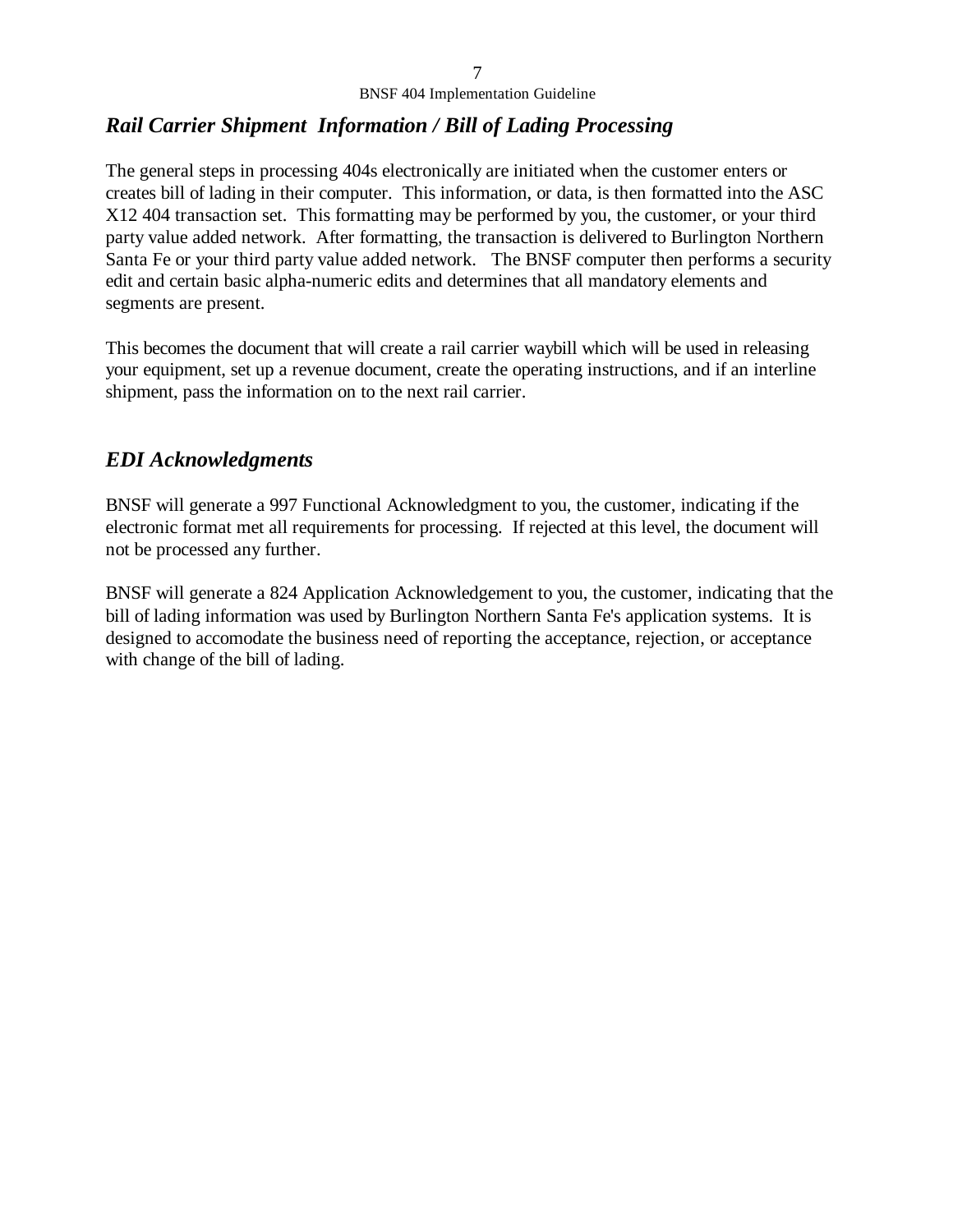#### *Sample 404*

Minimal data requirements for a carload bill of lading

GS\*SR\*ABCCUSTOMER\*BNSF\*19981231\*1526\*1315\*X\*004010 ST\*404\*1234 BX\*00\*R\*PP\*\*BNSF\*L\*B\*N BNX\*A M3\*B\*19981231\*1526\*CT N9\*RP\*AWI226\*\*19981231\*1526\*CT N9\*BM\*HGP2684\*\*19981231\*1526\*CT N7\*ATSF\*311597\*195320\*N\*\*\*\*\*\*\*RR F9\*\*CYRIL\*OK D9\*\*HOUSTON\*TX N1\*CN\*ABC CUSTOMER N4\*HOUSTON\*TX N1\*SH\*XZY CUSTOMER N4\*CYRIL\*OK PER\*NT\*JOHN DOE\*TE\*123-456-7890 R2\*BNSF\*S\*\*\*\*R  $LX*1$ L5\*1\*GYPSUM CRUDE\*1491110\*T L0\*1\*\*\*\*\*\*\*1\*CLD PI\*CT\*12345\*\*\*BNSF\*BNC SE\*21\*1315 GE\*1\*1315

Minimal data requirements for an intermodal bill of lading

GS\*SR\*ABCCUSTOMER\*BNSF\*19981231\*1526\*1315\*X\*004010 ST\*404\*1234 BX\*00\*R\*PP\*\*BNSF\*L\*B\*N BNX\*A M3\*B\*19981231\*1526\*CT N9\*BM\*HGP2684\*\*19981231\*1526\*CT N7\*REAZ\*123456\*25000\*N\*\*\*\*\*\*\*TL F9\*\*CHICAGO\*IL D9\*\*SEATTLE\*WA N1\*CN\*ABC CUSTOMER N4\*SEATTLE\*WA N1\*SH\*XZY CUSTOMER N4\*CHICAGO\*IL PER\*NT\*JOHN DOE\*TE\*123-456-7890 R2\*BNSF\*S\*\*\*25\*X  $LX*1$ L5\*1\*FAK\*4611110\*T L0\*1\*\*\*\*\*\*\*1\*TLD PI\*CT\*12345\*\*\*BNSF\*QT SE\*20\*1315 GE\*1\*1315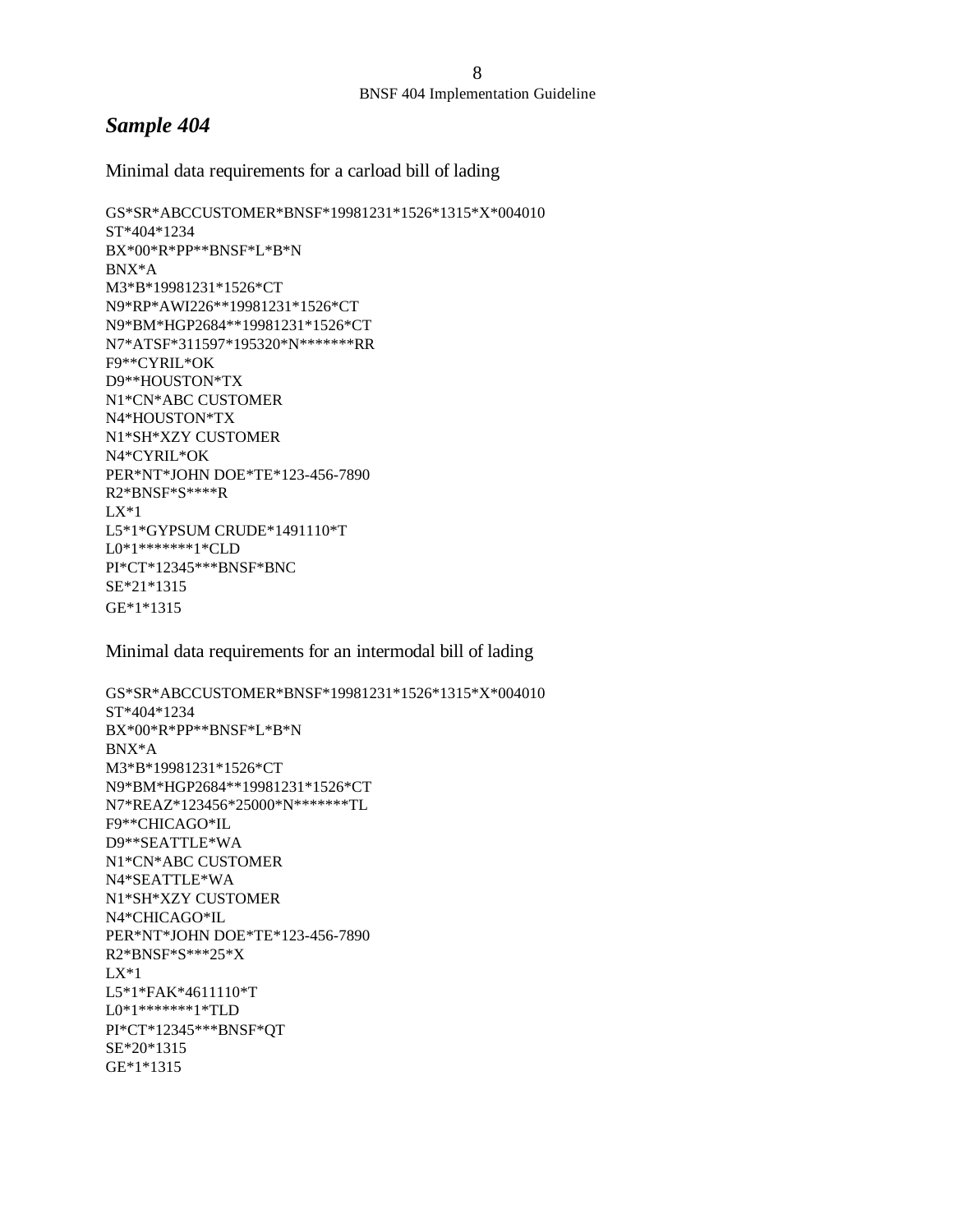### *The Transaction*

A transaction set is used to describe the electronic transmission of single document between one company's computer and another company's computer.

EDI transactions are defined by segments, and each item within the segment becomes a data element. Data Element Type, Requirement Designator, and Length are described below. These identifiers are listed for each Data Element throughout the remainder of this guide.

### *Data Element Type*

Specifies the characters that may be used.

| Nn          | Numeric             | N indicates that it is numeric; n indicates decimal place.     |  |  |  |
|-------------|---------------------|----------------------------------------------------------------|--|--|--|
| $\mathbf R$ | Decimal             | R indicates an optional decimal point for integer values or a  |  |  |  |
|             |                     | required decimal for decimal values. BNSF can accept positive  |  |  |  |
|             | and decimal values. |                                                                |  |  |  |
| <b>ID</b>   | Identifier          | A specific code taken from a table defined in the Data Element |  |  |  |
|             |                     | Dictionary such as unit of measure.                            |  |  |  |
| AN          | <b>String</b>       | A series of alpha/numeric characters, such as a company name.  |  |  |  |
| DT.         | Date                | YYYYMMDD (ISO standard date)                                   |  |  |  |
| <b>TM</b>   | Time                | HHMM express in 24-hour clock format.                          |  |  |  |

### *Data Element Requirement Designator*

Indicates when this element must be included in an electronic document.

| M             | Mandatory   | The data element shall be used in the segment.                |
|---------------|-------------|---------------------------------------------------------------|
| $\mathcal{C}$ | Conditional | The data element may be required in the segment based on      |
|               |             | whether another element is used.                              |
| $\Omega$      | Optional    | The data element may or may not be used in the segment at the |
|               |             | option of the user.                                           |

### *Data Element Length*

The minimum length and maximum length of the characters in the data element.

1/15 Indicates that "1" is the minimum acceptable value and "15" is the maximum.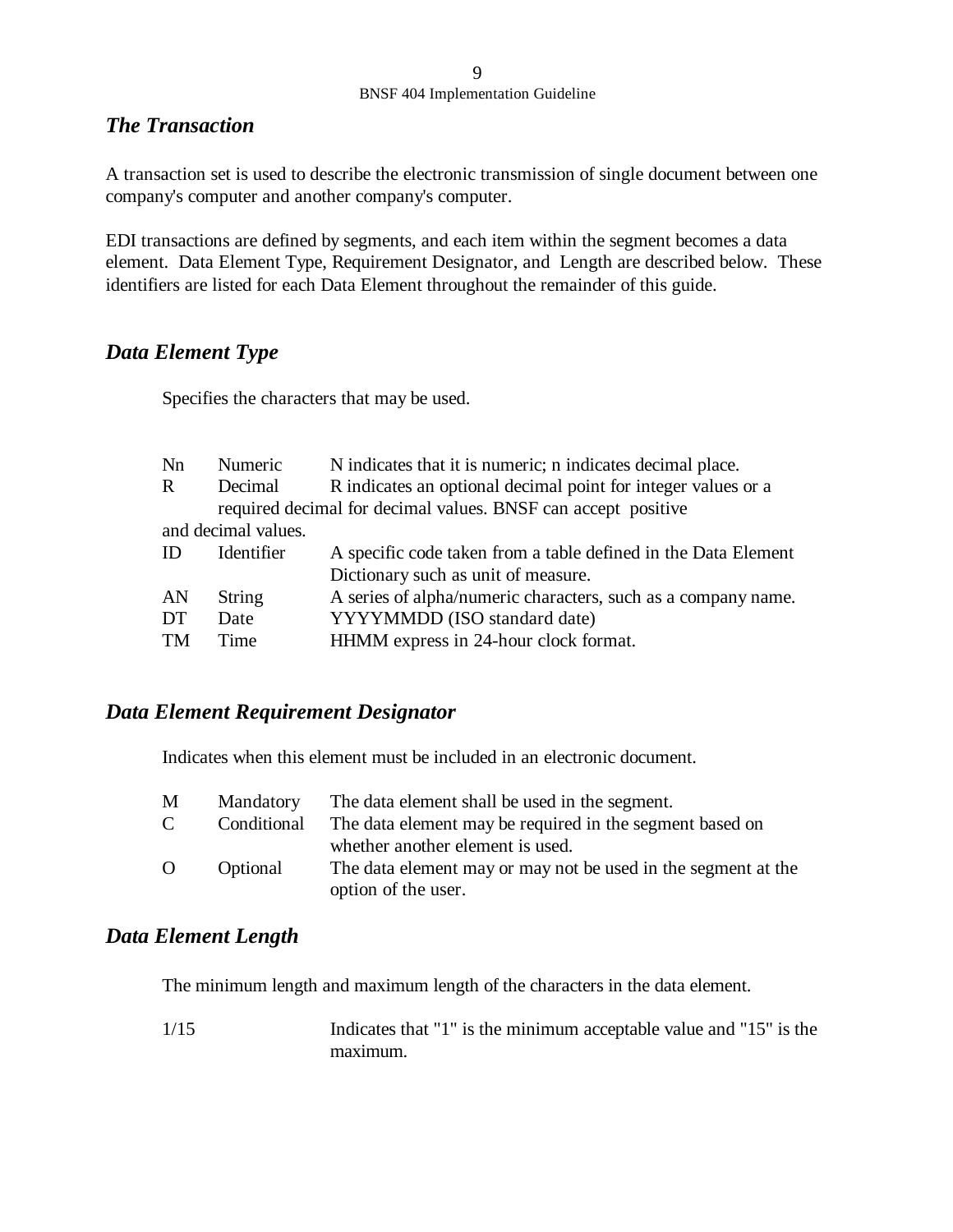### *General Information*

To establish an "Electronic Data Interchange Partnership" with Burlington Northern Santa Fe, you may contact your BNSF Representative or call BNSF's Customer Support number (1-800-809-2673 Option 4).

The minimum requirements for EDI participation are:

Personal Computer (IBM compatible) 2400 Baud Modem (Hayes compatible) Single line telephone (Data capable)\*

\* BNSF offers toll-free 800 service for data transmission.

Also necessary is a translation program or software capable of converting your billing information into the proper EDI format.

If a personal computer is your choice of hardware, BNSF offers software which will allow you to create and transmit your billing information. If you desire to use existing personal computer programs to create your billing or, if you are a mainframe computer user, you may wish to create your own translation software or purchase one of the many commercial software packages available.

Another option for establishing an EDI partnership with Burlington Northern Santa Fe is to utilize the services of a "Third Party" vendor.

Whatever selection your business needs dictate, Burlington Northern Santa Fe will assist you in establishing your EDI partnership.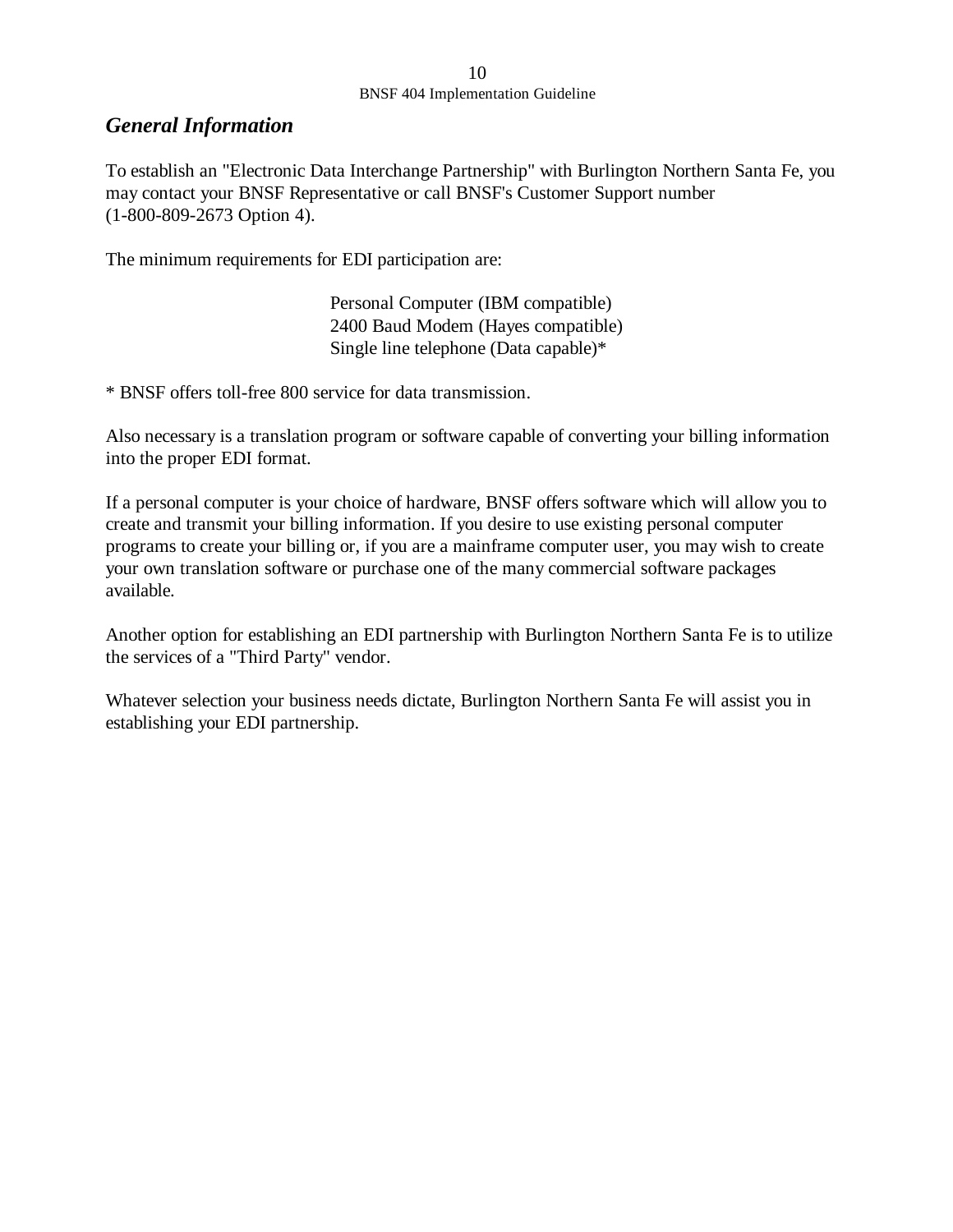### *Communication Protocol*

As successful communications are necessary to exchange data between two computers, Burlington Northern Santa Fe has attempted to offer you a complete array of communication possibilities, all of which are available for your use, 24 hours, every day of the year. This allows you to select the best option to fit your business needs.

Options available are:

- 1. **DIRECT.** Toll-free 800 service via asynchronous 2400/9600/14400 BPS line. Toll-free 800 service via bisynchronous 4800/9600 BPS line. SMTP (simple mail transport protocol) mail via the Internet. FTP (file transfer protocol) via the Internet.
- 2. **THIRD PARTY.** Use any independent third party to message switch/translate your data to BNSF.

Burlington Northern Santa Fe offers two dial-in options.

1. You may dial BNSF direct using 2400 or higher BPS Asynchronous communications protocol. The asynchronous communication parameters are as follows:

| Transmission speed  | 2400 or higher BPS                      |
|---------------------|-----------------------------------------|
| Line protocol       | Half-duplex                             |
| Parity              | Even                                    |
| Data bits           |                                         |
| Stop bits           |                                         |
| Modem               | Bell 212A, v.32, v.32bis, or compatible |
| Data characters     | <b>ASCII</b>                            |
| Flow control        | $XON/XOFF$ (hex 11 and 13)              |
| End of transmission | $EOT$ (hex 4)                           |
| Telephone number    | 800-545-7515                            |

All messages must be proceeded by a line with the User ID followed by the normal input data.

Example of an Asynchronous transmission:

USERID GS\* ST\* DATA SE\* ST\* DATA SE\* GE\*

2. BNSF utilizes IBM standard 3780 protocol for bisynchronous communications.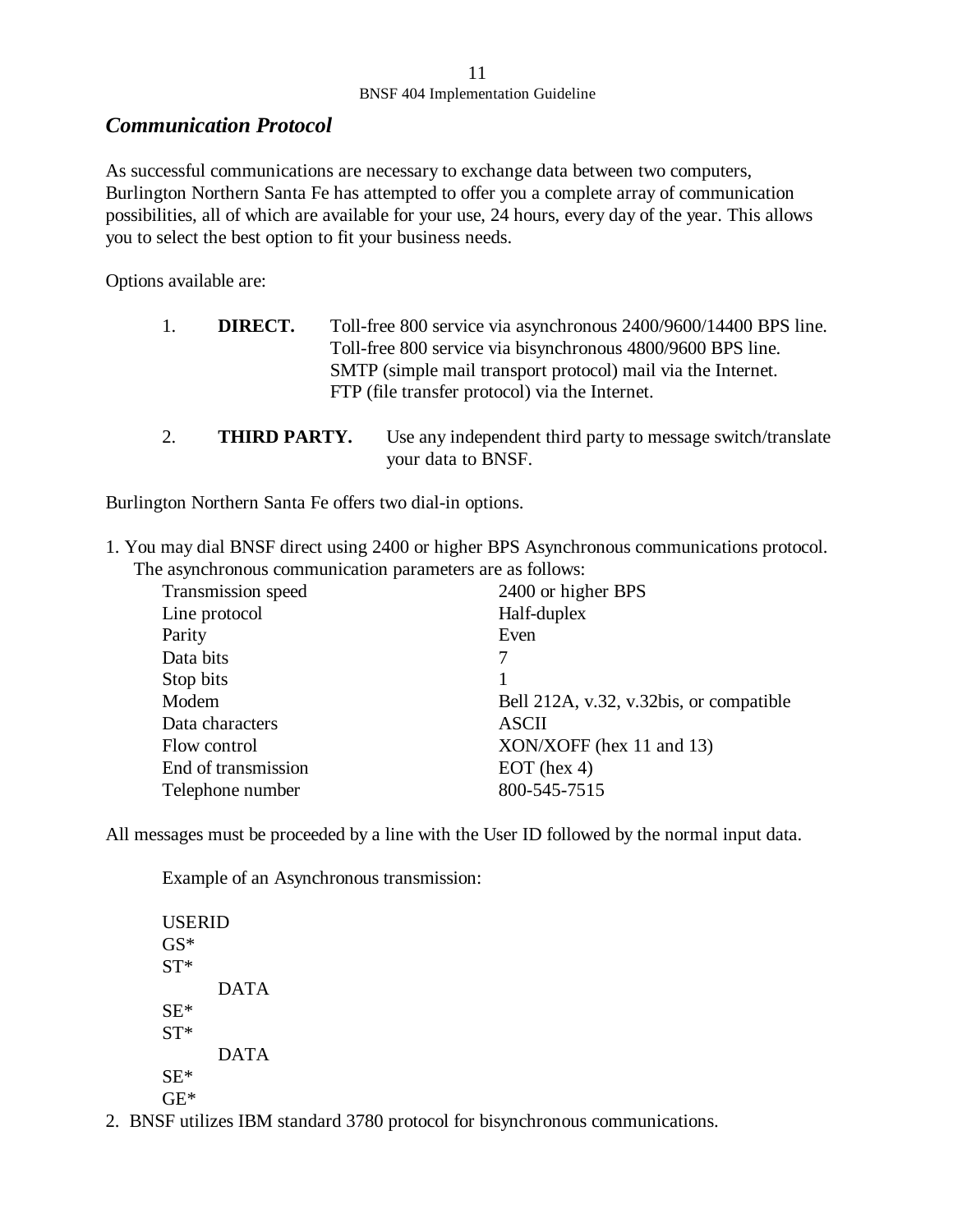New line characters should separate each segment. BNSF will remove any control characters and will not perform any type of conversion or translation of those characters.

| Transmission speed        | 9600 BPS Phone 800-573-9384   |
|---------------------------|-------------------------------|
|                           | 4800 BPS Phone 800-328-9479   |
| Line protocol             | <b>Half Duplex</b>            |
| Transparency              | Off                           |
| <b>Block</b> check        | Odd                           |
| <b>Blocking Factor</b>    |                               |
| Data bits                 | 8                             |
| Data transfer             | Point to point                |
| Transmission protocol     | <b>IBM 3780</b>               |
| Modem                     | v.32, BELL 208, or compatible |
| Data character            | <b>EBCDIC</b>                 |
| Newline character         | Hex 15                        |
| # character               | Hex 7B                        |
| * character               | Hex 5C                        |
| STX (start of text)       | Hex 02                        |
| ETX (end of text)         | Hex 03                        |
| EOB/ETB (end of block)    | Hex 26                        |
| EOT (end of transmission) | Hex 37                        |
| <b>IRS</b>                | Hex 1 <sub>E</sub>            |

Example of a Bisynchronous transmission:

All messages must be preceded with a User ID. The User ID must be bounded with an STX (Start of Text) and a "#" at the beginning (Synchronous communications) and an ETB (End of Transmission Block) at the end. Subsequent text should also be bounded by an STX and ETB, with an ETX (End of Text) and EOT (End of Transmission) closing the transmission.

Transmissions should be as follows:

**STX** #USERID ETB STX GS\*SR\*USERID\*BNSF\* etc. ST\*404\*001 DATA SE\*nn\*001 ST\*404\*002 DATA SE\*nn\*002 GE etc. **ETB** ETX EOT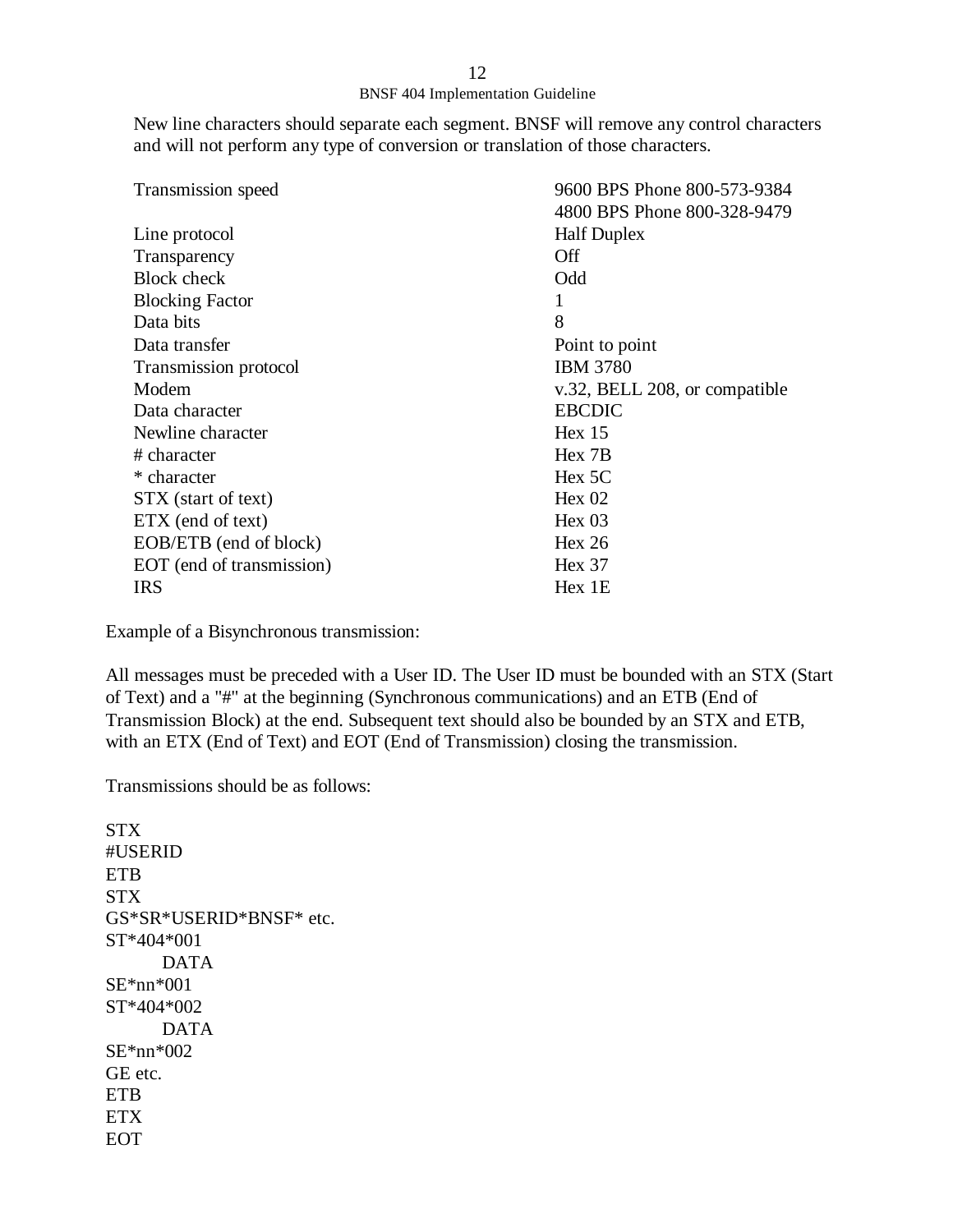#### BNSF 404 Implementation Guideline

Wait on the line for BNSF's "Transmission Received"

Next, you either hang up or request your 997 responses by sending the following:

STX #USERID ETB STX VP 997 SIG Any 3 alpha characters are acceptable. ETB ETX EOT

#### OR

STX \$\$REQUEST ID=*USERID* BATCHID='997' ETB ETX EOT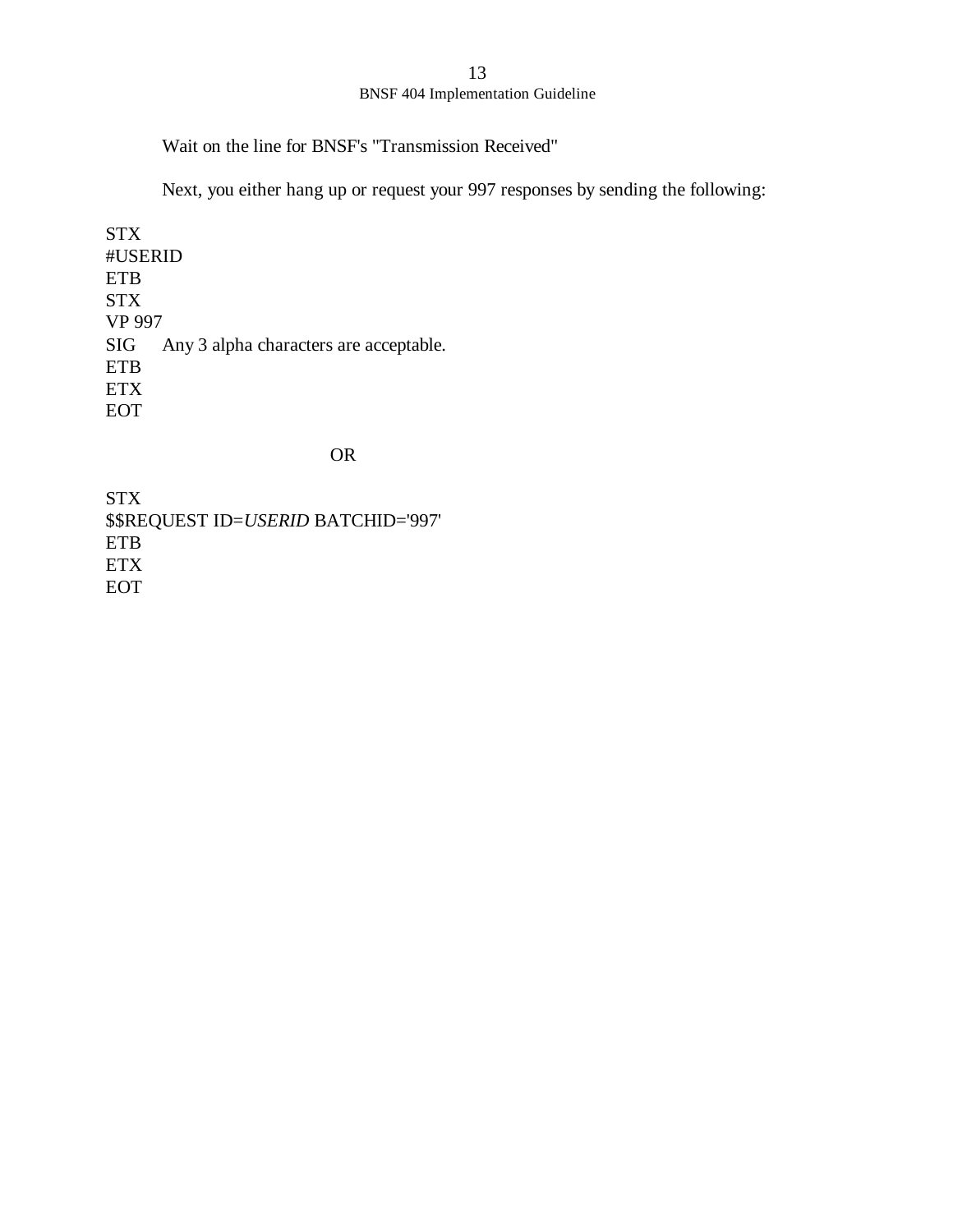### *SEGMENT ISA–Interchange Control Header*

### **MANDATORY**

Maximum Use: 1 per transaction set

| Example: |  |  |                                                                            |
|----------|--|--|----------------------------------------------------------------------------|
|          |  |  | =*82%LISA*00**00**02*CUSTOMERID*02*BNSF*981231*0034*U*00306*123456789*1*P* |

| $\#$             | <b>NAME</b>                                     | <b>DATA ELEMENT</b><br>#/TYPE | <b>MIN/MAX</b> | <b>REQ</b>   | <b>CONTENTS</b>                                                                                                                        |
|------------------|-------------------------------------------------|-------------------------------|----------------|--------------|----------------------------------------------------------------------------------------------------------------------------------------|
| 1                | Authorization<br><b>Information Qualifier</b>   | IO1 / ID                      | 02/02          | M            | $00\,$                                                                                                                                 |
| $\mathfrak{D}$   | Authorization<br>Information                    | 102 / AN                      | 10/10          | M            |                                                                                                                                        |
| 3                | Security Information<br>Qualifier               | I03 / AN                      | 02/02          | M            | $00\,$                                                                                                                                 |
| 4                | Security Information                            | I04 / AN                      | 10/10          | M            |                                                                                                                                        |
| 5                | Interchange ID<br>Qualifier                     | I05 / ID                      | 02/02          | M            | 02                                                                                                                                     |
| 6                | Interchange Sender ID                           | 106 / 1D                      | 15/15          | $\mathbf{M}$ | Customer id/name                                                                                                                       |
| $\boldsymbol{7}$ | Interchange ID<br>Qualifier                     | IO7 / ID                      | 02/02          | M            | 02                                                                                                                                     |
| 8                | Interchange Receiver<br>ID                      | 108 / ID                      | 15/15          | M            | <b>BNSF</b>                                                                                                                            |
| 9                | Interchange Date                                | I09 / DT                      | 06/06          | M            | YYMMDD. This is the only time<br>throughout the transaction that the<br>year is not reflected by 4<br>characters. Min/max remains 6/6. |
|                  | 10 Interchange Time                             | I10 / TM                      | 04/04          | M            | <b>HHMM</b>                                                                                                                            |
| 11               | Interchange Control<br>Standard ID              | I11 / ID                      | 01/01          | M            | U - US EDI Community of ASC<br>X12, TDCC, and UCS                                                                                      |
|                  | 12 Interchange Control<br><b>Version Number</b> | I12/ID                        | 05/05          | M            | 00401 - X12 ver 4010                                                                                                                   |
|                  | 13 Interchange Control<br>Number                | I13/N0                        | 09/09          | M            |                                                                                                                                        |
|                  | 14 Acknowledgement<br>Requested                 | I14/ID                        | 01/01          | $\mathbf{M}$ | 0 - No acknowledgement requested<br>1 - Interchange acknowledgement<br>requested                                                       |
|                  | 15 Test Indicator                               | I15/ID                        | 01/01          | M            | P - Production<br>T - Test                                                                                                             |
|                  | 16 Subelement Separator                         | I16/AN                        | 01/01          | M            | BNSF uses $\sim$ (tilde character)                                                                                                     |

*NOTE: Spaces must be used when maximum length requirement is not met by the contents of the data element. Spaces are shown above in the example by periods (.) . These should not be part of the ISA but used here to illustrate that spaces are required even if no data is supplied within the position This segment needs to be exactly 106 positions long - counting the ISA, all the delimiters, all the mandatory fields plus a Hex 15 immediately following ISA 16 to indicate carriage return/line feed*

*IF COMMUNICATING VIA RAILINC, PLEASE SEE APPENDIX 1 AT END OF THIS DOCUMENT.*

#### 14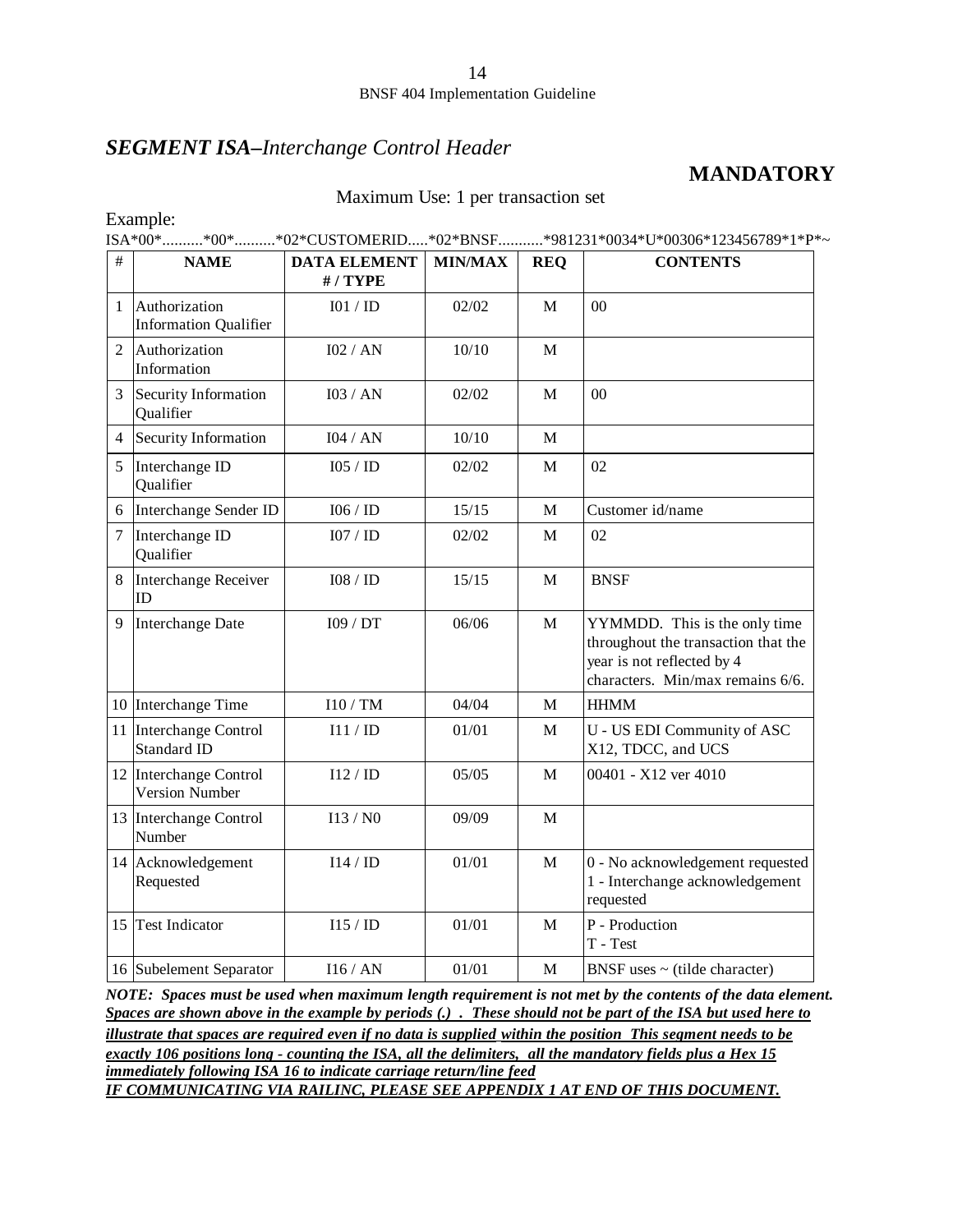#### BNSF 404 Implementation Guideline

## *SEGMENT GS–Beginning Segment*

### **MANDATORY**

### Maximum Use: 1 per transaction set

### Example: GS\*SR\*PASSWORD/ID\*BNSF\*19981231\*1300\*1001\*X\*004010

| # | <b>NAME</b>             | <b>DATA ELEMENT</b><br>$# /$ TYPE | <b>MIN/MAX</b> | <b>REQ</b> | <b>CONTENTS</b>                                                                     |  |
|---|-------------------------|-----------------------------------|----------------|------------|-------------------------------------------------------------------------------------|--|
|   | <b>Functional Group</b> | 479/A                             | 02/02          | M          | SR for 404                                                                          |  |
| 2 | Appl Send               | 142 / AN                          | 02/12          | M          | Mailbox or customer ID agreed to<br>by acceptence into BNSF computer<br>system.     |  |
| 3 | Appl Receiver           | 124/A                             | 02/12          | M          | <b>BNSF</b>                                                                         |  |
| 4 | Interchange Date        | 29/N                              | 08/08          | M          | YYYYMMDD of transmission                                                            |  |
| 5 | Interchange Time        | 30/N                              | 04/04          | M          | <b>HHMM</b> of transmission                                                         |  |
| 6 | Control Number          | 28/N                              | 01/09          | M          | Sender's message control number.                                                    |  |
|   | <b>Agency Code</b>      | 455/N                             | 01/02          | M          | X only for ASC X12                                                                  |  |
| 8 | Version                 | 480/N                             | 01/12          | M          | Senders transmission standard<br>version. This manual represents<br>version 004010. |  |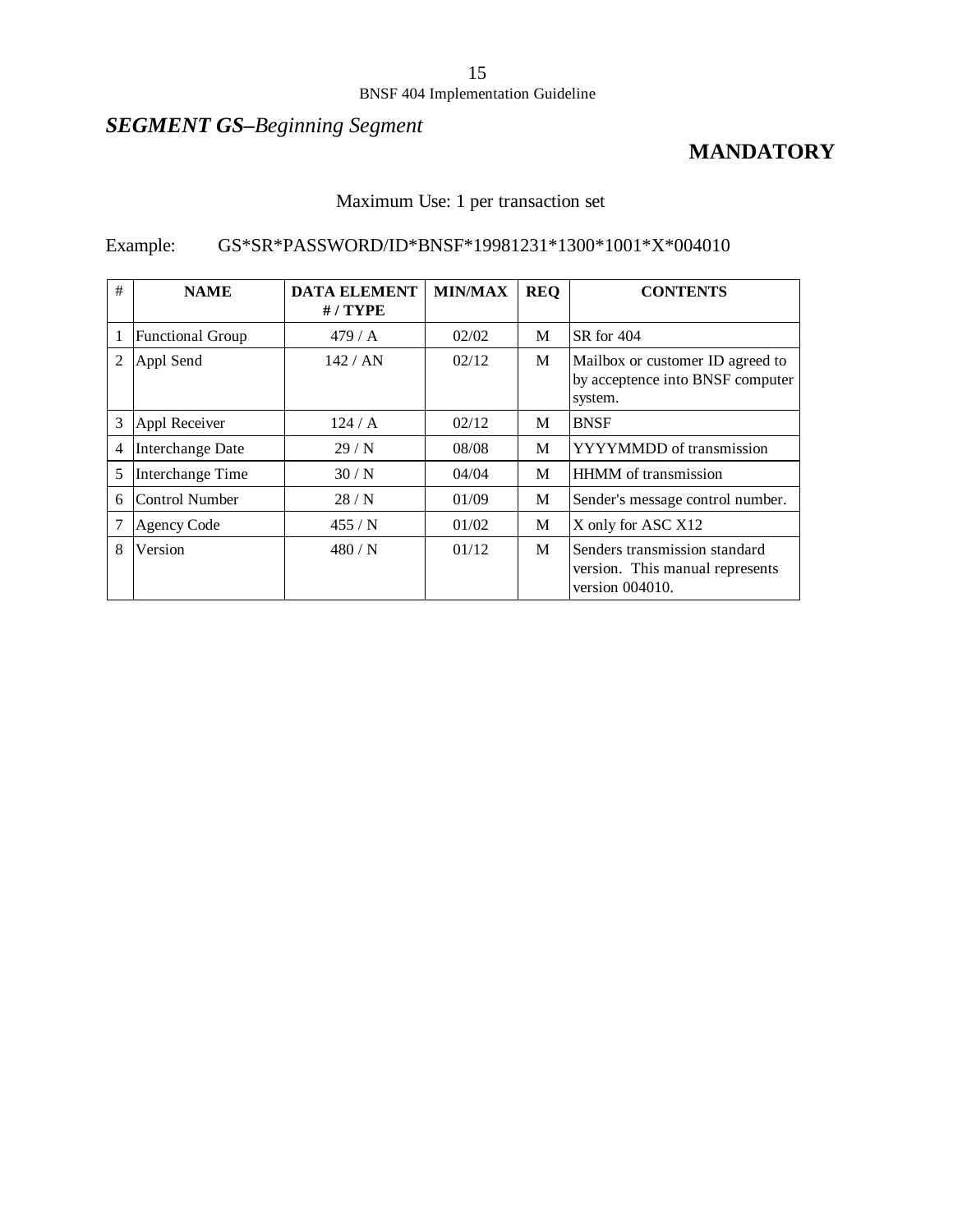#### BNSF 404 Implementation Guideline

## *SEGMENT ST - Transaction Set Header*

### **MANDATORY**

### Maximum Use: 1 per transaction set

Example: ST\*404\*0001

| <b>NAME</b>             | <b>DATA ELEMENT</b><br># AND TYPE | <b>MIN/MAX</b> |   | <b>REQ CONTENTS</b>                                                                                        |
|-------------------------|-----------------------------------|----------------|---|------------------------------------------------------------------------------------------------------------|
| <b>Functional Group</b> | $143$ /ID                         | 03/03          | M | 404                                                                                                        |
| Control Number          | 329/AN                            | 01/09          | М | Sender message control number.<br>This number will be returned by<br>receiver in response transaction set. |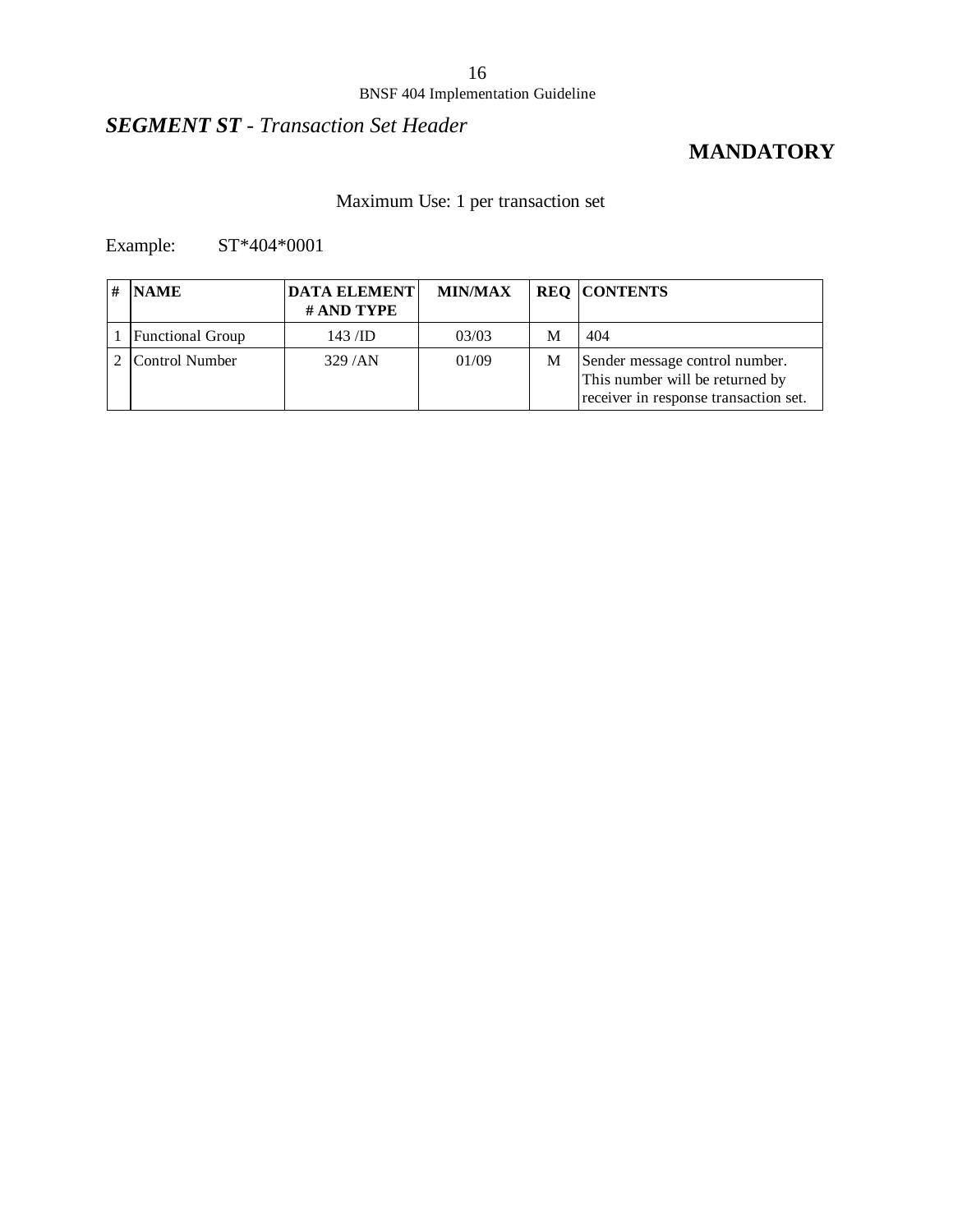### *SEGMENT ZC1 - Beginning Segment for Data Correction or Change* **OPTIONAL**

#### Maximum Use: 1

#### Example: ZC1\*43002007\*ABCD\*123456\*122109\*19981231\*AI\*BNSF\*R

| #                       | <b>NAME</b>                            | <b>DATA ELEMENT</b><br># AND TYPE | <b>MIN/MAX</b> | <b>REQ</b> | <b>CONTENTS</b>                                                                                                                          |
|-------------------------|----------------------------------------|-----------------------------------|----------------|------------|------------------------------------------------------------------------------------------------------------------------------------------|
| 1                       | Shipment ID Number                     | 145/AN                            | 01/30          | $\Omega$   |                                                                                                                                          |
| 2                       | Equipment Initial                      | 206 / AN                          | 01/04          | $\Omega$   |                                                                                                                                          |
| 3                       | <b>Equipment Number</b>                | 207/AN                            | 01/10          | M          | BNSF uses first 6 characters of the<br>equipment number. If a 7th digit is<br>present, it is assumed to be an<br>intermodal check digit. |
| $\overline{4}$          | <b>Transaction Reference</b><br>Number | 244/AN                            | 01/10          | M          |                                                                                                                                          |
| $\overline{\mathbf{z}}$ | <b>Transaction Reference</b><br>Date   | 243 / DT                          | 08/08          | M          | <b>YYYYMMDD</b>                                                                                                                          |
| 6                       | Correction Indicator                   | 202 / ID                          | 02/02          | M          | AI - supply additional information<br>CO - correction                                                                                    |
| 7                       | <b>SCAC</b>                            | $140 /$ ID                        | 02/04          | M          | <b>BNSF</b>                                                                                                                              |
| 8                       | <b>Transport Type Code</b>             | 91 / ID                           | 01/02          | M          | R - rail<br>X - intermodal                                                                                                               |

BNSF's systems uses equipment initial and number as the key to find a match within 4 days of its original receipt. Other matching keys are bill of lading number and origin/destination. If an origin point is attempted to be corrected, customer must supply the above information, including the waybill number and date (ZC104 and ZC105).

Corrections are automatically applied on intermodal shipments if its received prior to equipment ramping or assignment. Corrections to carload shipments are handled on a manual basis. The corrected bill comes in, creates a voided transaction, and sends a printed copy to Customer Waybill Center for reviewal.

Each correction will create an interline 417 to include the ZC1 segment and BNSF forwards on to interline carriers if applicable and/or as long as BNSF still has responsibility of the car.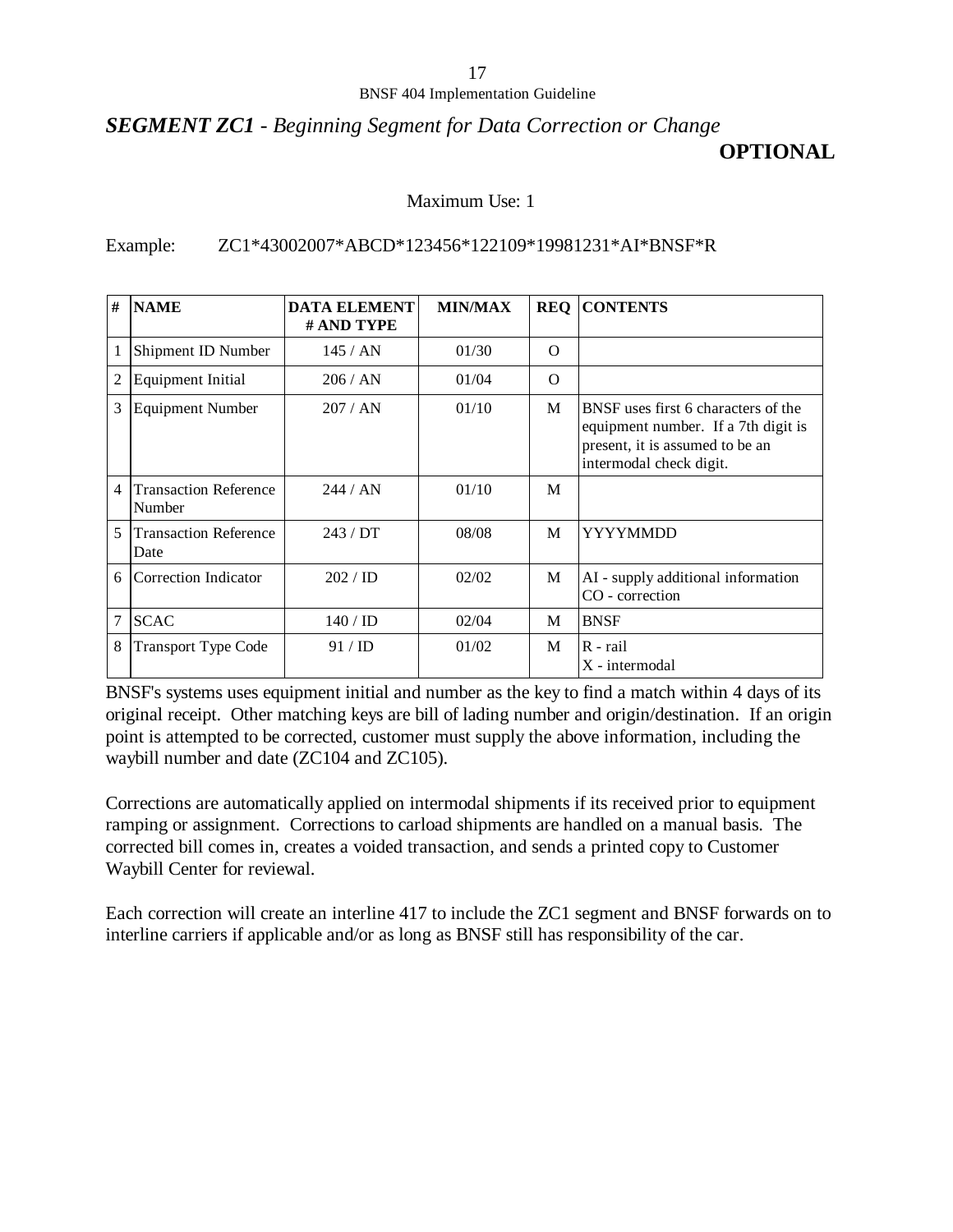# *SEGMENT BX–General Shipment Information*

### **MANDATORY**

#### Maximum Use: 1

### Example: BX\*00\*R\*PP\*\*BNSF\*L\*\*S

| #              | <b>NAME</b>                                 | <b>DATA ELEMENT</b><br># AND TYPE | <b>MIN/MAX</b> |                | <b>REQ CONTENTS</b>                                                                                                                                         |
|----------------|---------------------------------------------|-----------------------------------|----------------|----------------|-------------------------------------------------------------------------------------------------------------------------------------------------------------|
| $\mathbf{1}$   | <b>Transaction Set</b><br>Purpose Code      | 353/ID                            | 02/02          | M              | 00 - original<br>04 - If this is a change / correction,<br>use in conjunction with ZC1<br>segment.                                                          |
| 2              | <b>Transport Method</b><br>Code             | $91$ /ID                          | 01/02          | M              | $R$ - rail<br>X - intermodal                                                                                                                                |
| 3              | Method of Pay                               | 146/ID                            | 02/02          | М              | PP - prepaid<br>CC - collect<br>NR - non-revenue<br>CM - company material<br>If company material, use CM and<br>also reflect H in the BX07 listed<br>below. |
| $\overline{4}$ | Shipment ID number<br>(SID)                 | 145 / AN                          | 01/30          | $\Omega$       |                                                                                                                                                             |
| 5              | <b>SCAC</b>                                 | 140 /ID                           | 02/04          | М              | <b>BNSF</b>                                                                                                                                                 |
| 6              | Weight Unit Qualifier                       | 188/ID                            | 01/01          | $\Omega$       | L - pounds<br>K - kilograms<br>$S - tons$                                                                                                                   |
| 7              | Shipment Qualifier                          | $147$ /ID                         | 01/01          | $\Omega$       | B - revenue loads for single shipment<br>E - empty equipment billing<br>H - company material nonrevenue                                                     |
| 8              | Section 7 Code                              | 226/ID                            | 01/01          | $\Omega$       | S - in effect, signed<br>N - not in effect                                                                                                                  |
| 9              | Capacity Load Code                          | 195 / ID                          | 01/01          | $\Omega$       | C - full cubic capacity<br>F - full capacity<br>G - full gallonage capacity<br>M - full marked capacity<br>V - full visible capacity                        |
|                | 10 No longer used                           | - - -                             | - - -          | $ -$           |                                                                                                                                                             |
|                | 11 Customs Document<br><b>Handling Code</b> | 501 / ID                          | 02/02          | $\Omega$       | If BX11 = 14, 24, or 34; then X1<br>segment is required for Canadian<br>origins only.                                                                       |
|                | 12 Confidential Bill Req                    | 199 / ID                          | 01/01          | $\Omega$       |                                                                                                                                                             |
| 13             | Goods/Service Tax<br>Code                   | 714 / ID                          | 01/01          | $\overline{O}$ |                                                                                                                                                             |

18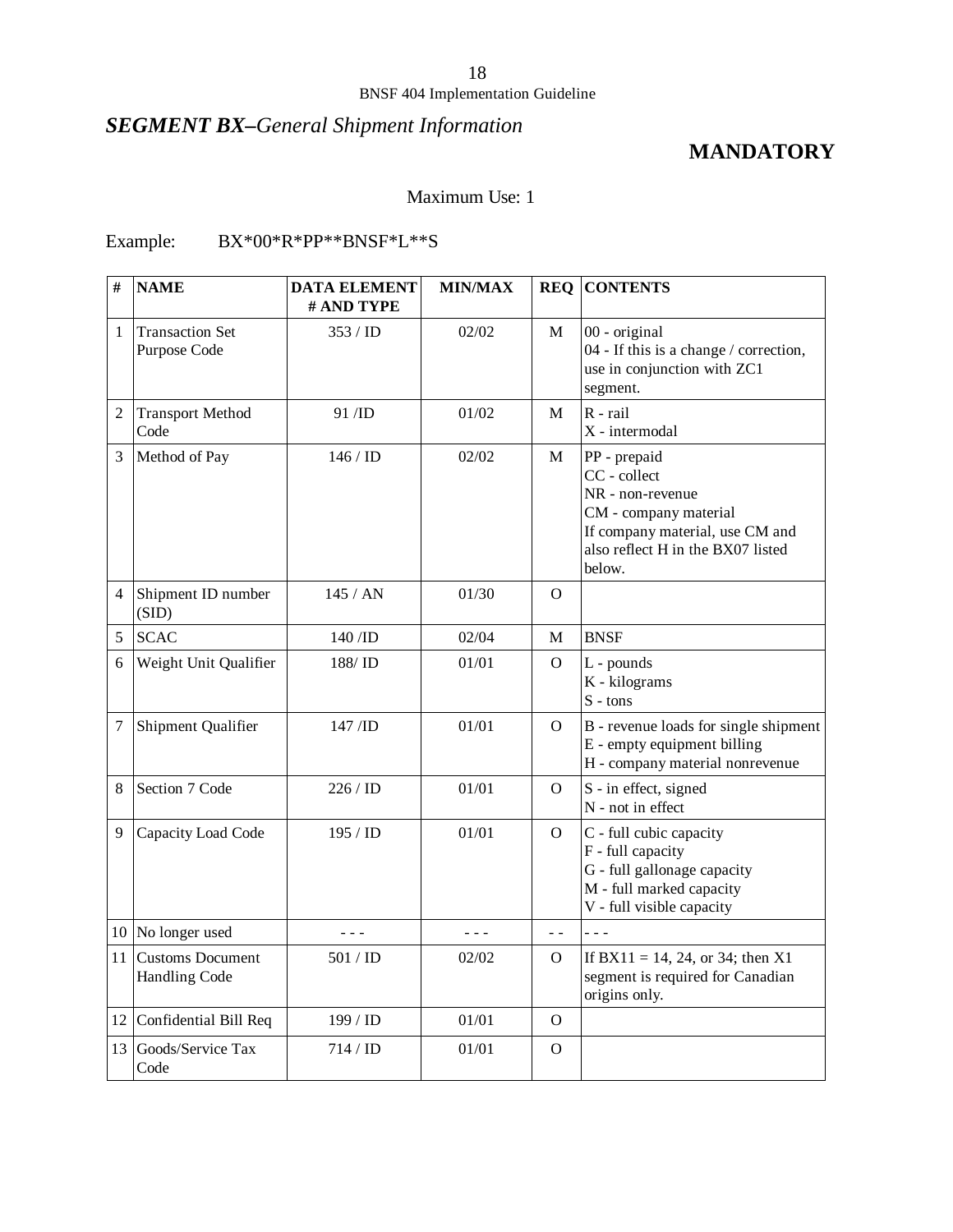#### *SEGMENT BNX–Rail Shipment Information*

### **OPTIONAL**

#### Maximum Use: 1

Example: BNX\*A\*\*S

| #              | <b>NAME</b>                  | <b>DATA ELEMENT</b><br># AND TYPE | <b>MIN/MAX</b> |          | <b>REQ CONTENTS</b>                                                                                                                                                                                                                                                                                 |
|----------------|------------------------------|-----------------------------------|----------------|----------|-----------------------------------------------------------------------------------------------------------------------------------------------------------------------------------------------------------------------------------------------------------------------------------------------------|
| 1              | Shipment Weight<br>Code      | $460 / \text{ID}$                 | 01/01          | $\Omega$ | A - agreement weights<br>D - destination weights<br>R - railroad scale weight - RR to<br>weight the shipment<br>S - shipper scale weight<br>T - tariff weights<br>N - no weight required; contract or<br>per car rates<br>M - manifest weight<br>O - official weight<br>U - mutually defined weight |
| $\overline{2}$ | Reference Pattern ID         | 129 / ID                          | 01/13          | $\Omega$ |                                                                                                                                                                                                                                                                                                     |
| 3              | <b>Billing Code</b>          | 11 / ID                           | 01/01          | $\Omega$ | S - loaded revenue bill<br>U - unit train shipment<br>M - multi-car                                                                                                                                                                                                                                 |
| $\overline{4}$ | Repetitive Pattern<br>Number | 223/N0                            | 05/05          | $\Omega$ |                                                                                                                                                                                                                                                                                                     |

If customer intends for the railroad to weigh the shipment, the BX01 should reflect R, and the N704 (weight qualifier) should reflect E (estimate).

BNSF application systems converts the BX01 value to a two character equivalent shown below:

A agreement weights convert to PW

D destination weights convert to DW

R railroad scale weights convert to EW

S shipper scale weights convert to SW

T tariff weights convert to TW

N no weight required converts to CW

M manifest weight converts to SW

O official weight converts to WA

U mutually defined weight converts to CW

19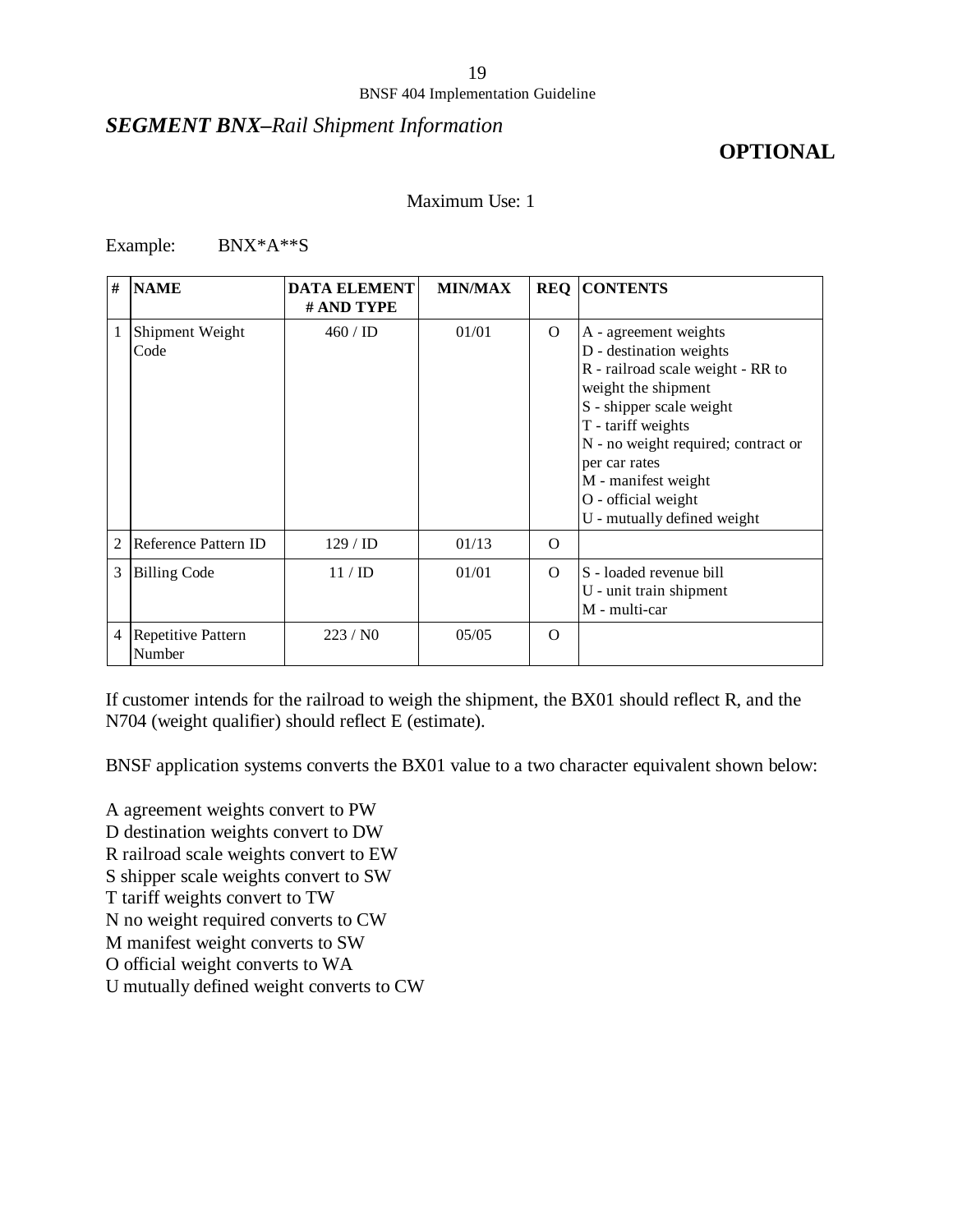### *SEGMENT M3–Release Information*

### **MANDATORY**

#### Maximum Use: 1

Example: M3\*B\*199812311\*1300

| # | <b>NAME</b>  | <b>DATA ELEMENT</b><br># AND TYPE | <b>MIN/MAX</b> |          | <b>REQ CONTENTS</b>                                                                                                                                                       |
|---|--------------|-----------------------------------|----------------|----------|---------------------------------------------------------------------------------------------------------------------------------------------------------------------------|
|   | Release Code | $132 / \text{ID}$                 | 01/01          | M        | B- billing information only                                                                                                                                               |
| 2 | Date         | 373/DT                            | 08/08          | $\Omega$ | <b>YYYYMMDD</b>                                                                                                                                                           |
| 3 | Time         | 377/N                             | 04/04          | $\Omega$ | <b>HHMM</b>                                                                                                                                                               |
| 4 | Time Code    | 623 / ID                          | 02/02          | $\Omega$ | CT - central time<br>ET - eastern time<br>LT - local time<br>MT - mountain time<br>PT - pacific time<br>AT - Alaskan time<br>NT - Newfoundland time<br>TT - atlantic time |

BNSF uses its own applications to perform equipment release. This segment is for billing purposes only - it will not create an auto release of equipment based on time and date reflected within this segment.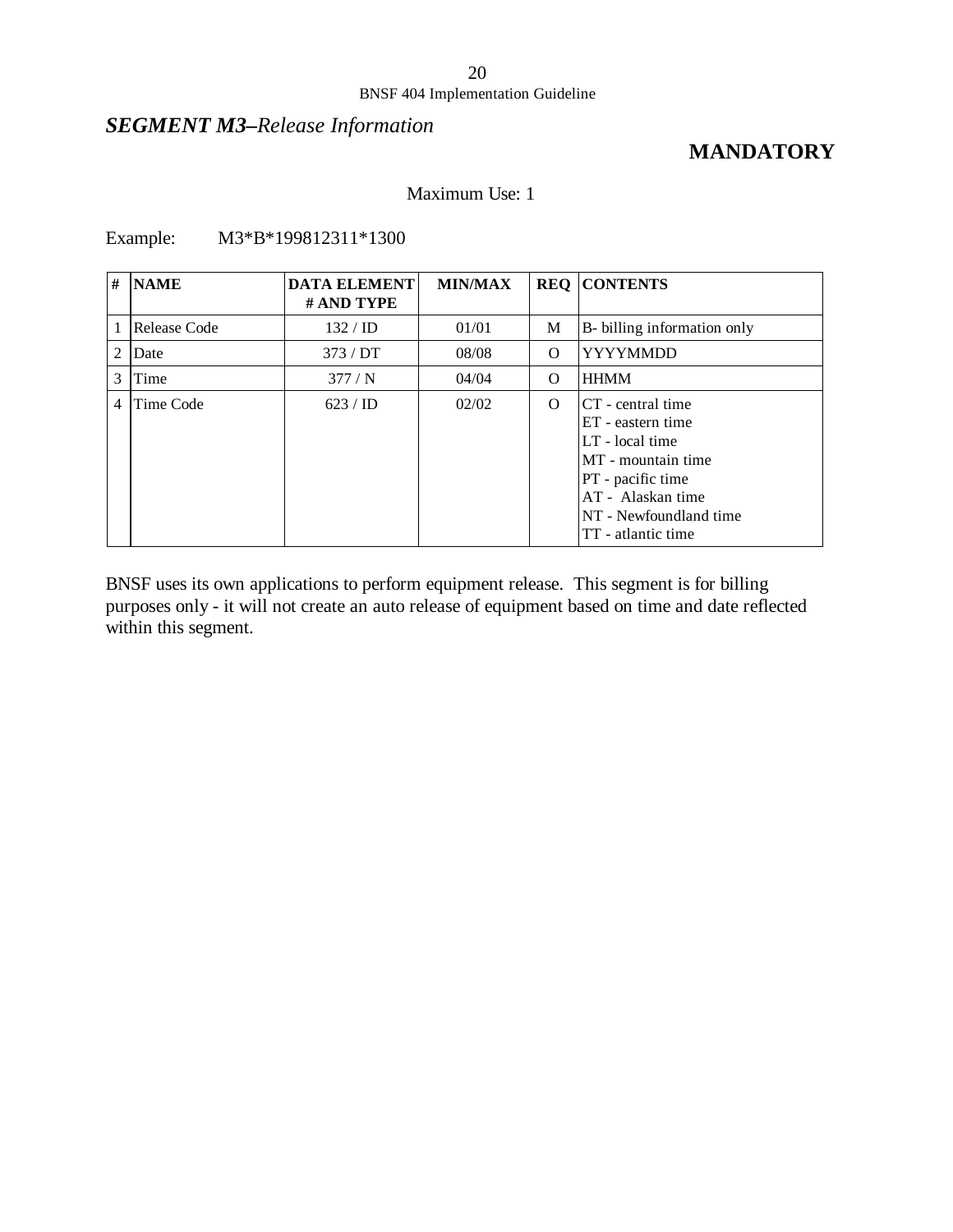## *SEGMENT N9–Reference Number*

### **MANDATORY**

#### Maximum Use: 30

#### Example: N9\*BM\*EDIC0001\*\*19981231\*1300

| #              | <b>NAME</b>         | <b>DATA ELEMENT</b><br># AND TYPE | <b>MIN/MAX</b> |               | <b>REQ CONTENTS</b>                                                                                                                                                                                                                                                                                                                                                                                                                                   |
|----------------|---------------------|-----------------------------------|----------------|---------------|-------------------------------------------------------------------------------------------------------------------------------------------------------------------------------------------------------------------------------------------------------------------------------------------------------------------------------------------------------------------------------------------------------------------------------------------------------|
| 1              | Reference Qualifier | 128 / ID                          | 02/03          | M             | BL - government bill of lading<br>number<br>BM - bill of lading number<br>BN - booking number<br>CO - customer order number<br>EB - embargo permit number<br>EN - embargo number<br>GR - grain order reference number<br>SN - seal number (also reflected in<br>M <sub>7</sub><br>WM - weight agreement number<br>WY - rail waybill number<br>* If other qualifiers are needed, refer<br>to the data dictionary within the<br>standards documentation |
| $\overline{2}$ | Reference Number    | 127/ AN                           | 01/30          | $\mathcal{C}$ |                                                                                                                                                                                                                                                                                                                                                                                                                                                       |
| 3              | Description         | 369/AN                            | 01/45          | $\mathcal{C}$ |                                                                                                                                                                                                                                                                                                                                                                                                                                                       |
| 4              | Date                | 373 / DT                          | 08/08          | $\Omega$      | YYYYMMDD                                                                                                                                                                                                                                                                                                                                                                                                                                              |
| 5              | Time                | 377 / TM                          | 04/08          | $\Omega$      | <b>HHMM</b>                                                                                                                                                                                                                                                                                                                                                                                                                                           |
| 6              | Time Code           | 623 / ID                          | 02/02          | $\Omega$      | CT - central time<br>ET - eastern time<br>LT - local time<br>MT - mountain time<br>PT - pacific time<br>AT - Alaskan time<br>NT - Newfoundland time<br>TT - Atlantic time                                                                                                                                                                                                                                                                             |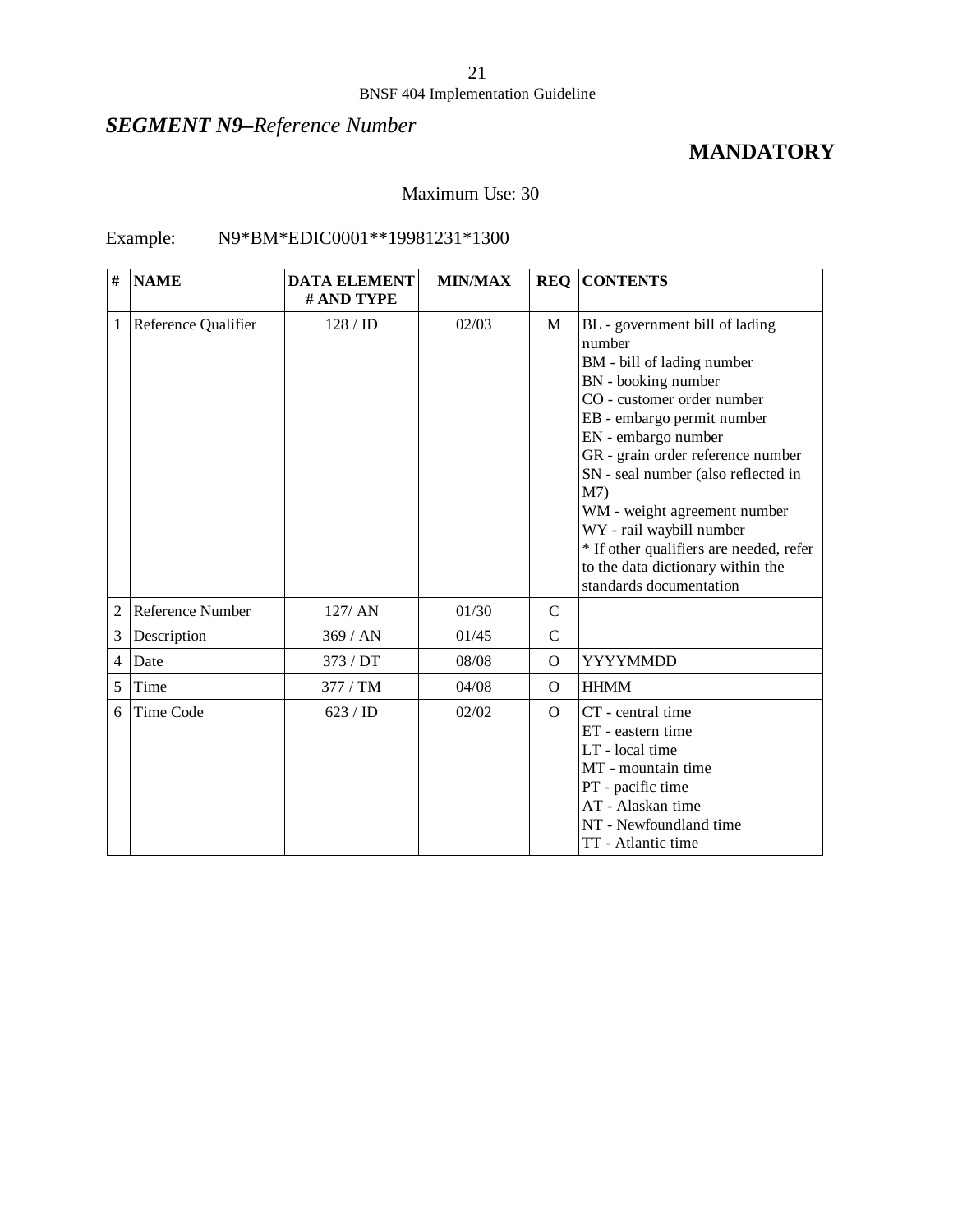## *SEGMENT CM–Cargo Manifest*

### **OPTIONAL**

### Maximum Use: 2

### Example: CM\*110\*D\*BALTIMORE\*19981231\*BOOKING1234\*BNSF\*\*\*VESSEL

| #              | <b>NAME</b>           | <b>DATA ELEMENT</b><br># AND TYPE | <b>MIN/MAX</b> | <b>REQ</b>     | <b>CONTENTS</b>                                                                                                                                                             |
|----------------|-----------------------|-----------------------------------|----------------|----------------|-----------------------------------------------------------------------------------------------------------------------------------------------------------------------------|
| 1              | Voyage Number         | 55/AN                             | 02/10          | $\Omega$       |                                                                                                                                                                             |
| $\overline{2}$ | Port Terminal Code    | 115 / ID                          | 01/01          | $\mathbf C$    | D - port at which the cargo was<br>discharged<br>L - port at which the cargo is loaded<br>to the vessel<br>I - final port at which the cargo is<br>unloaded from the vessel |
| 3              | Port Name             | 114/AN                            | 02/24          | $\Omega$       |                                                                                                                                                                             |
| 4              | Date                  | 373/DT                            | 08/08          | $\overline{O}$ | <b>YYYYMMDD</b><br>If $CM02 = D$ , this will represes t the<br>dock date<br>If $CM02 = L$ , this will represent the<br>sail date                                            |
| 5              | <b>Booking Number</b> | 13/AN                             | 01/17          | $\Omega$       |                                                                                                                                                                             |
| 6              | <b>SCAC</b>           | 140 / ID                          | 02/04          | $\overline{O}$ | Current carrier                                                                                                                                                             |
| 7              | <b>SCAC</b>           | 140 / ID                          | 02/04          | $\mathbf{O}$   | Previous carrier                                                                                                                                                            |
| 8              | Date                  | 373 / DT                          | 08/08          | $\Omega$       | YYYYMMDD - Manifest date                                                                                                                                                    |
| 9              | <b>Vessel Name</b>    | 182/AN                            | 02/28          | $\Omega$       |                                                                                                                                                                             |
|                | 10 Pier Number        | 113/AN                            | 01/04          | $\Omega$       |                                                                                                                                                                             |
| 11             | Pier Name             | 112 / AN                          | 02/14          | $\Omega$       |                                                                                                                                                                             |
| 12             | <b>Terminal Name</b>  | 174/AN                            | 02/30          | $\Omega$       |                                                                                                                                                                             |
| 13             | State/Province Code   | 156 / ID                          | 02/02          | $\Omega$       |                                                                                                                                                                             |
|                | 14 Country Code       | 26/ID                             | 02/03          | $\Omega$       |                                                                                                                                                                             |
|                | 15 Reference Number   | 127 / AN                          | 01/30          | $\mathbf{O}$   | Vessel agent number                                                                                                                                                         |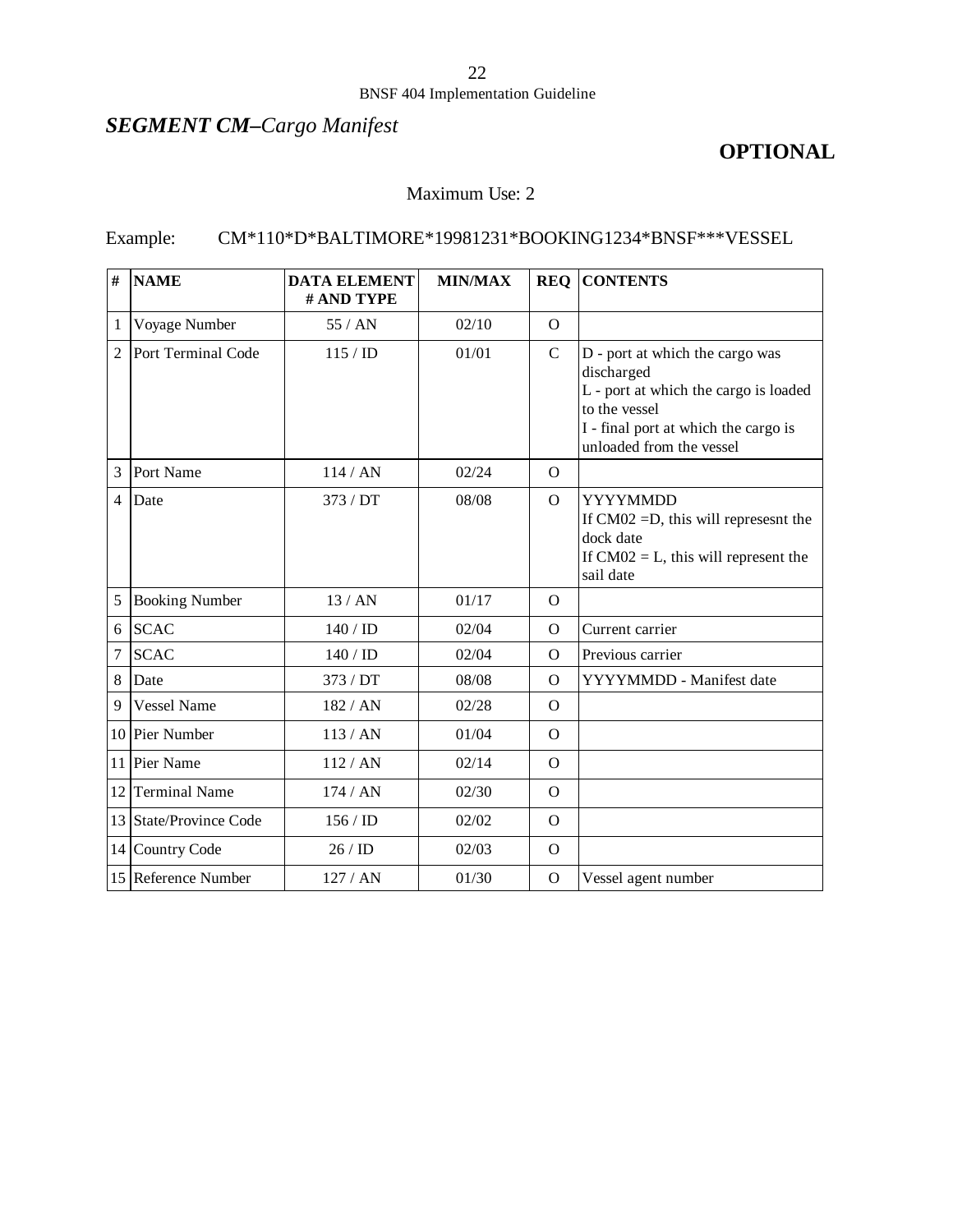#### BNSF 404 Implementation Guideline

### *SEGMENT M1–Insurance Details*

## **OPTIONAL**

### Maximum Use: 1

### NOTE:*THIS SEGMENT IS NOT USED BY BNSF*

| #              | <b>NAME</b>           | <b>DATA ELEMENT</b><br># AND TYPE | <b>MIN/MAX</b> | <b>REQ</b>    | <b>CONTENTS</b> |
|----------------|-----------------------|-----------------------------------|----------------|---------------|-----------------|
| $\mathbf{1}$   | <b>Country Code</b>   | 26/ID                             | 02/03          | M             |                 |
| $\mathfrak{2}$ | Carriage Value        | 14/N0                             | 02/08          | M             |                 |
| 3              | Declared Value        | 74 / N <sub>2</sub>               | 02/10          | O             |                 |
| $\overline{4}$ | Rate Value/Qualifier  | 122 / ID                          | 02/02          | $\Omega$      |                 |
| 5              | <b>Entity ID Code</b> | 98 / ID                           | 02/02          | $\Omega$      |                 |
| 6              | Free Form Message     | 61/AN                             | 01/30          | $\Omega$      |                 |
| $\tau$         | Rate/Value Qualifier  | 122 / ID                          | 02/02          | $\mathsf{C}$  |                 |
| 8              | <b>Monetary Value</b> | 782/R                             | 01/15          | $\mathcal{C}$ |                 |
| 9              | % Qualifier           | 1004 / ID                         | 01/02          | $\mathcal{C}$ |                 |
| 10 %           |                       | 954/R                             | 01/10          | C             |                 |
| 11             | % Qualifier           | 1004 / ID                         | 01/02          | $\mathcal{C}$ |                 |
| 12             | $\%$                  | 954 / ID                          | 01/10          | $\mathcal{C}$ |                 |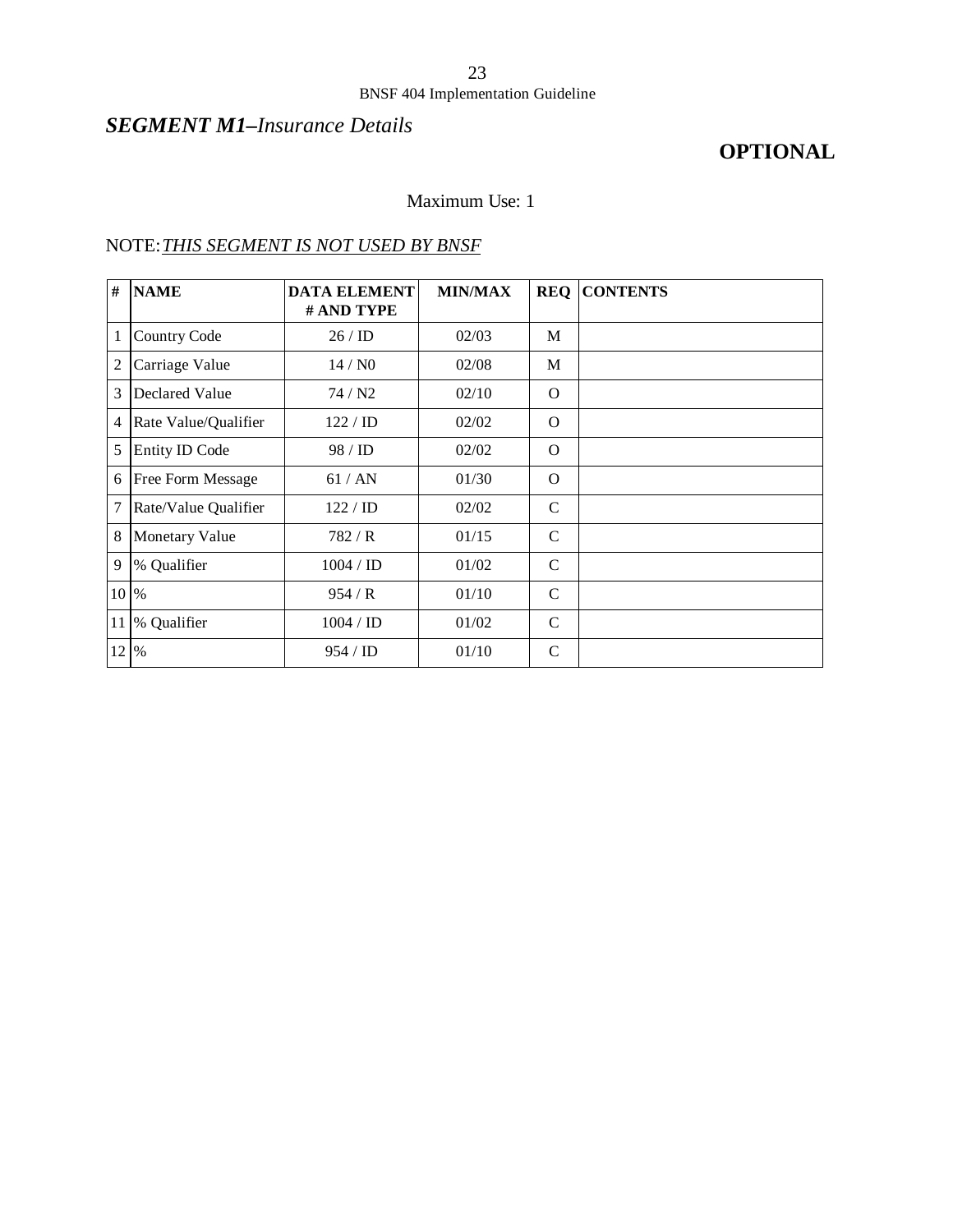## *SEGMENT DTM–Date/Time Reference*

## **OPTIONAL**

### Maximum Use: 5

### Example: DTM\*002\*19981231\*1200\*CT

| #              | <b>NAME</b>           | <b>DATA ELEMENT</b><br># AND TYPE | <b>MIN/MAX</b> |               | <b>REQ CONTENTS</b>                                                                                                                                                                                                                                                                                         |
|----------------|-----------------------|-----------------------------------|----------------|---------------|-------------------------------------------------------------------------------------------------------------------------------------------------------------------------------------------------------------------------------------------------------------------------------------------------------------|
| 1              | Date & Time Qualifier | 374 / ID                          | 03/03          | M             | 002 - delivery requested<br>458 - Intermodal Safe Container Act<br>certification date as provided by<br>shipper (required for Safe Container<br>Act compliance - see appendix 2)<br>ICF - Intermodal Safe Container Act<br>certification, date when information<br>was converted to EDI<br>(see appendix 2) |
| $\overline{c}$ | Date                  | 373/DT                            | 08/08          | C             | <b>YYYYMMDD</b>                                                                                                                                                                                                                                                                                             |
| 3              | Time                  | 337/TM                            | 04/08          | $\mathcal{C}$ |                                                                                                                                                                                                                                                                                                             |
| 4              | Time Zone             | 623 / ID                          | 02/02          | $\Omega$      | CT - central time<br>ET - eastern time<br>LT - local time<br>MT - mountain time<br>PT - pacific time<br>AT - Alaskan time<br>NT - Newfoundland time<br>TT - Atlantic time                                                                                                                                   |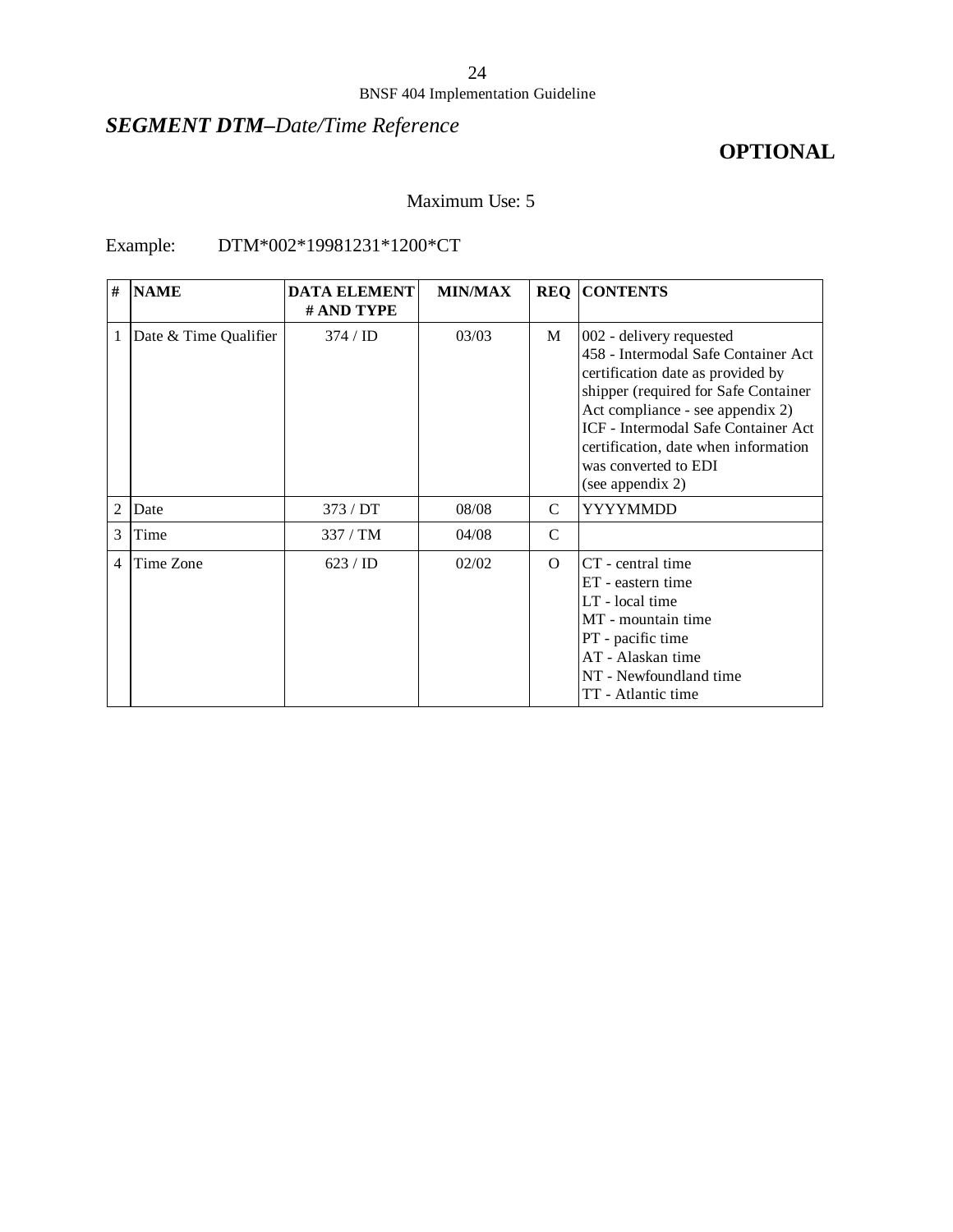#### BNSF 404 Implementation Guideline

## *SEGMENT N7–Equipment Details*

### **MANDATORY**

### Maximum Use: 1 (225 loops)

### Example: N7\*BN\*123456\*24000\*N\*\*\*\*\*\*\*RR

| $\#$           | <b>NAME</b>              | <b>DATA ELEMENT</b><br># AND TYPE | <b>MIN/MAX</b> | <b>REQ</b>     | <b>CONTENTS</b>                                                                                                                                                                                                                                                                                                                                                                                      |
|----------------|--------------------------|-----------------------------------|----------------|----------------|------------------------------------------------------------------------------------------------------------------------------------------------------------------------------------------------------------------------------------------------------------------------------------------------------------------------------------------------------------------------------------------------------|
| 1              | <b>Equipment Initial</b> | 206 / AN                          | 01/04          | M              |                                                                                                                                                                                                                                                                                                                                                                                                      |
| $\overline{2}$ | <b>Equipment Number</b>  | 207 / AN                          | 01/10          | M              | First 6 digits are used to determine<br>rail equipment numbers. If a 7th<br>digit is present, it is assume to be an<br>intermodal check digit. For numbers<br>with less than 6 digits, leading zeros<br>are accepted but not required.                                                                                                                                                               |
| 3              | Weight                   | 81/R                              | 01/10          | $\Omega$       | This should be the numeric value of<br>the weight of this equipment.<br>Weight may be provided here or in<br>the L0 segment. Scale weights<br>should be provided in this segment.<br>For intermodal, the actual net weight<br>or the certified weight should be<br>passed here. For intermodal<br>shipments greater than 29,000<br>pounds, see Safe Container Act<br>compliance rules in Appendix 2. |
| $\overline{4}$ | Weight Qualifier         | 187 / ID                          | 01/02          | $\mathbf C$    | CE - certified weight<br>E - estimated weight<br>G - gross weight<br>N- net weight                                                                                                                                                                                                                                                                                                                   |
| 5              | Tare Weight              | 167/N0                            | 03/08          | $\mathbf C$    | Tare represents the weight of the<br>equipment only. Gross weight<br>indicates weight of the equipment<br>plus commodity. If this data element<br>is supplied with a weight qualifier<br>above (N704) of G (gross), BNSF<br>applications will subtract this value<br>from the weight supplied in the N703<br>and convert the weight to a net value<br>for the total shipment.                        |
| 6              | Allowance                | 232 / NO                          | 02/06          | $\Omega$       |                                                                                                                                                                                                                                                                                                                                                                                                      |
| $\tau$         | Dunnage                  | 205 / NO                          | 01/06          | $\mathbf{O}$   | Weight of material used to protect<br>lading.                                                                                                                                                                                                                                                                                                                                                        |
| 8              | No longer used           |                                   |                | $\blacksquare$ | - - -                                                                                                                                                                                                                                                                                                                                                                                                |
| 9              | No longer used           |                                   |                |                | - - -                                                                                                                                                                                                                                                                                                                                                                                                |
|                | 10 Ownership             | 102 / ID                          | 01/01          | $\overline{O}$ | N - railroad controlled<br>R - seller owned<br>S - customer owned or leased<br>T - trip leased                                                                                                                                                                                                                                                                                                       |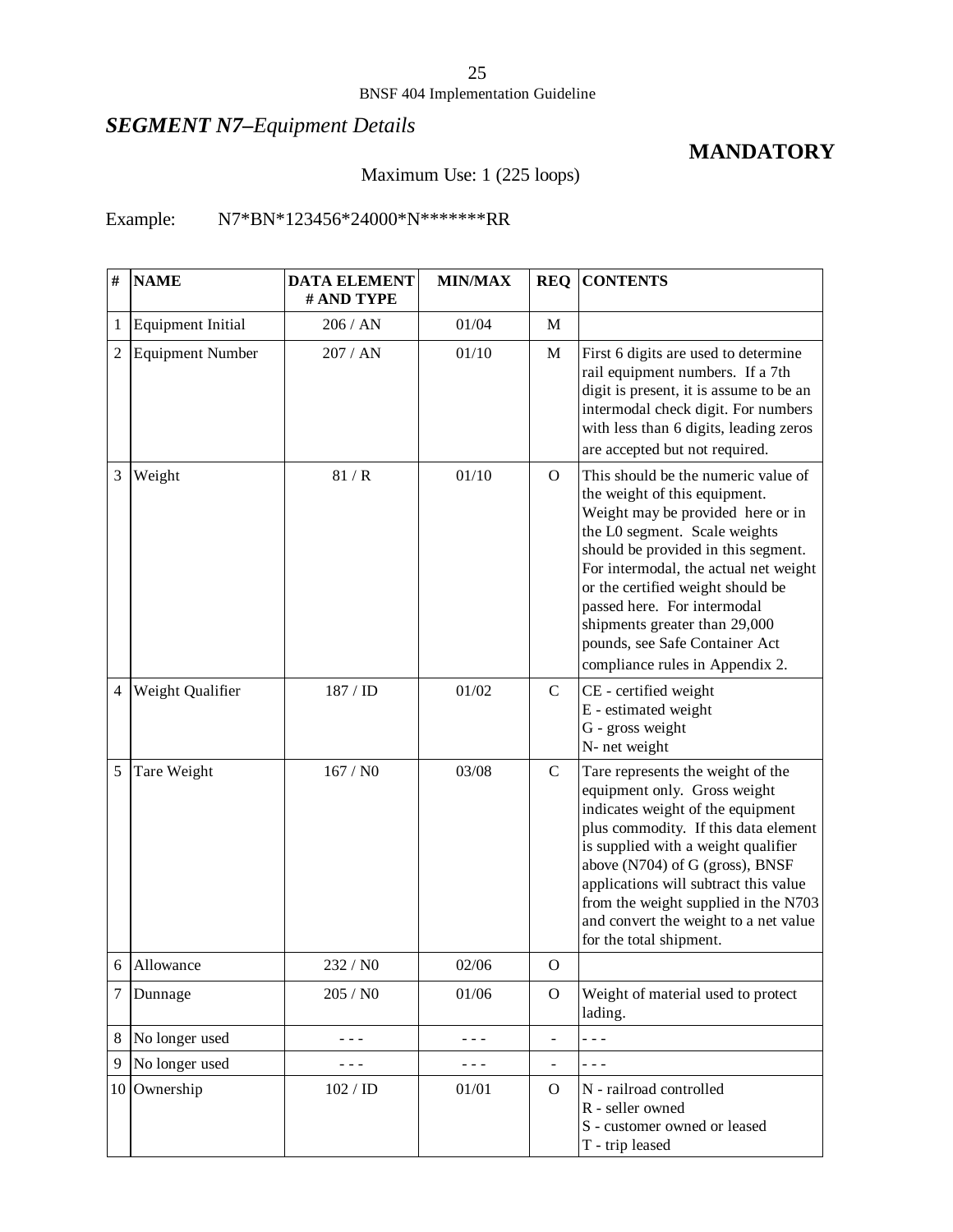|    | 11 Equipment Description<br>Code | 40/ID    | 02/02 | $\Omega$      | CC - container with chassis<br>CH - chassis<br>CN - container without chassis<br>GS - generator set<br>RT - reefer car<br>TL - trailer<br>RR - railcar<br>ID - idler |
|----|----------------------------------|----------|-------|---------------|----------------------------------------------------------------------------------------------------------------------------------------------------------------------|
| 12 | <b>SCAC</b>                      | 140 / ID | 02/04 | $\Omega$      | <b>BNSF</b>                                                                                                                                                          |
| 13 | No longer used                   |          |       |               | - - -                                                                                                                                                                |
| 14 | Position                         | 219 / AN | 01/03 | $\Omega$      |                                                                                                                                                                      |
|    | 15 Equipment Length              | 567 / NO | 04/05 | $\Omega$      | Format is Feet/Inches (40 foot<br>reflected at 4000)                                                                                                                 |
|    | 16 Tare Qualifier                | 571 / ID | 01/01 | $\mathcal{C}$ |                                                                                                                                                                      |
| 17 | No longer used                   |          |       |               | - - -                                                                                                                                                                |
| 18 | Intermodal Check<br>Digit        | 761 / NO | 01/01 | $\Omega$      |                                                                                                                                                                      |
| 19 | No longer used                   | - - -    |       | ÷             | - - -                                                                                                                                                                |
| 20 | Height                           | 65/R     | 01/08 | $\Omega$      |                                                                                                                                                                      |
| 21 | Width                            | 189/R    | 01/08 | $\Omega$      |                                                                                                                                                                      |
| 22 | Equipment Type                   | 24/ID    | 04/04 | $\Omega$      |                                                                                                                                                                      |
|    | 23 SCAC                          | 140 / ID | 02/04 | $\Omega$      |                                                                                                                                                                      |
|    | 24 Car Type Code                 | 301/ID   | 01/04 | $\Omega$      |                                                                                                                                                                      |

26 BNSF 404 Implementation Guideline

Note: If equipment information regarding weight, length, and ownership is not provided, BNSF refers to the UMLER equipment register to determine the above. If equipment is not registered there, it uses internal reference files based on past shipments on BNSF. If not found there, billing information will suspend for manual verification.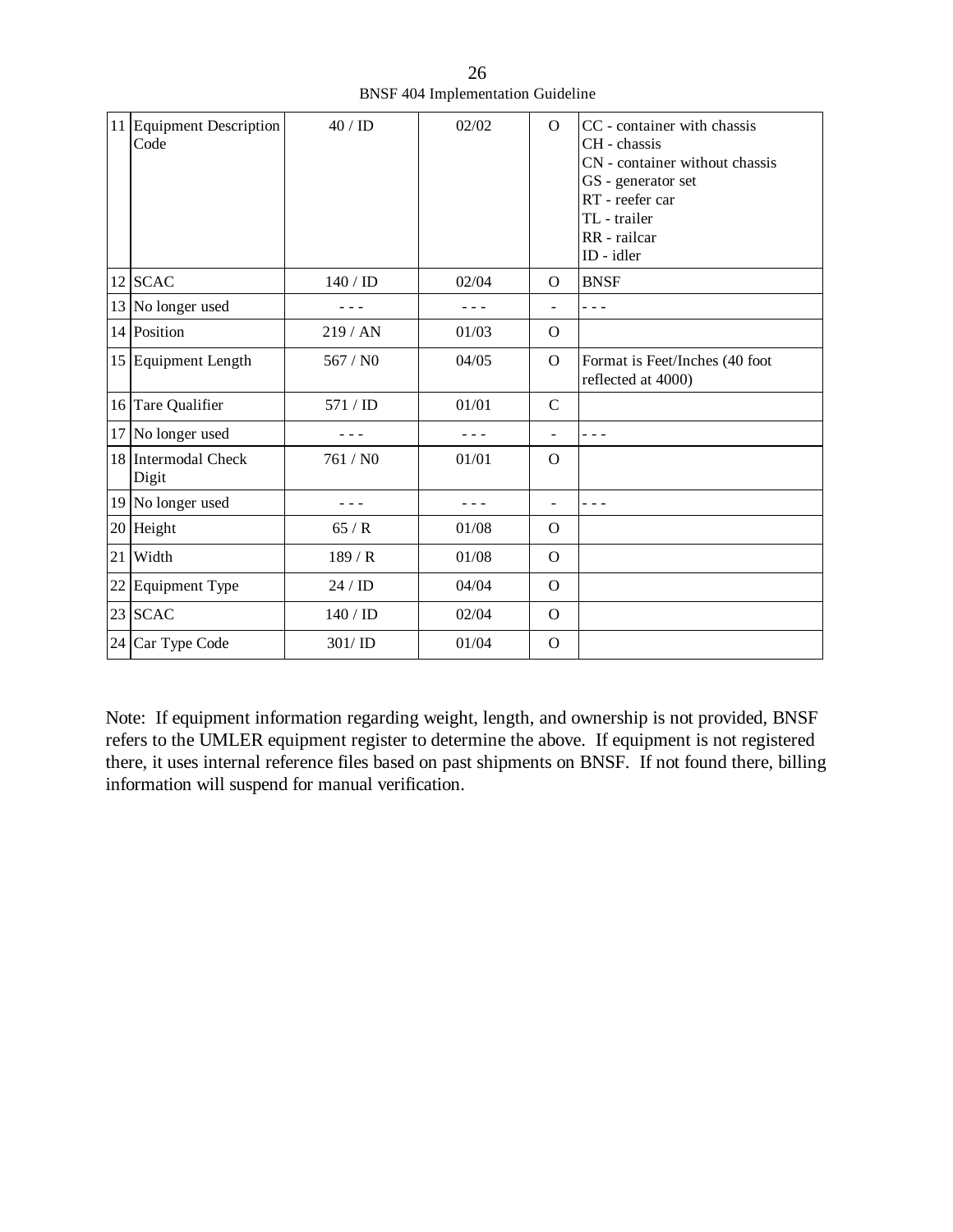#### BNSF 404 Implementation Guideline

## *SEGMENT EM–Equipment Characteristics*

### **OPTIONAL**

### Maximum Use: 1

### NOTE:*THIS SEGMENT IS NOT USED BY BNSF*

| # | <b>NAME</b>           | <b>DATA ELEMENT</b><br># AND TYPE | <b>MIN/MAX</b> |              | <b>REQ CONTENTS</b> |
|---|-----------------------|-----------------------------------|----------------|--------------|---------------------|
|   | Weight Unit Code      | $188 /$ ID                        | 01/01          | C            |                     |
| 2 | Weight                | 81/R                              | 01/10          | $\Omega$     |                     |
| 3 | Volume Unit Qualifier | $184 /$ ID                        | 01/01          | $\mathsf{C}$ |                     |
| 4 | Volume                | 183/R                             | 01/08          | $\Omega$     |                     |
| 5 | Country Code          | 26/ID                             | 02/03          | $\Omega$     |                     |
| 6 | Construction Type     | 1429 / <b>ID</b>                  | 01/01          | $\Omega$     |                     |
|   | Date                  | 373/DT                            | 08/08          | $\Omega$     |                     |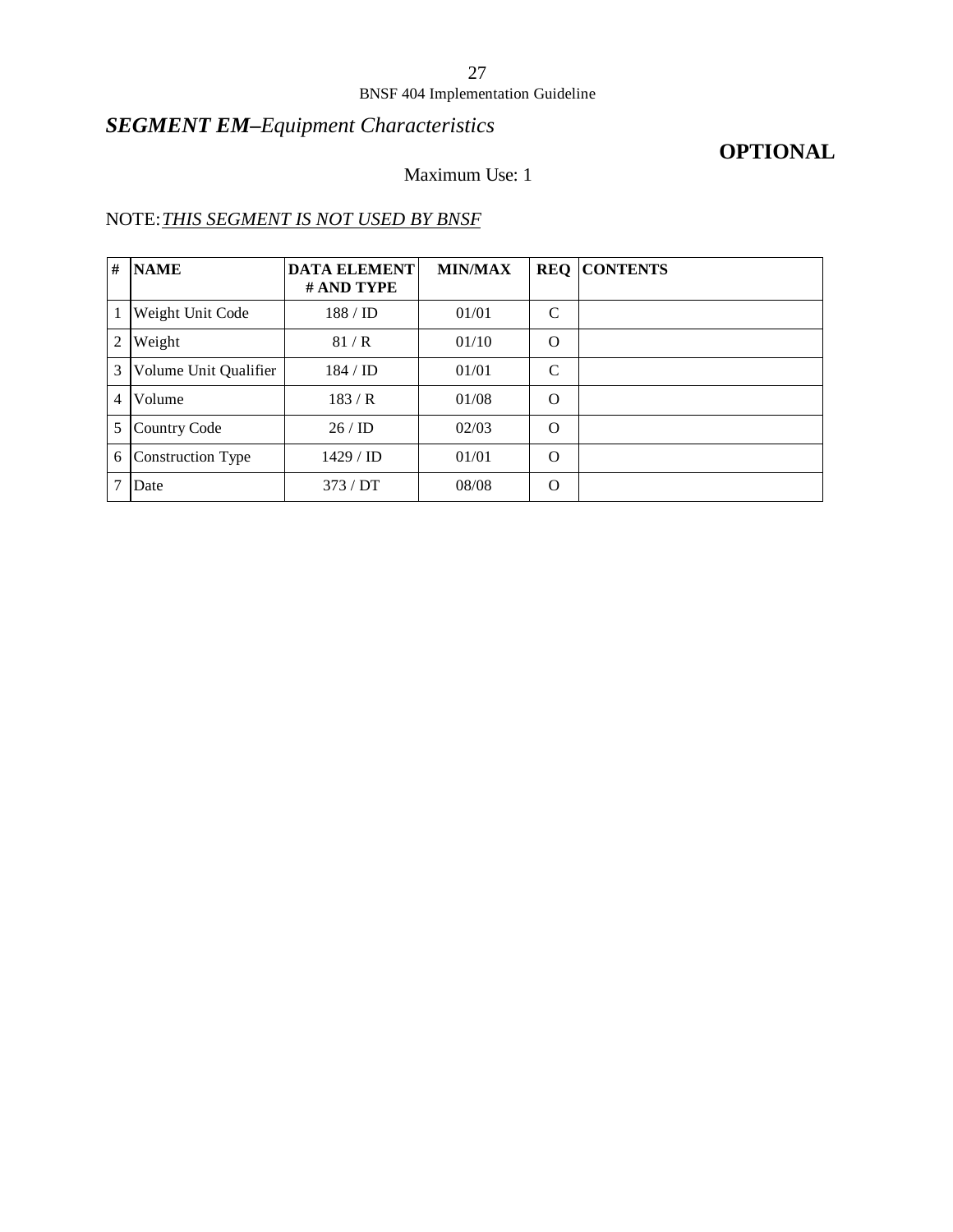#### BNSF 404 Implementation Guideline

### *SEGMENT VC–Motor Vehicle Control*

### **OPTIONAL**

### Maximum Use: 21 (per loop)

### Example: VC\*VINNUMBER1234567

| #              | <b>NAME</b>                      | <b>DATA ELEMENT</b><br># AND TYPE | <b>MIN/MAX</b> | <b>REQ</b>               | <b>CONTENTS</b> |
|----------------|----------------------------------|-----------------------------------|----------------|--------------------------|-----------------|
| 1              | Vehicle Identification<br>Number | 539/AN                            | 01/25          | M                        |                 |
| 2              | <b>Deck Position</b>             | 836 / ID                          | 02/02          | $\Omega$                 |                 |
| 3              | Vehicle Type                     | 837 / ID                          | 01/01          | $\Omega$                 |                 |
| $\overline{4}$ | Dealer Code                      | 838/AN                            | 02/09          | $\Omega$                 |                 |
| 5              | Route Code                       | 1/AN                              | 01/13          | $\Omega$                 |                 |
| 6              | No longer used                   |                                   |                | $\overline{a}$           |                 |
| 7              | No longer used                   |                                   |                |                          |                 |
| 8              | No longer used                   |                                   |                | $\overline{\phantom{a}}$ |                 |
| 9              | No longer used                   |                                   |                | $\overline{\phantom{a}}$ |                 |
|                | 10 Factory Car Order<br>Number   | 583 / AN                          | 06/10          | $\Omega$                 |                 |
|                | 11 No longer used                |                                   |                | $\overline{\phantom{0}}$ |                 |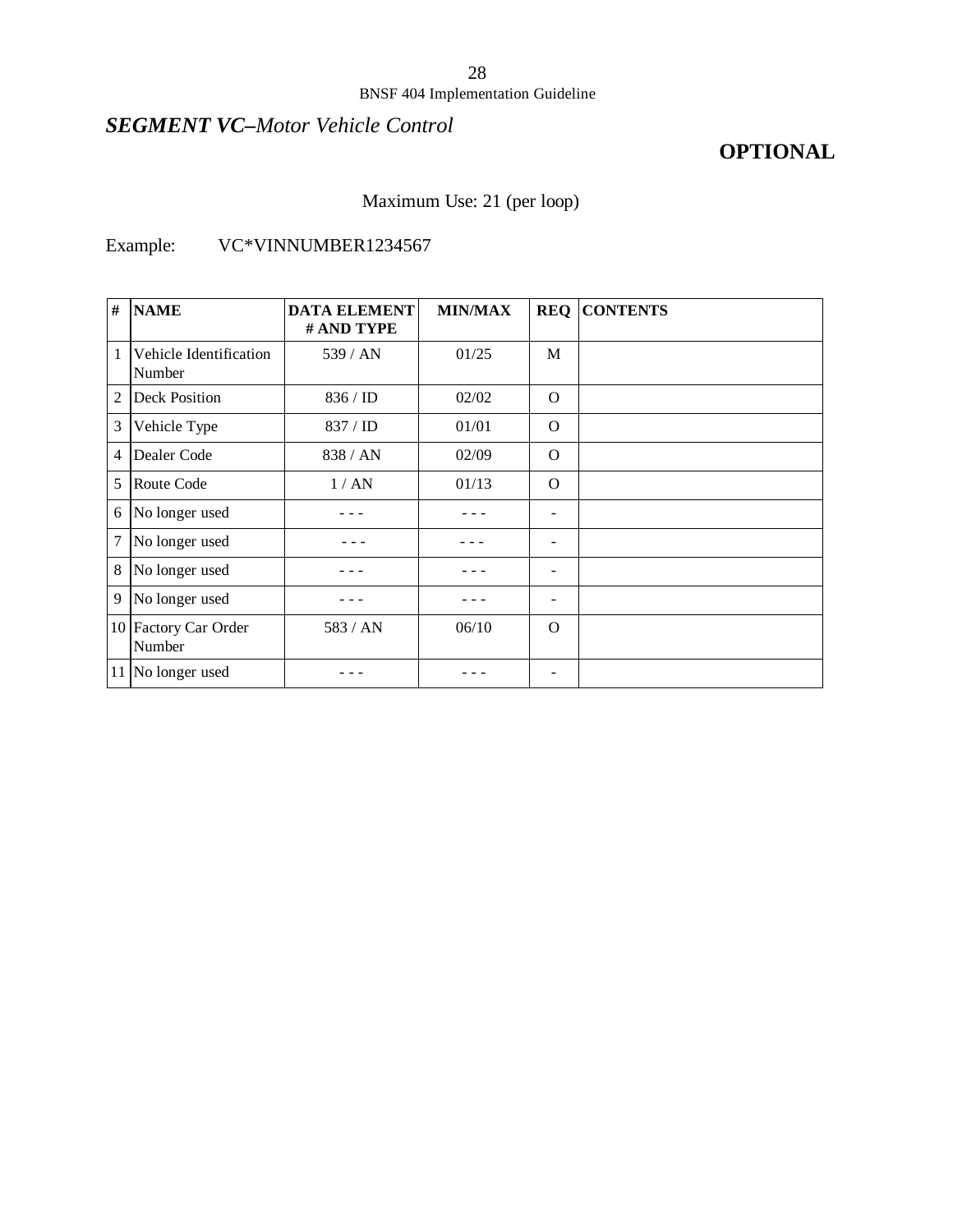#### *SEGMENT N1–Name*

### **MANDATORY**

#### Maximum Use: 1 (10 Loops of N1, N2, N3, N4 & PER)

#### Example: N1\*SH\*ACME COMPANY

#### NOTE: *THIS IS THE N1 LOOP AS IT PERTAINS TO THE VC SEGMENT.*

| # | <b>NAME</b>              | <b>DATA ELEMENT</b><br># AND TYPE | <b>MIN/MAX</b> |          | <b>REQ CONTENTS</b>                                                                                   |
|---|--------------------------|-----------------------------------|----------------|----------|-------------------------------------------------------------------------------------------------------|
| 1 | <b>Entity ID Code</b>    | 98/ID                             | 02/02          | M        | See list below                                                                                        |
| 2 | Name                     | 93/AN                             | 01/35          | C        |                                                                                                       |
| 3 | <b>ID</b> Code Qualifier | 66/ID                             | 01/02          | C        | IC5 - CIF number<br>FI - Tax number of bond holder<br>(used for auto import shipments from<br>Canada) |
| 4 | <b>ID</b> Code           | 67/AN                             | 02/20          | C        |                                                                                                       |
| 5 | <b>Entity Relat Code</b> | 706 / ID                          | 02/02          | $\Omega$ |                                                                                                       |
| 6 | <b>Entity ID Code</b>    | 98/ID                             | 02/02          | $\Omega$ |                                                                                                       |

- 11 Rule 11 (converted to RU by BNSF application)
- AD Advise
- AO Account of
- AP Account of (Origin party)
- AQ Account of (Destination party)
- BN Beneficial owner (converted to BO by BNSF application)
- $C1$  In care of party #1 (converted to  $C0$  by BNSF application)
- CB Customs broker.
- CD Consignee-Advise of consigned shipment-used for written orders (converted to DO by BNSF application)
- CN Consignee. (Where the car will be spotted for unloading if there is no C1 segment).
- CV Converting Party for Intermodal Safe Container Act compliance (see Appendix 2)
- LP Co-loader (converted to LD by BNSF application)
- NC Notify crosstown switch (highway)
- NP Notify party for shippers orders
- N1 Notify (converted to NO by BNSF application)
- N2 Release to (converted to RE by BNSF application)
- OO Order of Shippers orders (converted to SO by BNSF application)
- PF Party to receive freight bill (converted to TP by BNSF application)
- PU Party at pick-up location
- PV Certifying party for Intermodal Safe Container Act compliance (see Appendix 2)
- RD Destination ramp
- RE Release to patron (shipper order / delivery order)
- RO Origin ramp
- SF Ship from (converted to PP by BNSF application)
- SH Shipper.
- SU Supplier/manufacturer
- TT Transfer to
- UC Ultimate consignee (converted to FD in BNSF application)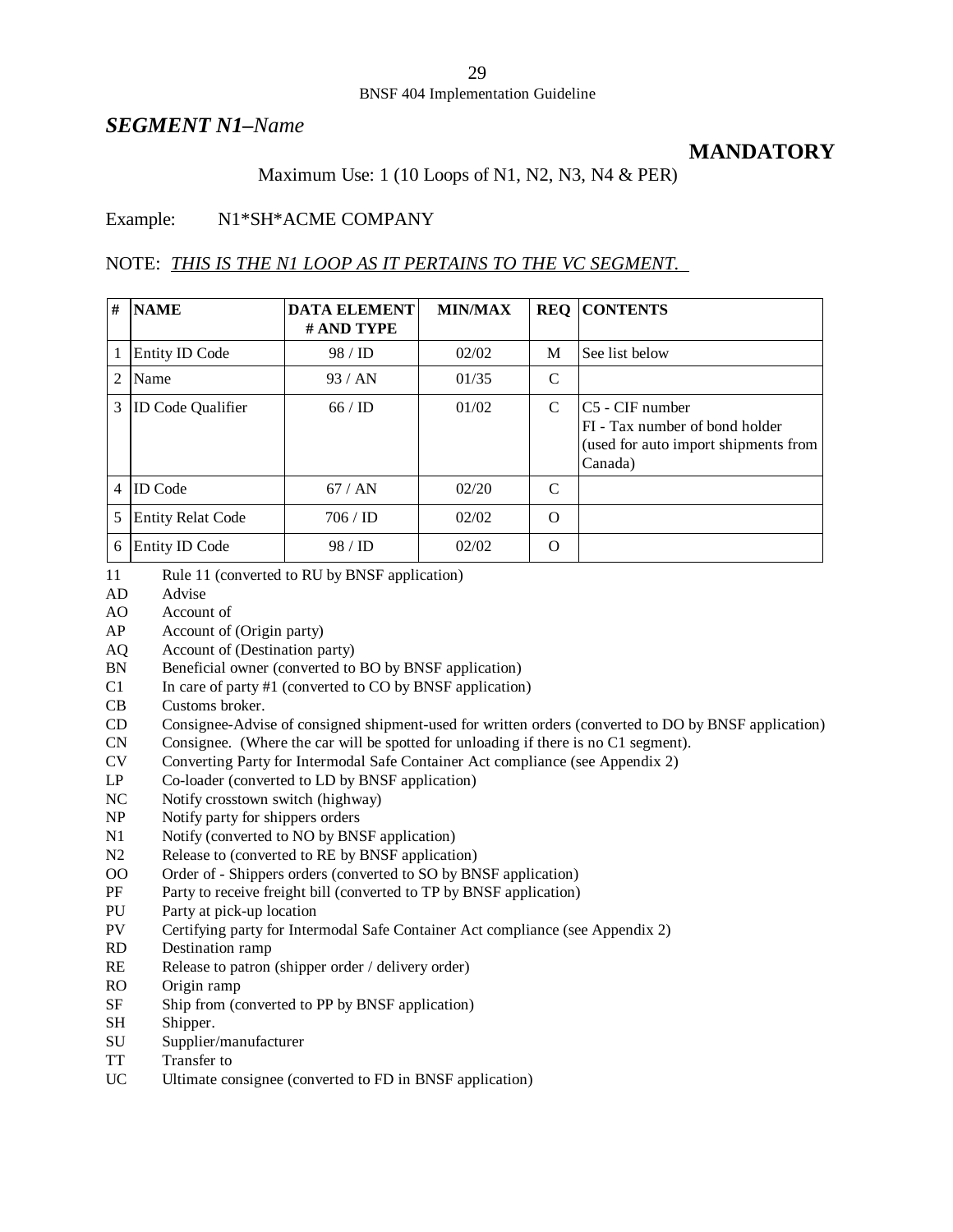#### BNSF 404 Implementation Guideline

### *SEGMENT N3–Address Information*

### **OPTIONAL**

### Maximum Use: 1 (2 per loop)

Example: N3\*1234 Main Street

#### NOTE: *THIS IS THE N1 LOOP AS IT PERTAINS TO THE VC SEGMENT.*

| # | <b>NAME</b> | <b>DATA ELEMENT</b><br># AND TYPE | <b>MIN/MAX</b> |   | <b>REQ CONTENTS</b> |
|---|-------------|-----------------------------------|----------------|---|---------------------|
|   | Address     | 166 / AN                          | 01/35          | M |                     |
|   | Address     | 166 / AN                          | 01/35          |   |                     |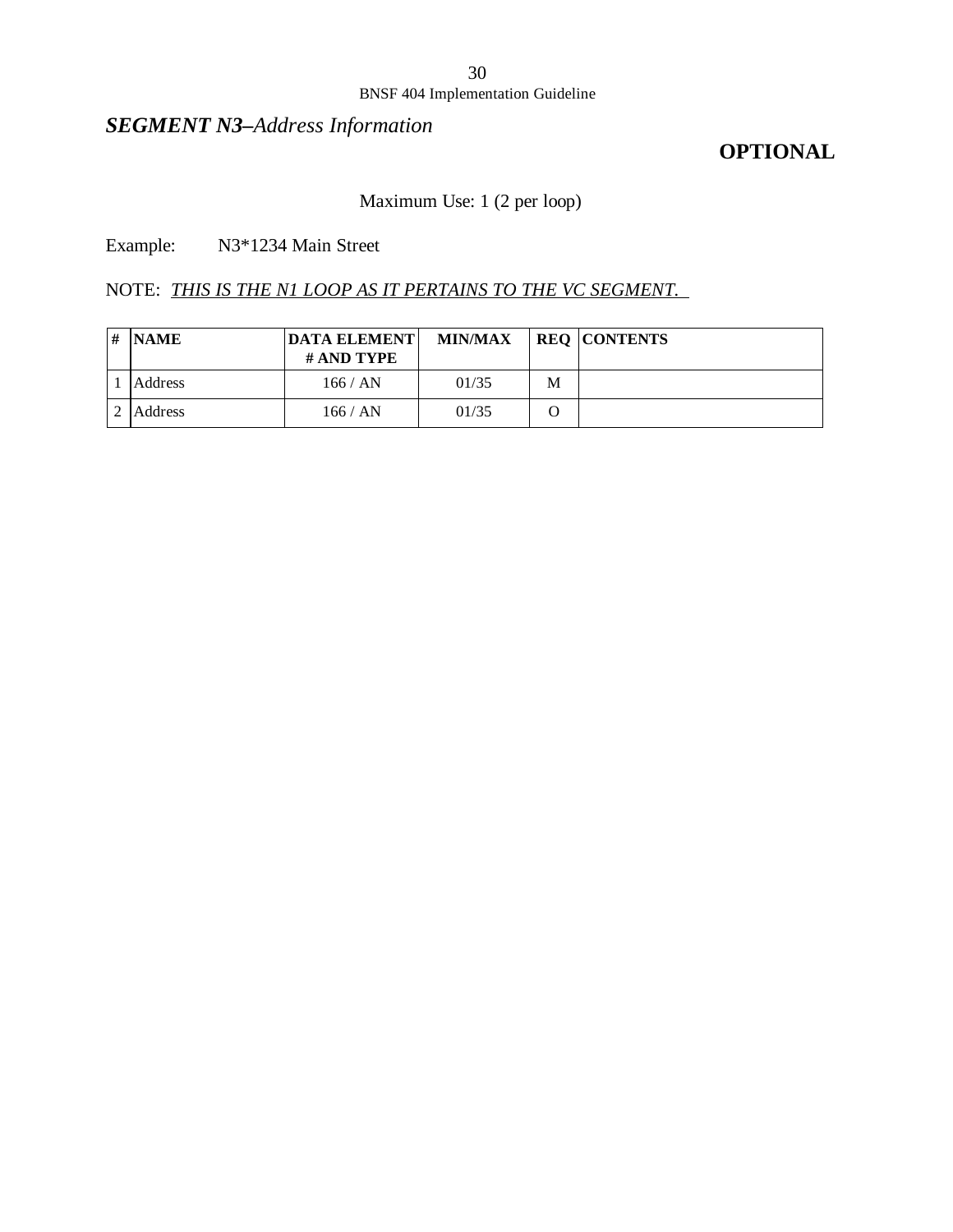#### BNSF 404 Implementation Guideline

## *SEGMENT N4–Geographic Location*

### **OPTIONAL**

### Maximum Use: 1 (per loop)

### Example: N4\*DALLAS\*TX\*77075

### NOTE: *THIS IS THE N1 LOOP AS IT PERTAINS TO THE VC SEGMENT.*

| # | <b>NAME</b>               | <b>DATA ELEMENT</b><br># AND TYPE | <b>MIN/MAX</b> |               | <b>REQ CONTENTS</b> |
|---|---------------------------|-----------------------------------|----------------|---------------|---------------------|
|   | City                      | 19/AN                             | 02/30          | $\Omega$      |                     |
| 2 | State/Province            | $156 /$ ID                        | 02/02          | $\Omega$      |                     |
| 3 | Postal Code               | 116/ID                            | 03/15          | $\Omega$      |                     |
| 4 | <b>Country Code</b>       | 26/ID                             | 02/03          | $\Omega$      |                     |
| 5 | <b>Location Qualifier</b> | 309 / ID                          | 01/02          | $\mathcal{C}$ |                     |
| 6 | Location Identifier       | 310/AN                            | 01/30          | $\mathcal{C}$ |                     |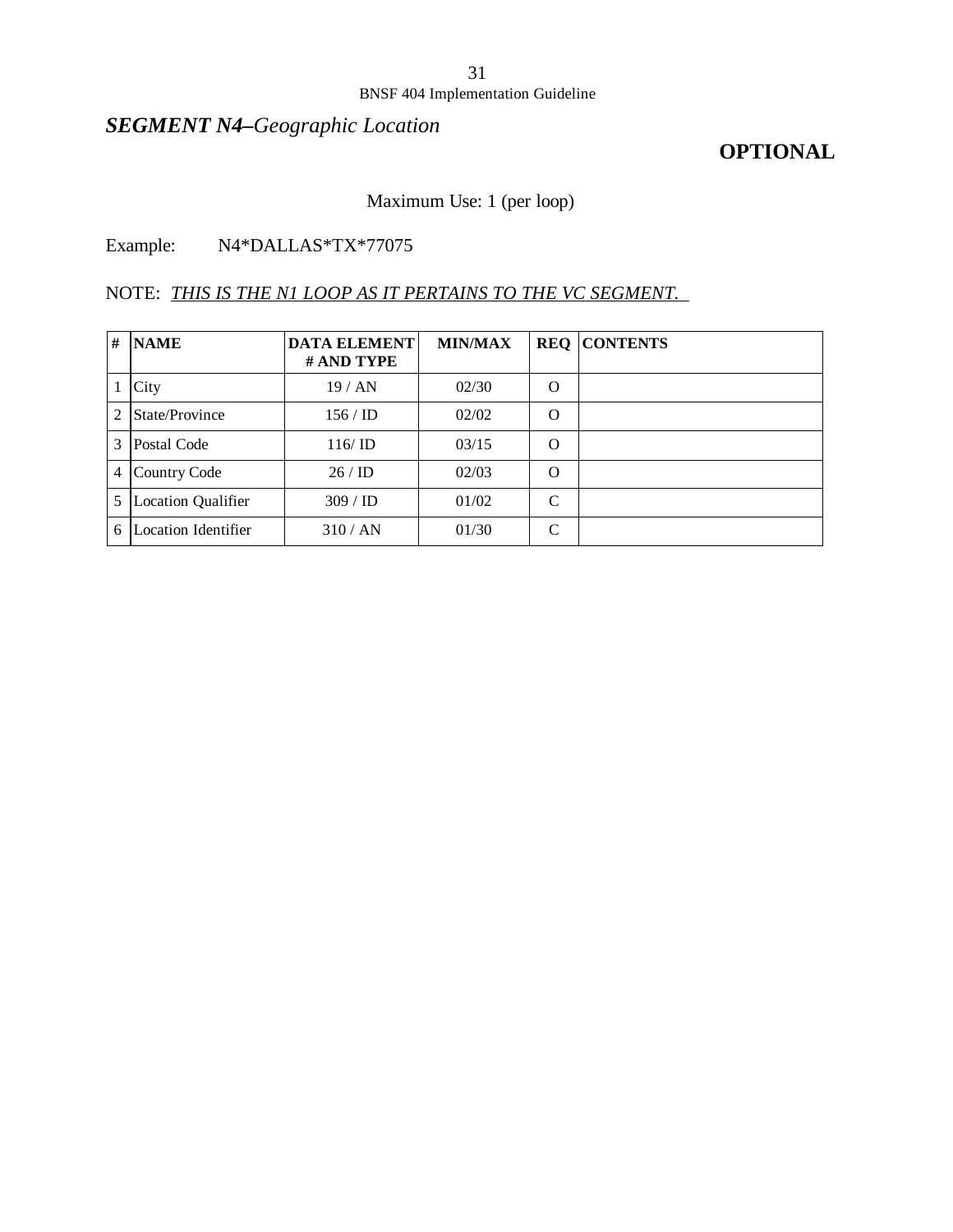#### BNSF 404 Implementation Guideline

## *SEGMENT H3– Special Handling Instructions*

### **OPTIONAL**

### Maximum Use: 1

### NOTE: *THIS SEGMENT WITHIN THIS LOOP NOT USED BY BNSF.*

| # | <b>NAME</b>           | <b>DATA ELEMENT</b><br># AND TYPE | <b>MIN/MAX</b> |   | <b>REQ CONTENTS</b> |
|---|-----------------------|-----------------------------------|----------------|---|---------------------|
|   | Special Handling Code | $152$ /ID                         | 02/03          | O |                     |
| 2 | No longer used        |                                   |                |   |                     |
| 3 | No longer used        |                                   |                |   |                     |
| 4 | No longer used        |                                   |                |   |                     |
|   | No longer used        |                                   |                |   |                     |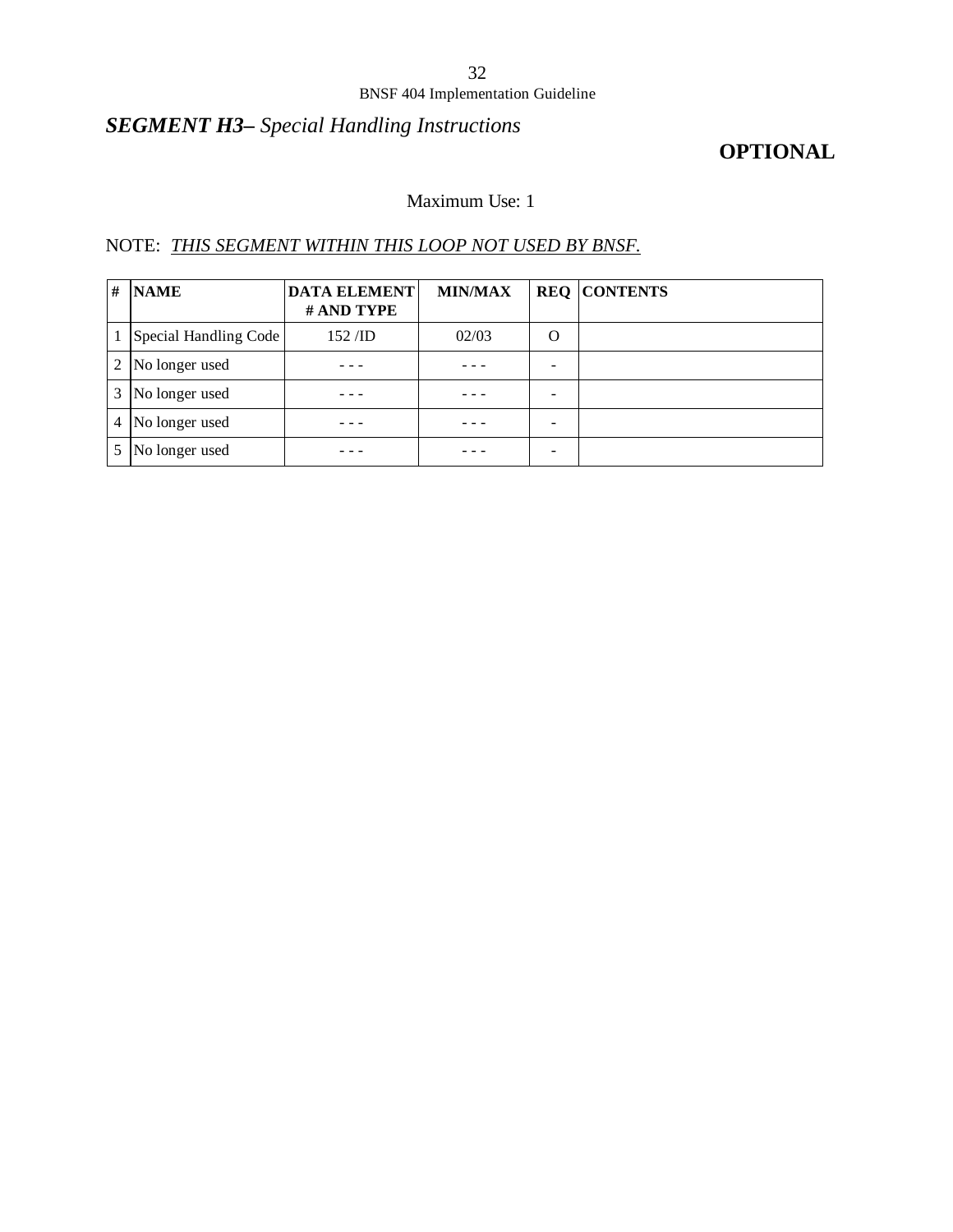#### BNSF 404 Implementation Guideline

### *SEGMENT M7–Seal Number*

## **OPTIONAL**

### Maximum Use: 1 (5 per loop)

Example: M7\*SEAL1233456

| # | <b>NAME</b>        | <b>DATA ELEMENT</b><br># AND TYPE | <b>MIN/MAX</b> |   | <b>REQ CONTENTS</b> |
|---|--------------------|-----------------------------------|----------------|---|---------------------|
|   | Seal Number        | 225/AN                            | 02/15          | M |                     |
|   | <b>Seal Number</b> | 225/AN                            | 02/15          | O |                     |
|   | <b>Seal Number</b> | 225/AN                            | 02/15          | O |                     |
| 4 | Seal Number        | 225 / AN                          | 02/15          | Ω |                     |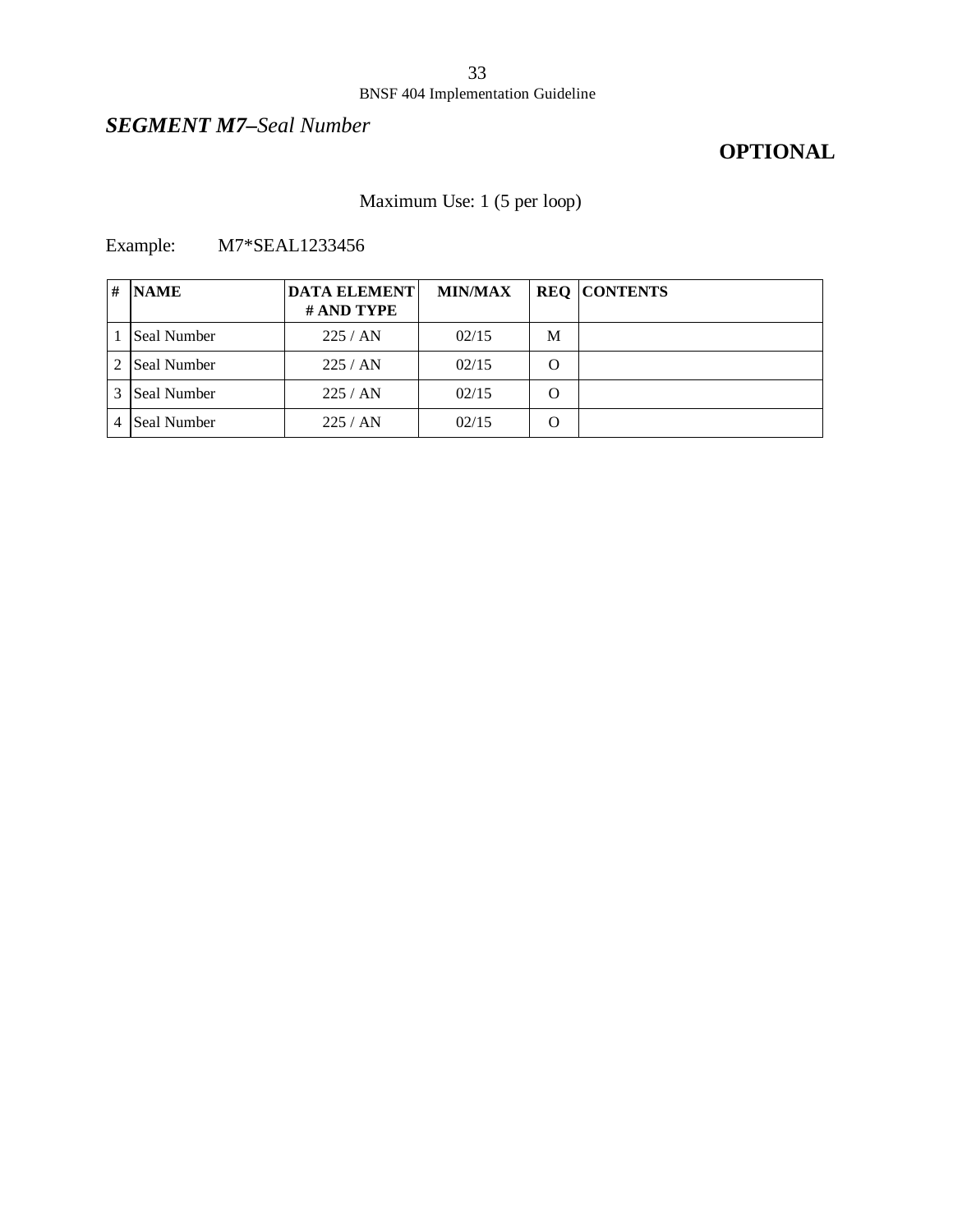#### BNSF 404 Implementation Guideline

### *SEGMENT N5–Car Ordered*

### **OPTIONAL**

### Maximum Use: 1 (per loop)

### NOTE:*THIS SEGMENT IS NOT USED BY BNSF.*

| # | <b>NAME</b>            | <b>DATA ELEMENT</b><br># AND TYPE | <b>MIN/MAX</b> |          | <b>REQ CONTENTS</b> |
|---|------------------------|-----------------------------------|----------------|----------|---------------------|
|   | Equipment Length       | 567/N0                            | 04/05          | $\Omega$ |                     |
| 2 | <b>Weight Capacity</b> | 233/N0                            | 02/03          | O        |                     |
| 3 | Cubic Capacity         | 203/N0                            | 02/04          | $\Omega$ |                     |
| 4 | Car Type Code          | 301 / ID                          | 01/04          | $\Omega$ |                     |
| 5 | No longer used         |                                   |                | -        |                     |
| 6 | Height                 | 65/R                              | 01/08          | $\Omega$ |                     |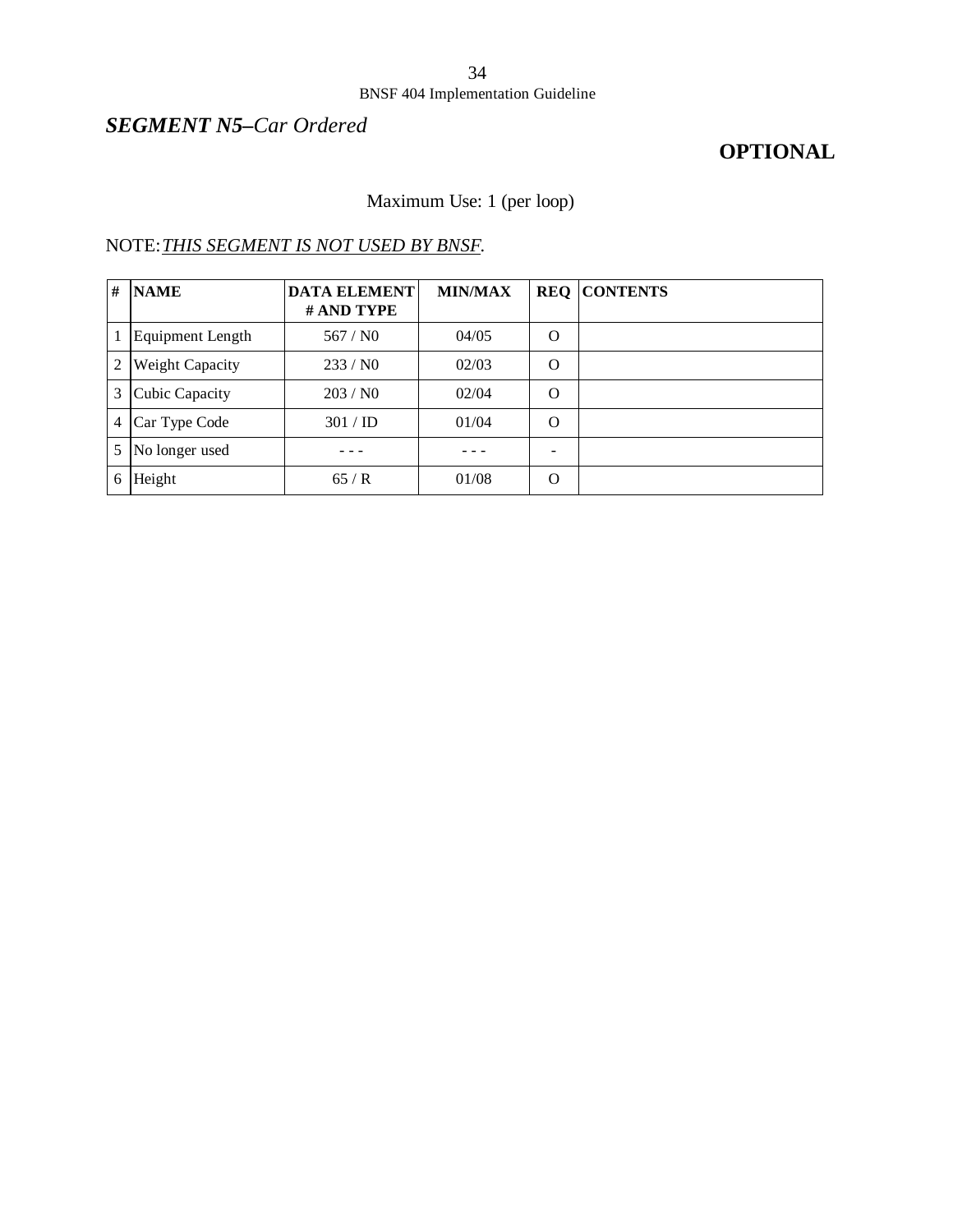#### BNSF 404 Implementation Guideline

## *SEGMENT IC–Intermodal Chassis Equipment*

### **OPTIONAL**

### Maximum Use: 1 (per loop)

### Example: IC\*ABCD\*123456\*5000\*M\*XXXX\*2800\*XXXX\*DF

| #              | <b>NAME</b>              | <b>DATA ELEMENT</b> | <b>MIN/MAX</b> | <b>REQ</b>    | <b>CONTENTS</b>                                                                                                                      |
|----------------|--------------------------|---------------------|----------------|---------------|--------------------------------------------------------------------------------------------------------------------------------------|
|                |                          | # AND TYPE          |                |               |                                                                                                                                      |
| 1              | <b>Equipment Initial</b> | 206 / AN            | 01/04          | M             |                                                                                                                                      |
| 2              | <b>Equipment Number</b>  | 207 / AN            | 01/10          | M             |                                                                                                                                      |
| 3              | Tare Weight              | 167/N0              | 03/08          | $\mathcal{C}$ |                                                                                                                                      |
| $\overline{4}$ | Tare Qualifier Code      | 571 / ID            | 02/04          | $\Omega$      | A - actual<br>M - marked                                                                                                             |
| 5              | <b>SCAC</b>              | $140 /$ ID          | 02/04          | $\Omega$      |                                                                                                                                      |
| 6              | <b>Equipment Length</b>  | 567/N0              | 04/05          | $\Omega$      | Length of equipment indicating feet<br>and inches (displayed as FFII)                                                                |
| 7              | <b>SCAC</b>              | 140 / ID            | 02/04          | $\Omega$      |                                                                                                                                      |
| 8              | Chassis Type             | 845 / ID            | 02/02          | $\Omega$      | 8P - eight pin combo<br>DF - drop frame<br>FB - flush back<br>GN - goose neck<br>SF - straight frame<br>SL - slider<br>TX - tri-axle |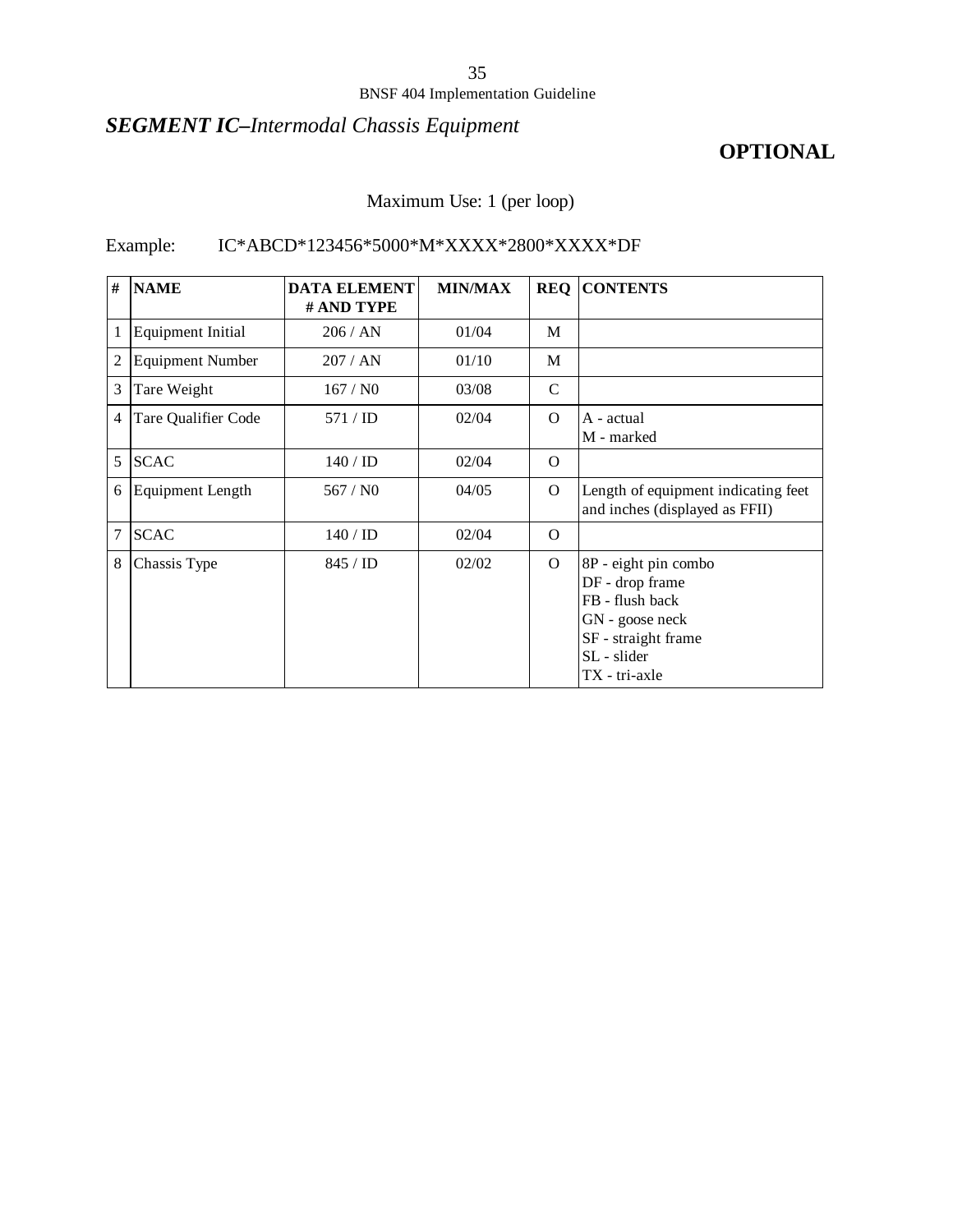#### BNSF 404 Implementation Guideline

## *SEGMENT IM–Intermodal Information*

### **OPTIONAL**

### Maximum Use: 1 (per loop)

### NOTE:*THIS SEGMENT IS NOT USED BY BNSF.*

| # | <b>NAME</b>                  | <b>DATA ELEMENT</b><br># AND TYPE | <b>MIN/MAX</b> | <b>REQ CONTENTS</b> |
|---|------------------------------|-----------------------------------|----------------|---------------------|
|   | Water Movement               | 533 / ID                          | 01/01          |                     |
|   | 2 Special Handling Code      | $152$ /ID                         | 02/03          |                     |
|   | <b>Inland Transportation</b> | 534 / ID                          | 02/02          |                     |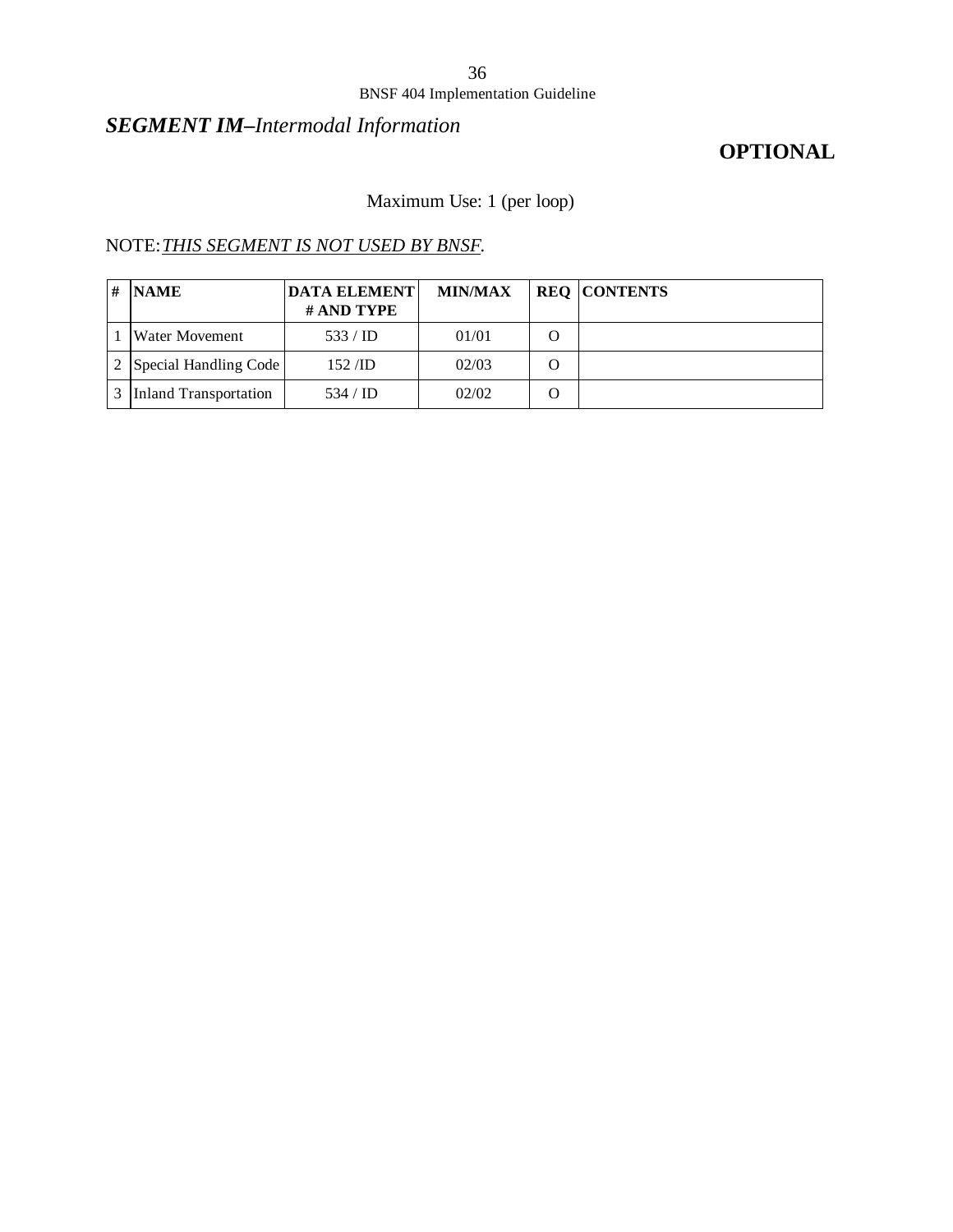## *SEGMENT M12–In-Bond Identifying Information*

# **OPTIONAL**

#### Maximum Use: 2

#### Example: M12\*61\*1234567\*NA\*\*\$20PER\*\*\*S4

| #  | <b>NAME</b>                        | <b>DATA ELEMENT</b><br># AND TYPE | <b>MIN/MAX</b> | <b>REQ</b>    | <b>CONTENTS</b>                                                                                                                       |
|----|------------------------------------|-----------------------------------|----------------|---------------|---------------------------------------------------------------------------------------------------------------------------------------|
| 1  | <b>Entry Code</b>                  | 581 / ID                          | 02/02          | M             | 61 - IT Number<br>62 - TE Number                                                                                                      |
| 2  | <b>Entry Number</b>                | 601 / AN                          | 01/15          | $\mathcal{C}$ |                                                                                                                                       |
| 3  | Location Identifier                | 310/AN                            | 01/30          | $\Omega$      |                                                                                                                                       |
| 4  | <b>Location Identifier</b>         | 310/AN                            | 01/30          | $\Omega$      |                                                                                                                                       |
| 5  | <b>Customers Shipment</b><br>Value | 602 / AN                          | 02/08          | $\Omega$      |                                                                                                                                       |
| 6  | In-Bond Control<br>Number          | 603/AN                            | 01/25          | $\mathcal{C}$ |                                                                                                                                       |
| 7  | No longer used                     |                                   |                |               |                                                                                                                                       |
| 8  | Reference Number<br>Qualifier      | 128/ID                            | 02/03          | $\mathcal{C}$ | BI - carrier bond<br>S4 - shipper bond<br>XC - Canadian bond<br>If no bond ownership is provided,<br>BNSF assumes shipper owned bond. |
| 9  | Reference Number                   | 127/AN                            | 01/30          | $\mathcal{C}$ | Contains the IRS number of the bond<br>holder identified in the M1208                                                                 |
| 10 | <b>Transport Type Code</b>         | 91 / ID                           | 01/02          | $\mathcal{C}$ |                                                                                                                                       |
| 11 | <b>Vessel Name</b>                 | 182/AN                            | 02/28          | $\mathsf{C}$  |                                                                                                                                       |

NOTE: This segment is mandatory for all rail in-bond shipments. M1206 contains the conventional in-bond number. If this number is unknown, pass UNKNOWN here.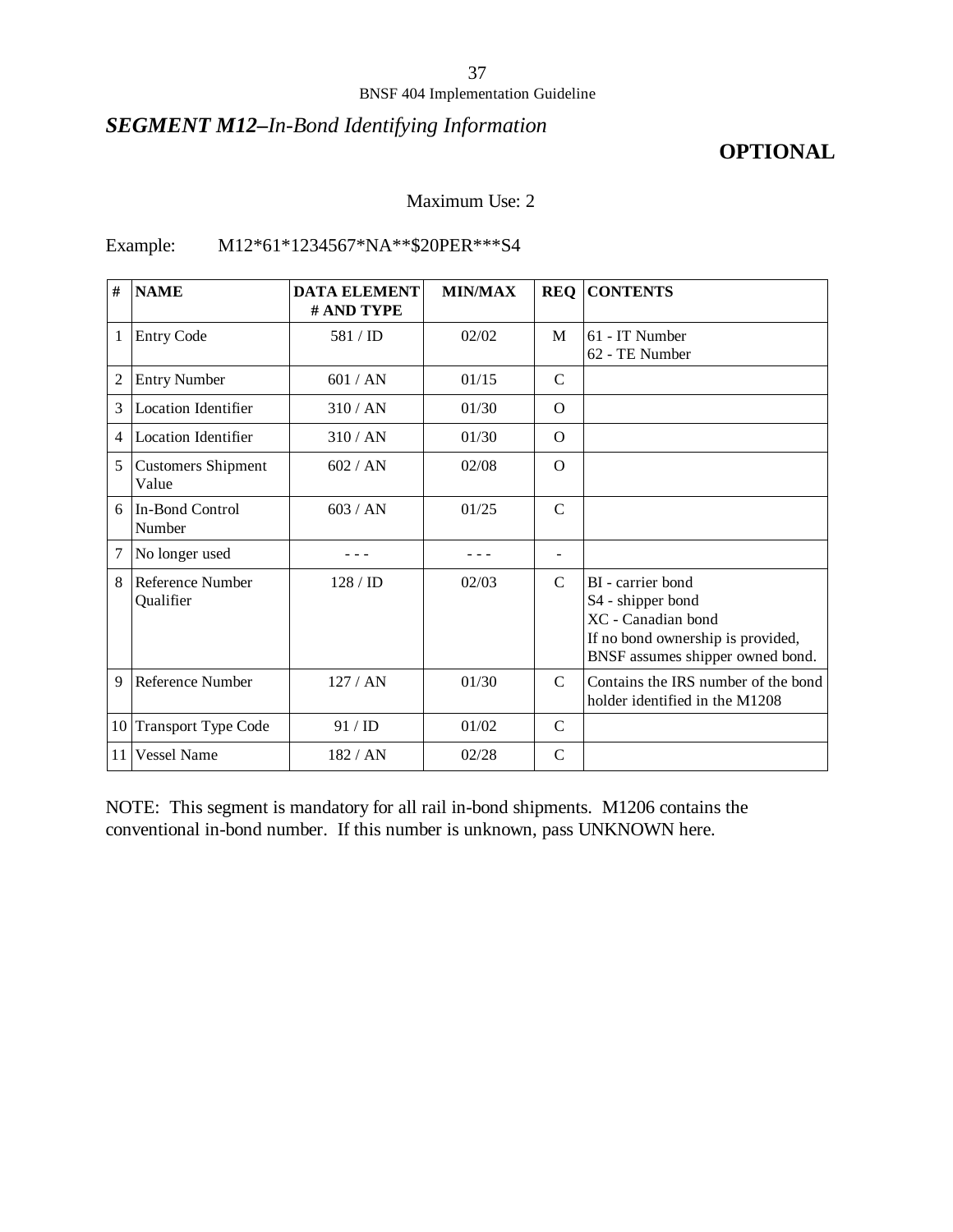# *SEGMENT E1–Empty Car Disposition Pended Destination Consignee* **OPTIONAL**

#### Maximum Use: 1

*.* E1\*C5\*1234567890

| <b>NAME</b>         | <b>DATA ELEMENT</b><br># AND TYPE | <b>MIN/MAX</b> |   | <b>REQ CONTENTS</b>          |
|---------------------|-----------------------------------|----------------|---|------------------------------|
| Name                | 459/AN                            | 02/30          | M |                              |
| <b>ID</b> Qualifier | 66/ID                             | 01/02          |   | $ C5 - CIF$ Number qualifier |
| <b>ID</b> Code      | 67/AN                             | 02/30          |   | ICIF Number                  |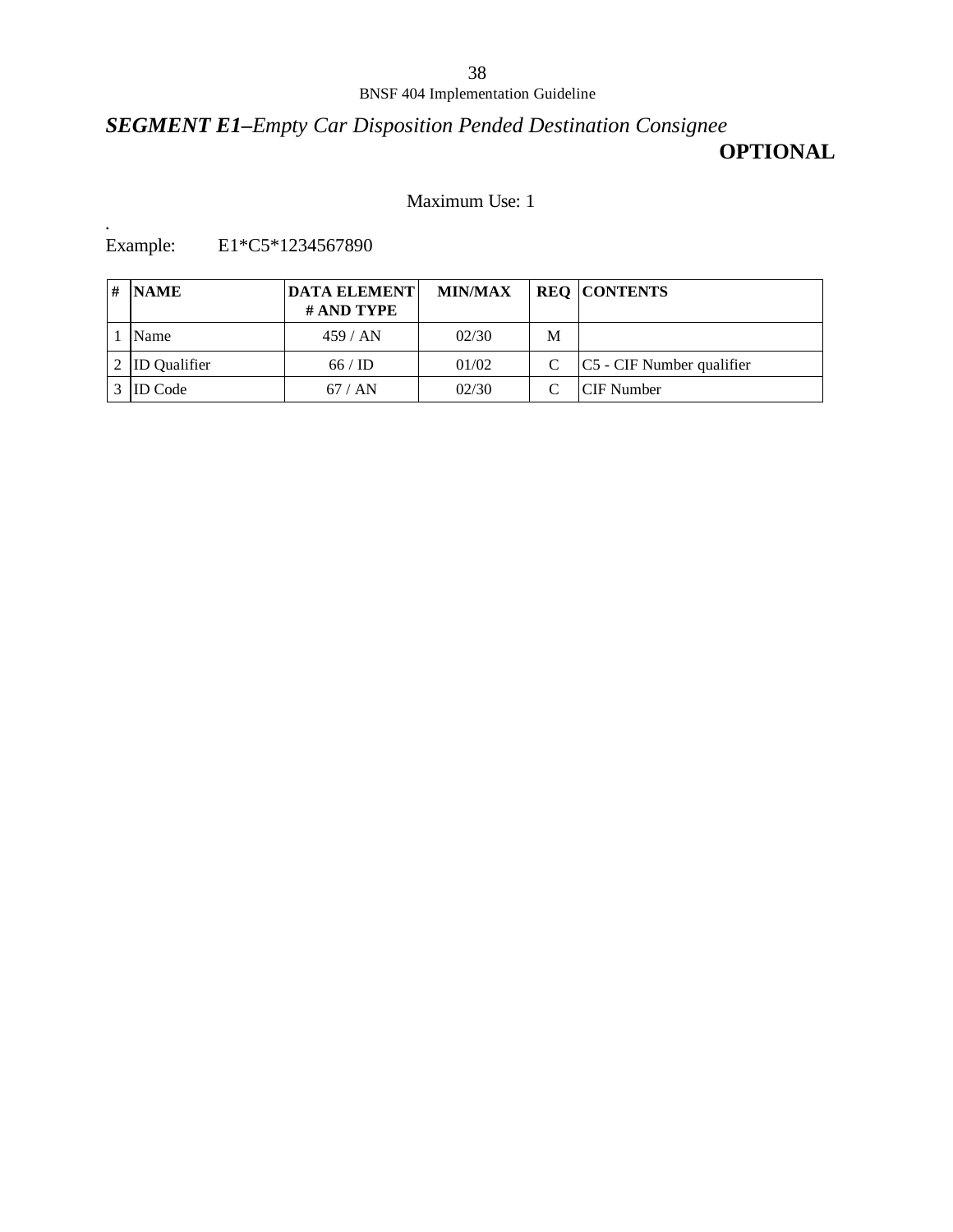# *SEGMENT E4–Empty Car Disposition Pended Destination City*

# **OPTIONAL**

## Maximum Use: 1

Example: E4\*DALLAS\*TX\*75755

| # | <b>NAME</b>      | <b>DATA ELEMENT</b><br># AND TYPE | <b>MIN/MAX</b> |   | <b>REQ CONTENTS</b> |
|---|------------------|-----------------------------------|----------------|---|---------------------|
|   | City             | 19/AN                             | 02/30          | M |                     |
|   | State / Province | $156 /$ ID                        | 02/02          | M |                     |
| 3 | Postal Code      | 116/ID                            | 03/15          | O |                     |
|   | Country          | 26/ID                             | 02/03          | O |                     |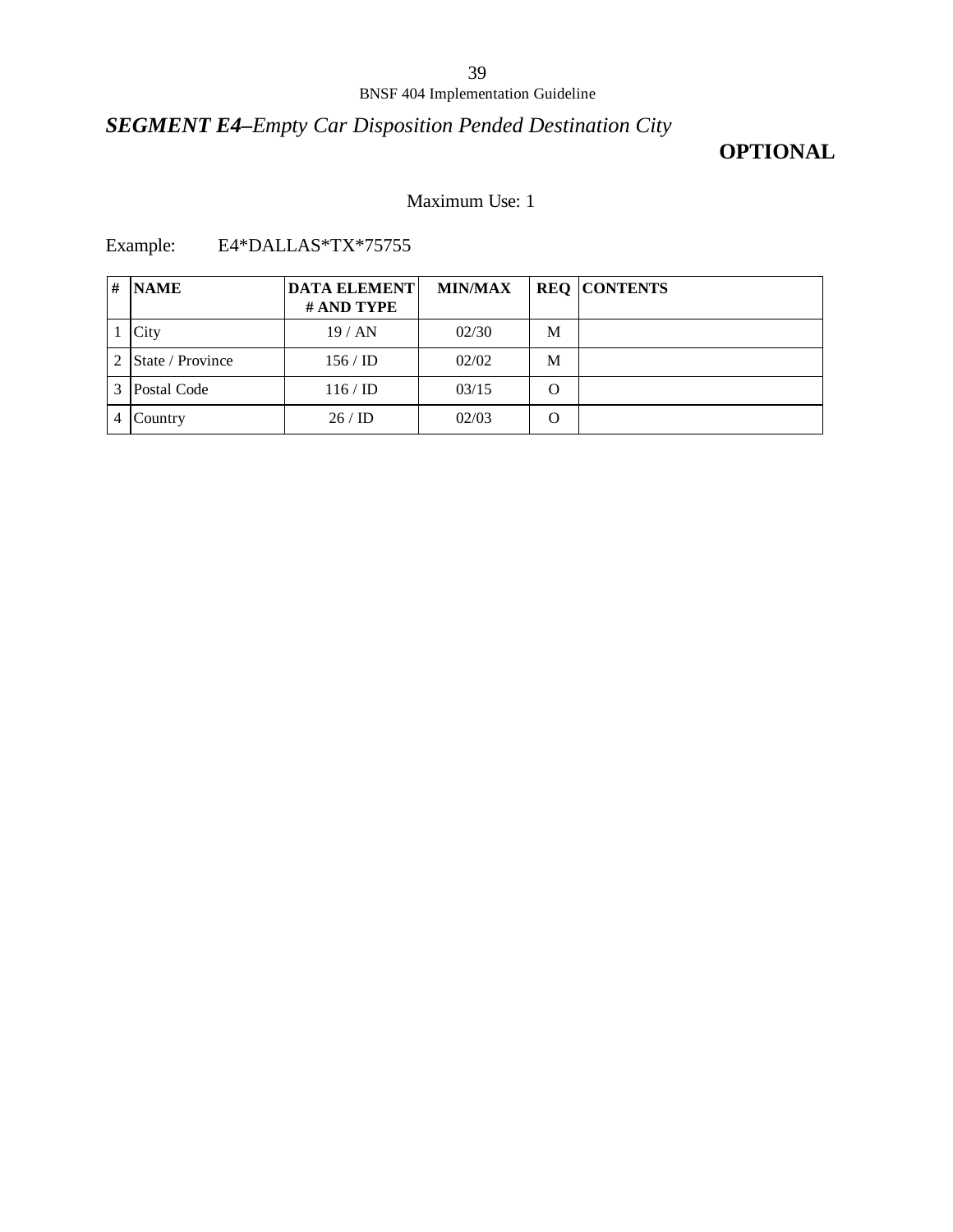# *SEGMENT E5–Empty Car Disposition Pended Destination Route*

# **OPTIONAL**

### Maximum Use: 13

Example: E5\*UP\*I

| # | <b>NAME</b>      | <b>DATA ELEMENT</b><br># AND TYPE | <b>MIN/MAX</b> |          | <b>REQ CONTENTS</b>                                                                                           |
|---|------------------|-----------------------------------|----------------|----------|---------------------------------------------------------------------------------------------------------------|
|   | <b>SCAC</b>      | $140 /$ ID                        | 02/04          | M        |                                                                                                               |
| 2 | Routing Code     | 133 / ID                          | 01/02          | M        | A - agents route<br>D - delivery switch<br>I - origin switch<br>S - shippers route<br>V - intermediate switch |
| 3 | <b>City Name</b> | 19/AN                             | 02/30          | $\Omega$ |                                                                                                               |
|   | <b>SPLC</b>      | $154 / \mathrm{ID}$               | 06/09          | $\Omega$ |                                                                                                               |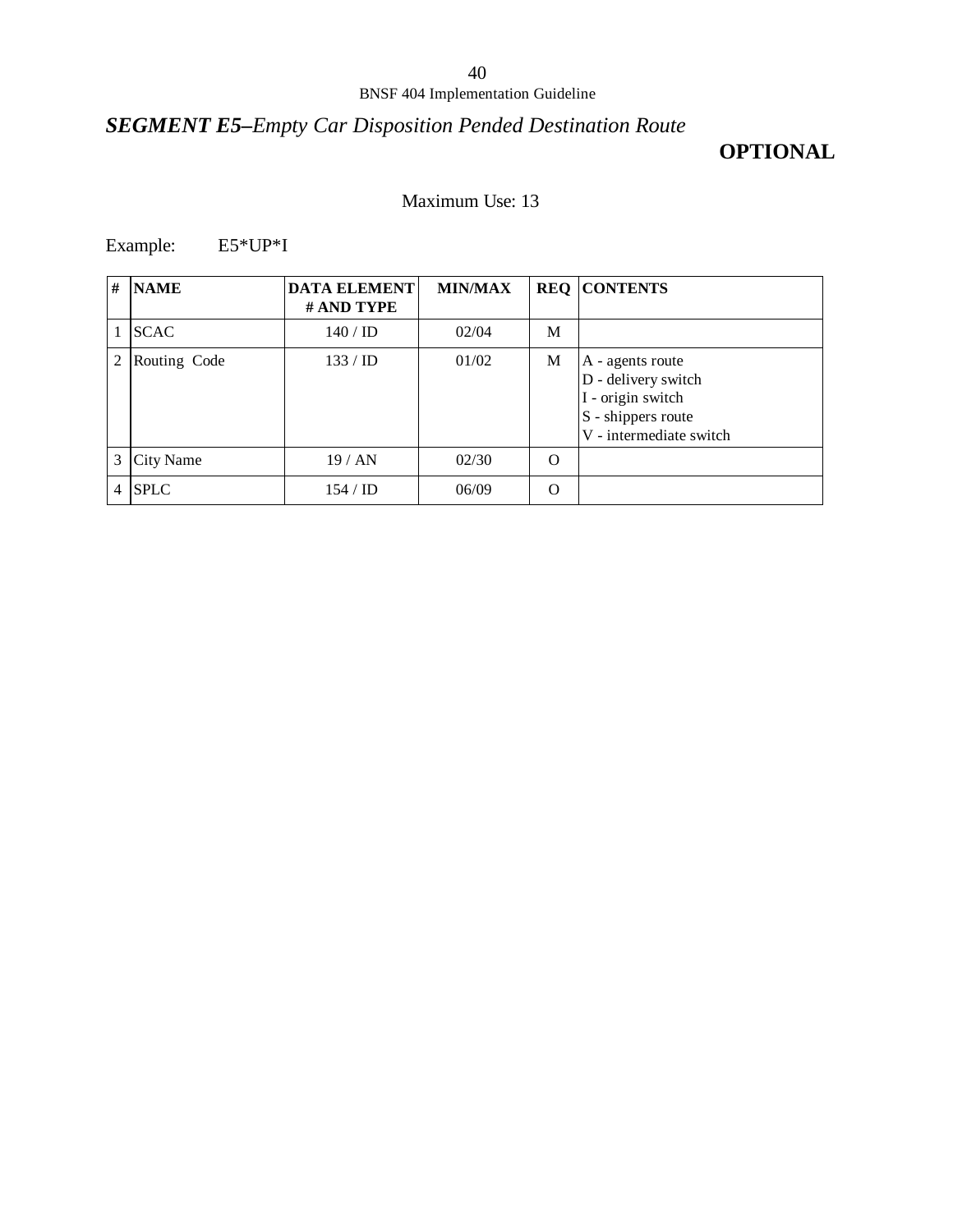## *SEGMENT PI–Price Authority Information*

## **OPTIONAL**

## Maximum Use: 1

### NOTE: *THIS SEGMENT WITHIN THIS LOOP NOT USED BY BNSF.*

| $\#$           | <b>NAME</b>                      | <b>DATA ELEMENT</b><br># AND TYPE | <b>MIN/MAX</b> | <b>REQ</b> | <b>CONTENTS</b> |
|----------------|----------------------------------|-----------------------------------|----------------|------------|-----------------|
| 1              | Reference Number                 | 128 / ID                          | 02/03          | M          |                 |
| $\overline{2}$ | Reference Number                 | 127/AN                            | 01/30          | M          |                 |
| 3              | Primary Pub Authority            | $436 / \mathrm{ID}$               | 02/02          | $\Omega$   |                 |
| $\overline{4}$ | <b>Regulatory Agency</b><br>Code | 930 / ID                          | 03/05          | $\Omega$   |                 |
| 5              | Tariff Agency Code               | 168 / ID                          | 01/04          | $\Omega$   |                 |
| 6              | <b>Issuing Carrier ID</b>        | 965 / AN                          | 01/10          | $\Omega$   |                 |
| 7              | <b>Contract Suffix</b>           | 660/AN                            | 01/02          | $\Omega$   |                 |
| 8              | <b>Tariff Item Number</b>        | 169/AN                            | 01/16          | $\Omega$   |                 |
| 9              | Tariff Supp ID                   | 173/AN                            | 01/04          | $\Omega$   |                 |
| 10             | <b>Tariff Section</b>            | 172/AN                            | 01/02          | $\Omega$   |                 |
| 11             | <b>Contract Suffix</b>           | 660/AN                            | 01/02          | $\Omega$   |                 |
| 12             | Date                             | 373 / DT                          | 08/08          | $\Omega$   |                 |
| 13             | Date                             | 373 / DT                          | 08/08          | $\Omega$   |                 |
|                | 14 Alternation Preced<br>Code    | 629 / ID                          | 01/01          | $\Omega$   |                 |
|                | 15 Alternation Preced<br>Code    | 629 / ID                          | 01/01          | $\Omega$   |                 |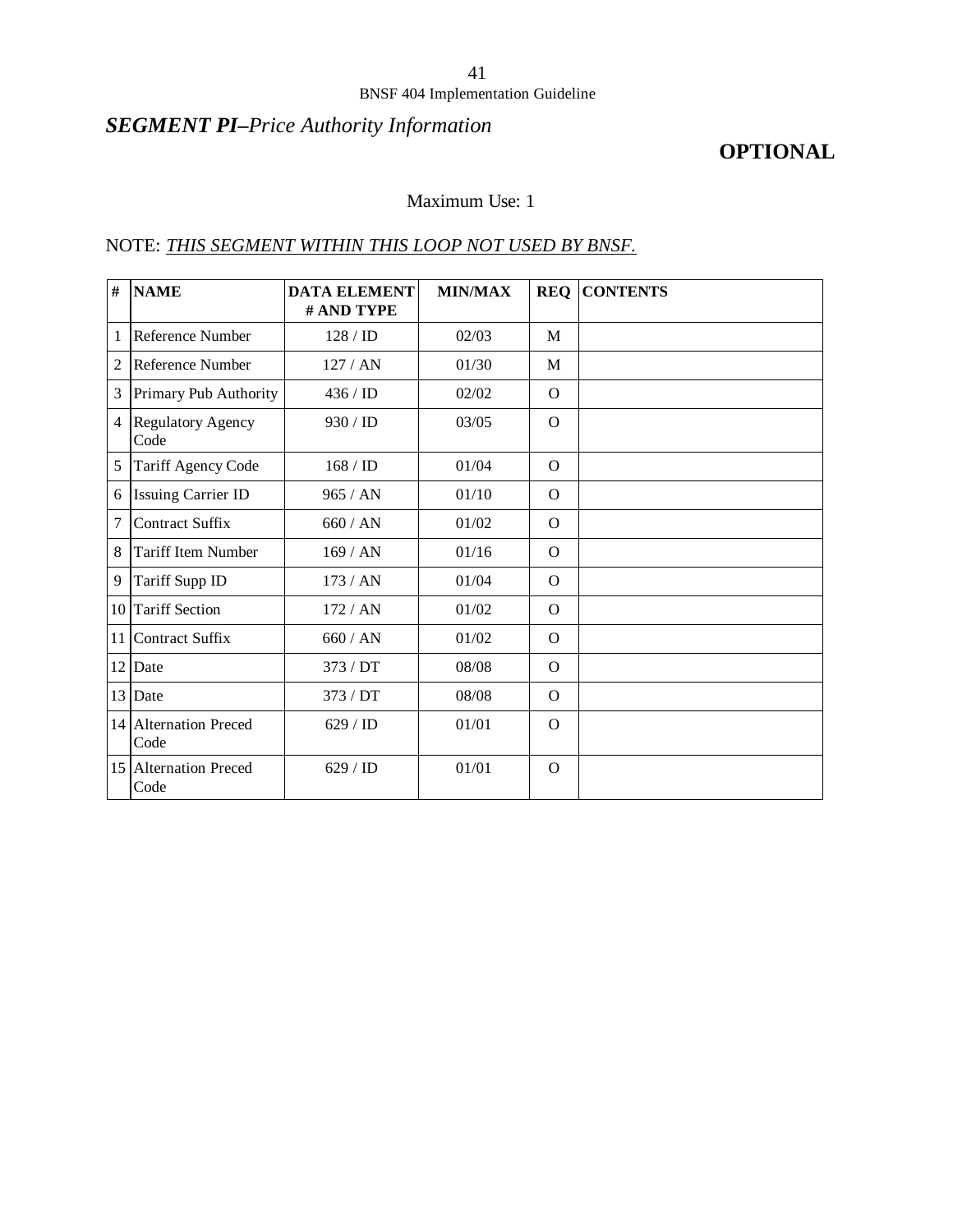# *SEGMENT GA–Canadian Grain Information*

## **OPTIONAL**

Maximum Use: 15

### NOTE:*THIS SEGMENT IS NOT USED BY BNSF.*

| #              | <b>NAME</b>                     | <b>DATA ELEMENT</b><br># AND TYPE | <b>MIN/MAX</b> | <b>REQ</b>     | <b>CONTENTS</b> |
|----------------|---------------------------------|-----------------------------------|----------------|----------------|-----------------|
| 1              | Fumigated Cleaned ID            | 1275 / <b>ID</b>                  | 01/01          | $\mathbf{O}$   |                 |
| $\overline{2}$ | <b>Commodity Code</b>           | 22/ AN                            | 01/30          | $\Omega$       |                 |
| 3              | Inspected/Wgt Indic<br>Code     | 1576 / ID                         | 01/02          | $\overline{O}$ |                 |
| $\overline{4}$ | Reference Qualifier             | 128 / ID                          | 02/03          | $\mathbf C$    |                 |
| 5              | Reference Number                | 127/ID                            | 01/30          | $\Omega$       |                 |
| 6              | Week                            | 642 / N0                          | 01/02          | $\Omega$       |                 |
| 7              | <b>Unload Terminal</b>          | 899 / ID                          | 03/03          | $\mathbf{O}$   |                 |
| 8              | Date                            | 373/DT                            | 08/08          | $\Omega$       |                 |
| 9              | Number of Cars                  | 1470 / NO                         | 01/09          | $\Omega$       |                 |
|                | 10 Match Sep Indicator<br>Code  | 1276 / ID                         | 02/02          | $\Omega$       |                 |
| 11             | <b>CWB Market Class</b><br>Code | 1277 / ID                         | 01/01          | $\overline{O}$ |                 |
| 12             | <b>CWB</b> Market Type<br>Code  | 1278 / ID                         | 01/01          | $\mathbf{O}$   |                 |
| 13             | Y/N Condition<br>Response Code  | 1073 / ID                         | 01/01          | $\Omega$       |                 |
| 14             | Location Identifier             | 310 / AN                          | 01/30          | $\Omega$       |                 |
| 15             | State/Province                  | 156/ID                            | 02/02          | $\mathbf{O}$   |                 |
| 16             | % Qualifier                     | 1004 / ID                         | 01/02          | $\mathbf C$    |                 |
| 17             | $\%$                            | 954/R                             | 01/10          | $\mathbf C$    |                 |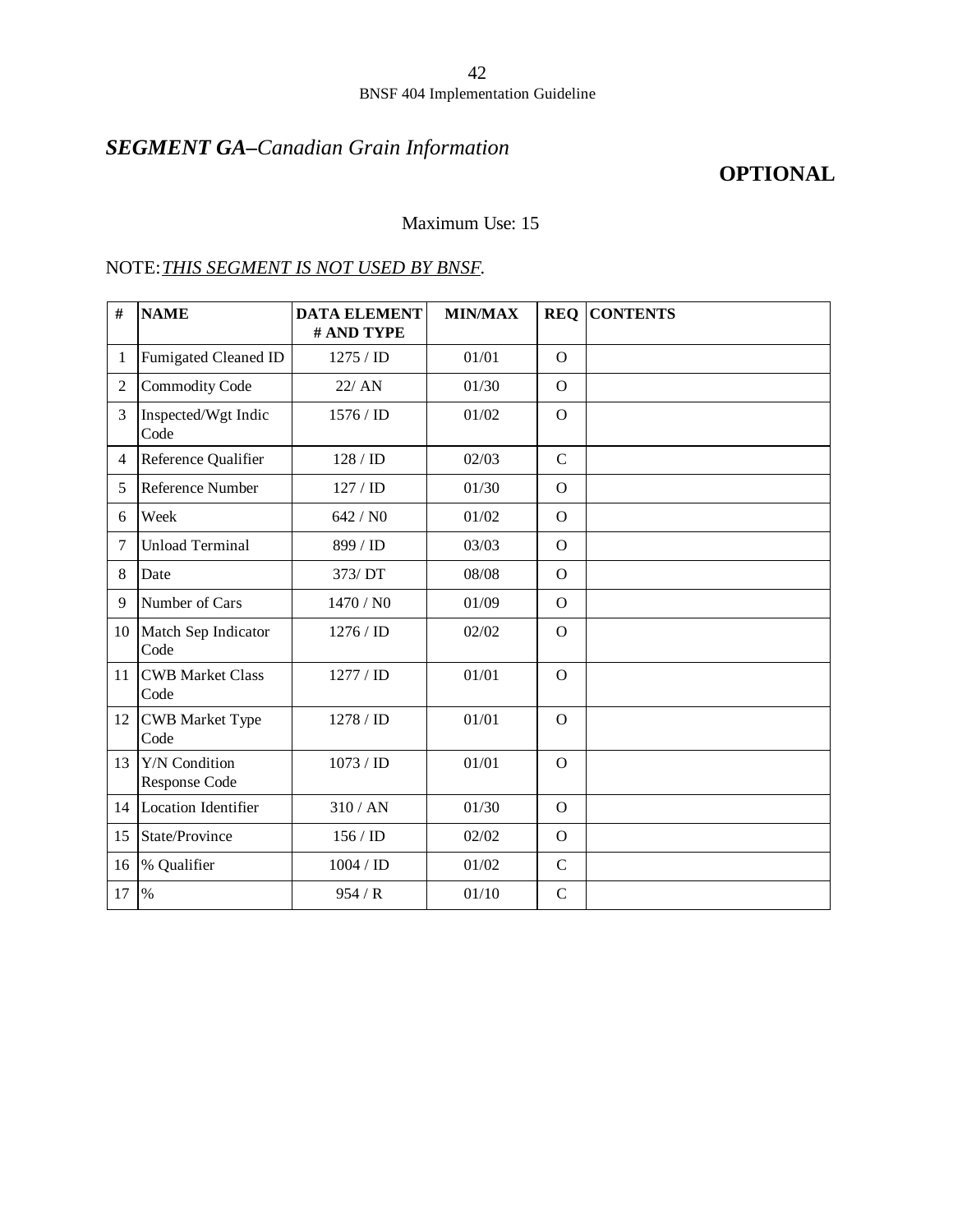#### BNSF 404 Implementation Guideline

## *SEGMENT REF–Reference Identification*

# **OPTIONAL**

Maximum Use: 1

Example: REF\*PN\*1234567890

| # | <b>NAME</b>                   | <b>DATA ELEMENT</b><br># AND TYPE | <b>MIN/MAX</b> |   | <b>REQ CONTENTS</b>                                                                                      |
|---|-------------------------------|-----------------------------------|----------------|---|----------------------------------------------------------------------------------------------------------|
|   | Reference Number<br>Qualifier | $128 / \mathrm{ID}$               | 02/03          | M | <b>OB</b> - ocean bill of lading<br>PN - permit number<br>ZZ - mutually defined                          |
|   | Reference Number              | 127/AN                            | 01/30          |   | Any value in this field beginning<br>with COT will be used as the BNSF<br>COTS program reference number. |

There is another REF segment found within the N1 loop under 4010 standards. BNSF recommends the use of this REF segment/loop for reference identification information.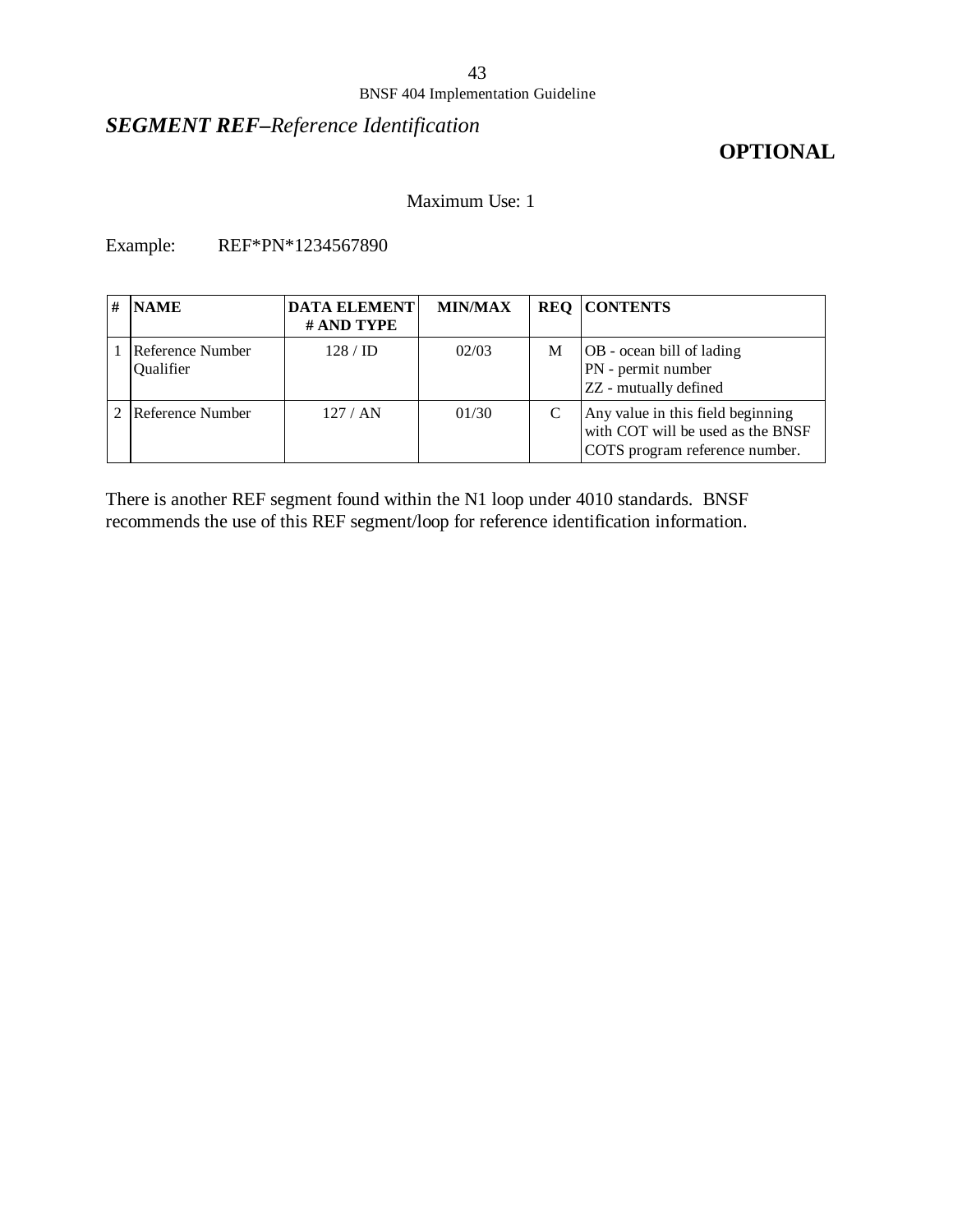#### BNSF 404 Implementation Guideline

# *SEGMENT N10–Quantity and Description*

# **OPTIONAL**

#### Maximum Use: 15

### NOTE:*THIS SEGMENT IS NOT USED BY BNSF.*

| #              | <b>NAME</b>                        | <b>DATA ELEMENT</b><br># AND TYPE | <b>MIN/MAX</b> | <b>REQ</b>    | <b>CONTENTS</b> |
|----------------|------------------------------------|-----------------------------------|----------------|---------------|-----------------|
| $\mathbf{1}$   | Quantity                           | 380/R                             | 01/15          | $\Omega$      |                 |
| $\overline{2}$ | Free Form Description              | 369/AN                            | 01/45          | $\Omega$      |                 |
| 3              | Marks and Numbers                  | 87/AN                             | 01/48          | $\Omega$      |                 |
| $\overline{4}$ | <b>Commodity Code</b><br>Qualifier | 23/AN                             | 01/48          | $\mathsf{C}$  |                 |
| 5              | <b>Commodity Code</b>              | 22 / AN                           | 01/30          | $\mathsf{C}$  |                 |
| 6              | <b>Customs Shipment</b><br>Value   | 602 / AN                          | 02/08          | $\mathsf{C}$  |                 |
| 7              | Weight Unit Code                   | 188 / ID                          | 01/01          | $\mathcal{C}$ |                 |
| 8              | Weight                             | 81/R                              | 01/10          | $\mathcal{C}$ |                 |
| 9              | Reference Number                   | 127/AN                            | 01/03          | $\Omega$      |                 |
|                | 10 Manifest Unit Code              | 599 / ID                          | 01/03          | $\Omega$      |                 |
|                | 11 Country Code                    | 26/ID                             | 02/03          | $\Omega$      |                 |
| 12             | <b>Country Code</b>                | 26/ID                             | 02/03          | $\Omega$      |                 |
| 13             | Currency Code                      | 100 / ID                          | 03/03          | $\mathsf{C}$  |                 |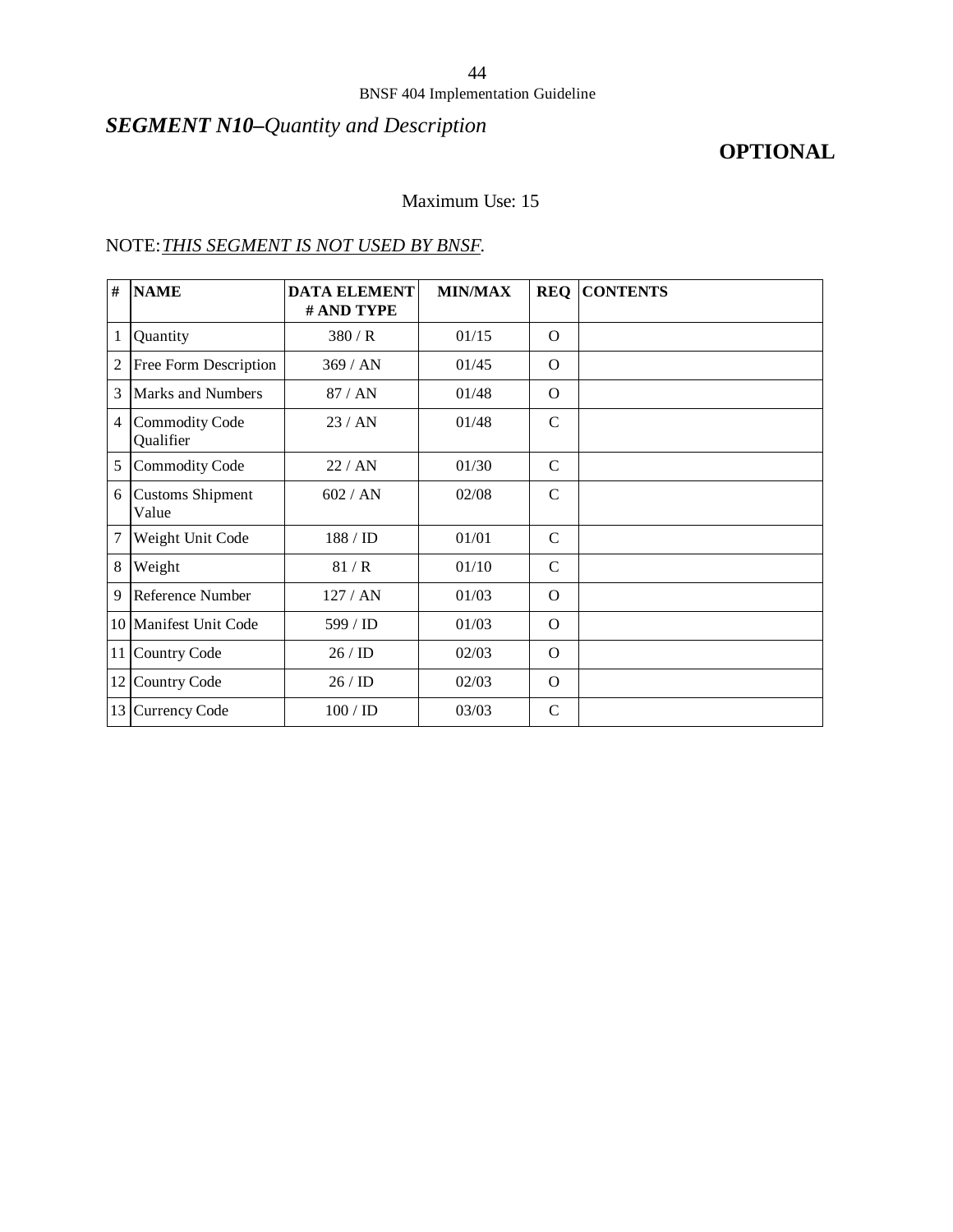#### *SEGMENT N1–Name*

## **OPTIONAL**

#### Maximum Use: 1

#### Example: N1\*SH\*ACME COMPANY

#### NOTE: *THIS IS THE N1 LOOP AS IT PERTAINS TO THE REF SEGMENT.*

| # | <b>NAME</b>              | <b>DATA ELEMENT</b><br># AND TYPE | <b>MIN/MAX</b> |   | <b>REQ CONTENTS</b>                                             |
|---|--------------------------|-----------------------------------|----------------|---|-----------------------------------------------------------------|
|   | Entity ID Code           | 98 / ID                           | 02/02          | M | See list below                                                  |
| 2 | Name                     | 93/AN                             | 01/35          | C |                                                                 |
| 3 | <b>ID</b> Code Qualifier | 66/ID                             | 01/02          | C | C5 - Customer ID file number<br>FI - Federal taxpayer ID number |
| 4 | <b>ID</b> Code           | 67/AN                             | 02/20          | C |                                                                 |
| 5 | No longer used           |                                   |                |   |                                                                 |
| 6 | No longer used           |                                   |                |   |                                                                 |

- 11 Rule 11 (converted to RU by BNSF application)
- AD Advise
- AO Account of
- AP Account of (Origin party)
- AQ Account of (Destination party)
- BN Beneficial owner (converted to BO by BNSF application)
- C1 In care of party #1 (converted to CO by BNSF application)
- CB Customs broker.
- CD Consignee-Advise of consigned shipment-used for written orders (converted to DO by BNSF application)
- CN Consignee. (Where the car will be spotted for unloading if there is no C1 segment).
- CV Converting Party for Intermodal Safe Container Act compliance (see Appendix 2)
- LP Co-loader (converted to LD by BNSF application)
- NC Notify crosstown switch (highway)
- NP Notify party for shippers orders
- N1 Notify (converted to NO by BNSF application)
- N2 Release to (converted to RE by BNSF application)
- OO Order of Shippers orders (converted to SO by BNSF application)
- PF Party to receive freight bill (converted to TP by BNSF application)
- PU Party at pick-up location
- PV Certifying party for Intermodal Safe Container Act compliance (see Appendix 2)
- RD Destination ramp
- RE Release to patron (shipper order / delivery order)
- RO Origin ramp
- SF Ship from (converted to PP by BNSF application)
- SH Shipper.
- SU Supplier/manufacturer
- TT Transfer to
- UC Ultimate consignee (converted to FD in BNSF application)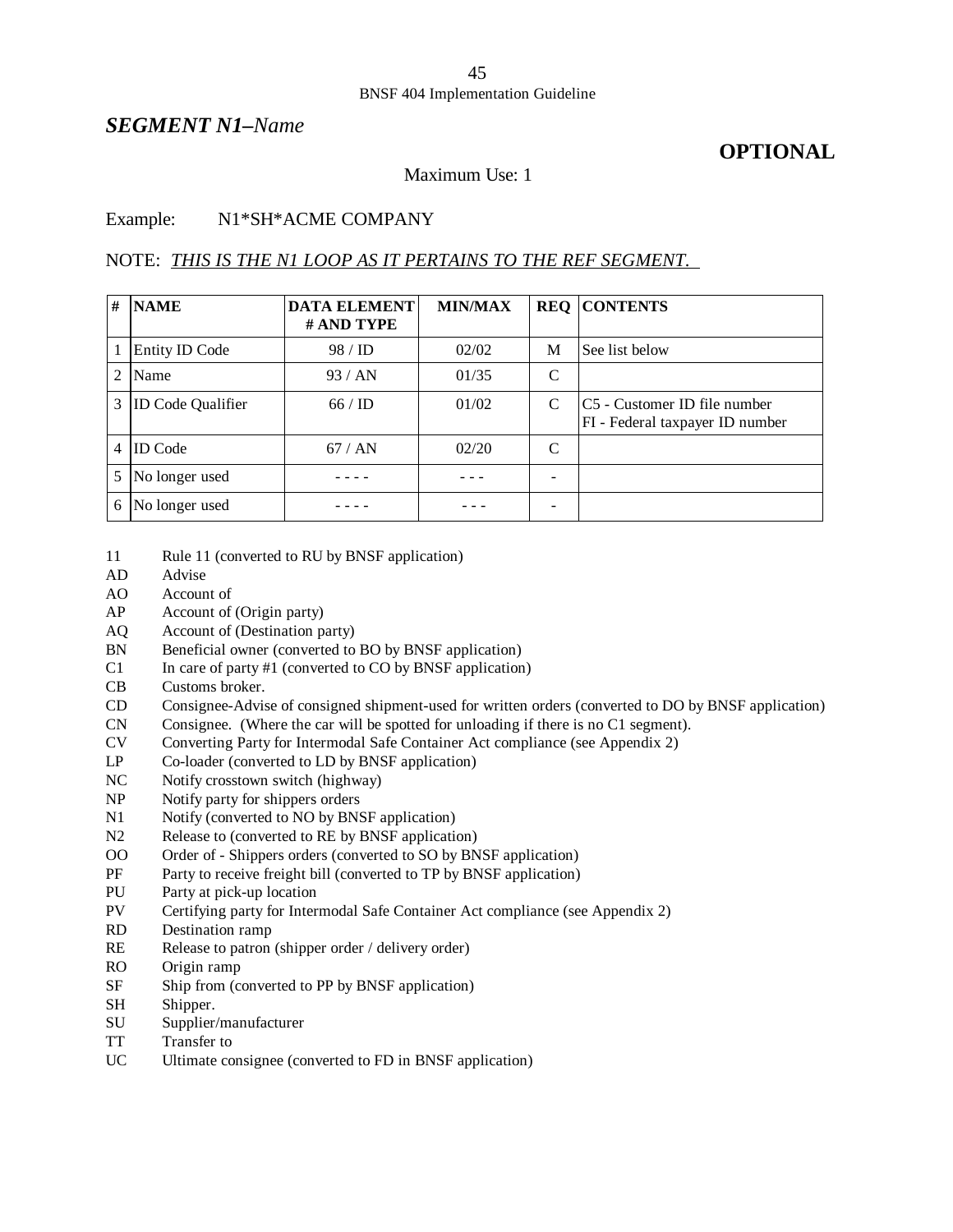#### BNSF 404 Implementation Guideline

## *SEGMENT N3–Address Information*

## **OPTIONAL**

### Maximum Use: 1 (2 per loop)

Example: N3\*1234 Main Street

NOTE: *THIS IS THE N1 LOOP AS IT PERTAINS TO THE REF SEGMENT.* 

| # | <b>NAME</b> | <b>DATA ELEMENT</b><br># AND TYPE | <b>MIN/MAX</b> |   | <b>REQ CONTENTS</b> |
|---|-------------|-----------------------------------|----------------|---|---------------------|
|   | Address     | 166 / AN                          | 01/35          | M |                     |
|   | Address     | 166 / AN                          | 01/35          |   |                     |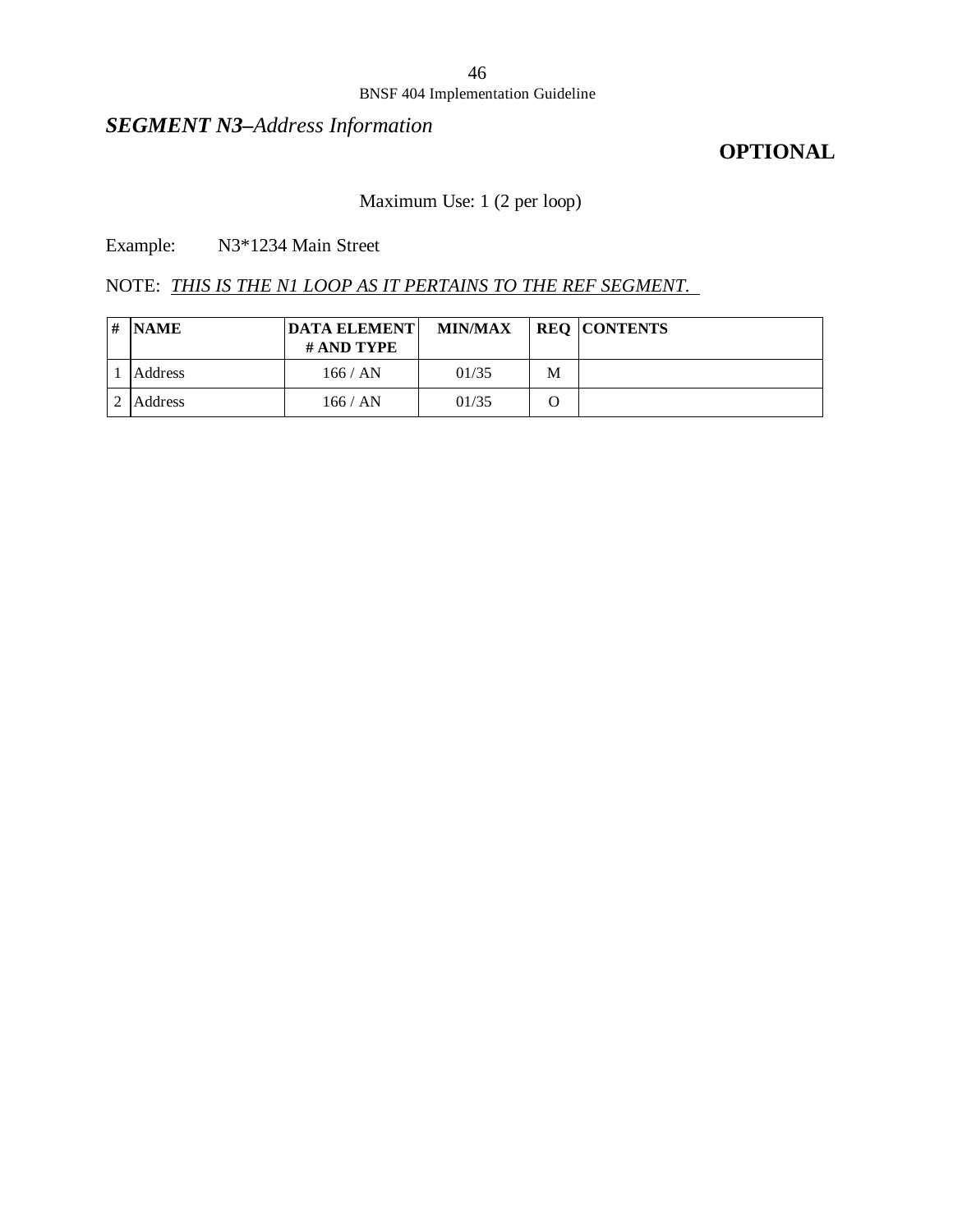#### BNSF 404 Implementation Guideline

# *SEGMENT N4–Geographic Location*

## **OPTIONAL**

## Maximum Use: 1 (per loop)

### Example: N4\*DALLAS\*TX\*77075

### NOTE: *THIS IS THE N1 LOOP AS IT PERTAINS TO THE REF SEGMENT.*

| # | <b>NAME</b>    | <b>DATA ELEMENT</b><br># AND TYPE | <b>MIN/MAX</b> |          | <b>REQ CONTENTS</b> |
|---|----------------|-----------------------------------|----------------|----------|---------------------|
|   | City           | 19/AN                             | 02/30          | O        |                     |
| 2 | State/Province | $156 / \mathrm{ID}$               | 02/02          | $\Omega$ |                     |
| 3 | Postal Code    | 116/ID                            | 03/15          | $\Omega$ |                     |
| 4 | Country Code   | 26/ID                             | 02/03          | $\Omega$ |                     |
| 5 | No longer used |                                   |                |          |                     |
| 6 | No longer used |                                   |                |          |                     |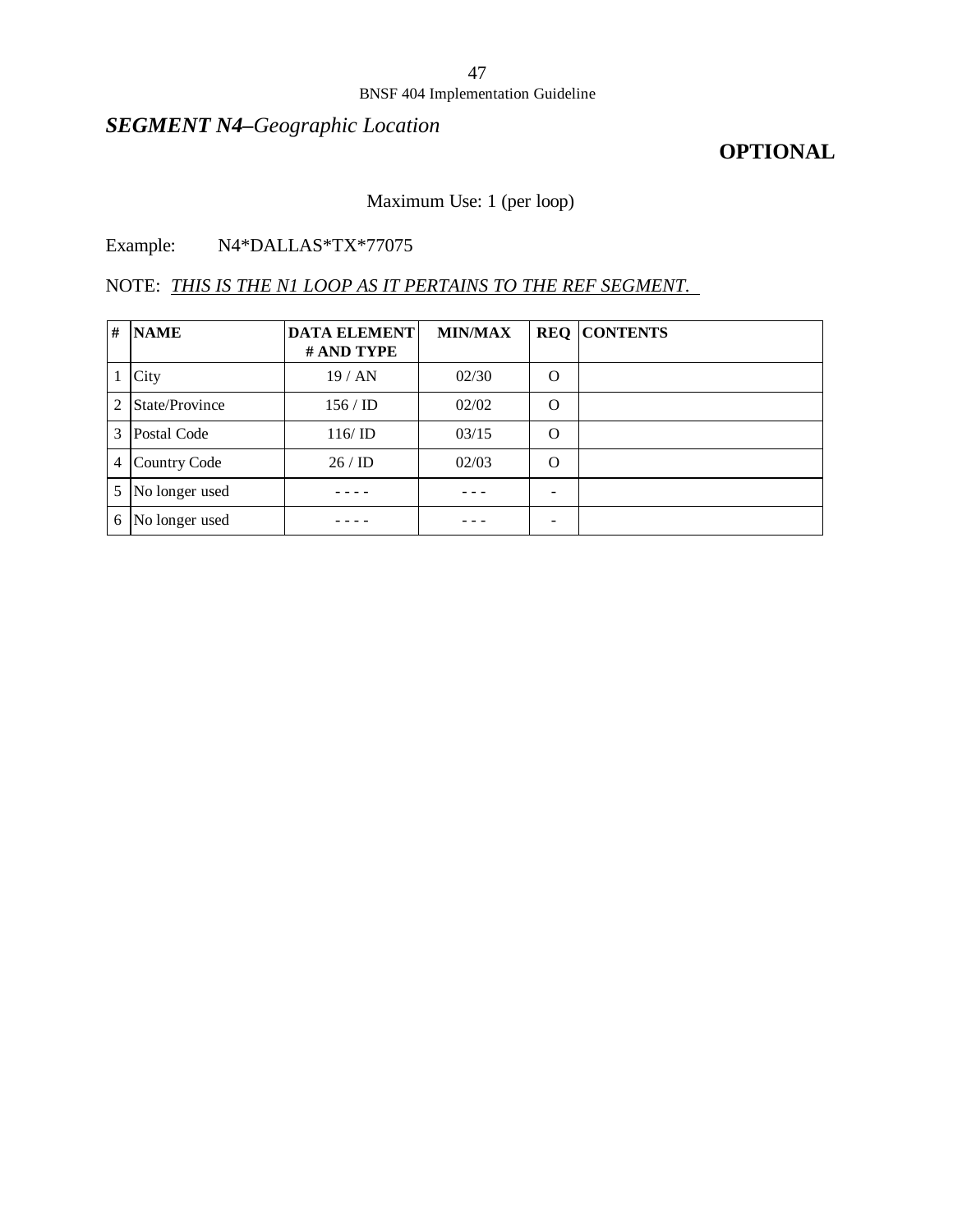# *SEGMENT NA–Cross Reference Equipment*

# **OPTIONAL**

#### Maximum Use: 10

### NOTE:*THIS SEGMENT IS NOT USED BY BNSF.*

| #              | <b>NAME</b>                           | <b>DATA ELEMENT</b><br># AND TYPE | <b>MIN/MAX</b> | <b>REQ</b>        | <b>CONTENTS</b> |
|----------------|---------------------------------------|-----------------------------------|----------------|-------------------|-----------------|
| 1              | Reference Number<br>Qualifier         | $128 /$ ID                        | 02/02          | M                 |                 |
| $\overline{2}$ | Reference Number                      | 127/AN                            | 01/30          | $\mathcal{C}$     |                 |
| 3              | <b>Equipment Initial</b>              | 206 / AN                          | 01/04          | M                 |                 |
| $\overline{4}$ | <b>Equipment Number</b>               | 207/AN                            | 01/10          | M                 |                 |
| 5              | Cross Reference Type                  | 231 / ID                          | 01/01          | $\Omega$          |                 |
| 6              | No longer used                        |                                   |                | $\qquad \qquad -$ |                 |
| $\tau$         | <b>SCAC</b>                           | $140 /$ ID                        | 01/04          | $\Omega$          |                 |
| 8              | <b>Equipment Length</b>               | 567/N0                            | 04/05          | $\Omega$          |                 |
| 9              | <b>SCAC</b>                           | $140 /$ ID                        | 02/04          | $\Omega$          |                 |
| 10             | No longer used                        |                                   |                | $\qquad \qquad$   |                 |
| 11             | Y/N Condition<br><b>Response Code</b> | 1073 / ID                         | 01/01          | $\Omega$          |                 |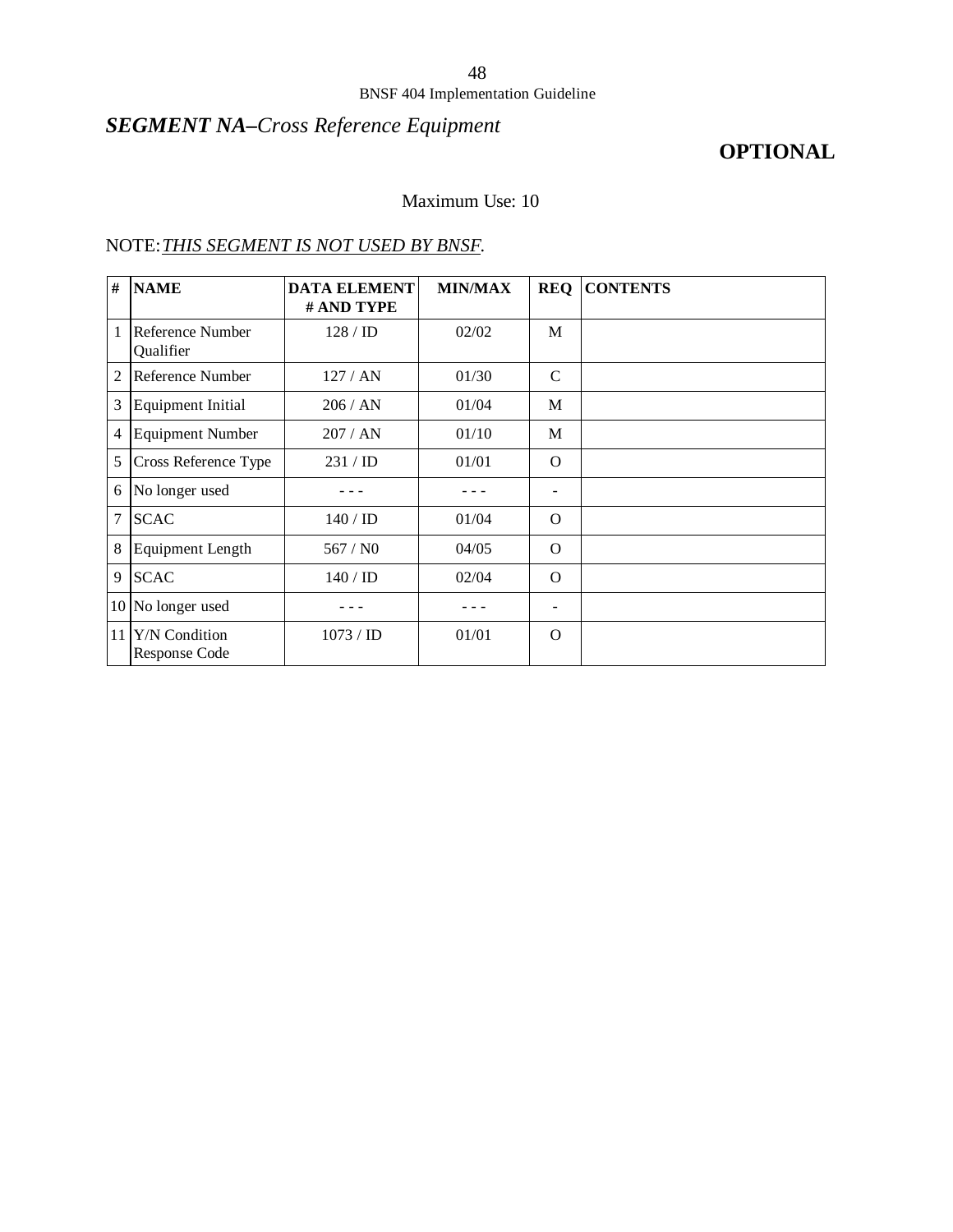# *SEGMENT F9–Origin Station*

# **MANDATORY**

#### Maximum Use: 1

## Example: F9\*\*CHICAGO\*IL

| #              | <b>NAME</b>    | <b>DATA ELEMENT</b><br># AND TYPE | <b>MIN/MAX</b> | <b>REQ</b>      | <b>CONTENTS</b>                       |
|----------------|----------------|-----------------------------------|----------------|-----------------|---------------------------------------|
|                | <b>FSAC</b>    | 573 / <b>ID</b>                   | 01/05          | $\Omega$        |                                       |
| 2              | City           | 101 / AN                          | 02/30          | M               | <b>BNSF</b> supports 19 character max |
| 3              | State/Province | $156 / \mathrm{ID}$               | 02/02          | M               |                                       |
| $\overline{4}$ | No longer used |                                   |                | $\qquad \qquad$ |                                       |
| 5              | <b>FSAC</b>    | 573 / <b>ID</b>                   | 01/15          | $\Omega$        |                                       |
| 6              | City           | 19/AN                             | 02/19          | $\Omega$        |                                       |
| 7              | State/Province | 156/ID                            | 02/02          | $\Omega$        |                                       |
| 8              | <b>SPLC</b>    | $154 / \mathrm{ID}$               | 06/09          | $\Omega$        | <b>BNSF</b> supports 6 character max  |
| 9              | Postal Code    | $116 / \text{ID}$                 | 03/15          | $\Omega$        |                                       |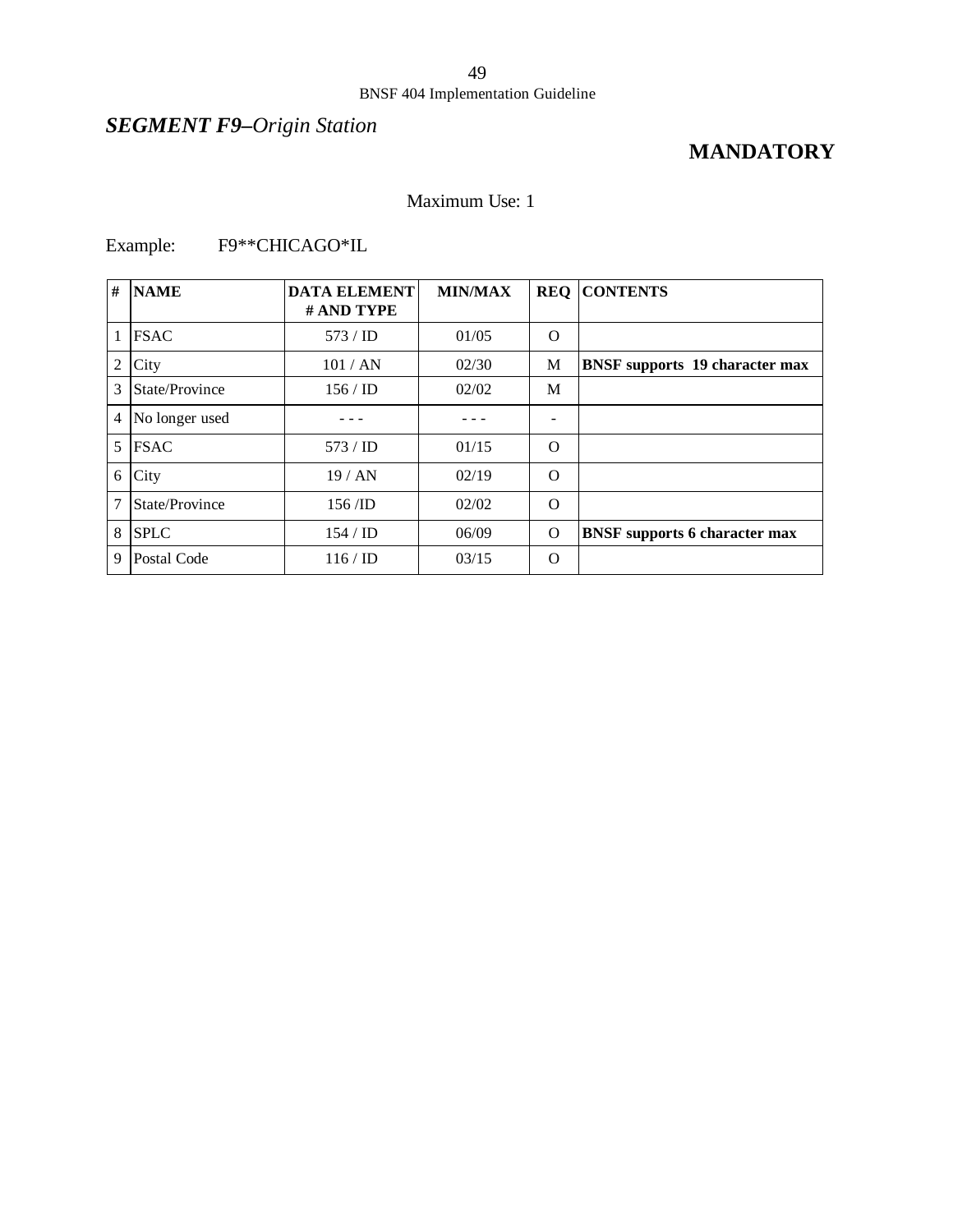# *SEGMENT D9–Destination Station*

# **MANDATORY**

#### Maximum Use: 1

## Example: D9\*\*CHICAGO\*IL

| # | <b>NAME</b>    | <b>DATA ELEMENT</b><br># AND TYPE | <b>MIN/MAX</b> | <b>REQ</b> | <b>CONTENTS</b>                       |
|---|----------------|-----------------------------------|----------------|------------|---------------------------------------|
| 1 | <b>FSAC</b>    | $573 /$ ID                        | 01/05          | $\Omega$   |                                       |
| 2 | City           | 19/AN                             | 02/30          | М          | <b>BNSF</b> supports 19 character max |
| 3 | State/Province | 156/ID                            | 02/02          | M          |                                       |
| 4 | No longer used |                                   |                |            |                                       |
| 5 | <b>FSAC</b>    | 573 / <b>ID</b>                   | 01/06          | $\Omega$   |                                       |
| 6 | Name           | 19/AN                             | 02/30          | $\Omega$   |                                       |
| 7 | State/Province | $156 /$ ID                        | 02/02          | $\Omega$   |                                       |
| 8 | <b>SPLC</b>    | $154 / \mathrm{ID}$               | 06/09          | $\Omega$   | <b>BNSF</b> supports 6 character max  |
| 9 | Postal Code    | $116 / \text{ID}$                 | 03/15          | $\Omega$   |                                       |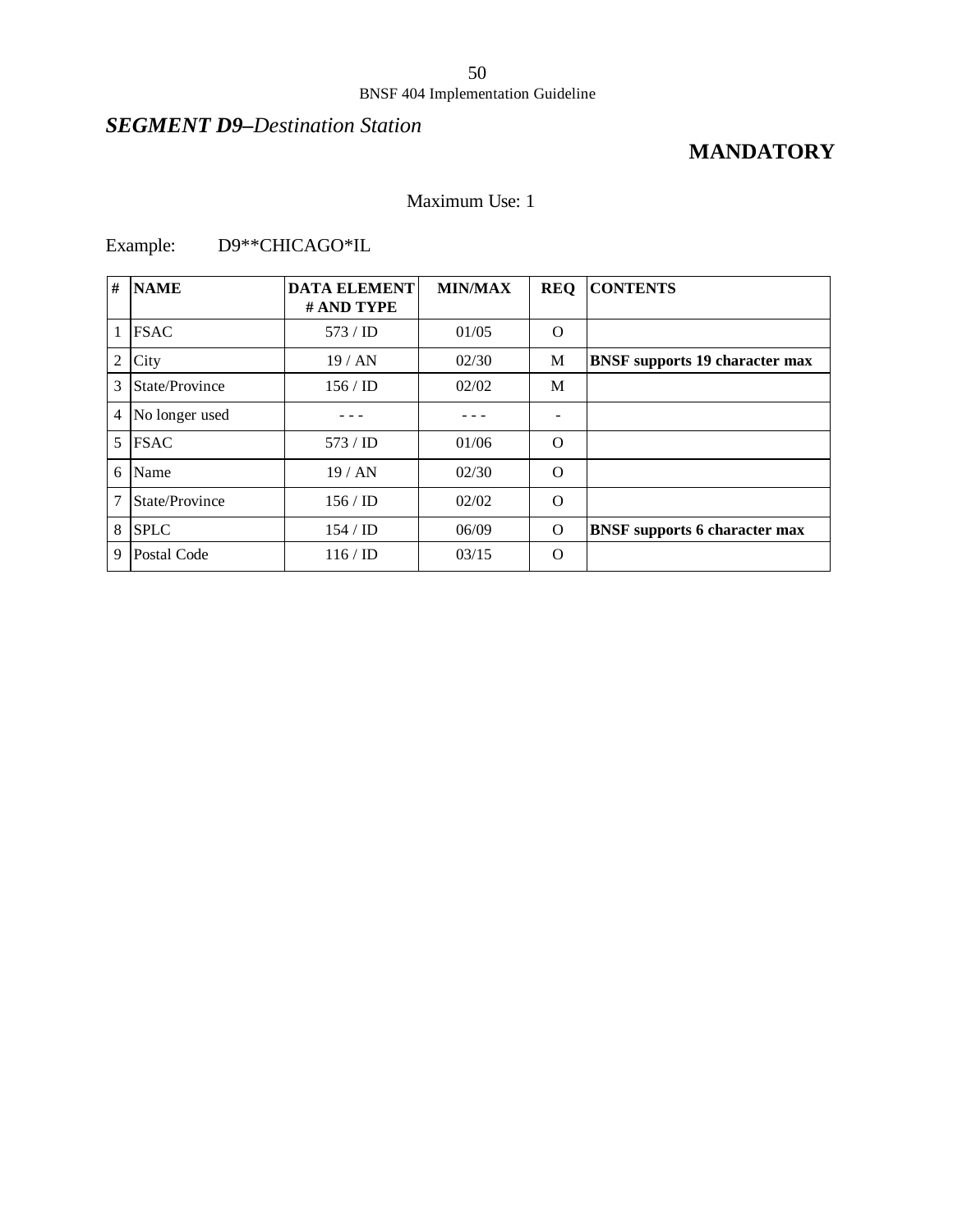#### *SEGMENT N1–Name*

## **MANDATORY**

#### Maximum Use: 1 (10 Loops of N1, N2, N3, N4 & PER) At least two are required to indicate the Shipper and Consignee)

#### Example: N1\*SH\*ACME COMPANY

| #              | <b>NAME</b>              | <b>DATA ELEMENT</b><br># AND TYPE | <b>MIN/MAX</b> |          | <b>REQ CONTENTS</b> |
|----------------|--------------------------|-----------------------------------|----------------|----------|---------------------|
|                | <b>Entity ID Code</b>    | 98 / ID                           | 02/02          | M        | See list below      |
| $\mathfrak{D}$ | Name                     | 93/AN                             | 01/35          | C        |                     |
| 3              | <b>ID Code Qualifier</b> | 66/ID                             | 01/02          | C        |                     |
| 4              | <b>ID</b> Code           | 67/AN                             | 02/20          | C        |                     |
| 5              | <b>Entity Relat Code</b> | 706 / ID                          | 02/02          | $\Omega$ |                     |
| 6              | <b>Entity ID Code</b>    | 98 / ID                           | 02/02          | $\Omega$ |                     |

<sup>11</sup> Rule 11 (converted to RU by BNSF application)

- AD Advise
- AO Account of
- AP Account of (Origin party)
- AQ Account of (Destination party)
- BN Beneficial owner (converted to BO by BNSF application)
- $C1$  In care of party #1 (converted to  $C0$  by BNSF application)
- CB Customs broker.
- CD Consignee-Advise of consigned shipment-used for written orders (converted to DO by BNSF application)
- CN Consignee. (Where the car will be spotted for unloading if there is no C1 segment).
- CV Converting Party for Intermodal Safe Container Act compliance (see Appendix 2)
- LP Co-loader (converted to LD by BNSF application)
- NC Notify crosstown switch (highway)
- NP Notify party for shippers orders
- N1 Notify (converted to NO by BNSF application)
- N2 Release to (converted to RE by BNSF application)
- OO Order of Shippers orders (converted to SO by BNSF application)
- PF Party to receive freight bill (converted to TP by BNSF application)
- PU Party at pick-up location
- PV Certifying party for Intermodal Safe Container Act compliance (see Appendix 2)
- RD Destination ramp
- RE Release to patron (shipper order / delivery order)
- RO Origin ramp
- SF Ship from (converted to PP by BNSF application)
- SH Shipper.
- SU Supplier/manufacturer
- TT Transfer to
- UC Ultimate consignee (converted to FD in BNSF application)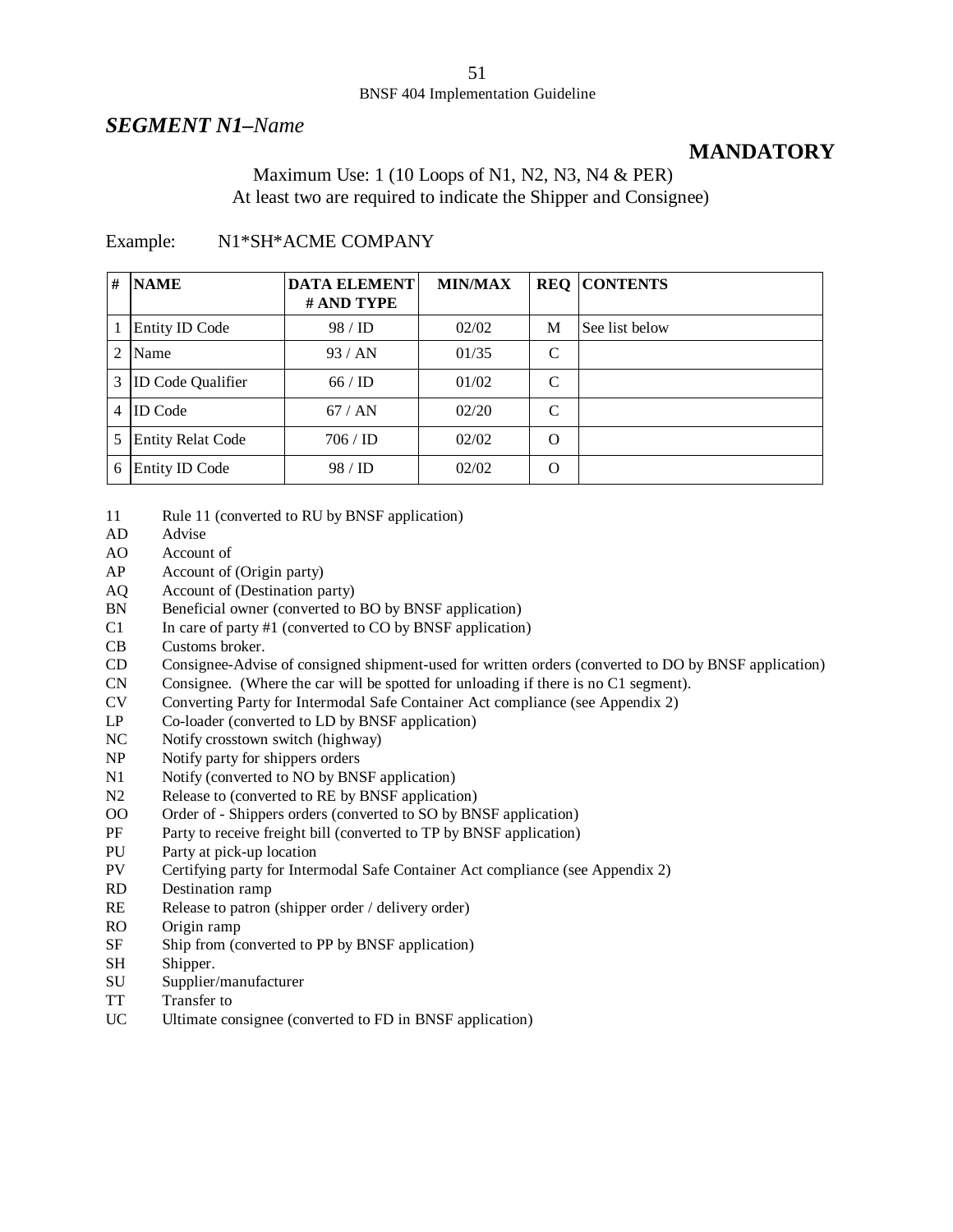#### BNSF 404 Implementation Guideline

# *SEGMENT N2–Additional Name Information*

## **OPTIONAL**

Maximum Use: 2 (per loop)

### NOTE:*THIS SEGMENT IS NOT USED BY BNSF.*

| # | <b>NAME</b> | <b>DATA ELEMENT</b><br># AND TYPE | <b>MIN/MAX</b> |   | <b>REQ CONTENTS</b> |
|---|-------------|-----------------------------------|----------------|---|---------------------|
|   | Name        | 93/AN                             | 01/35          | M |                     |
|   | Name        | 93/AN                             | 01/35          |   |                     |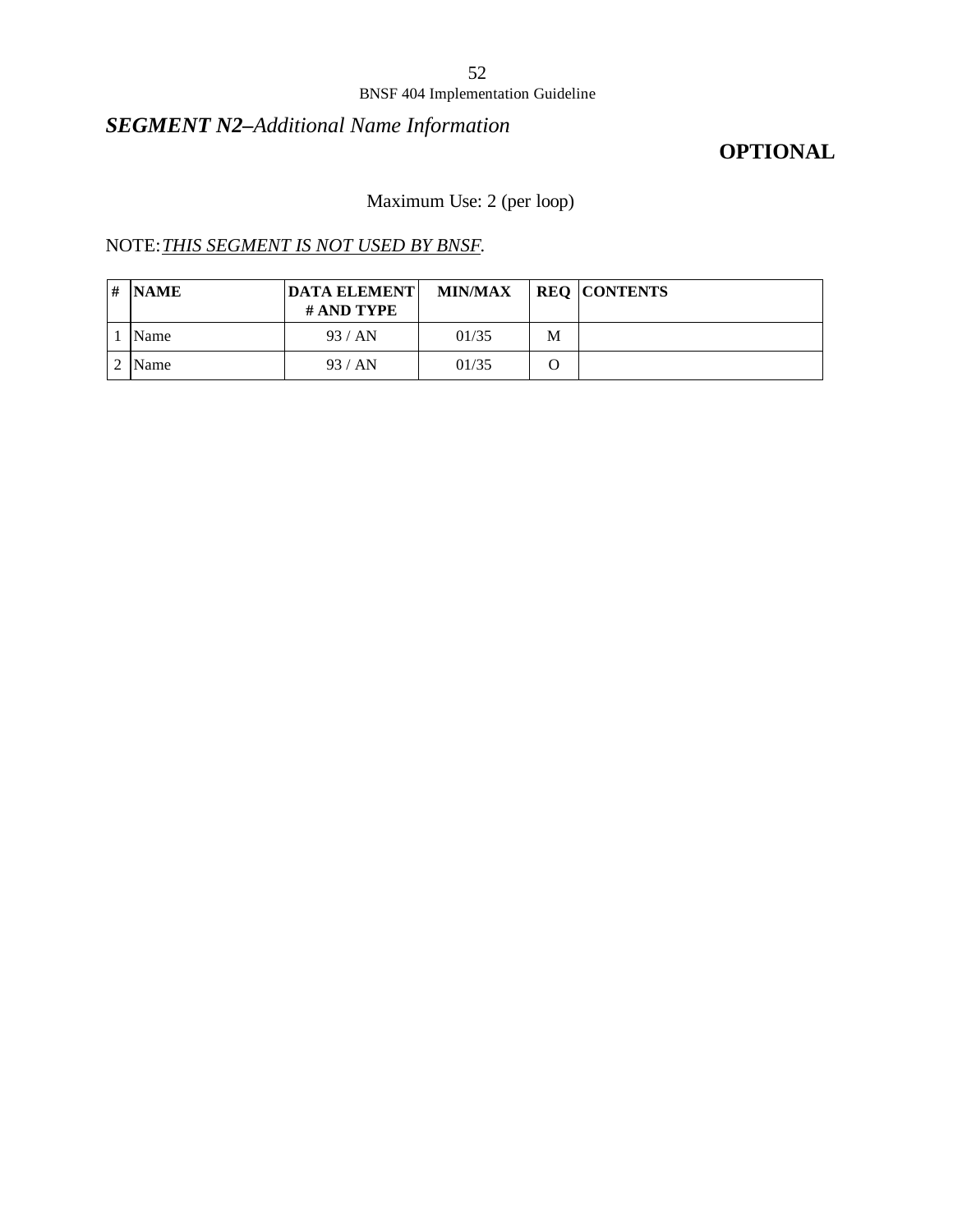#### BNSF 404 Implementation Guideline

# *SEGMENT N3–Address Information*

# **OPTIONAL**

# Maximum Use: 1 (2 per loop)

Example: N3\*1234 Main Street

| # | <b>NAME</b> | <b>DATA ELEMENT</b><br># AND TYPE | <b>MIN/MAX</b> |   | <b>REQ CONTENTS</b> |
|---|-------------|-----------------------------------|----------------|---|---------------------|
|   | Address     | 166 / AN                          | 01/35          | M |                     |
|   | Address     | 166 / AN                          | 01/35          |   |                     |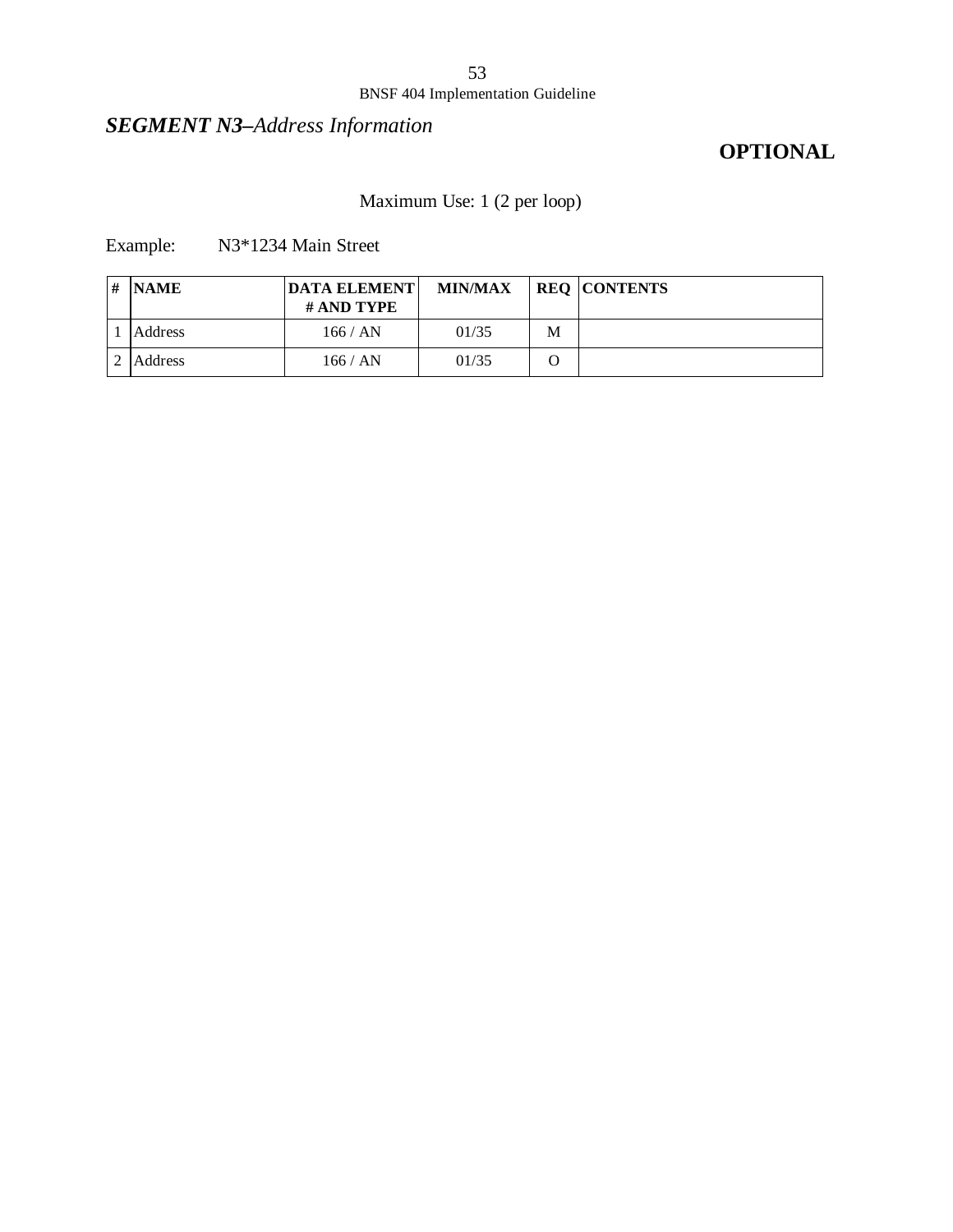# *SEGMENT N4–Geographic Location*

# **OPTIONAL**

### Maximum Use: 1 (per loop)

| # | <b>NAME</b>               | <b>DATA ELEMENT</b><br># AND TYPE | <b>MIN/MAX</b> |          | <b>REQ CONTENTS</b> |
|---|---------------------------|-----------------------------------|----------------|----------|---------------------|
|   | City                      | 19/AN                             | 02/30          | $\Omega$ |                     |
| 2 | State/Province            | $156 /$ ID                        | 02/02          | $\Omega$ |                     |
| 3 | Postal Code               | 116/ID                            | 03/15          | $\Omega$ |                     |
|   | 4 Country Code            | 26/ID                             | 02/03          | $\Omega$ |                     |
| 5 | <b>Location Qualifier</b> | 309 / ID                          | 01/02          | C        |                     |
| 6 | Location Identifier       | 310 / AN                          | 01/30          | C        |                     |

Example: N4\*DALLAS\*TX\*77075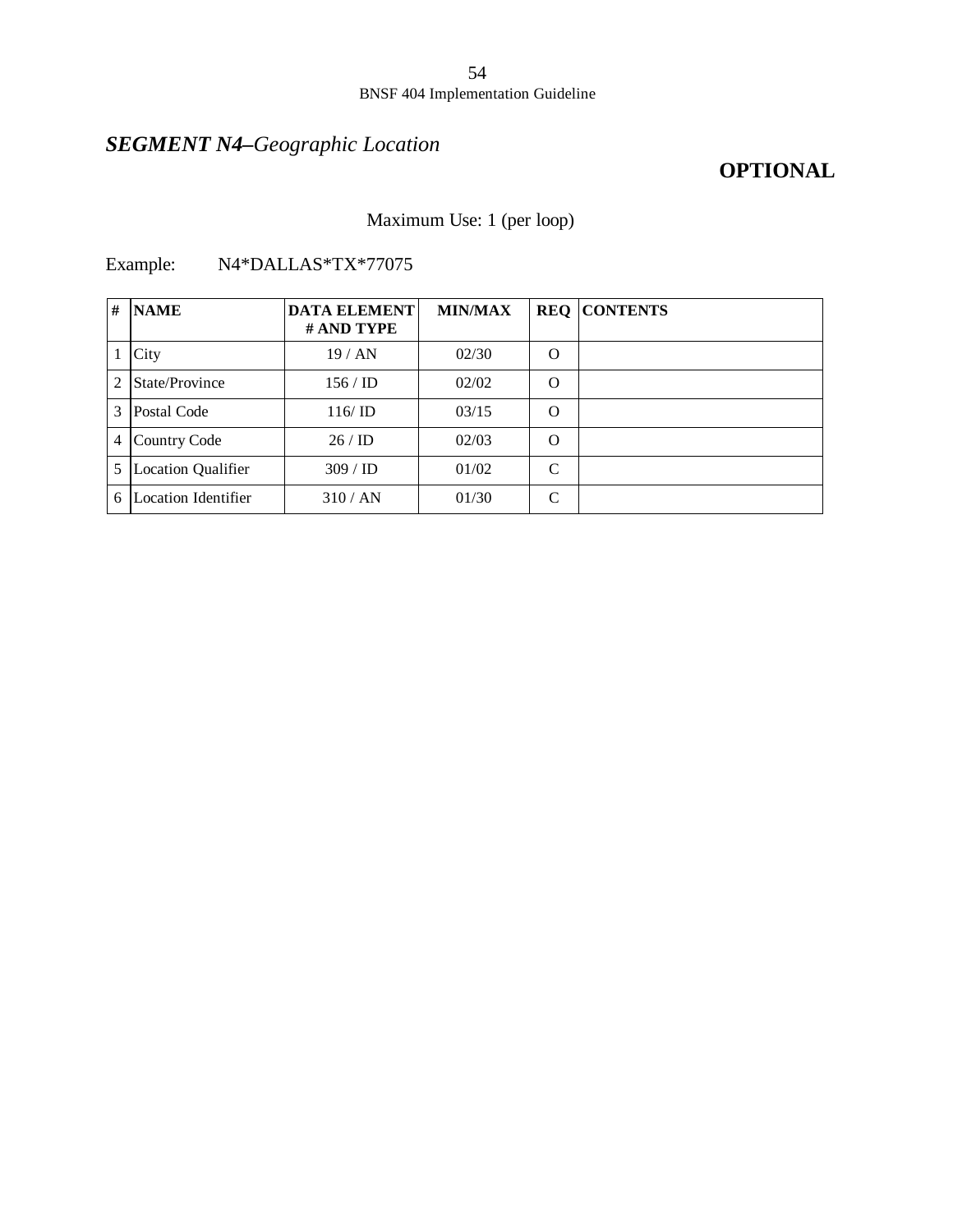#### BNSF 404 Implementation Guideline

# *SEGMENT REF - Reference Identification*

## **OPTIONAL**

## Maximum Use: 1

# NOTE:*THIS SEGMENT IS NOT USED BY BNSF.*

| # | <b>NAME</b>                    | <b>DATA ELEMENT</b><br># AND TYPE | <b>MIN/MAX</b> |   | <b>REO CONTENTS</b> |
|---|--------------------------------|-----------------------------------|----------------|---|---------------------|
|   | Reference Number<br>Qualifier  | $128 /$ ID                        | 02/03          | M |                     |
| 2 | Reference Number               | 127/AN                            | 01/30          | C |                     |
| 3 | Description                    | 352/AN                            | 01/80          | O |                     |
| 4 | Reference Number <br>Qualifier | $128 /$ ID                        | 02/03          | O |                     |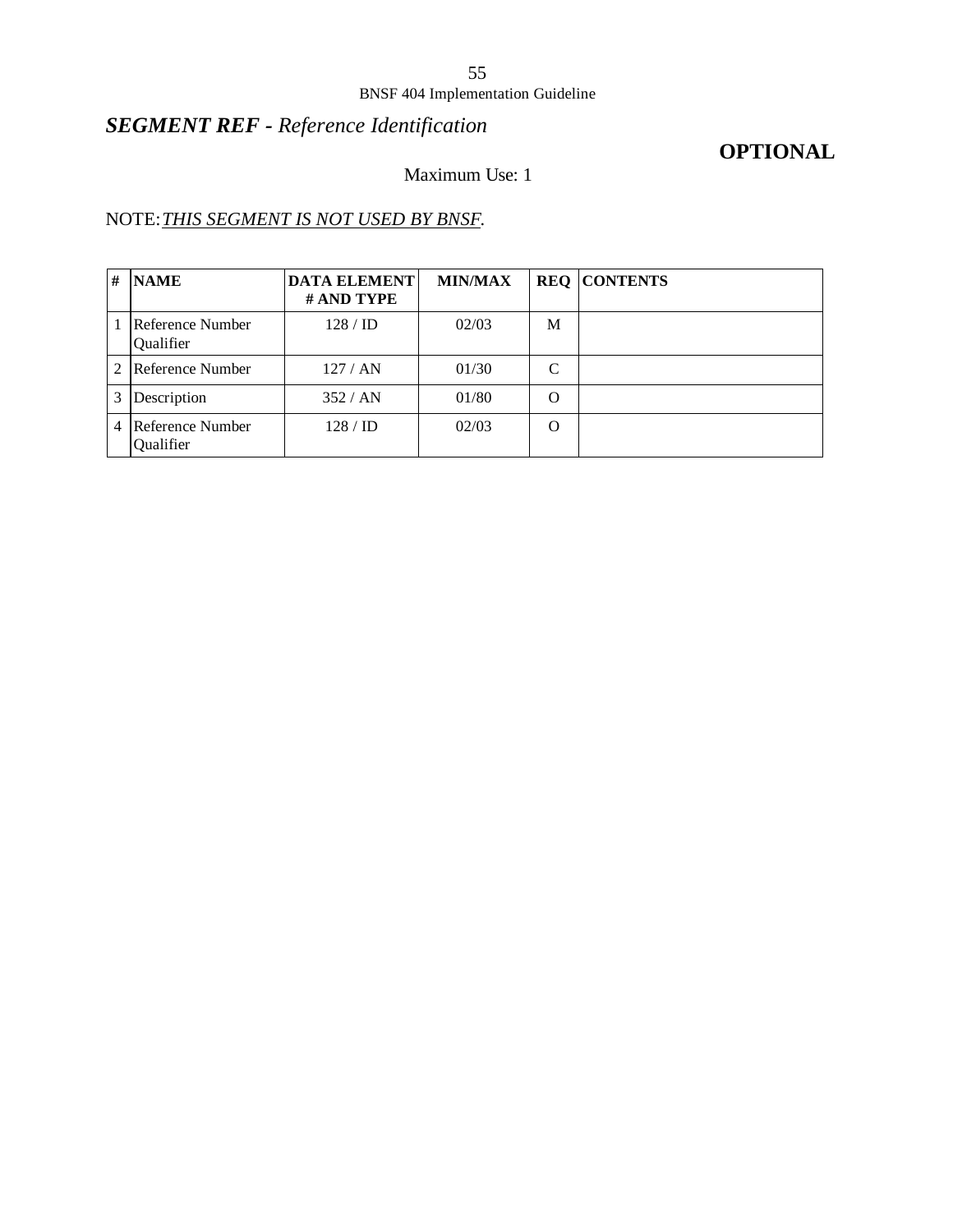# *SEGMENT PER-ADMINISTRATIVE COMMUNICATIONS CONTACT* **OPTIONAL**

### Maximum Use: 1 (2 per loop)

## Example: PER\*NT\*\*TE\*111-222-3333

| #              | <b>NAME</b>                       | <b>DATA ELEMENT</b><br># AND TYPE | <b>MIN/MAX</b> | <b>REQ</b>    | <b>CONTENTS</b>                 |
|----------------|-----------------------------------|-----------------------------------|----------------|---------------|---------------------------------|
|                | <b>Contact Function Code</b>      | $366 /$ ID                        | 02/02          | M             | NT - notify                     |
| $\mathfrak{D}$ | Name                              | 93/AN                             | 01/60          | $\Omega$      |                                 |
| 3              | Communication<br>Number Qualifier | 365 / ID                          | 02/02          | $\mathcal{C}$ | TE - telephone                  |
| $\overline{4}$ | Communication<br>Number           | 364 / AN                          | 01/80          | C             | BNSF supports min/max of 01/10. |
| 5              | Communication<br>Number Qualifier | 365 / ID                          | 02/02          | $\mathcal{C}$ |                                 |
| 6              | Communication<br>Number           | 364 / AN                          | 01/80          | $\mathcal{C}$ | BNSF supports min/max of 01/10. |
| 7              | Communication<br>Number Qualifier | 365 / ID                          | 02/02          | $\mathcal{C}$ |                                 |
| 8              | Communication<br>Number           | 364 / AN                          | 01/80          | $\mathcal{C}$ | BNSF supports min/max of 01/10. |
| 9              | Contact Inquiry<br>Reference      | 443/AN                            | 01/20          | $\Omega$      |                                 |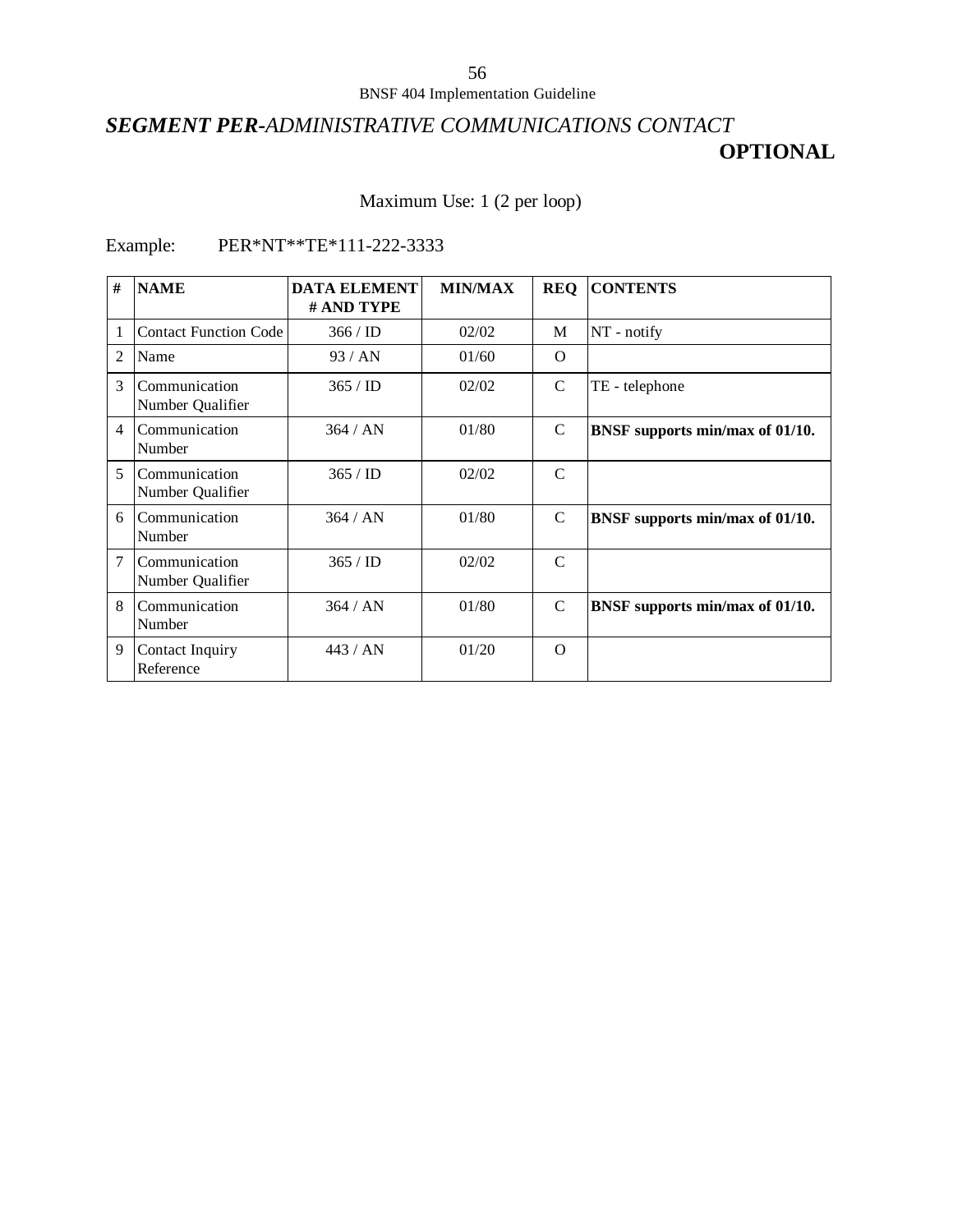#### BNSF 404 Implementation Guideline

# *SEGMENT BL-Billing Information*

# **OPTIONAL**

#### Maximum Use: 12

### NOTE:*THIS SEGMENT IS NOT USED BY BNSF.*

| #              | <b>NAME</b>         | <b>DATA ELEMENT</b><br># AND TYPE | <b>MIN/MAX</b> |          | <b>REQ CONTENTS</b> |
|----------------|---------------------|-----------------------------------|----------------|----------|---------------------|
| 1              | Rebill Reason Code  | 747 / ID                          | 02/02          | M        |                     |
| 2              | <b>FSAC</b>         | 573/ID                            | 01/05          | X        |                     |
| 3              | <b>FSAC</b>         | 573/ID                            | 01/05          | X        |                     |
| $\overline{4}$ | <b>SPLC</b>         | 154/ID                            | 06/09          | X        |                     |
| 5              | City                | 19 / AN                           | 02/30          | X        |                     |
| 6              | State/Province      | 156/AN                            | 02/02          | X        |                     |
| 7              | Country Code        | 26/ID                             | 02/03          | $\Omega$ |                     |
| 8              | <b>SPLC</b>         | 154/ID                            | 06/09          | X        |                     |
| 9              | City                | 19/AN                             | 02/30          | X        |                     |
| 10             | State/Province      | 156/ID                            | 02/02          | X        |                     |
| 11             | <b>Country Code</b> | 26/ID                             | 02/03          | $\Omega$ |                     |
| 12             | <b>SCAC</b>         | 140 / ID                          | 02/04          | $\Omega$ |                     |
| 13             | <b>SCAC</b>         | 140 / ID                          | 02/04          | $\Omega$ |                     |
| 14             | <b>SCAC</b>         | 140 / ID                          | 02/04          | $\Omega$ |                     |
| 15             | <b>SCAC</b>         | 140 / ID                          | 02/04          | $\Omega$ |                     |
| 16             | <b>SCAC</b>         | 140 / ID                          | 02/04          | $\Omega$ |                     |
| 17             | <b>SCAC</b>         | 140/ID                            | 02/04          | $\Omega$ |                     |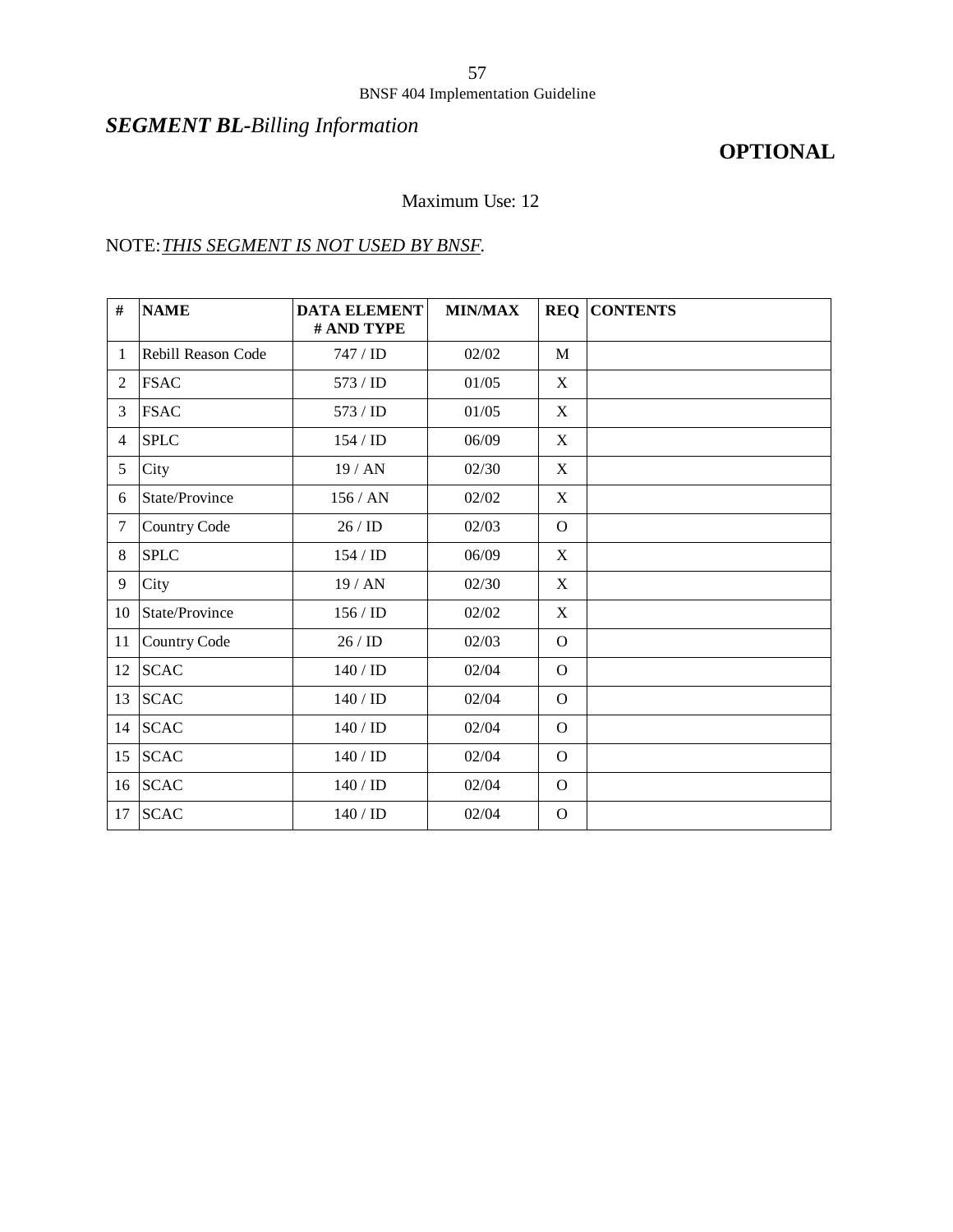#### BNSF 404 Implementation Guideline

# *SEGMENT S1 - Stop Off Name*

## **OPTIONAL**

### Maximum Use: 1

# Example: S1\*1\*PACKERS WAREHOUSE\*\*\*BNSF\*P

| #              | <b>NAME</b>              | <b>DATA ELEMENT</b><br># AND TYPE | <b>MIN/MAX</b> |   | <b>REQ CONTENTS</b>                                  |
|----------------|--------------------------|-----------------------------------|----------------|---|------------------------------------------------------|
|                | Stop Sequence Number     | 165/N0                            | 01/02          | M | Stop sequence number (in order of<br>accomplishment) |
| $\mathfrak{D}$ | Name                     | 459/AN                            | 02/30          | M |                                                      |
| 3              | <b>ID Code Qualifier</b> | 66/ID                             | 01/02          | C |                                                      |
| 4              | <b>ID</b> Code           | 67/AN                             | 02/20          | C |                                                      |
| 5.             | <b>SCAC</b>              | $140 / \text{ID}$                 | 02/04          | O | <b>BNSF</b>                                          |
| 6              | Accomplishment           | $190 /$ ID                        | 01/01          | M |                                                      |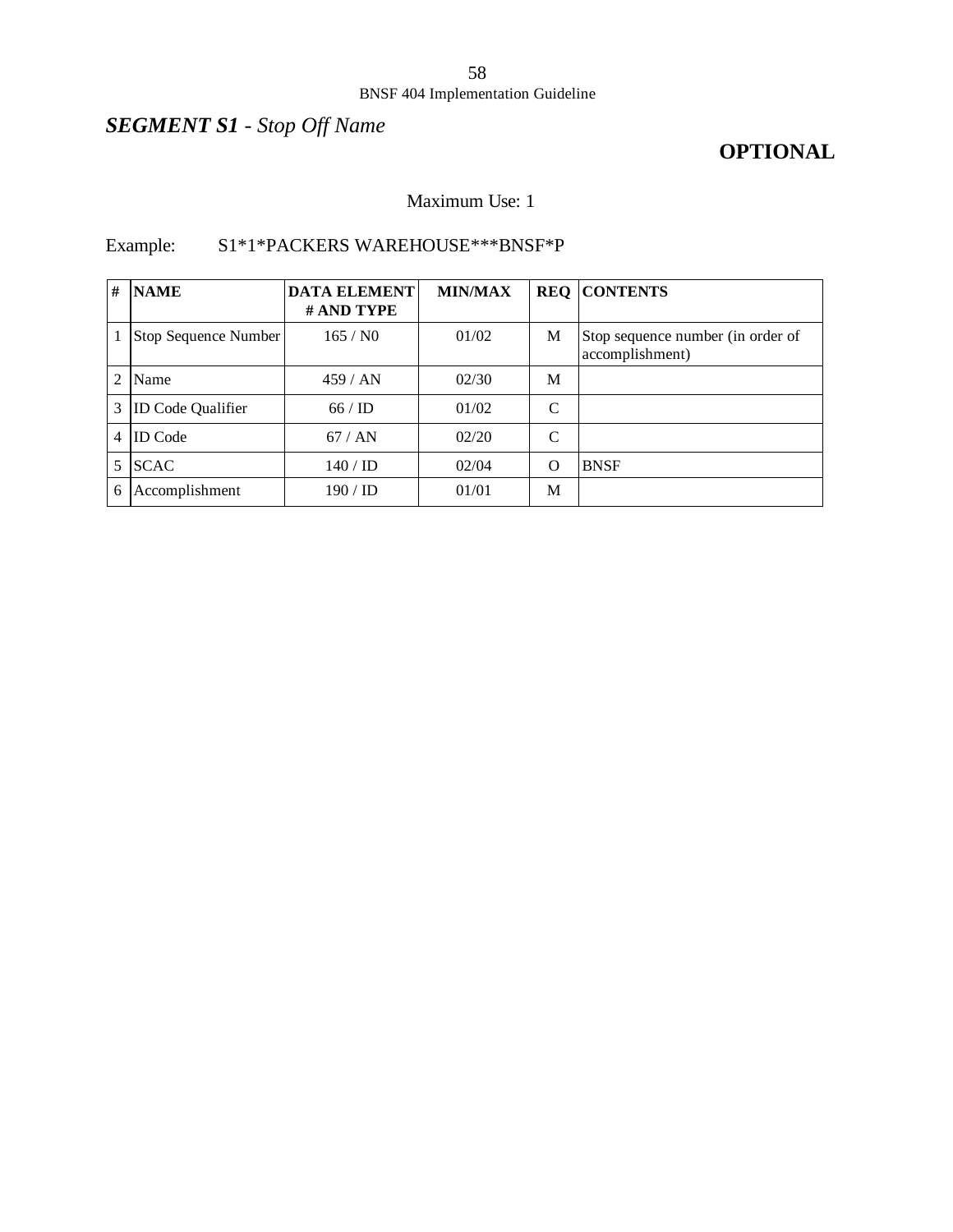# *SEGMENT S2-Stop Off Address*

## **OPTIONAL**

Maximum Use: 1 (2 per loop)

### Example: S2\*1\*1234 THIRD STREET

| # | <b>NAME</b>          | <b>DATA ELEMENT</b><br># AND TYPE | <b>MIN/MAX</b> |          | <b>REQ CONTENTS</b>                                                                                                      |
|---|----------------------|-----------------------------------|----------------|----------|--------------------------------------------------------------------------------------------------------------------------|
|   | Stop Sequence Number | 165/N0                            | 01/02          | M        | Stop sequence number (in order of<br>accomplishment). This should<br>match the associated S1 segment<br>sequence number. |
|   | Address              | 166 / AN                          | 01/30          | M        |                                                                                                                          |
|   | Address              | 166 / AN                          | 01/30          | $\Omega$ | Additional delivery information                                                                                          |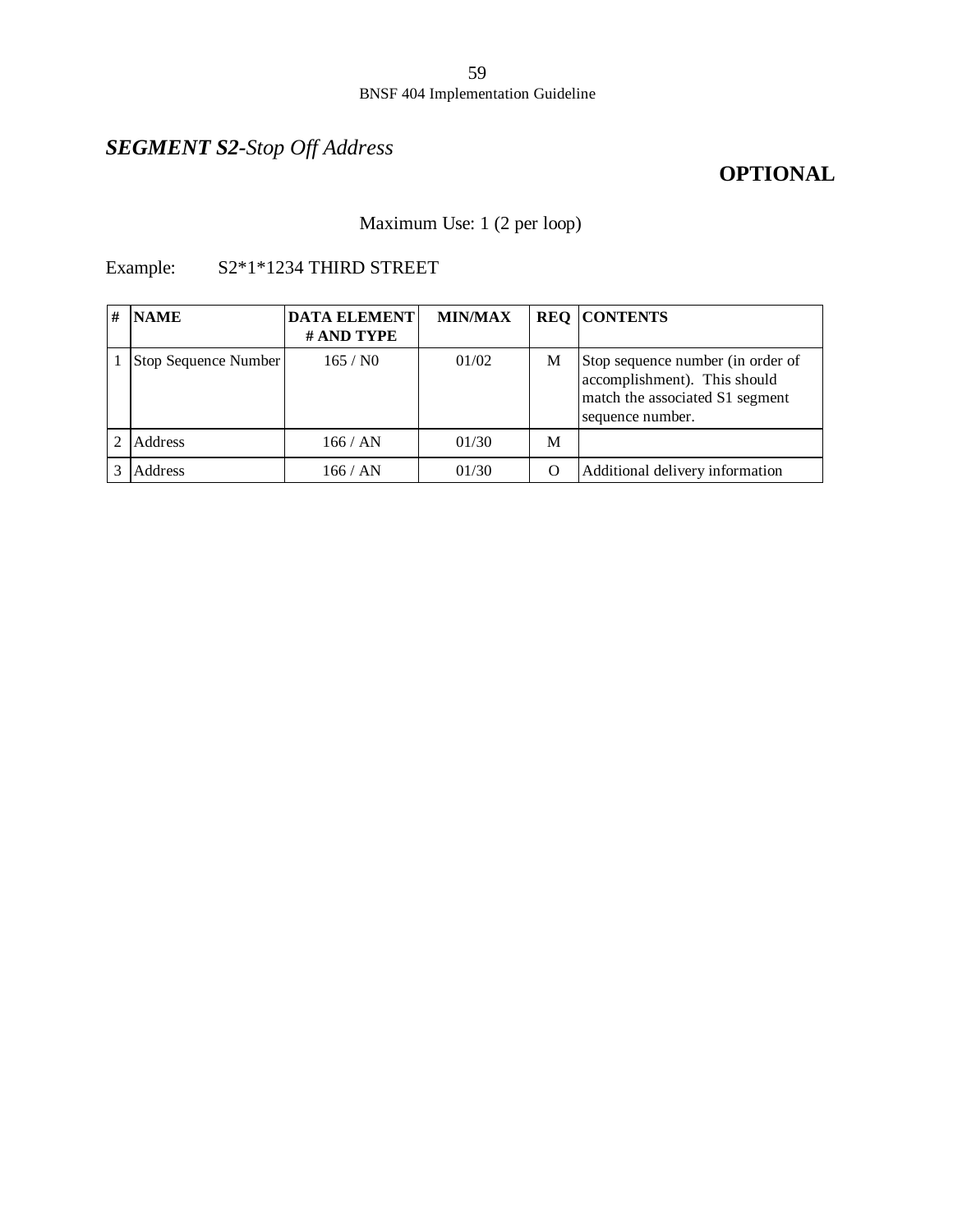#### *SEGMENT S9–Stop off Station*

# **OPTIONAL**

#### Maximum Use: 1

#### Example: S9\*1\*\*BILLINGS\*MT\*\*PU

| #              | <b>NAME</b>                 | <b>DATA ELEMENT</b><br># AND TYPE | <b>MIN/MAX</b> | <b>REQ</b> | <b>CONTENTS</b>                                                                                                          |
|----------------|-----------------------------|-----------------------------------|----------------|------------|--------------------------------------------------------------------------------------------------------------------------|
|                | <b>Stop Sequence Number</b> | 165/N0                            | 01/02          | M          | Stop sequence number (in order of<br>accomplishment). This should<br>match the associated S1 segment<br>sequence number. |
| $\overline{2}$ | <b>SPLC</b>                 | $154 / \mathrm{ID}$               | 06/09          | $\Omega$   |                                                                                                                          |
| 3              | City                        | 19/AN                             | 02/30          | M          | Rail station where stop will occur.<br><b>BNSF</b> supports 19 character max.                                            |
| 4              | State / Province            | $156 / \mathrm{ID}$               | 02/02          | M          | State or province of rail station.                                                                                       |
| 5              | Country Code                | 26/ID                             | 02/03          | $\Omega$   |                                                                                                                          |
| 6              | <b>Stop Reason</b>          | $163 / \text{ID}$                 | 02/02          | M          | See list below                                                                                                           |
| 7              | <b>Location Qualifier</b>   | 309 / ID                          | 01/02          | C          |                                                                                                                          |
| 8              | <b>Location Identifier</b>  | 310 / AN                          | 01/30          | C          |                                                                                                                          |

Note: BNSF will weigh equipment at the first available scale.

- BO Bad order
- CI Stop for customs inspection
- CN Stop for lading consolidation
- CN Clean-steam or conditioning
- CR Hold for clearance
- DC Diversion/reconsignmentparty responsible
- DR Diversion/reconsignment
- DS Deliver on order of shipper
- FC Flip chassis
- FD Comments for final destination
- FL Finish loading
- GA Galvanizing
- GI Stop for grain inspection
- HP Heat prior to loading
- HT Heat
- IC Ice
- IN Inspection
- PI Ice prior to loading
- PL Loading (part or complete)
- PU Unloading (part or complete)
- TD Transloaded lading destination
- TF Lading transfer accomplished
- TL Stop for transloading
- TO Transloading off line
- WE Weigh this car when made empty
- WG Weigh
- WO Weigh to check overload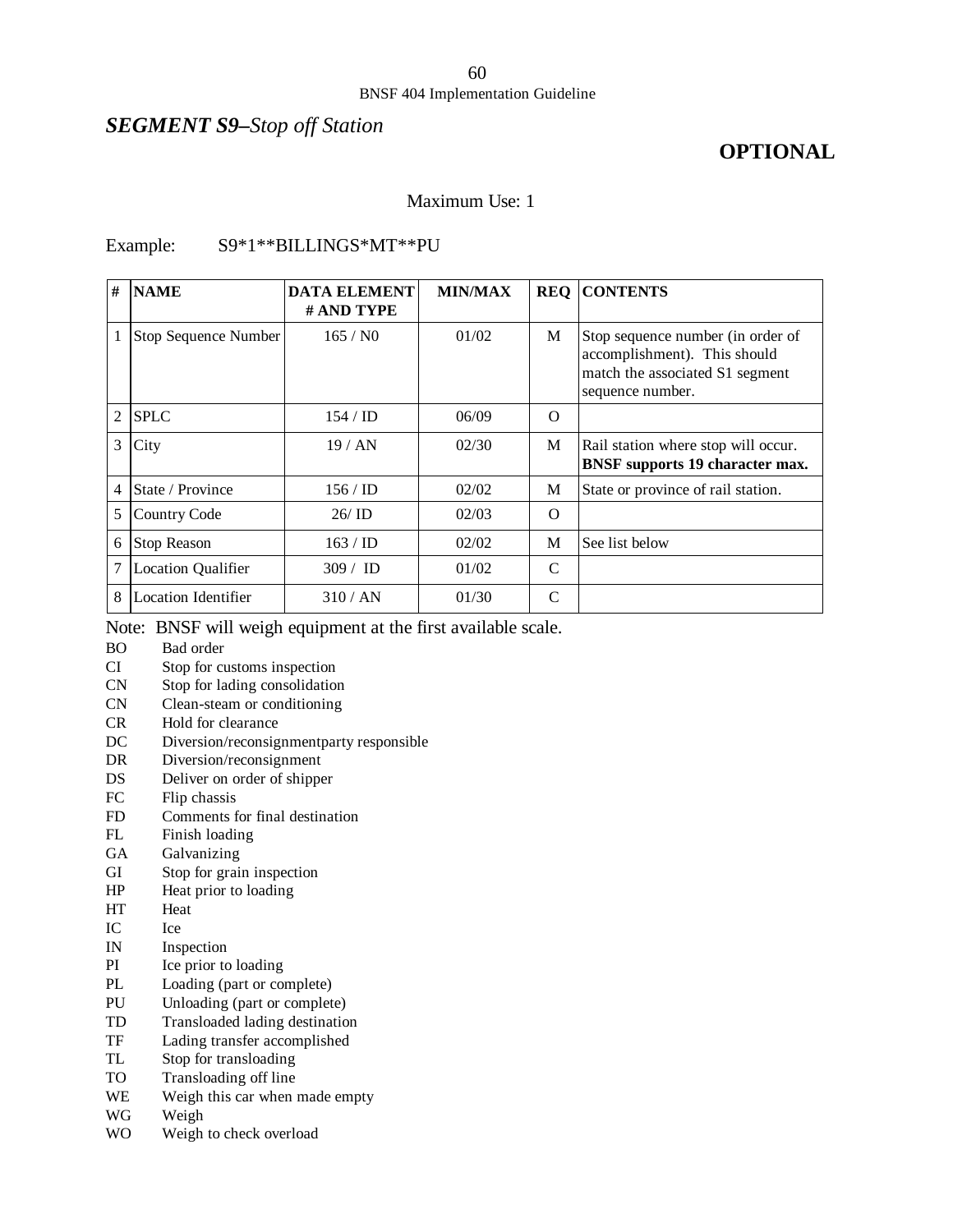#### *SEGMENT N1–Name*

#### **MANDATORY**

Maximum Use: 1 (10 Loops of N1, N2, N3, N4 & PER)

#### Example: N1\*SH\*ACME COMPANY

#### NOTE: *THIS IS THE N1 LOOP AS IT PERTAINS TO THE S1 SEGMENT.*

| # | <b>NAME</b>              | <b>DATA ELEMENT</b><br># AND TYPE | <b>MIN/MAX</b> |               | <b>REQ CONTENTS</b> |
|---|--------------------------|-----------------------------------|----------------|---------------|---------------------|
|   | <b>Entity ID Code</b>    | 98 / ID                           | 02/02          | M             |                     |
| 2 | Name                     | 93/AN                             | 01/35          | C             |                     |
| 3 | <b>ID Code Qualifier</b> | 66/ID                             | 01/02          | $\mathcal{C}$ |                     |
| 4 | <b>ID</b> Code           | 67/AN                             | 02/20          | C             |                     |
| 5 | <b>Entity Relat Code</b> | 706 / ID                          | 02/02          | $\Omega$      |                     |
| 6 | <b>Entity ID Code</b>    | 98 / ID                           | 02/02          | O             |                     |

- 11 Rule 11 (converted to RU by BNSF application)
- AD Advise
- AO Account of
- AP Account of (Origin party)
- AQ Account of (Destination party)
- BN Beneficial owner (converted to BO by BNSF application)
- C1 In care of party #1 (converted to CO by BNSF application)
- CB Customs broker.
- CD Consignee-Advise of consigned shipment-used for written orders (converted to DO by BNSF application)
- CN Consignee. (Where the car will be spotted for unloading if there is no C1 segment).
- CV Converting Party for Intermodal Safe Container Act compliance (see Appendix 2)
- LP Co-loader (converted to LD by BNSF application)
- NC Notify crosstown switch (highway)
- NP Notify party for shippers orders
- N1 Notify (converted to NO by BNSF application)
- N2 Release to (converted to RE by BNSF application)
- OO Order of Shippers orders (converted to SO by BNSF application)
- PF Party to receive freight bill (converted to TP by BNSF application)
- PU Party at pick-up location
- PV Certifying party for Intermodal Safe Container Act compliance (see Appendix 2)
- RD Destination ramp
- RE Release to patron (shipper order / delivery order)
- RO Origin ramp
- SF Ship from (converted to PP by BNSF application)
- SH Shipper.
- SU Supplier/manufacturer
- TT Transfer to
- UC Ultimate consignee (converted to FD in BNSF application)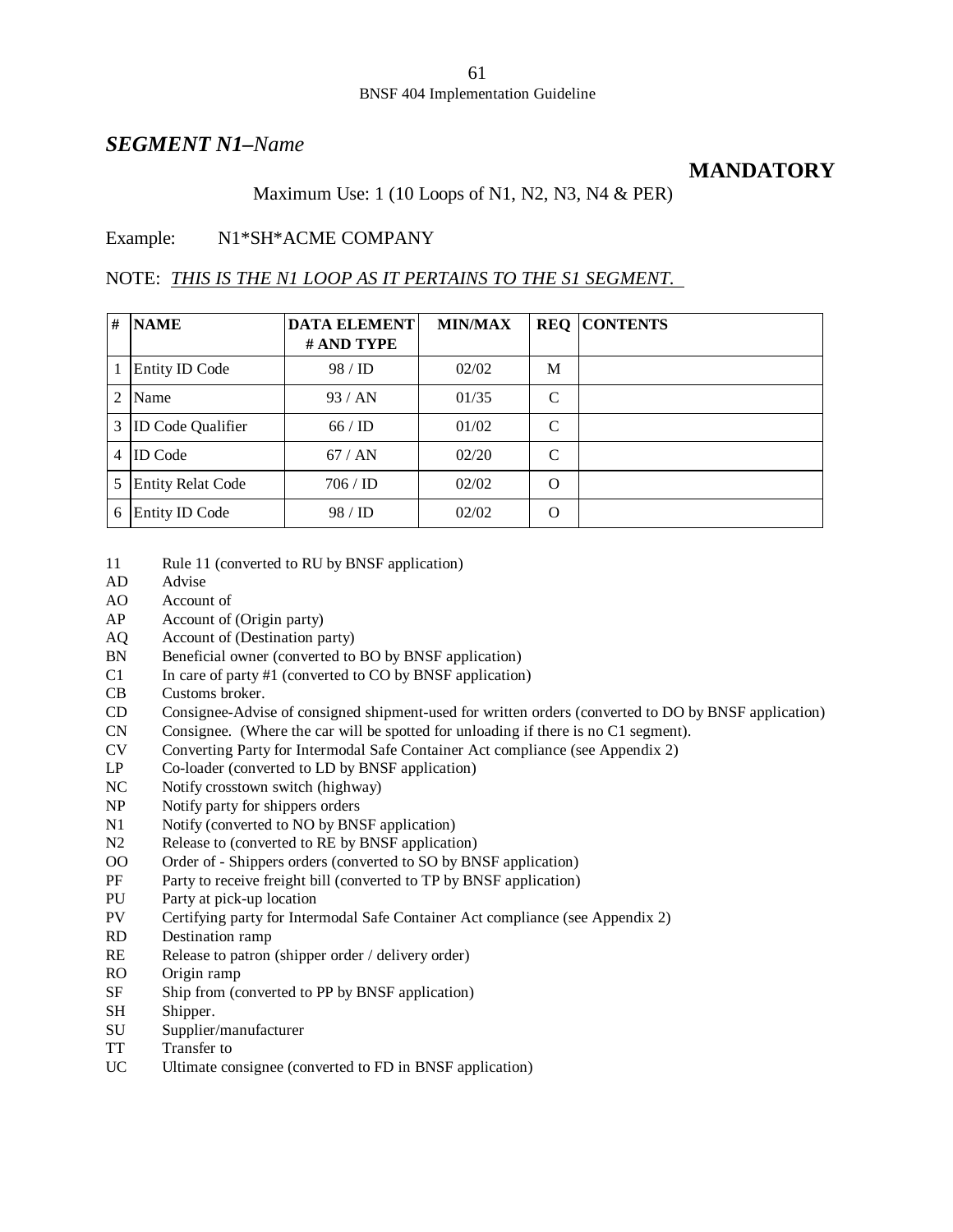#### BNSF 404 Implementation Guideline

## *SEGMENT N2–Additional Name Information*

# **OPTIONAL**

## Maximum Use: 2

### NOTE:*THIS SEGMENT IS NOT USED BY BNSF.*

| # | <b>NAME</b> | <b>DATA ELEMENTI</b><br># AND TYPE | <b>MIN/MAX</b> |   | <b>REQ CONTENTS</b> |
|---|-------------|------------------------------------|----------------|---|---------------------|
|   | Name        | 93/AN                              | 01/35          | M |                     |
|   | Name        | 93/AN                              | 01/35          |   |                     |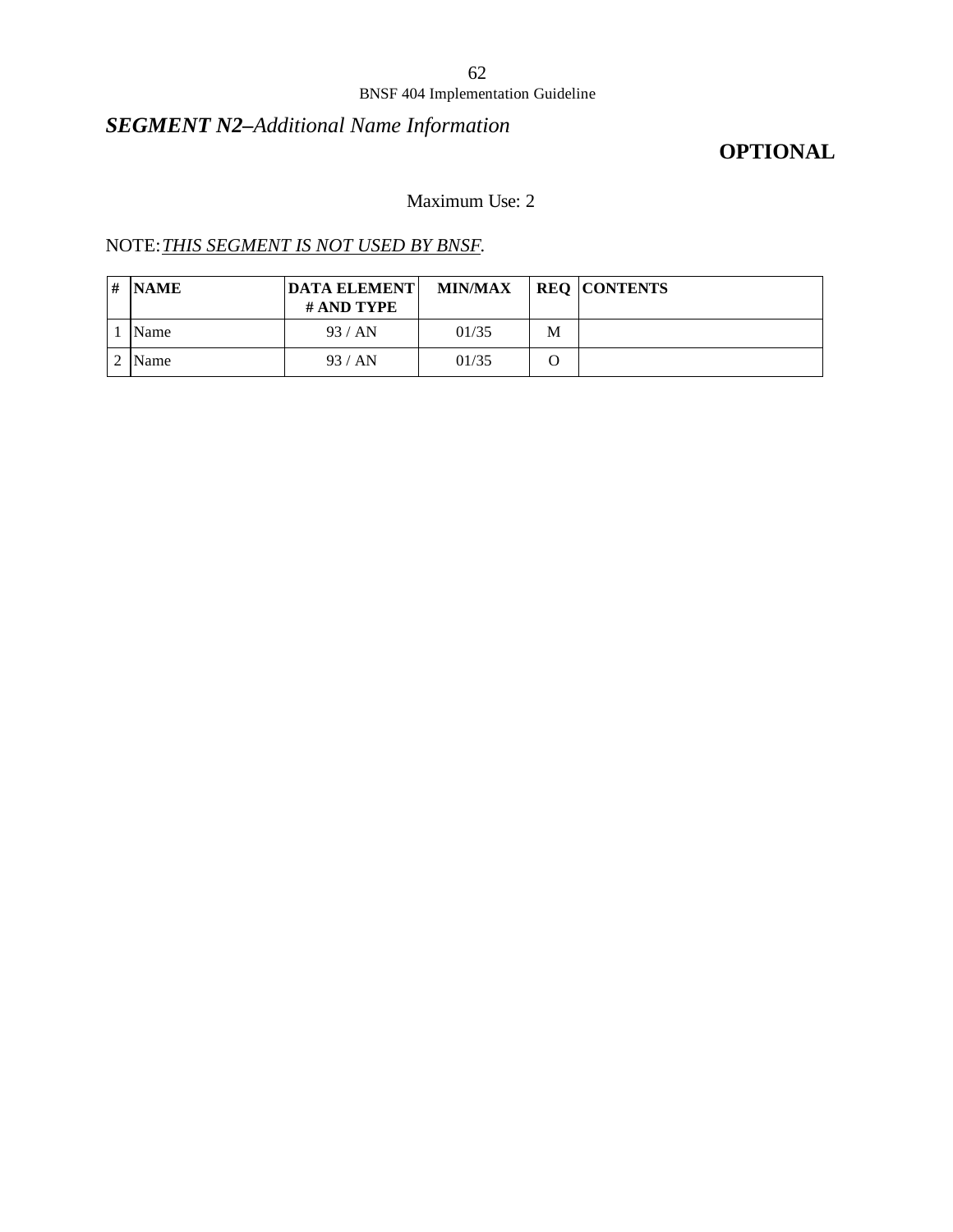#### BNSF 404 Implementation Guideline

## *SEGMENT N3–Address Information*

## **OPTIONAL**

# Maximum Use: 1 (2 per loop)

Example: N3\*1234 Main Street

### NOTE: *THIS IS THE N1 LOOP AS IT PERTAINS TO THE S1 SEGMENT.*

| # NAME  | <b>DATA ELEMENT</b><br># AND TYPE | <b>MIN/MAX</b> |   | <b>REQ CONTENTS</b> |
|---------|-----------------------------------|----------------|---|---------------------|
| Address | 166 / AN                          | 01/35          | M |                     |
| Address | 166 / AN                          | 01/35          |   |                     |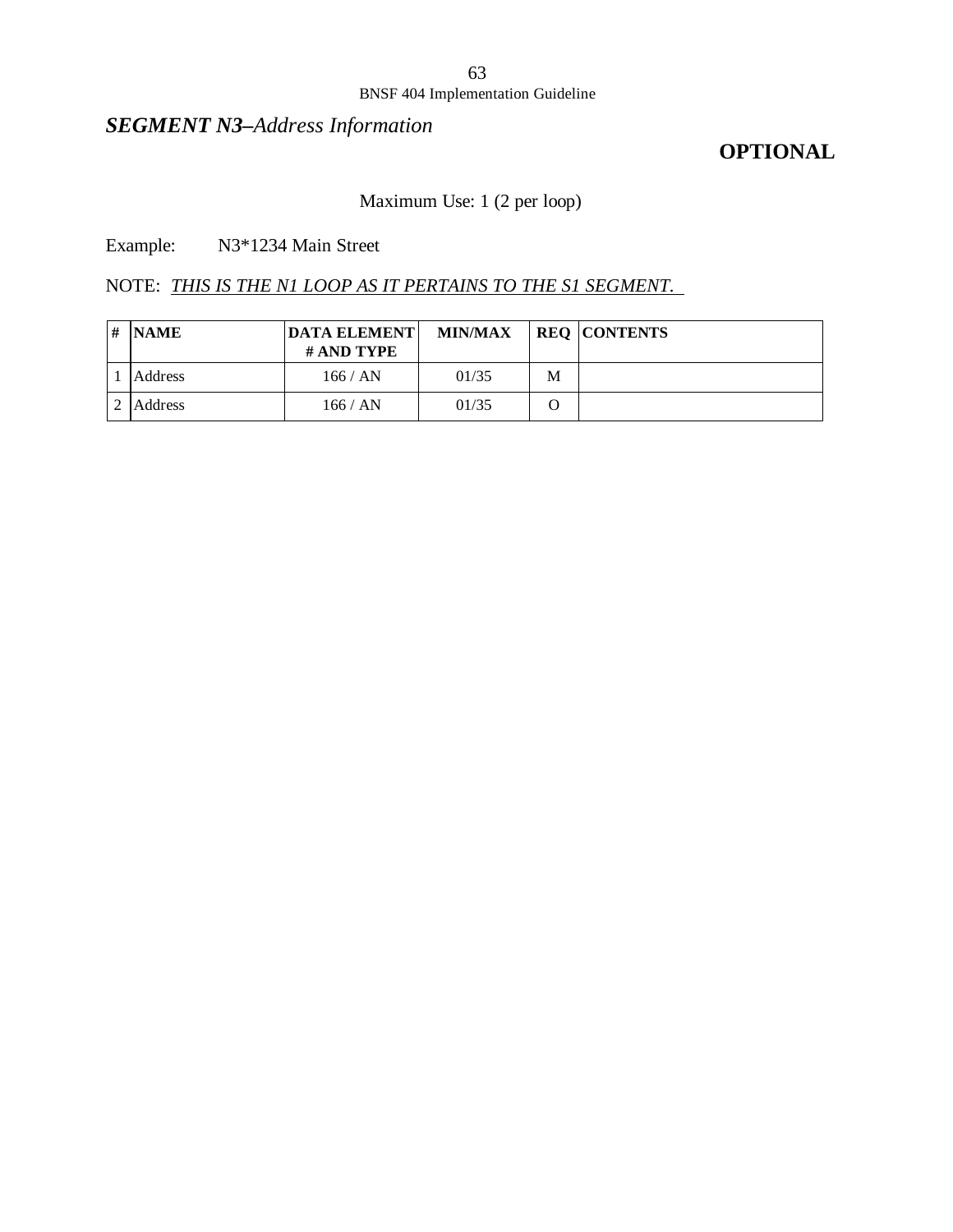#### BNSF 404 Implementation Guideline

# *SEGMENT N4–Geographic Location*

## **OPTIONAL**

## Maximum Use: 1 (per loop)

### Example: N4\*DALLAS\*TX\*77075

### NOTE: *THIS IS THE N1 LOOP AS IT PERTAINS TO THE S1 SEGMENT.*

| # | <b>NAME</b>               | <b>DATA ELEMENT</b><br># AND TYPE | <b>MIN/MAX</b> |          | <b>REQ CONTENTS</b> |
|---|---------------------------|-----------------------------------|----------------|----------|---------------------|
|   | City                      | 19/AN                             | 02/30          | O        |                     |
| 2 | State/Province            | $156 / \mathrm{ID}$               | 02/02          | O        |                     |
| 3 | Postal Code               | 116/ID                            | 03/15          | O        |                     |
| 4 | Country Code              | 26/ID                             | 02/03          | $\Omega$ |                     |
| 5 | <b>Location Qualifier</b> | 309 / ID                          | 01/02          | C        |                     |
| 6 | Location Identifier       | 310 / AN                          | 01/30          | C        |                     |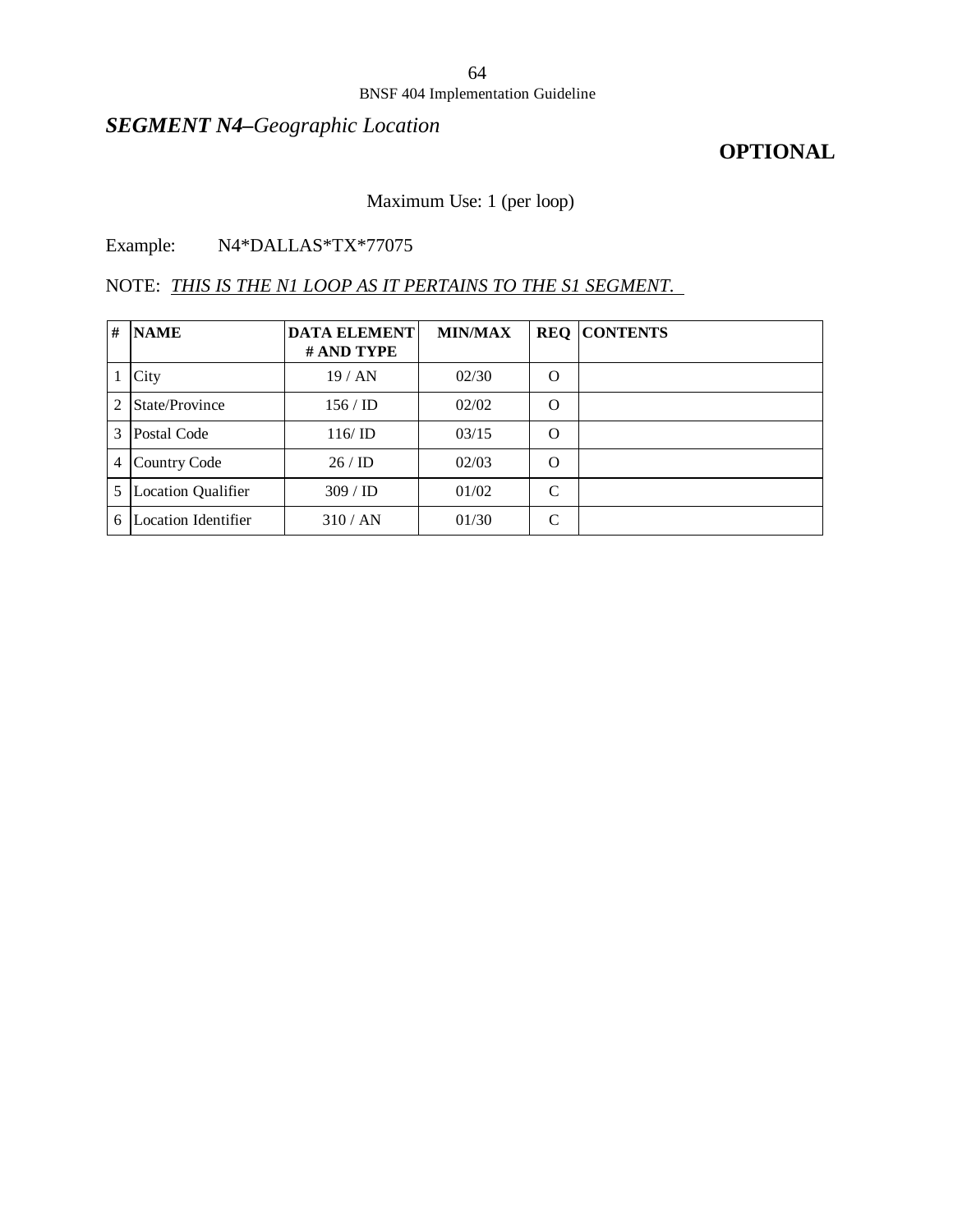## *SEGMENT PER-ADMINISTRATIVE COMMUNICATIONS CONTACT* **OPTIONAL**

### Maximum Use: 1(2 per loop)

### Example: PER\*NT\*\*TE\*111-222-3333

#### NOTE: *THIS IS THE N1 LOOP AS IT PERTAINS TO THE S1 SEGMENT.*

| # | <b>NAME</b>                       | <b>DATA ELEMENT</b><br># AND TYPE | <b>MIN/MAX</b> |               | <b>REQ CONTENTS</b>             |
|---|-----------------------------------|-----------------------------------|----------------|---------------|---------------------------------|
| 1 | <b>Contact Function Code</b>      | $366 /$ ID                        | 02/02          | M             | NT - notify                     |
| 2 | Name                              | 93/AN                             | 01/35          | $\Omega$      |                                 |
| 3 | Communication<br>Number Qualifier | $365 /$ ID                        | 02/02          | C             | TE - telephone                  |
| 4 | Communication<br>Number           | 364 / AN                          | 01/80          | C             | BNSF supports min/max of 01/10. |
| 5 | Communication<br>Number Qualifier | 365 / ID                          | 02/02          | $\mathcal{C}$ |                                 |
| 6 | Communication<br>Number           | 364 / AN                          | 01/80          | C             | BNSF supports min/max of 01/10. |
| 7 | Communication<br>Number Qualifier | 365 / ID                          | 02/02          | $\mathcal{C}$ |                                 |
| 8 | Communication<br>Number           | 364 / AN                          | 01/80          | $\mathcal{C}$ | BNSF supports min/max of 01/10. |
| 9 | Contact Inquiry<br>Reference      | 443/AN                            | 01/20          | $\Omega$      |                                 |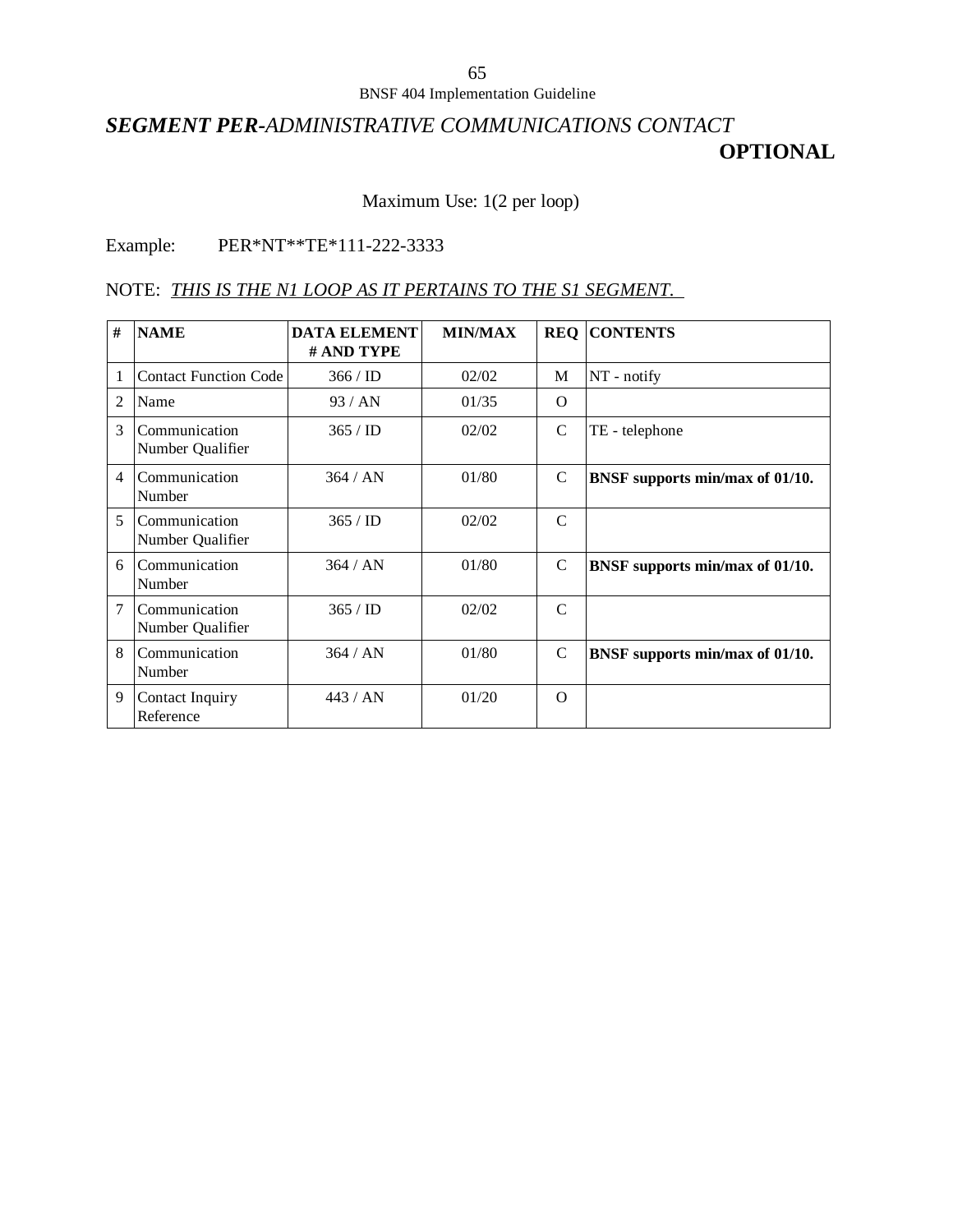#### BNSF 404 Implementation Guideline

## *SEGMENT R2–Route Information*

## **MANDATORY**

#### Maximum Use: 13

#### Example: R2\*BNSF\*S\*BMONT\*\*\*R R2\*UP\*1 (CARLOAD)

R2\*BNSF\*S\*\*\*25\*X (INTERMODAL)

| #              | <b>NAME</b>                       | <b>DATA ELEMENT</b><br># AND TYPE | <b>MIN/MAX</b> |                | <b>REQ CONTENTS</b>                                                                                                                                                                                                                                                                                                                                                                                                                              |
|----------------|-----------------------------------|-----------------------------------|----------------|----------------|--------------------------------------------------------------------------------------------------------------------------------------------------------------------------------------------------------------------------------------------------------------------------------------------------------------------------------------------------------------------------------------------------------------------------------------------------|
| 1              | <b>SCAC</b>                       | 140/ID                            | 02/04          | $\mathbf{M}$   | <b>BNSF</b>                                                                                                                                                                                                                                                                                                                                                                                                                                      |
| $\overline{2}$ | Sequence Code                     | 133 / ID                          | 01/02          | M              | This code indicates the order of the<br>routing. Valid codes for the first R2<br>segment include the list below.<br>Subsequent R2s (to indicate further<br>interline movement) are indicated<br>numerically.<br>D - destination switch carrier<br>S - shippers route<br>$R$ - rule 11<br>A - agents route<br>I - if used, the carrier at origin will<br>receive origin switch billing<br>information used in handling the<br>equipment properly. |
| 3              | <b>City Name</b>                  | 19/AN                             | 02/30          | M              | Refer to the AAR Rule 260 Junction<br>abbreviations.                                                                                                                                                                                                                                                                                                                                                                                             |
| 4              | <b>SPLC</b>                       | 154 / ID                          | 06/09          | $\Omega$       | BNSF supports 6 character max.                                                                                                                                                                                                                                                                                                                                                                                                                   |
| 5              | <b>Intermodal Service</b><br>Code | 177/ID                            | 01/02          | $\mathcal{C}$  | see options below                                                                                                                                                                                                                                                                                                                                                                                                                                |
| 6              | Mode                              | 91 / ID                           | 01/02          | $\Omega$       | R - railcar<br>X - intermodal                                                                                                                                                                                                                                                                                                                                                                                                                    |
| $\tau$         | Intermediate Switch<br>Carrier    | 296 / ID                          | 02/04          | $\mathcal{C}$  |                                                                                                                                                                                                                                                                                                                                                                                                                                                  |
| 8              | Intermediate Switch<br>Carrier    | 296 / ID                          | 02/04          | $\Omega$       | Cannot have second intermediate<br>switch without first intermediate<br>switch.                                                                                                                                                                                                                                                                                                                                                                  |
| 9              | No longer used                    | - - -                             | - - -          | ÷,             |                                                                                                                                                                                                                                                                                                                                                                                                                                                  |
| 10             | No longer used                    | - - -                             | - - -          | ÷,             |                                                                                                                                                                                                                                                                                                                                                                                                                                                  |
| 11             | No longer used                    | - - -                             | - - -          | $\overline{a}$ |                                                                                                                                                                                                                                                                                                                                                                                                                                                  |
| 12             | No longer used                    |                                   | - - -          | $\overline{a}$ |                                                                                                                                                                                                                                                                                                                                                                                                                                                  |
| 13             | No longer used                    | - - -                             | - - -          |                |                                                                                                                                                                                                                                                                                                                                                                                                                                                  |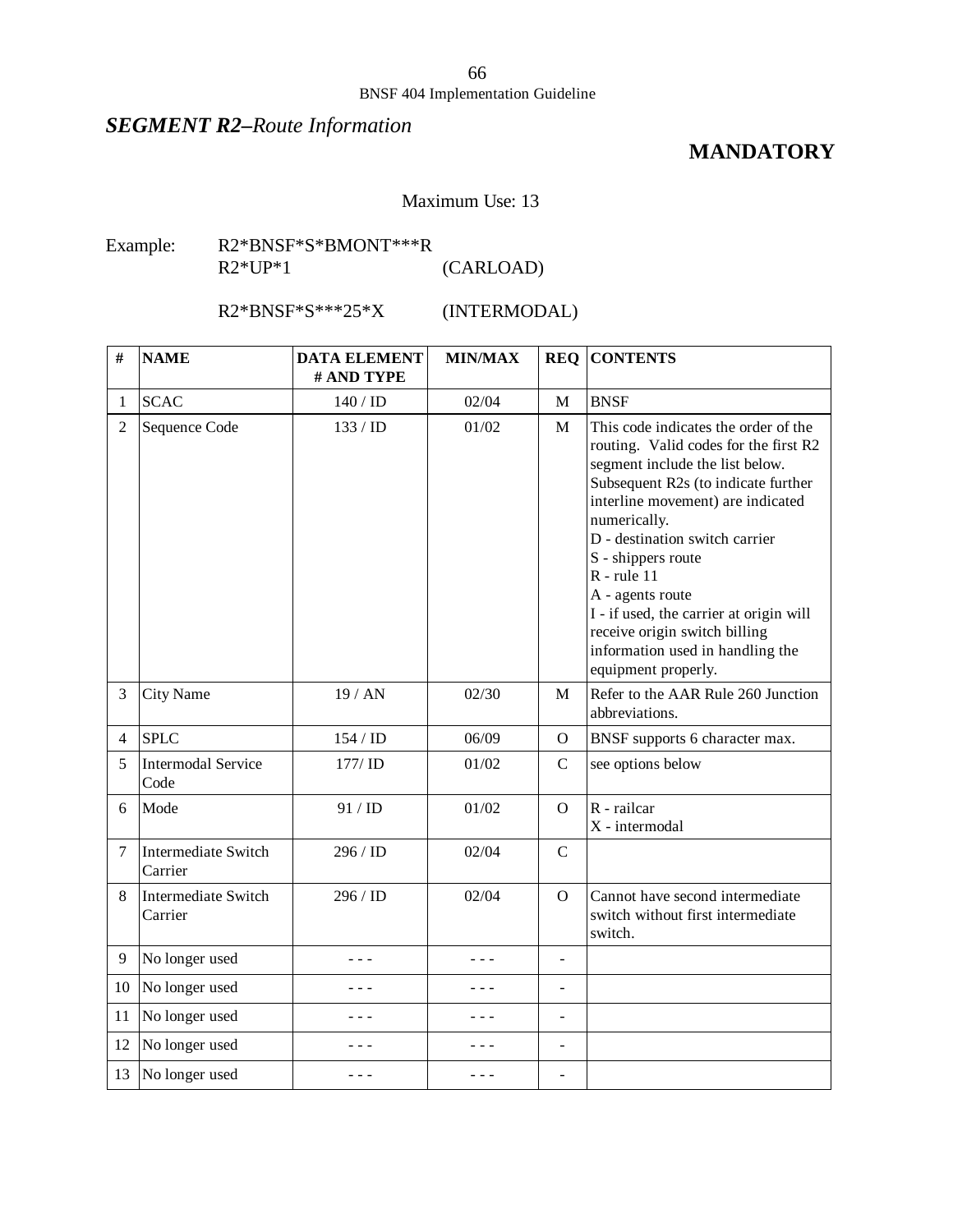#### BNSF 404 Implementation Guideline

R2 segment, 177 element contents.

- Motor carrier, ramp to ramp
- Rail owned equipment, door to door service.
- Rail owned equipment, door to ramp service.
- Rail owned equipment, ramp to ramp service.
- Rail owned equipment, ramp to door service.
- Steamship owned equipment moving domestically, door to door service.
- Steamship owned equipment moving domestically, door to ramp service.
- Steamship owned equipment moving domestically, ramp to ramp service.
- Steamship owned equipment moving domestically, ramp to door service.
- Private owned equipment, door to door service.
- Private owned equipment, door to ramp service.
- Private owned equipment, ramp to ramp service.
- Private owned equipment, ramp to door service.
- Steamship owned equipment moving internationally, door to door service.
- 82 Steamship owned equipment moving internationally, door to ramp service.
- 85 Steamship owned equipment moving internationally, ramp to ramp service.
- 87 Steamship owned equipment moving internationally, ramp to door service.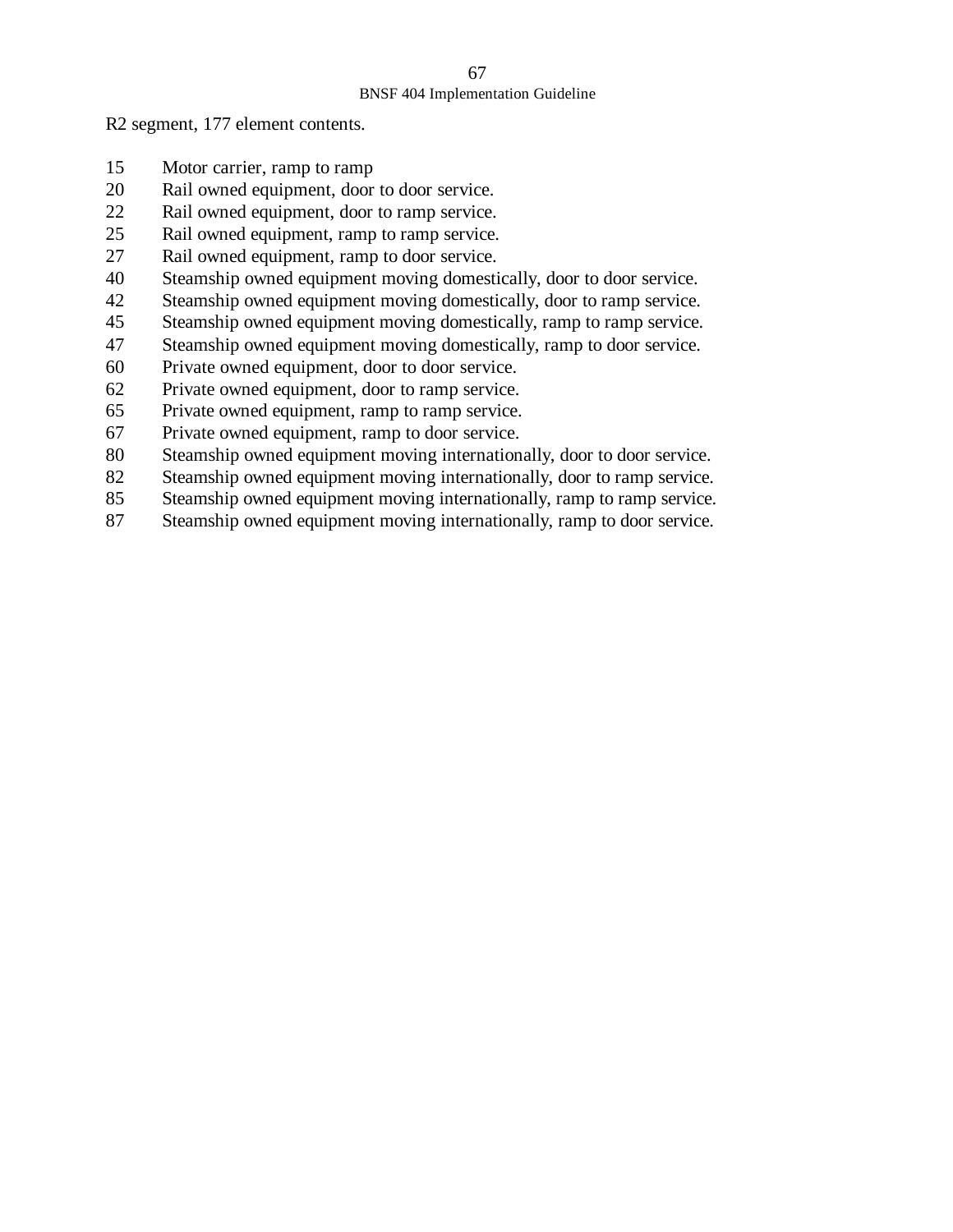# *SEGMENT R9–Route Code*

# **OPTIONAL**

#### Maximum Use: 1

### NOTE:*THIS SEGMENT IS NOT USED BY BNSF.*

| #   | <b>NAME</b>                   | <b>DATA ELEMENT</b><br># AND TYPE | <b>MIN/MAX</b> | <b>REQ</b> | <b>CONTENTS</b> |
|-----|-------------------------------|-----------------------------------|----------------|------------|-----------------|
|     | Route Code                    | 1/AN                              | 01/03          | M          |                 |
| 2   | Agent/Shipper Routing<br>Code | $192 / \mathrm{ID}$               | 01/01          | $\Omega$   |                 |
| 3   | Intermodal Service<br>Code    | $177 /$ ID                        | 01/02          | $\Omega$   |                 |
|     | 4 SCAC                        | $140$ /ID                         | 02/04          | $\Omega$   |                 |
| 5   | <b>Action Code</b>            | 306/ID                            | 01/02          | $\Omega$   |                 |
| 6 I | <b>SCAC</b>                   | $140$ /ID                         | 02/04          | $\Omega$   |                 |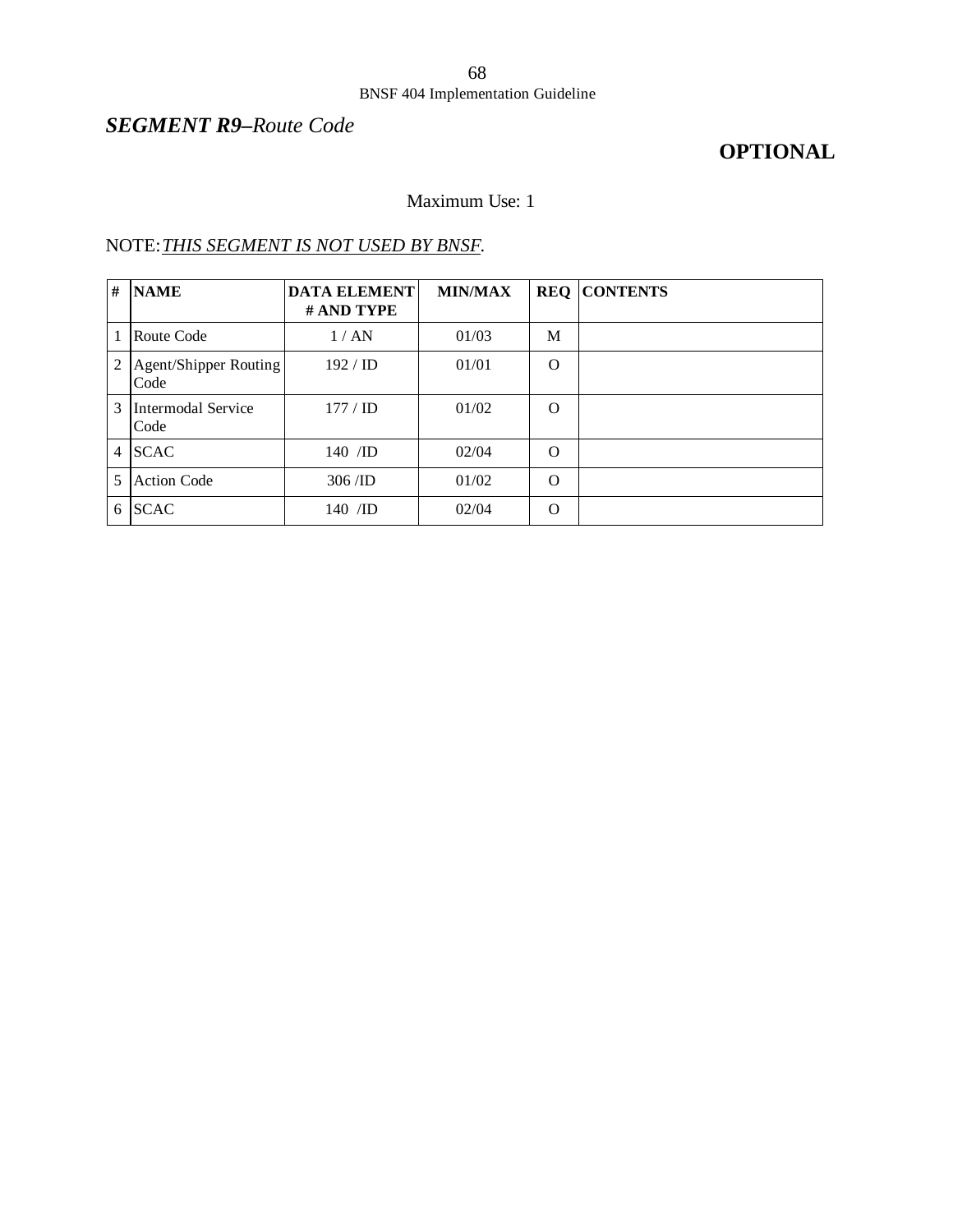## *SEGMENT E1–Empty Car Disposition Pended Destination Consignee* **OPTIONAL**

## Maximum Use: 1

#### NOTE:*THIS SEGMENT WITHIN THIS LOOP IS NOT USED BY BNSF.*

| # | <b>NAME</b>         | <b>DATA ELEMENT</b><br># AND TYPE | <b>MIN/MAX</b> |   | <b>REQ CONTENTS</b> |
|---|---------------------|-----------------------------------|----------------|---|---------------------|
|   | Name                | 459/AN                            | 02/30          | M |                     |
|   | <b>ID</b> Qualifier | 66/ID                             | 01/02          |   |                     |
|   | <b>ID</b> Code      | 67/AN                             | 02/20          |   |                     |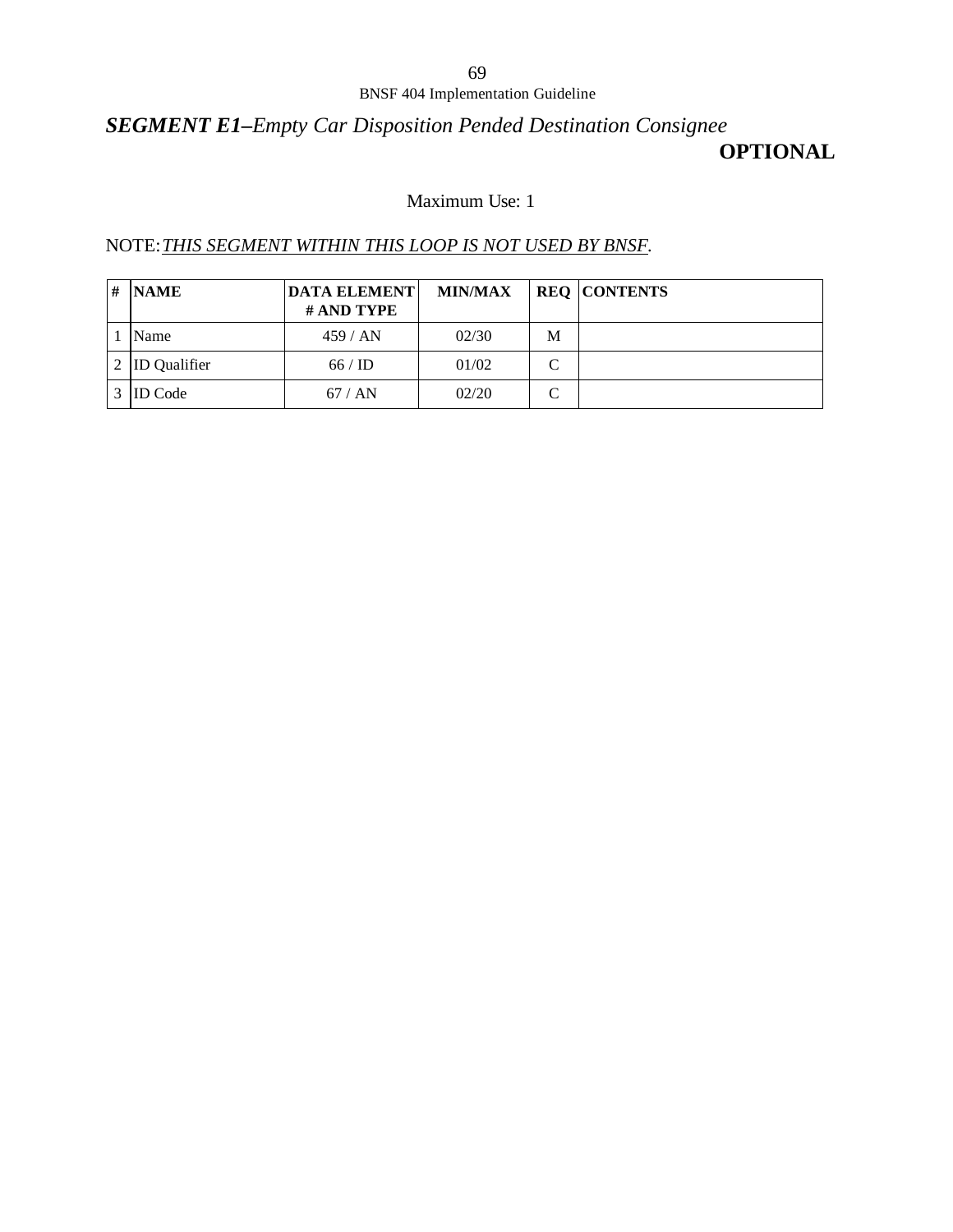#### BNSF 404 Implementation Guideline

## *SEGMENT E4–Empty Car Disposition Pended Destination City*

## **OPTIONAL**

### Maximum Use: 1

### NOTE:*THIS SEGMENT WITHIN THIS LOOP IS NOT USED BY BNSF.*

| # | <b>NAME</b>             | <b>DATA ELEMENT</b><br><b># AND TYPE</b> | <b>MIN/MAX</b> |   | <b>REQ CONTENTS</b> |
|---|-------------------------|------------------------------------------|----------------|---|---------------------|
|   | City                    | 19/AN                                    | 02/30          | M |                     |
|   | <b>State / Province</b> | $156 /$ ID                               | 02/02          | М |                     |
|   | Postal Code             | $116 /$ ID                               | 03/15          | O |                     |
|   | Country                 | 26/ID                                    | 02/03          | O |                     |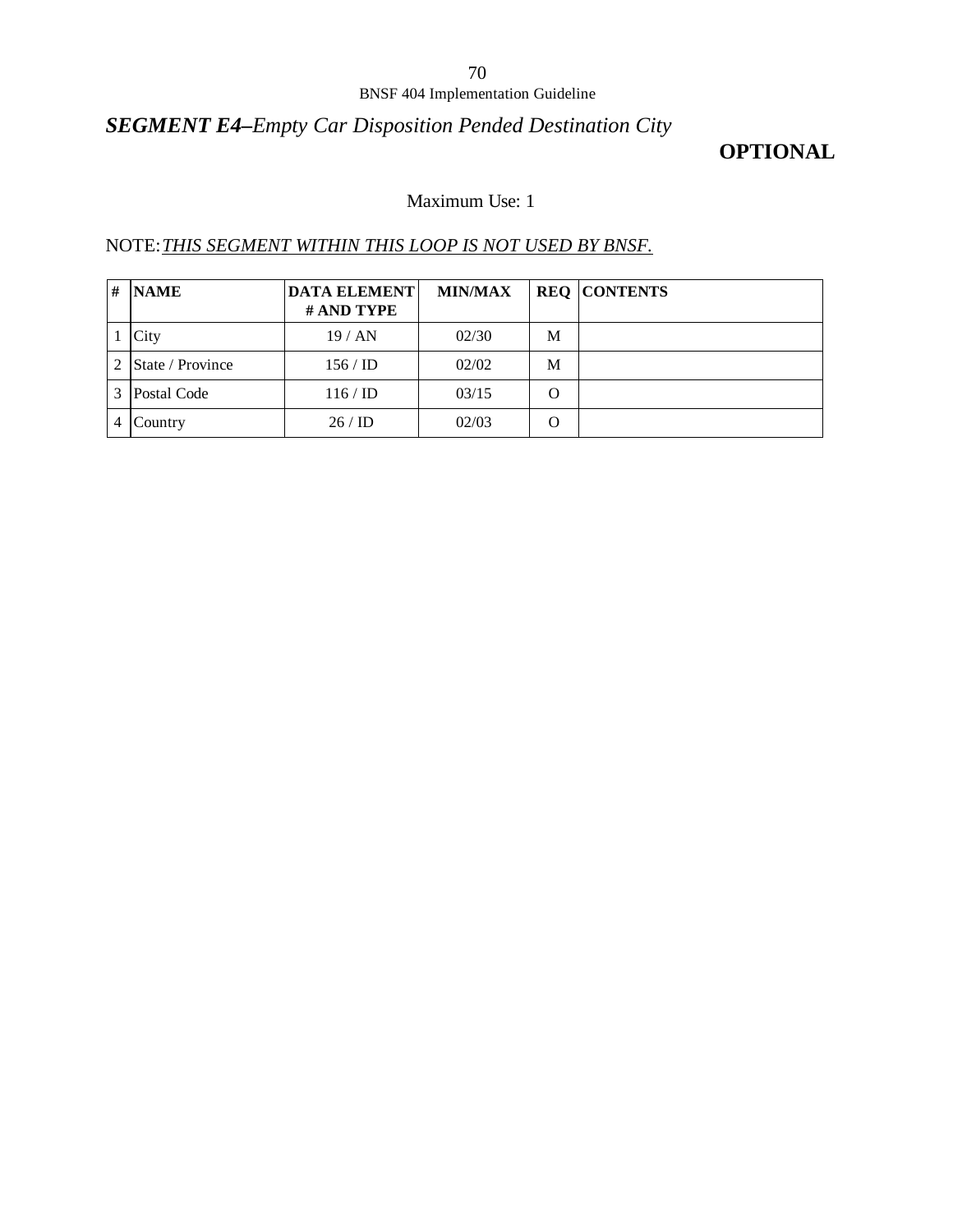#### BNSF 404 Implementation Guideline

## *SEGMENT E5–Empty Car Disposition Pended Destination Route*

## **OPTIONAL**

#### Maximum Use: 13

### NOTE:*THIS SEGMENT WITHIN THIS LOOP IS NOT USED BY BNSF*

| # | <b>NAME</b>  | <b>DATA ELEMENT</b><br># AND TYPE | <b>MIN/MAX</b> |   | <b>REQ CONTENTS</b> |
|---|--------------|-----------------------------------|----------------|---|---------------------|
|   | <b>SCAC</b>  | $140 /$ ID                        | 02/04          | М |                     |
|   | Routing Code | 133 / ID                          | 01/02          | M |                     |
|   | City Name    | 19/AN                             | 02/30          | O |                     |
| 4 | <b>SPLC</b>  | $154 / \mathrm{ID}$               | 06/09          | O |                     |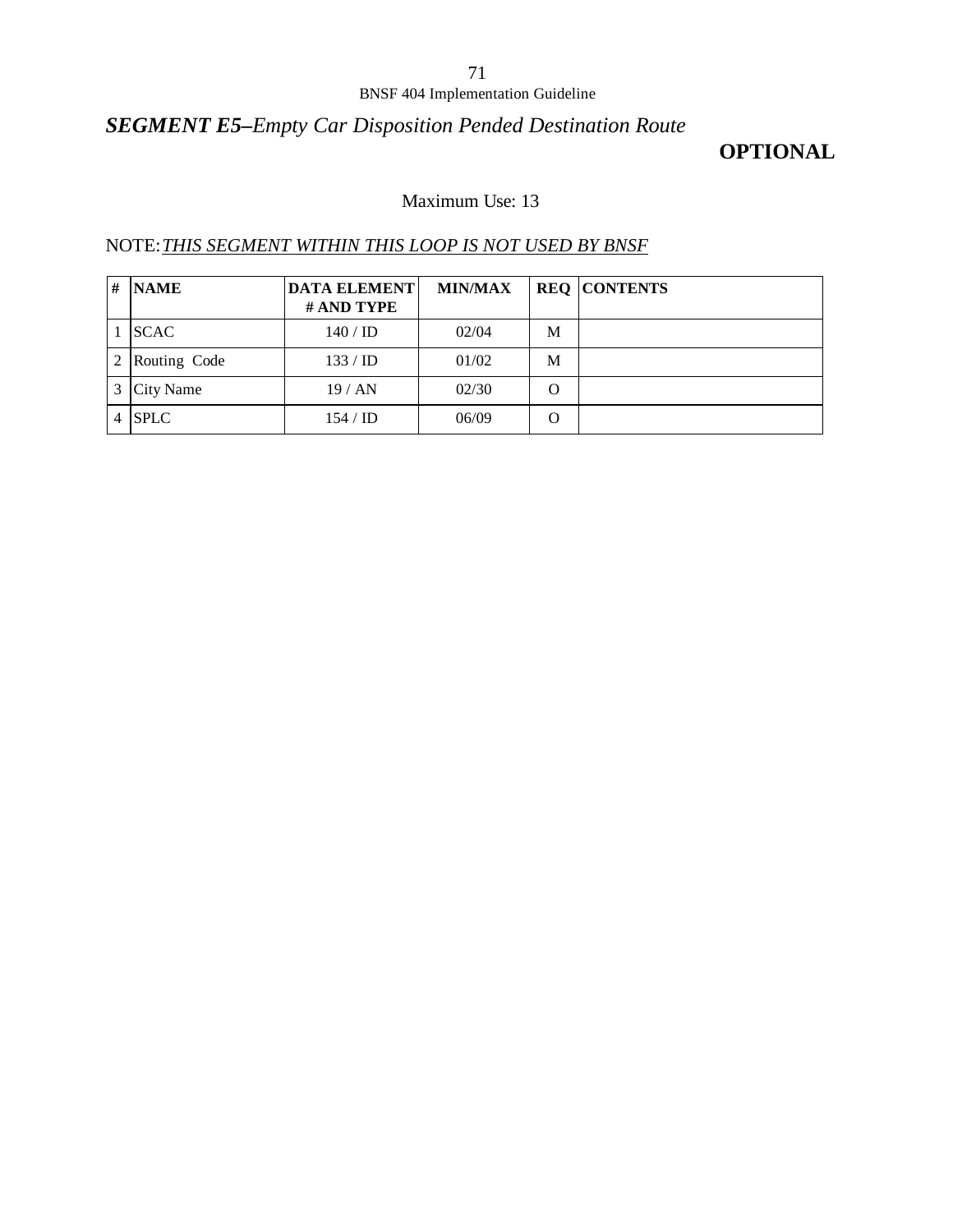## *SEGMENT PI–Price Authority Information*

## **OPTIONAL**

## Maximum Use: 1

### NOTE:*THIS SEGMENT WITHIN THIS LOOP IS NOT USED BY BNSF*

| $\#$           | <b>NAME</b>                      | <b>DATA ELEMENT</b><br># AND TYPE | <b>MIN/MAX</b> | <b>REQ</b> | <b>CONTENTS</b> |
|----------------|----------------------------------|-----------------------------------|----------------|------------|-----------------|
| 1              | Reference Number<br>Qualifier    | 128 / ID                          | 02/03          | M          |                 |
| $\overline{2}$ | Reference Number                 | 127/AN                            | 01/30          | M          |                 |
| 3              | Primary Pub Authority            | $436 /$ ID                        | 02/02          | $\Omega$   |                 |
| $\overline{4}$ | <b>Regulatory Agency</b><br>Code | 930 / ID                          | 03/05          | $\Omega$   |                 |
| 5              | Tariff Agency Code               | 168 / ID                          | 01/04          | $\Omega$   |                 |
| 6              | <b>Issuing Carrier ID</b>        | 965 / AN                          | 01/10          | $\Omega$   |                 |
| 7              | <b>Contract Suffix</b>           | 660/AN                            | 01/02          | $\Omega$   |                 |
| 8              | <b>Tariff Item Number</b>        | 169/AN                            | 01/16          | $\Omega$   |                 |
| 9              | Tariff Supp ID                   | 173/AN                            | 01/04          | $\Omega$   |                 |
| 10             | <b>Tariff Section</b>            | 172 / AN                          | 01/02          | $\Omega$   |                 |
| 11             | <b>Contract Suffix</b>           | 660/AN                            | 01/02          | $\Omega$   |                 |
| 12             | Date                             | 373 / DT                          | 08/08          | $\Omega$   |                 |
| 13             | Date                             | 373 / DT                          | 08/08          | $\Omega$   |                 |
|                | 14 Alternation Preced<br>Code    | 629 / ID                          | 01/01          | $\Omega$   |                 |
|                | 15 Alternation Preced<br>Code    | 629 / ID                          | 01/01          | $\Omega$   |                 |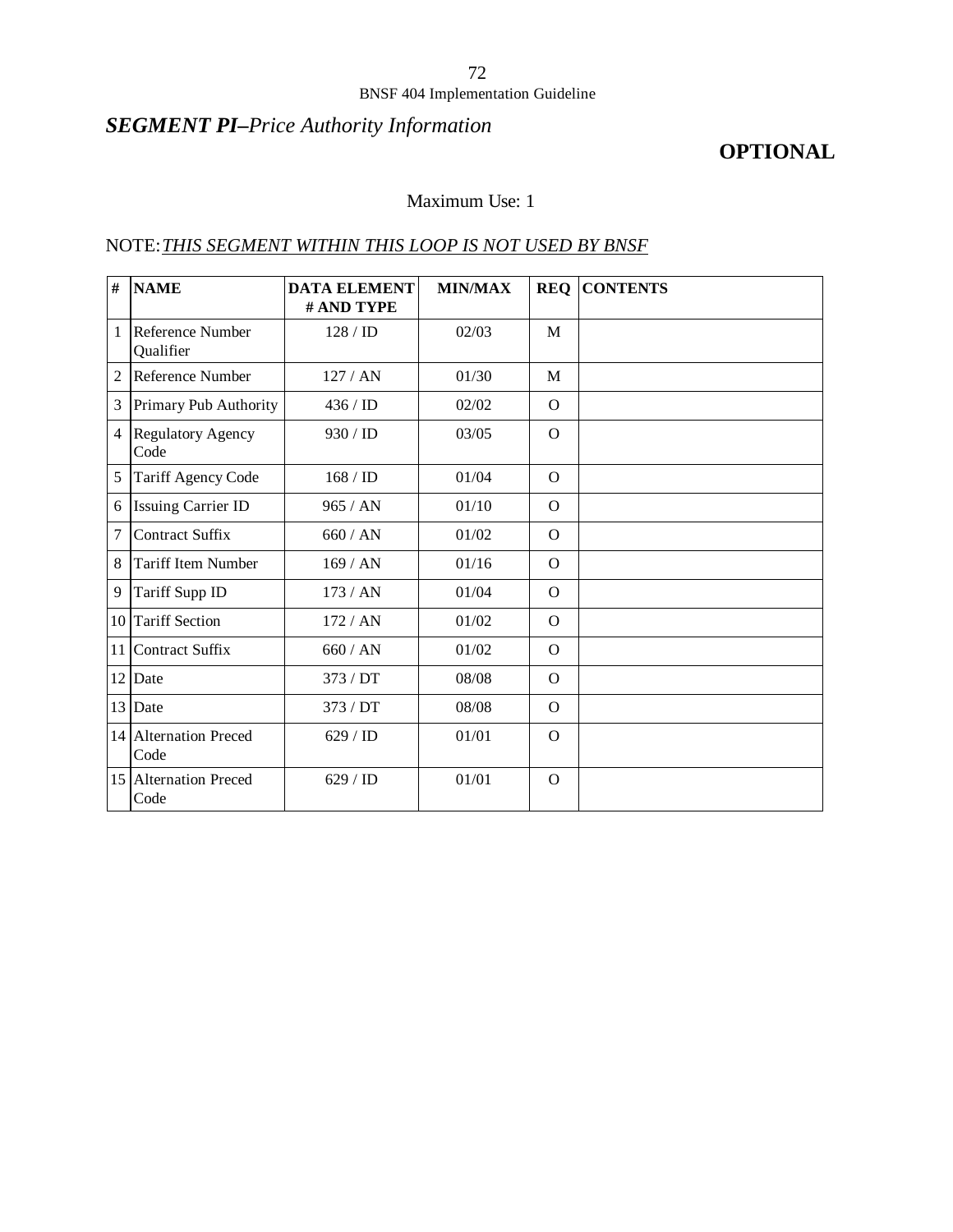## *SEGMENT H3–Special Handling*

## **OPTIONAL**

#### Maximum Use: 6

#### Example: H3\*UN

| #              | <b>NAME</b>           | <b>DATA ELEMENT</b><br># AND TYPE | <b>MIN/MAX</b> |   | <b>REQ CONTENTS</b> |
|----------------|-----------------------|-----------------------------------|----------------|---|---------------------|
|                | Special Handling Code | $152$ /ID                         | 02/03          | O | See list below      |
| 2              | No longer used        |                                   |                |   |                     |
| 3              | No longer used        |                                   |                |   |                     |
| $\overline{4}$ | No longer used        |                                   |                |   |                     |
| 5              | No longer used        |                                   |                |   |                     |

- AV Annual volume
- BN If bad order, notify shipper
- CI Customs inspection
- CY Certification equipment is used for recycling
- DS Delivery orders
- DU Do not uncouple
- ER Return via empty reverse route
- FC For furtherance
- GI Hold for inspection
- HE Head end only
- HV High value
- HW Extreme dimension high, wide
- IB Inbond (if no ownership indicated in M12 segment, bond assumed to be held by shipper)
- IS Rail survellience required (for military shipments)
- LC Car trip lease to consignee
- LF Loaded to full visible capacity
- LS Handle in local service only
- NH Do not hump
- NT Do not transfer contents
- OO Shippers orders
- PD Private equipment subject to demurrage
- PU Cryogenic shipment (does not require temperature further information in the PS segment)
- RR Rear end only
- UN Unload as placarded
- WI Waive inspection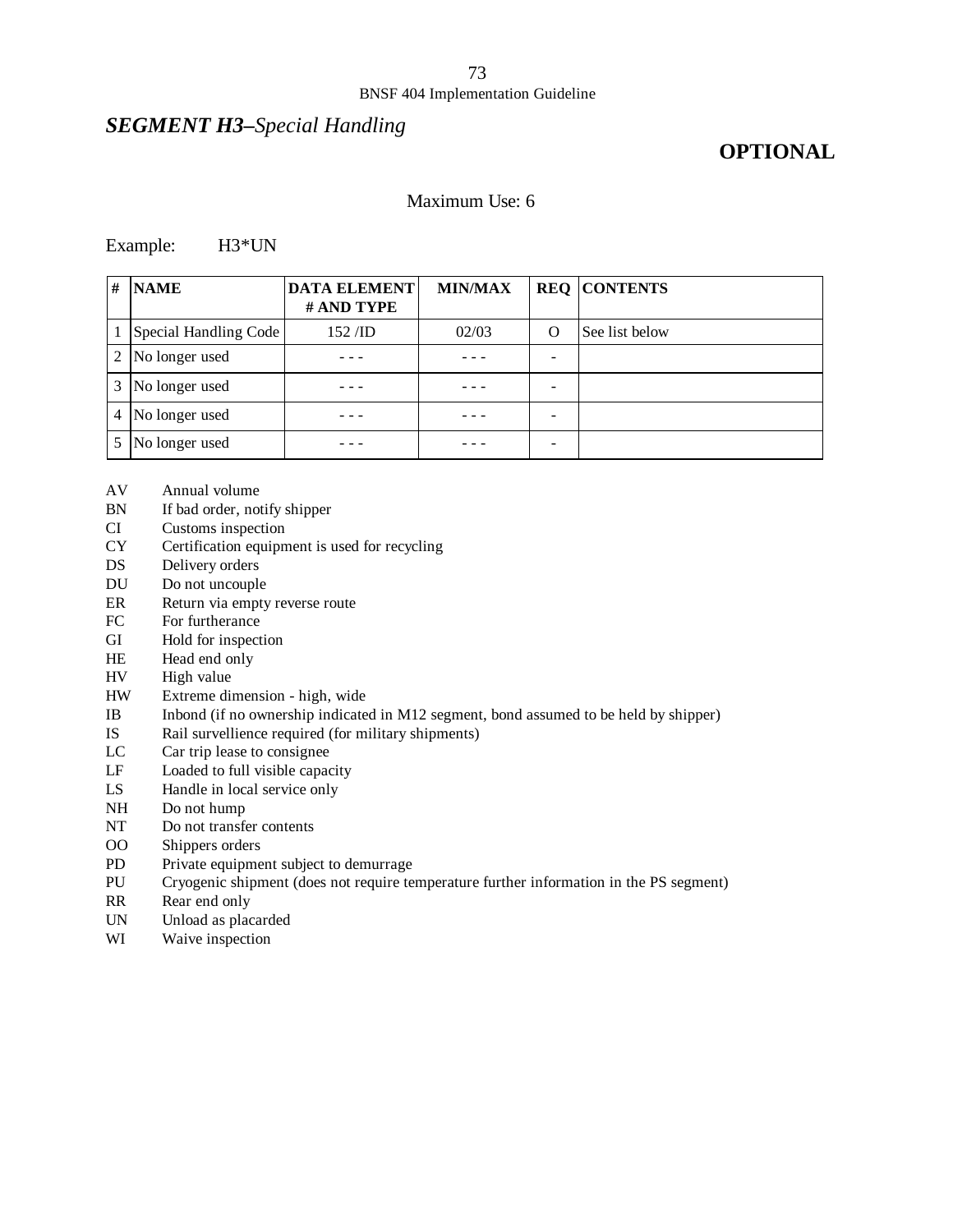### *SEGMENT PS–Protective Service Instruction*

### **OPTIONAL**

### Maximum Use: 5

### Example: PS\*800\*M\*FA\*32

| #              | <b>NAME</b>                              | <b>DATA ELEMENT</b><br># AND TYPE | <b>MIN/MAX</b> |                | <b>REQ CONTENTS</b>                                                                                                                                                                                                                                                                              |
|----------------|------------------------------------------|-----------------------------------|----------------|----------------|--------------------------------------------------------------------------------------------------------------------------------------------------------------------------------------------------------------------------------------------------------------------------------------------------|
| 1              | <b>Protective Service Rule</b>           | 746 / <b>ID</b>                   | 03/09          | М              | see list on following page for<br>available options                                                                                                                                                                                                                                              |
| 2              | Protective Service                       | 241 / ID                          | 01/04          | М              | B - body ice<br>BC - body ice consumed or removed<br>D - discontinue service<br>HDN - do not heat<br>HDNC - do not heat in Canada<br>HSC - standard heating in Canada<br>M - standard mechanical protective<br>service<br>MN - modified mechanical protective<br>service<br>MNU - do not operate |
| 3              | Unit of Measure Code                     | 355 / ID                          | 02/02          | $\mathsf{C}$   | FA - fahrenheit<br>CE - centigrade<br>If PS03 present, then PS04 is<br>required.                                                                                                                                                                                                                 |
| 4              | Temperature                              | 408/R                             | 01/04          | $\mathcal{C}$  | Negative temperatures are accepted if<br>preceded by minus (-) indicator. If<br>PS04 present, then PS03 is required.                                                                                                                                                                             |
| 5              | <b>SCAC</b>                              | 140 / ID                          | 02/04          | $\Omega$       |                                                                                                                                                                                                                                                                                                  |
| 6              | <b>FSAC</b>                              | 573 / <b>ID</b>                   | 01/05          | O              |                                                                                                                                                                                                                                                                                                  |
| $\overline{7}$ | City Name                                | 19 / AN                           | 02/30          | 0              |                                                                                                                                                                                                                                                                                                  |
| 8              | State/Province                           | 156 / AN                          | 02/02          | $\Omega$       |                                                                                                                                                                                                                                                                                                  |
| 9              | No longer used                           | $  -$                             | $- - -$        |                |                                                                                                                                                                                                                                                                                                  |
|                | 10 Pre-cooled Rule $(710)$               | 745 / <b>ID</b>                   | 01/01          | $\Omega$       |                                                                                                                                                                                                                                                                                                  |
| 11             | <b>Yes/No Condition</b><br>Response Code | $1073 /$ ID                       | 01/01          | $\overline{O}$ |                                                                                                                                                                                                                                                                                                  |
| 12             | Yes/No Condition<br>Response Code        | 1073 / ID                         | 01/01          | $\Omega$       |                                                                                                                                                                                                                                                                                                  |
|                | 13 Yes/No Condition<br>Response Code     | $1073 /$ ID                       | 01/01          | $\overline{O}$ |                                                                                                                                                                                                                                                                                                  |
|                | 14 Yes/No Condition<br>Response Code     | 1073 / ID                         | 01/01          | $\mathbf O$    |                                                                                                                                                                                                                                                                                                  |

Note: Data Element 746 - Rules - will be reflected in BNSF applications on the special comments Movement 1 profile within BNSF application systems.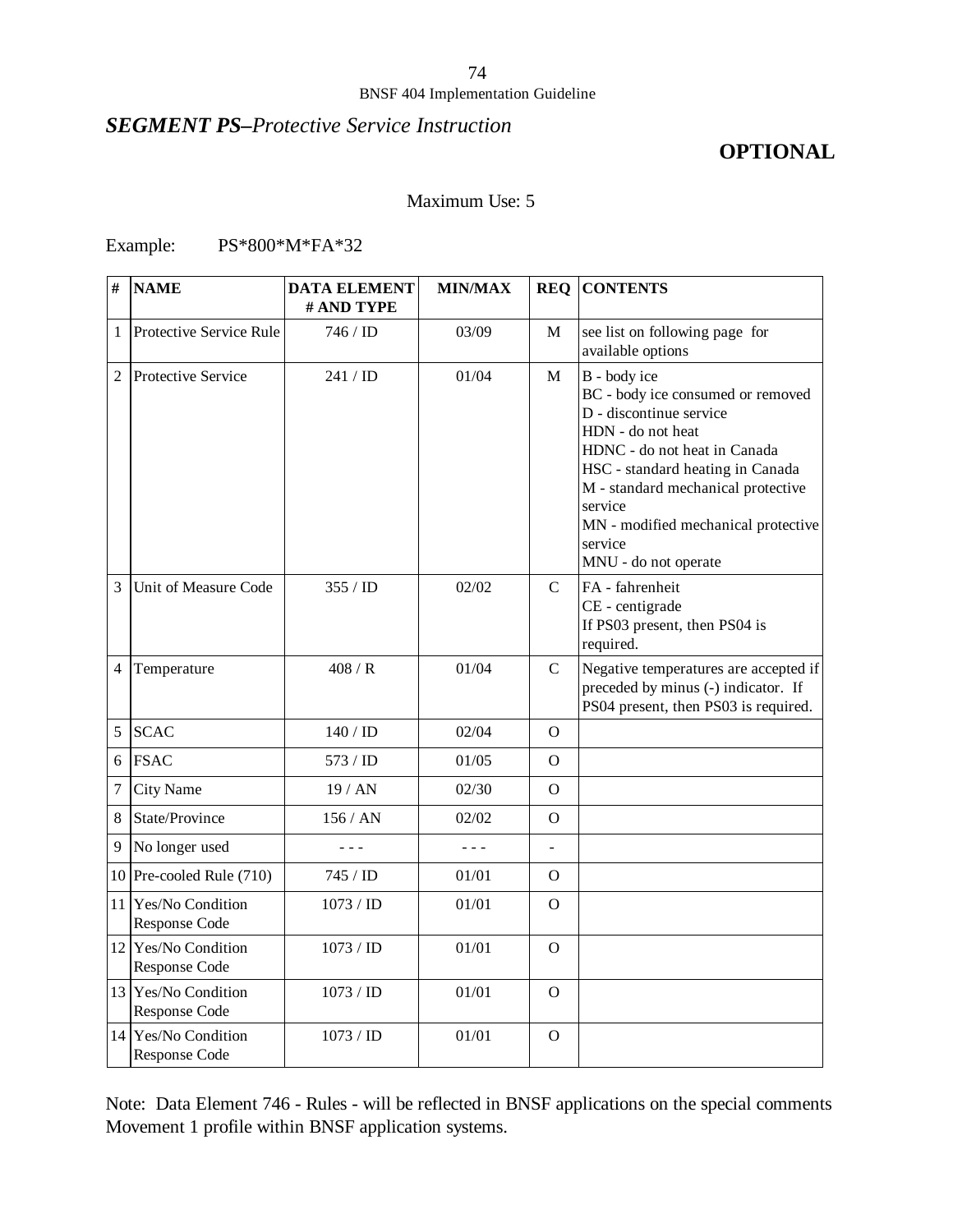### **Element 746 Protective service rules \* Rule Description**

- Stop for icing.
- Initially iced by shipper- Do not reice.
- Top Iced by shipper at origin.
- Precooled and preiced by shipper- Do not reice.
- Modified Carrier's Protective Service (Intrastate only).
- Shipper's Protective Service.
- Carrier's Protective Service.
- Special heater protective service.
- Optimum temperature of zero degrees or less.
- Optimum temperature above zero.
- Place under modified MPS at first regular inspection station.
- Shippers's specified MPS at origin or stop point.
- Optimum temperature of zero degrees or less (Car owned /Leased by shipper).
- Do not operate unit.
- Optimum temperature above zero. Body iced by shipper.
- Optimum temperature above zero.
- Ventilators opened at origin.
- Optimum temperature of zero degrees or less.

\*If unknown use 800 for Intermodal or 705 for Carload Frozen or 710 for Carload Non-frozen.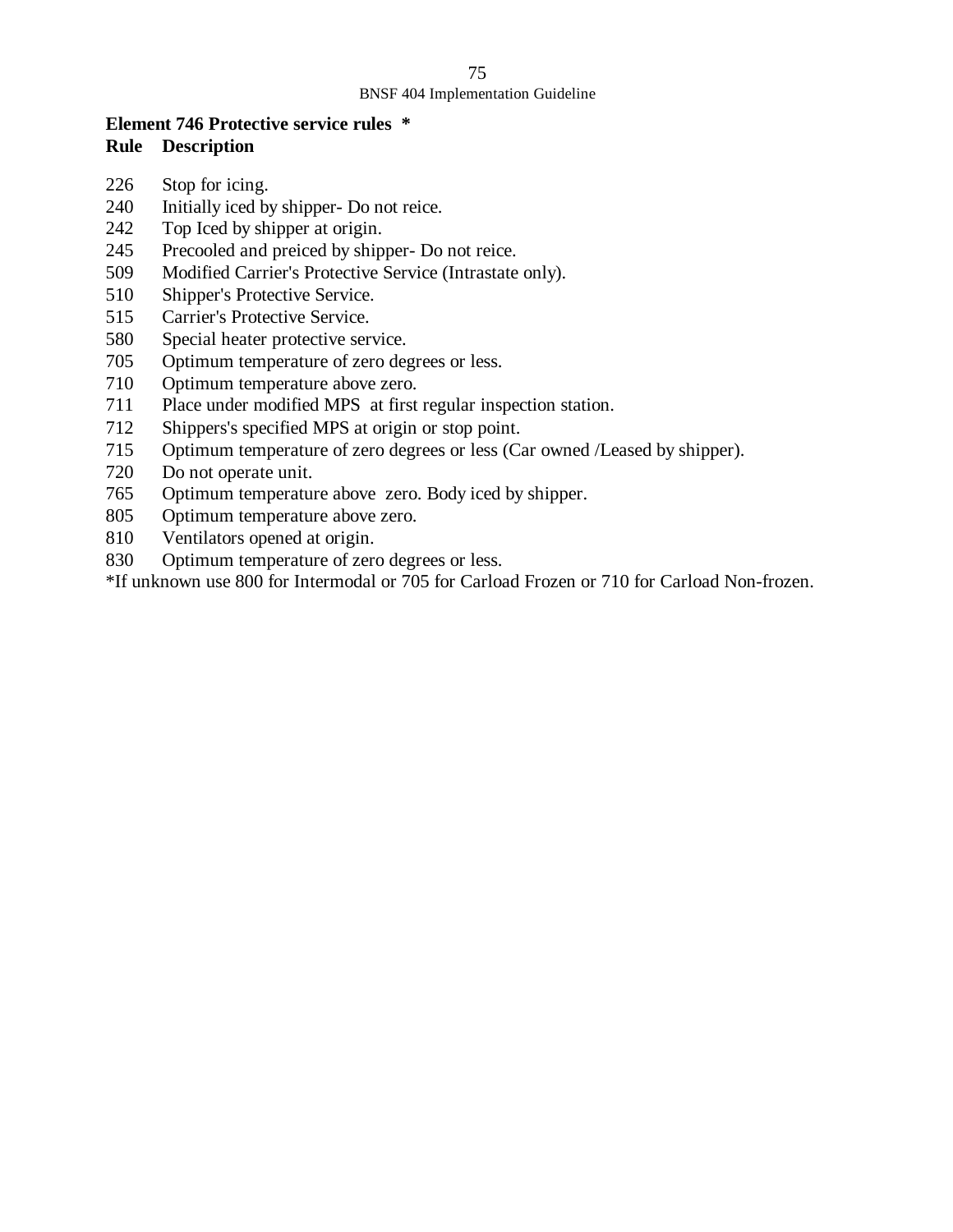## *SEGMENT LX–Assigned Number*

## **MANDATORY**

### Maximum Use: 1

Example: LX\*1000

| <b>NAME</b>     | <b>DATA ELEMENT</b><br># AND TYPE | <b>MIN/MAX</b> |   | <b>REQ CONTENTS</b> |
|-----------------|-----------------------------------|----------------|---|---------------------|
| Assigned Number | 554/N0                            | 01/06          | M |                     |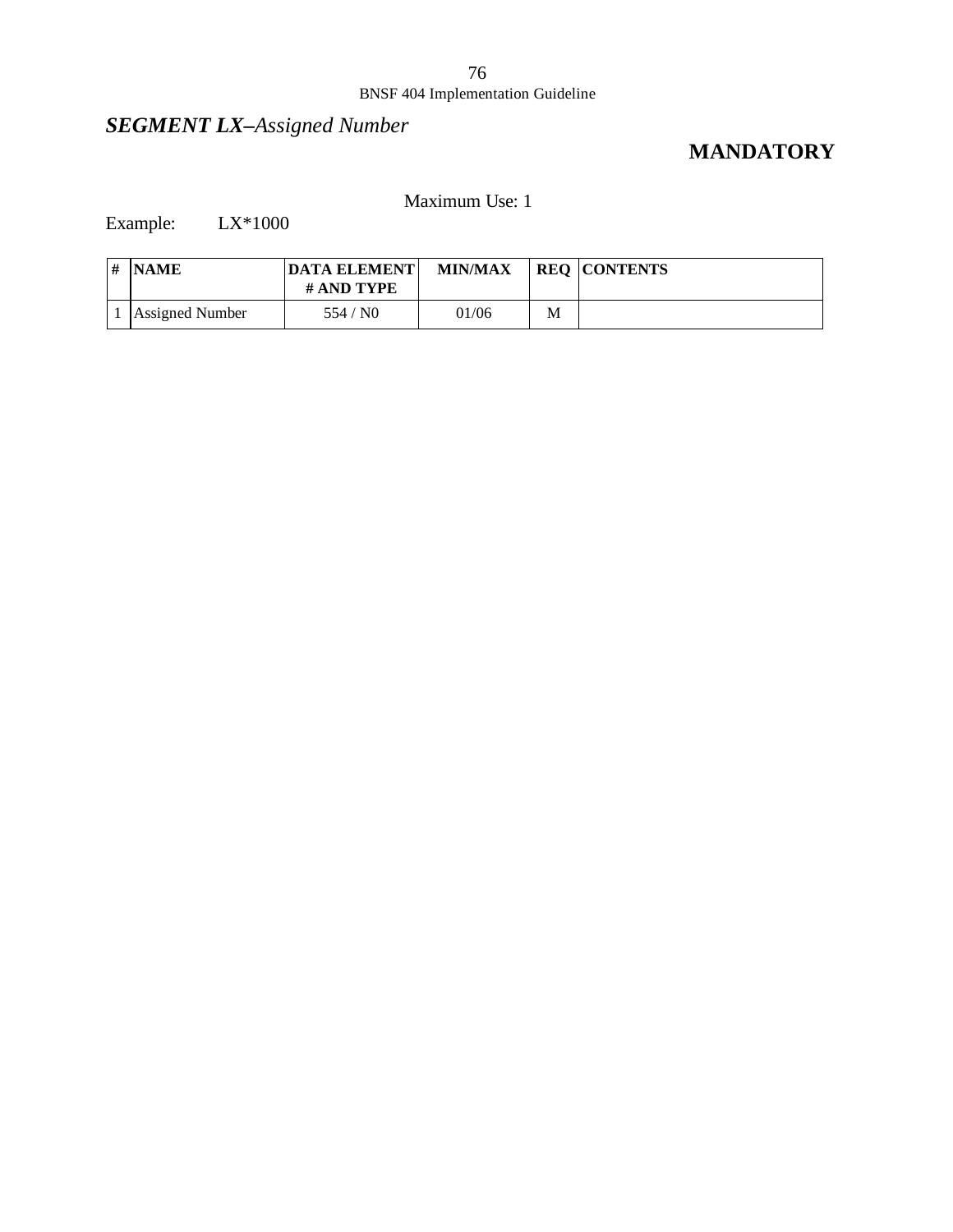#### BNSF 404 Implementation Guideline

### *SEGMENT L5–Descriptions, Marks, and Numbers*

### **MANDATORY**

### Maximum Use: 15 (per loop)

### Example: L5\*01\*BOILER PARTS,NEC,CAST IRO\*3443360\*T

| #              | <b>NAME</b>                        | <b>DATA ELEMENT</b><br># AND TYPE | <b>MIN/MAX</b> | <b>REQ</b>    | <b>CONTENTS</b>                                                                                                                                                                   |
|----------------|------------------------------------|-----------------------------------|----------------|---------------|-----------------------------------------------------------------------------------------------------------------------------------------------------------------------------------|
| $\mathbf{1}$   | Line Number                        | 213N <sub>0</sub>                 | 01/03          | $\Omega$      | Line number for the associated<br>commodity                                                                                                                                       |
| $\overline{2}$ | Lading Description                 | 79 / AN                           | 01/50          | $\Omega$      |                                                                                                                                                                                   |
| 3              | <b>Commodity Code</b>              | 22/AN                             | 01/16          | $\mathcal{C}$ | <b>Standard Transportation Commodity</b><br>Code - STCC - that describes the<br>lading.<br><b>BNSF</b> supports 7 character max                                                   |
| $\overline{4}$ | <b>Commodity Code</b><br>Qualifier | 23/ID                             | 01/01          | $\mathcal{C}$ | T STCC of the current commodity<br>L STCC of the last contained<br>commodity<br>* L is used when billing private<br>empty equipment. Use in<br>conjunction with an E in the BX07. |
| 5              | Packaging Code                     | $103/$ ID                         | 0.5/0.5        | $\Omega$      |                                                                                                                                                                                   |
| 6              | Marks - Numbers                    | 87/AN                             | 01/45          | $\Omega$      |                                                                                                                                                                                   |
| 7              | Marks - Number                     | 88/ID                             | 01/02          | $\Omega$      |                                                                                                                                                                                   |
| 8              | <b>Commodity Code</b><br>Qualifier | 23/ID                             | 01/01          | $\mathcal{C}$ |                                                                                                                                                                                   |
| 9              | <b>Commodity Code</b>              | 22/AN                             | 01/16          | $\mathcal{C}$ |                                                                                                                                                                                   |
|                | 10 Compartment ID Code             | 595 / IDH                         | 01/01          | $\Omega$      |                                                                                                                                                                                   |

NOTE: The L504 indicates loaded vs empty status. BNSF uses the BX07 as the element to determine load versus empty shipment.

If the L503 begins with a 49 series STCC number, then supporting LH segments become necessary.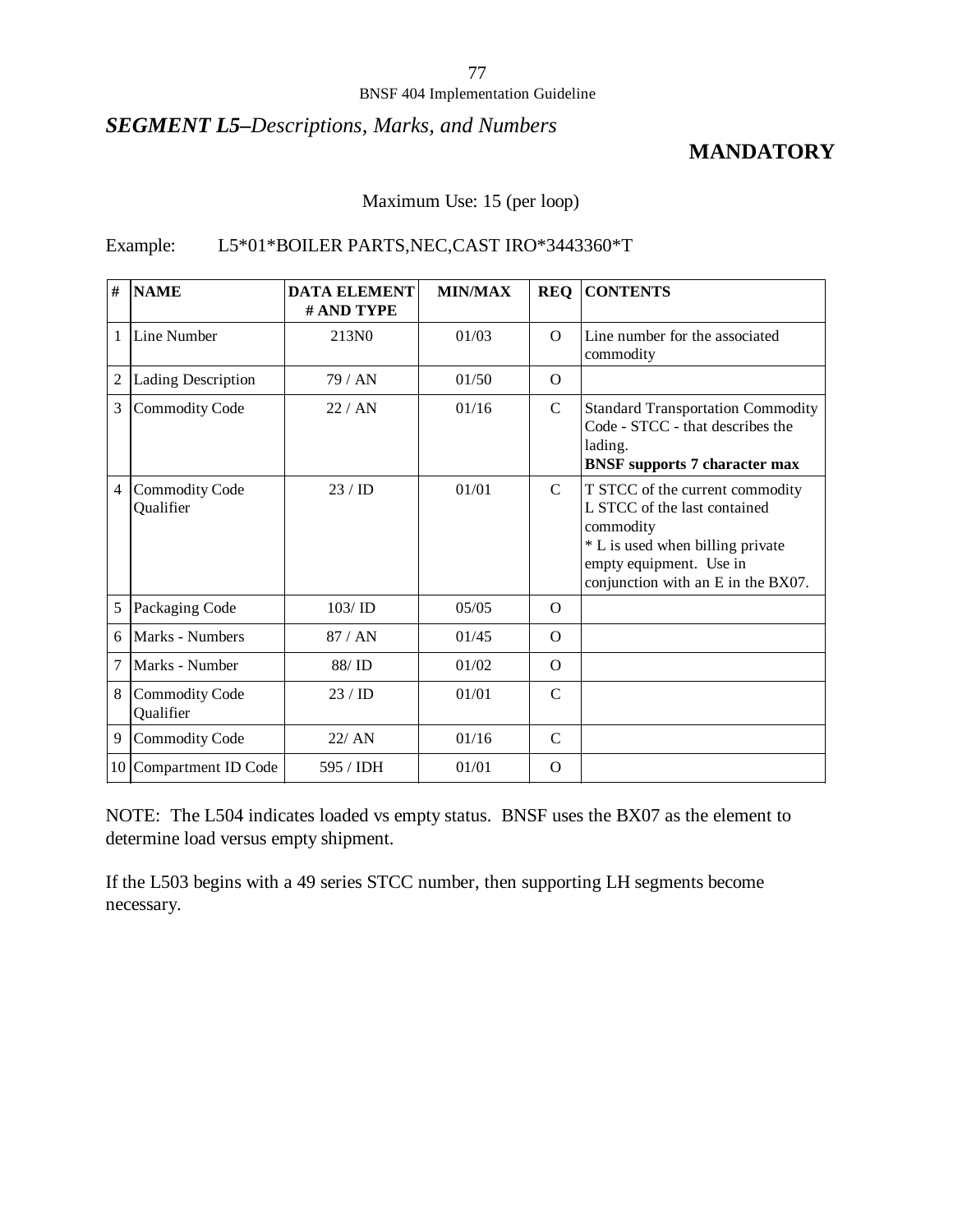#### BNSF 404 Implementation Guideline

### *SEGMENT L0–Line Item, Quantity, and Weight*

### **OPTIONAL**

### Maximum Use: 10 (per loop)

### Example: L0\*1\*\*\*80000\*N\*\*\*1\*CLD

| #              | <b>NAME</b>                  | <b>DATA ELEMENT</b><br># AND TYPE | <b>MIN/MAX</b> | <b>REQ</b>    | <b>CONTENTS</b>                                                                               |
|----------------|------------------------------|-----------------------------------|----------------|---------------|-----------------------------------------------------------------------------------------------|
| 1              | Line Number                  | 213/N0                            | 01/03          | $\Omega$      | Line number for the associated L5<br>segment                                                  |
| $\overline{2}$ | <b>Rated Quantity</b>        | 220/R                             | 01/11          | $\mathsf{C}$  |                                                                                               |
| 3              | Quantity Qualifier           | 221/ID                            | 02/02          | $\mathsf{C}$  |                                                                                               |
| 4              | Weight                       | 81/R                              | 01/10          | $\mathbf C$   | Weight of commodity for the entire<br>shipment (if multiple bill - reflecting<br>M in BNX03). |
| 5              | Weight Qualifier             | 187/ID                            | 01/02          | $\mathcal{C}$ | $N - net$<br>All weights provided in this segment<br>are assumed to be net.                   |
| 6              | Volume                       | 183/R                             | 01/08          | $\mathcal{C}$ |                                                                                               |
| 7              | Volume Qualifier             | 184 / ID                          | 01/01          | $\mathcal{C}$ |                                                                                               |
| 8              | <b>Lading Quantity</b>       | 80 / N0                           | 01/07          | $\mathcal{C}$ | Number of car/trailer load<br>equivalents in this transaction                                 |
| 9              | Packaging Form Code          | 211 / ID                          | 03/03          | $\mathcal{C}$ | See below                                                                                     |
|                | 10 Dunnage Description       | 458 / AN                          | 02/25          | $\Omega$      |                                                                                               |
|                | 11 Weight Unit Code          | 188 / ID                          | 01/01          | $\Omega$      |                                                                                               |
| 12             | Type of Service Code         | 56/ID                             | 02/02          | $\Omega$      |                                                                                               |
| 13             | Quantity                     | 380/R                             | 01/15          | $\mathcal{C}$ |                                                                                               |
|                | 14 Packaging Form Code       | 211/D                             | 03/03          | $\Omega$      |                                                                                               |
|                | 15 Y/N Condition<br>Response | 1073 / <b>ID</b>                  | 01/01          | $\mathbf C$   |                                                                                               |

NOTE: BNSF relies on the weight in the N7 to determine the weight of the shipment. If no N7 weight is used, BNSF uses the weight in the L0 and assumes net weight.

Quantity Qualifiers: AMM Ammo Pack BAG Bag BAL Bale BBL Barrel BDL Bundle<br>BEM Beam BEM<br>BIC **Bing Chest** BIN Bin<br>BKG Bulk Bulk Bag BLK Bulk BOB Bobbin BOT Bottle BOX Box BRG Barge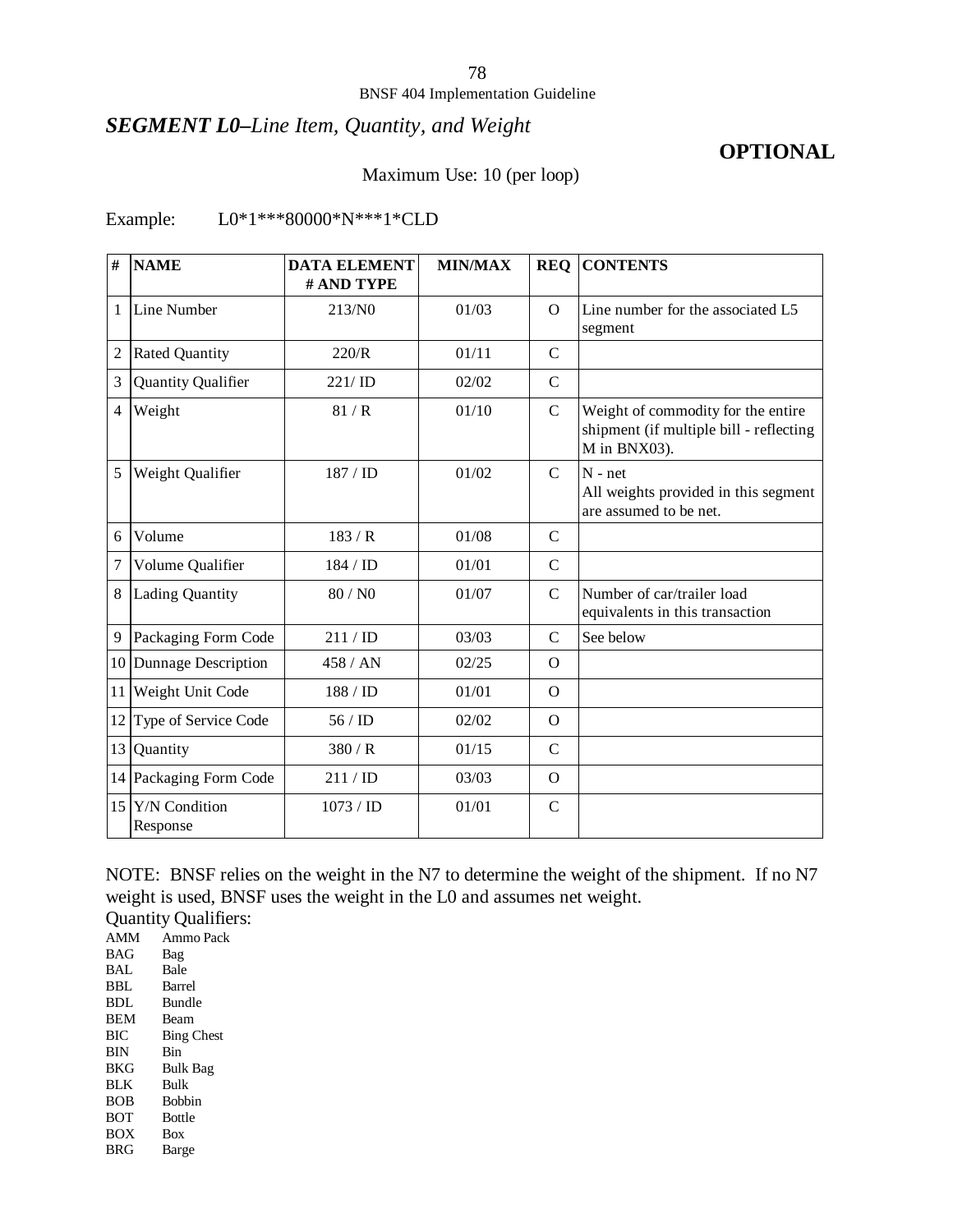| <b>BSK</b>        | Basket or hamper                                                                       |
|-------------------|----------------------------------------------------------------------------------------|
| BXI               | Box, with inner container                                                              |
| <b>BXT</b>        | <b>Bucket</b>                                                                          |
| CAB               | Cabinet                                                                                |
| CAG               | Cage                                                                                   |
| <b>CAN</b>        | Can                                                                                    |
| <b>CAR</b>        | Carrier                                                                                |
| CAS               | Case                                                                                   |
| <b>CBC</b>        | Containers of Bulk Cargo                                                               |
| <b>CBY</b>        | Carboy                                                                                 |
| <b>CCS</b>        | Can Case                                                                               |
| <b>CHE</b>        | Cheeses                                                                                |
| <b>CHS</b>        | Chest                                                                                  |
| <b>CLD</b>        | Car Load, Rail                                                                         |
| <b>CNA</b>        | Household Goods Containers, Wood                                                       |
| <b>CNB</b>        | Container, MAC-ISO (Military Airlift Container - International Standards Organization) |
| <b>CNC</b>        | Container, Navy Cargo Transporter                                                      |
| <b>CND</b>        | Container, Commercial Highway Lift                                                     |
| <b>CNE</b>        | <b>Engine Container</b>                                                                |
| <b>CNF</b>        | Multiwall Container Secured to Warehouse Pallet                                        |
| <b>CNT</b>        | Container                                                                              |
| <b>CNX</b>        | <b>CONEX</b> - Container Express                                                       |
| <b>CON</b>        | Cones                                                                                  |
| <b>COR</b>        | Core                                                                                   |
| <b>CRD</b>        | Cradle                                                                                 |
| <b>CRT</b>        | Crate                                                                                  |
| <b>CTN</b>        | Carton                                                                                 |
| <b>CUB</b>        | Cube                                                                                   |
| <b>CYL</b>        | Cylinder                                                                               |
| <b>DBK</b>        | Dry Bulk                                                                               |
| <b>DRK</b>        | Double-length Rack                                                                     |
| DRM               | Drum                                                                                   |
| <b>DSK</b>        | Double-length Skid                                                                     |
| <b>DTB</b>        | Double-length Tote Bin                                                                 |
| <b>DUF</b>        | Duffle Bag                                                                             |
| <b>ENV</b>        | Envelope                                                                               |
| <b>FIR</b>        | Firkin                                                                                 |
| <b>FLO</b>        | Flo-bin                                                                                |
| <b>FLX</b>        | Liner Bag Liquid                                                                       |
| <b>FRM</b>        | Frame                                                                                  |
| <b>FSK</b>        | Flask                                                                                  |
| <b>FWR</b>        | Forward Reel                                                                           |
| <b>GOH</b>        | Garments on Hangers                                                                    |
| <b>HED</b>        | Heads of Beef                                                                          |
| HGH               | Hogshead                                                                               |
| <b>HPR</b>        | Hamper                                                                                 |
| <b>HPT</b>        | Hopper Truck                                                                           |
| <b>HRB</b>        | On Hanger or Rack in Boxes                                                             |
| <b>HRK</b>        | Half-standard Rack                                                                     |
| <b>HTB</b>        | Half-Standard Tote Bin                                                                 |
| JAR               | Jar                                                                                    |
| JUG               | Jug                                                                                    |
| <b>KEG</b>        | Keg                                                                                    |
| KIT               | Kit                                                                                    |
| <b>KRK</b>        | Knockdown Rack                                                                         |
| KTB               | Knockdown Tote Bin                                                                     |
| LBK               | Liquid Bulk                                                                            |
| LIF               | Lifts                                                                                  |
| $_{\mathrm{LOG}}$ | Log                                                                                    |
| LSE               | $\operatorname{Loose}$                                                                 |
| ${\rm LUG}$       | Lug                                                                                    |
| <b>LVN</b>        | Lift Van                                                                               |
| <b>MLV</b>        | MILVAN - Military Van                                                                  |
| <b>MRP</b>        | Multi-Roll Pack                                                                        |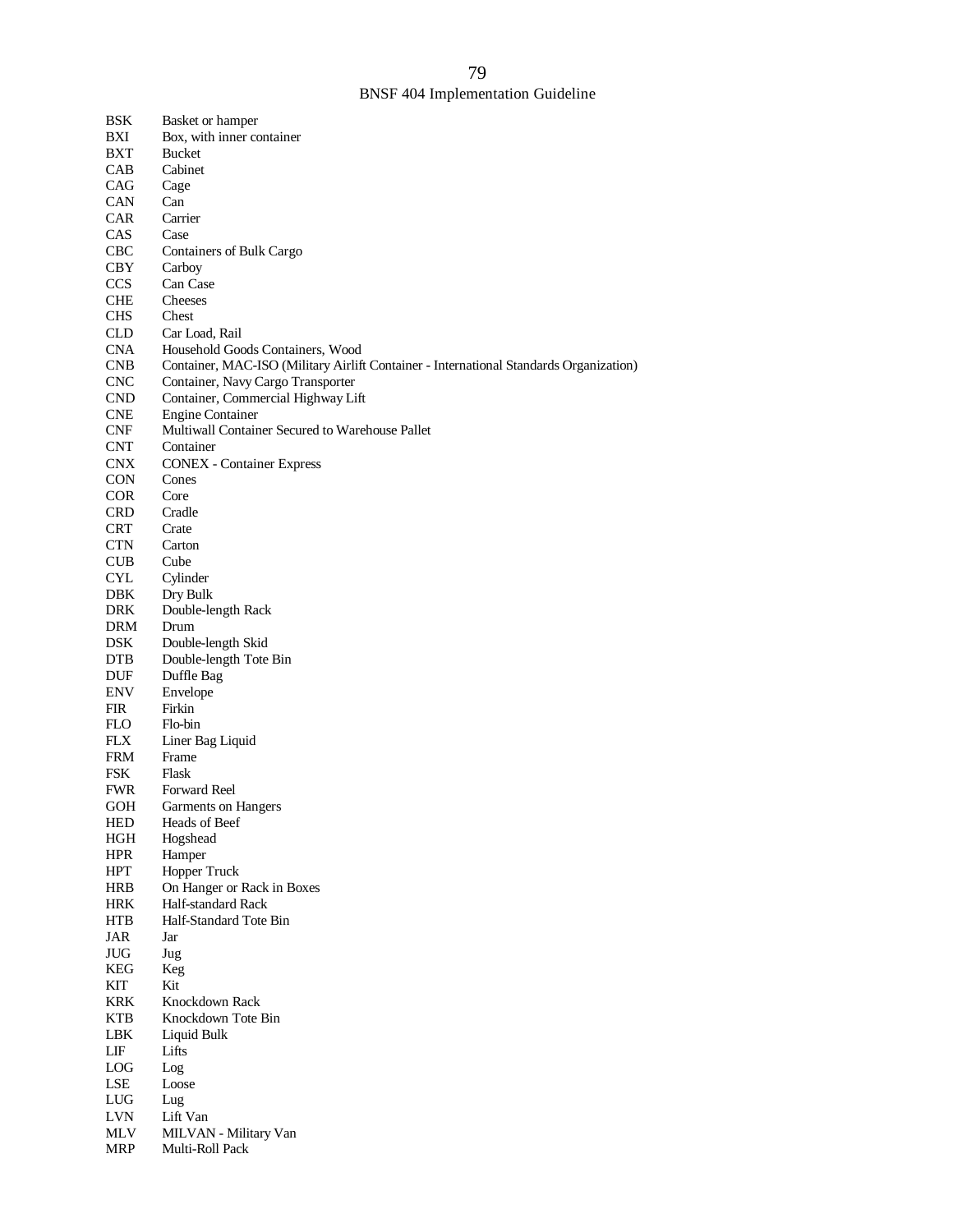### BNSF 404 Implementation Guideline

| MSV               | MSCVAN - Military Sealift Command Van    |
|-------------------|------------------------------------------|
| MXD               | Mixed Type Pack                          |
| NOL               | Noil                                     |
| <b>OVW</b>        | Overwrap                                 |
| PAL               | Pail                                     |
| <b>PCK</b>        | Packed - not otherwise specified         |
| <b>PCS</b>        | Pieces                                   |
| PIR               | Pims                                     |
| PKG               | Package                                  |
| PLF               | Platform                                 |
| PLN               | Pipeline                                 |
| PLT               | Pallet                                   |
| POV               | Private Vehicle                          |
| PRK               | Pipe Rack                                |
| QTR               | Quarter of Beef                          |
| RAL               | Rail (Semiconductor)                     |
| RCK               | Rack                                     |
| REL               | Reel                                     |
|                   | Roll                                     |
| ROL<br><b>RVR</b> | Reverse Reel                             |
|                   |                                          |
| SAK               | Sack                                     |
| SBC               | Liner Bag Dry                            |
| SCS               | Suitcase                                 |
| SHK               | Shook                                    |
| SHT               | Sheet                                    |
| SID               | Side of Beef                             |
| SKD               | Skid                                     |
| SKE               | Skid, elevating or lift truck            |
| SLP               | Slip Sheet                               |
| SLV               | Sleeve                                   |
| SPI               | Spin Cylinders                           |
| SPL               | Spool                                    |
| SVN               | SEAVAN - Sea Van                         |
| TBE               | Tube                                     |
| TBN               | Tote Bin                                 |
| TKR               | Tank Car                                 |
| TKT               | <b>Tank Truck</b>                        |
| TLD               | Intermodal Trailer/Container Load (Rail) |
| TNK               | Tank                                     |
| TRC               | Tierce                                   |
| TRI               | <b>Triwall Box</b>                       |
| TRK               | Trunk and Chest                          |
| TRU               | Truck                                    |
| TRY               | Tray                                     |
| TSS               | Trunk, Salesmen Sample                   |
| <b>TTC</b>        | Tote Can                                 |
| TUB               | Tub                                      |
| UNP               | Unpacked                                 |
| UNT               | Unit                                     |
| VEH               | Vehicles                                 |
| VPK               | Van Pack                                 |
| WHE               | On Own Wheel                             |
| WLC               | <b>Wheeled Carrier</b>                   |
| WRP               | Wrapped                                  |
|                   |                                          |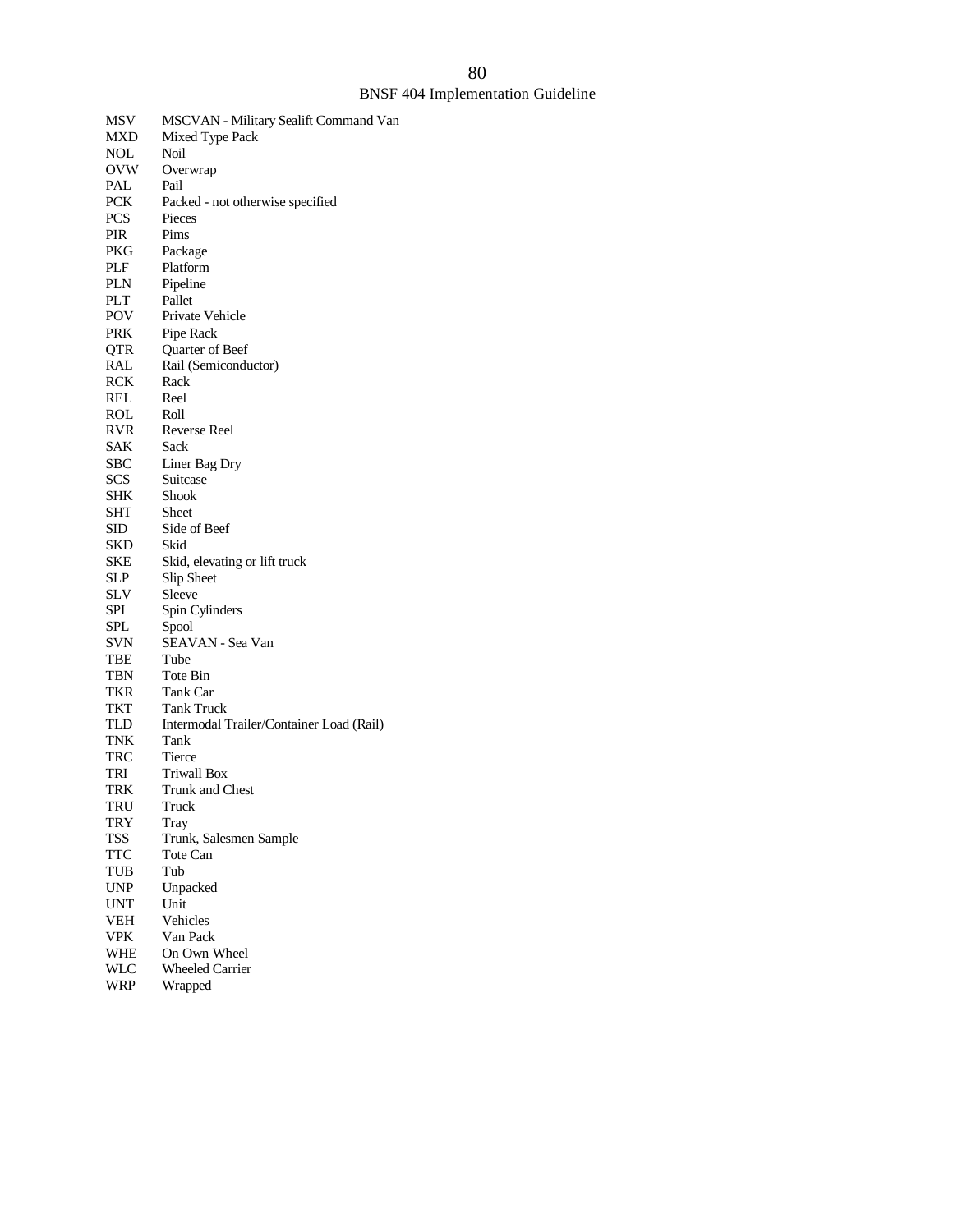### BNSF 404 Implementation Guideline

## *SEGMENT MEA–Measurements*

## **OPTIONAL**

### Maximum Use: 3

| #              | <b>NAME</b>                      | <b>DATA ELEMENT</b><br># AND TYPE | <b>MIN/MAX</b> | <b>REQ</b>    | <b>CONTENTS</b> |
|----------------|----------------------------------|-----------------------------------|----------------|---------------|-----------------|
| 1              | Measurement<br>Reference ID Code | 737 / ID                          | 02/02          | $\Omega$      |                 |
| 2              | Measurement Qualifier            | 738 / <b>ID</b>                   | 01/03          | $\Omega$      |                 |
| 3              | Measurement Value                | 739/R                             | 01/20          | C             |                 |
| $\overline{4}$ | Unit/Basis<br>Measurement Code   | 355 / ID                          | 02/02          | $\mathcal{C}$ |                 |
| 5              | Range Minimum                    | 740 / R                           | 01/20          | $\mathcal{C}$ |                 |
| 6              | Range Maximum                    | 741 / R                           | 01/20          | $\mathcal{C}$ |                 |
| 7              | Measurement Sig Code             | 935 / ID                          | 02/02          | $\Omega$      |                 |
| 8              | Measurement Attribute<br>Code    | 936 / ID                          | 02/02          | $\Omega$      |                 |
| 9              | Layer/Position Code              | 752 / <b>ID</b>                   | 02/02          | $\Omega$      |                 |
| 10             | Measurement Method               | $1373 /$ ID                       | 02/04          | $\mathsf{C}$  |                 |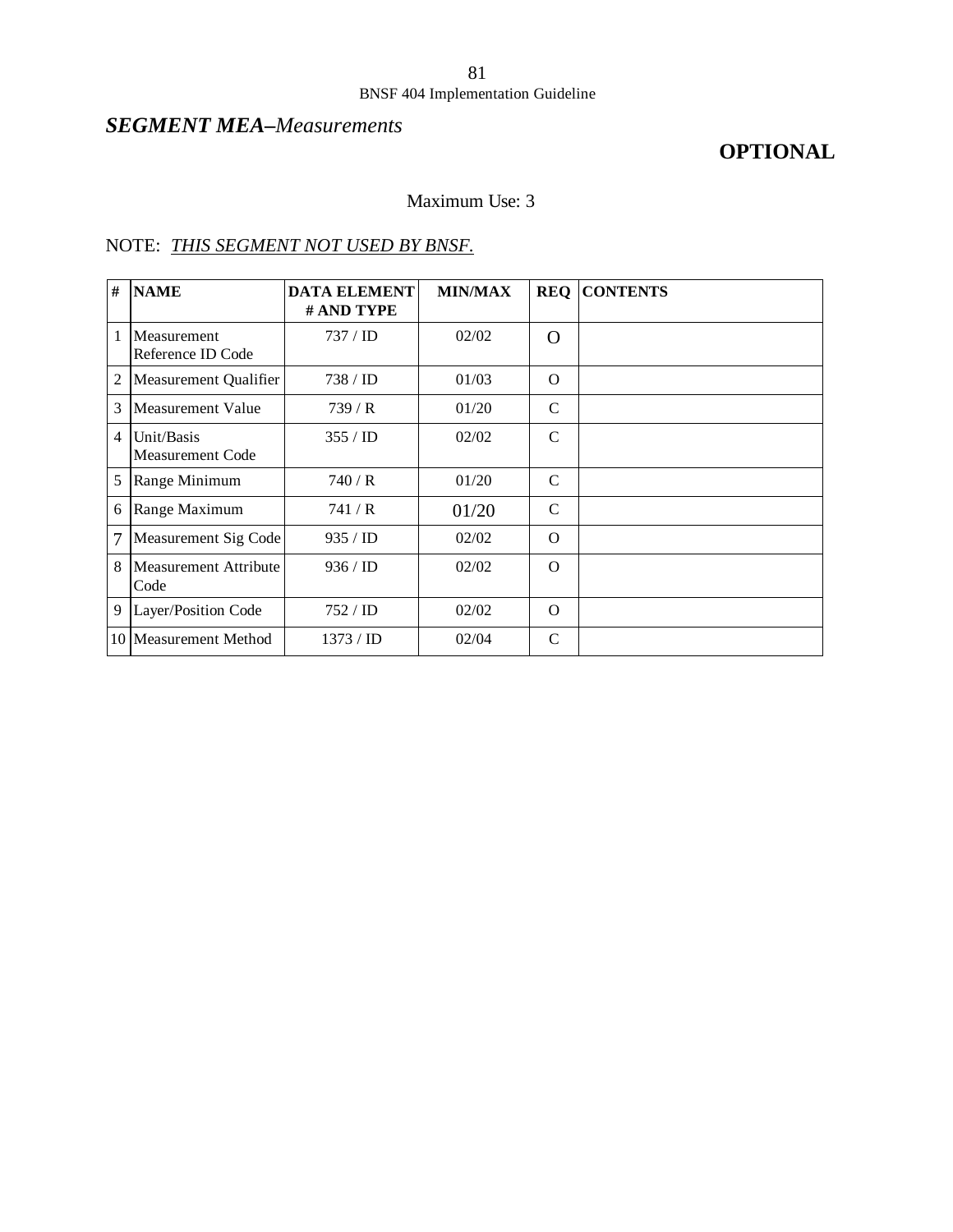## *SEGMENT L1–Rate and Charges*

## **OPTIONAL**

## Maximum Use: 10 (per loop)

## Example: L1\*1\*4500\*PC

| #               | <b>NAME</b>                   | <b>DATA ELEMENT</b><br># AND TYPE | <b>MIN/MAX</b> |               | <b>REQ CONTENTS</b>                                                                                                                                                            |
|-----------------|-------------------------------|-----------------------------------|----------------|---------------|--------------------------------------------------------------------------------------------------------------------------------------------------------------------------------|
| 1               | Line Number                   | 213/N0                            | 01/03          | $\Omega$      | Associated line number from L5<br>segment                                                                                                                                      |
| 2               | Freight Rate                  | 60/R                              | 01/09          | $\mathcal{C}$ | Shipment rate per unit                                                                                                                                                         |
| 3               | Rate Qualifier                | 122 / ID                          | 02/02          | $\mathcal{C}$ | GT - per gross ton<br>PA - per container<br>PC - per car<br>PH - per hundred weight<br>PM - per mile<br>PP - per piece<br>PT - per net<br>PV - per vehicle<br>TR - per trailer |
| 4               | Charges                       | 58 / N2                           | 01/12          | $\mathbf C$   |                                                                                                                                                                                |
| 5               | Advances                      | 191 / N2                          | 01/09          | $\mathbf C$   |                                                                                                                                                                                |
| 6               | Prepaid Amount                | 117 / N2                          | 01/09          | $\mathsf{C}$  |                                                                                                                                                                                |
| 7               | Rate Comb Point Code          | 120 / AN                          | 03/09          | $\Omega$      |                                                                                                                                                                                |
| 8               | Special Charge Code           | 150/ID                            | 03/03          | $\Omega$      |                                                                                                                                                                                |
| 9               | <b>Rate Class</b>             | 121 / ID                          | 01/03          | $\Omega$      |                                                                                                                                                                                |
| 10 <sup>1</sup> | <b>Entitlement Code</b>       | 39 / ID                           | 01/01          | $\Omega$      |                                                                                                                                                                                |
| 11              | Charge Method of<br>Payment   | 16/ID                             | 01/01          | $\Omega$      |                                                                                                                                                                                |
| 12              | Special Change<br>Description | 276 / AN                          | 02/25          | $\Omega$      |                                                                                                                                                                                |
| 13              | <b>Tariff Applied</b>         | 257 / ID                          | 01/01          | $\Omega$      |                                                                                                                                                                                |
| 14              | Declared Value                | 74/ N <sub>2</sub>                | 02/12          | $\mathcal{C}$ |                                                                                                                                                                                |
| 15              | Value Qualifier               | 122 / ID                          | 02/02          | $\mathbf C$   |                                                                                                                                                                                |
| 16              | Lading Code                   | 372 / ID                          | 01/01          | $\mathbf{O}$  |                                                                                                                                                                                |
|                 | 17 Billed Quanity             | 220/R                             | 01/11          | $\mathsf{C}$  |                                                                                                                                                                                |
| 18              | <b>Billed Qualifier</b>       | $221 / \mathrm{ID}$               | 02/02          | $\mathbf C$   |                                                                                                                                                                                |
| 19              | Percent                       | 954/R                             | $01/10\,$      | $\mathbf{O}$  |                                                                                                                                                                                |
| 20              | <b>Currency Code</b>          | $100$ / ${\rm ID}$                | 03/03          | $\mathbf{O}$  |                                                                                                                                                                                |
| 21              | Amount                        | $610/$ N2                         | 01/15          | ${\cal O}$    |                                                                                                                                                                                |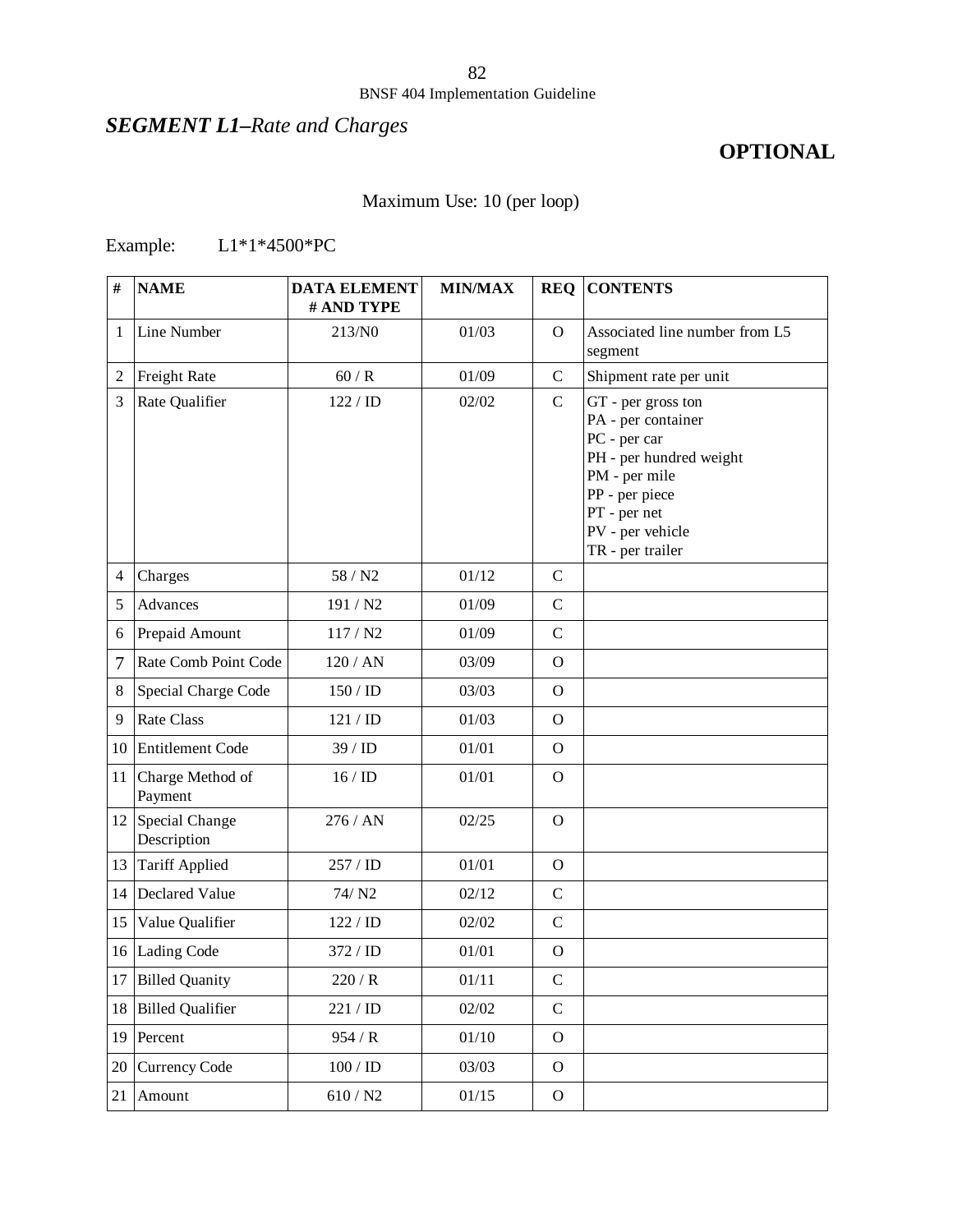### BNSF 404 Implementation Guideline

## *SEGMENT PI–Price Authority Information*

## **OPTIONAL**

### Maximum Use: 30

## Example: PI\*CT\*123456\*\*\*BNSF\*QT

| #              | <b>NAME</b>                      | <b>DATA ELEMENT</b><br># AND TYPE | <b>MIN/MAX</b> |              | <b>REQ CONTENTS</b>                                                                                                                                                                                                                                                                                                                 |
|----------------|----------------------------------|-----------------------------------|----------------|--------------|-------------------------------------------------------------------------------------------------------------------------------------------------------------------------------------------------------------------------------------------------------------------------------------------------------------------------------------|
| 1              | Reference Number<br>Qualifier    | 128 / ID                          | 02/03          | M            | CT - contract<br>PR - price authority                                                                                                                                                                                                                                                                                               |
| $\overline{2}$ | Reference Number                 | 127 / AN                          | 01/30          | $\mathbf{M}$ |                                                                                                                                                                                                                                                                                                                                     |
| 3              | Primary Pub Authority            | 436 / ID                          | 02/02          | $\mathbf{O}$ | Type of reference<br>OP - other publication<br>TP - tariff publication                                                                                                                                                                                                                                                              |
| 4              | <b>Regulatory Agency</b><br>Code | 930 / ID                          | 03/05          | $\mathbf O$  | Code relating to the governing<br>agency in effect for the move.                                                                                                                                                                                                                                                                    |
| 5              | Tariff Agency Code               | 168 / ID                          | 01/04          | $\Omega$     | BNSF. The SCAC of the railroad<br>who issued the price authority.                                                                                                                                                                                                                                                                   |
| 6              | <b>Issuing Carrier ID</b>        | 965 / AN                          | 01/10          | $\mathbf{O}$ | Identifying element used by the price<br>authority issuer in conjunction with<br>the authority number to help identify<br>the primary price authority (makes<br>the number unqiue within a carrier).<br>Some examples may be QT12345 or<br>BNQ12345. QT and BNQ is the<br>unique prefix that distinguishes this<br>price authority. |
| 7              | <b>Contract Suffix</b>           | 660/AN                            | 01/02          | $\Omega$     |                                                                                                                                                                                                                                                                                                                                     |
| 8              | <b>Tariff Item Number</b>        | 169 / AN                          | 01/16          | $\mathbf O$  | Number assigned in the tariff to<br>specify a rate or group of rates that<br>apply to one or more items in the<br>shipment.                                                                                                                                                                                                         |
| 9              | Tariff Supp ID                   | 173 / AN                          | 01/04          | O            | Identifier for the tariff supplement<br>which contains the rate.                                                                                                                                                                                                                                                                    |
|                | 10 Tariff Section                | 172/AN                            | 01/02          | $\Omega$     | Number used as an extension of the<br>basic tariff number to identify the<br>rates published within specific<br>sections of the tariff.                                                                                                                                                                                             |
|                | 11 Contract Suffix               | 660/AN                            | 01/02          | $\mathbf{O}$ |                                                                                                                                                                                                                                                                                                                                     |
|                | 12 Date                          | 373 / DT                          | 08/08          | $\Omega$     |                                                                                                                                                                                                                                                                                                                                     |
|                | 13 Date                          | 373 / DT                          | 08/08          | $\Omega$     |                                                                                                                                                                                                                                                                                                                                     |
|                | 14 Alternation Preced<br>Code    | 629 / ID                          | 01/01          | $\Omega$     |                                                                                                                                                                                                                                                                                                                                     |
|                | 15 Alternation Preced<br>Code    | 629 / ID                          | 01/01          | $\mathbf{O}$ |                                                                                                                                                                                                                                                                                                                                     |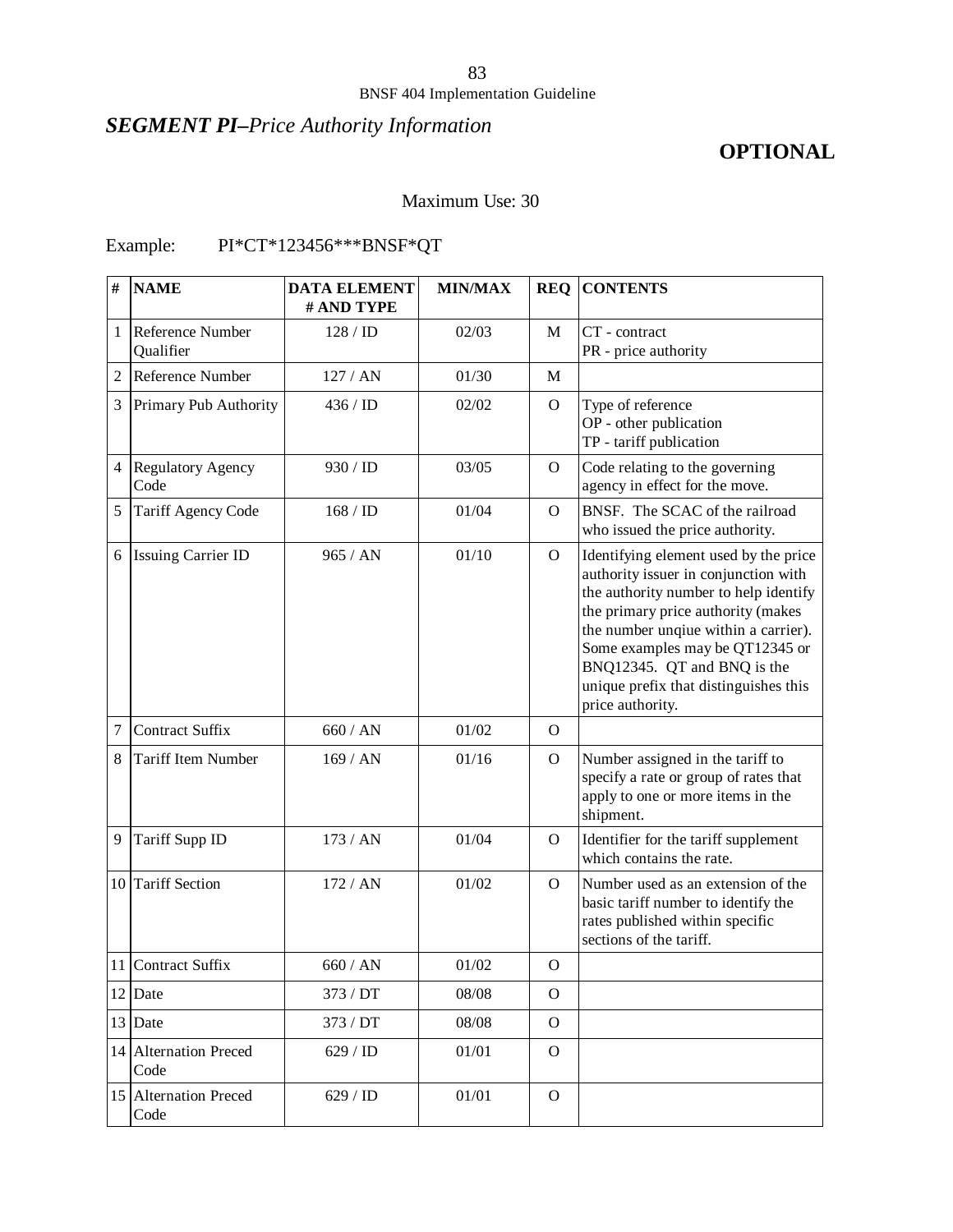## *SEGMENT X1–Export License*

## **OPTIONAL**

## Maximum Use: 6 (per loop)

| $\#$           | <b>NAME</b>                                     | <b>DATA ELEMENT</b><br># AND TYPE | <b>MIN/MAX</b> | <b>REQ</b>   | <b>CONTENTS</b> |
|----------------|-------------------------------------------------|-----------------------------------|----------------|--------------|-----------------|
| 1              | License Agency                                  | 83 / ID                           | 01/01          | $\Omega$     |                 |
| $\overline{2}$ | License Number                                  | 50/AN                             | 01/15          | $\Omega$     |                 |
| 3              | <b>Export License Status</b><br>Code            | 51/ID                             | 01/01          | $\Omega$     |                 |
| $\overline{4}$ | <b>Expiration Date</b>                          | 373 / DT                          | 08/08          | $\Omega$     |                 |
| 5              | Export License Symbol<br>Code                   | 52/DT                             | 01/02          | $\Omega$     |                 |
| 6              | <b>Export License Control</b><br>Code           | 48 / ID                           | 01/01          | $\mathbf{O}$ |                 |
| 7              | Country                                         | 26/ID                             | 02/03          | $\Omega$     |                 |
| 8              | Schedule B Code                                 | 141 / ID                          | 01/10          | $\mathbf{O}$ |                 |
| $\mathbf{Q}$   | International/Domestic<br><b>Indicator Code</b> | 210 / ID                          | 01/01          | $\mathbf{O}$ |                 |
|                | 10 Lading Quantity                              | 80 / N0                           | 01/07          | $\Omega$     |                 |
|                | 11 Lading Value                                 | 148/R                             | 02/09          | $\Omega$     |                 |
|                | 12 Export Filing Key<br>Code                    | 47/ID                             | 01/01          | $\Omega$     |                 |
|                | 13 Measure Code                                 | 355 / ID                          | 02/02          | $\mathbf{O}$ |                 |
| 14             | <b>Unit Price</b>                               | 212/R                             | 01/17          | $\Omega$     |                 |
| 15             | <b>US</b> Government<br>License Type            | 1306 / AN                         | 01/01          | $\Omega$     |                 |
|                | 16 ID Code                                      | 67/AN                             | 02/80          | $\Omega$     |                 |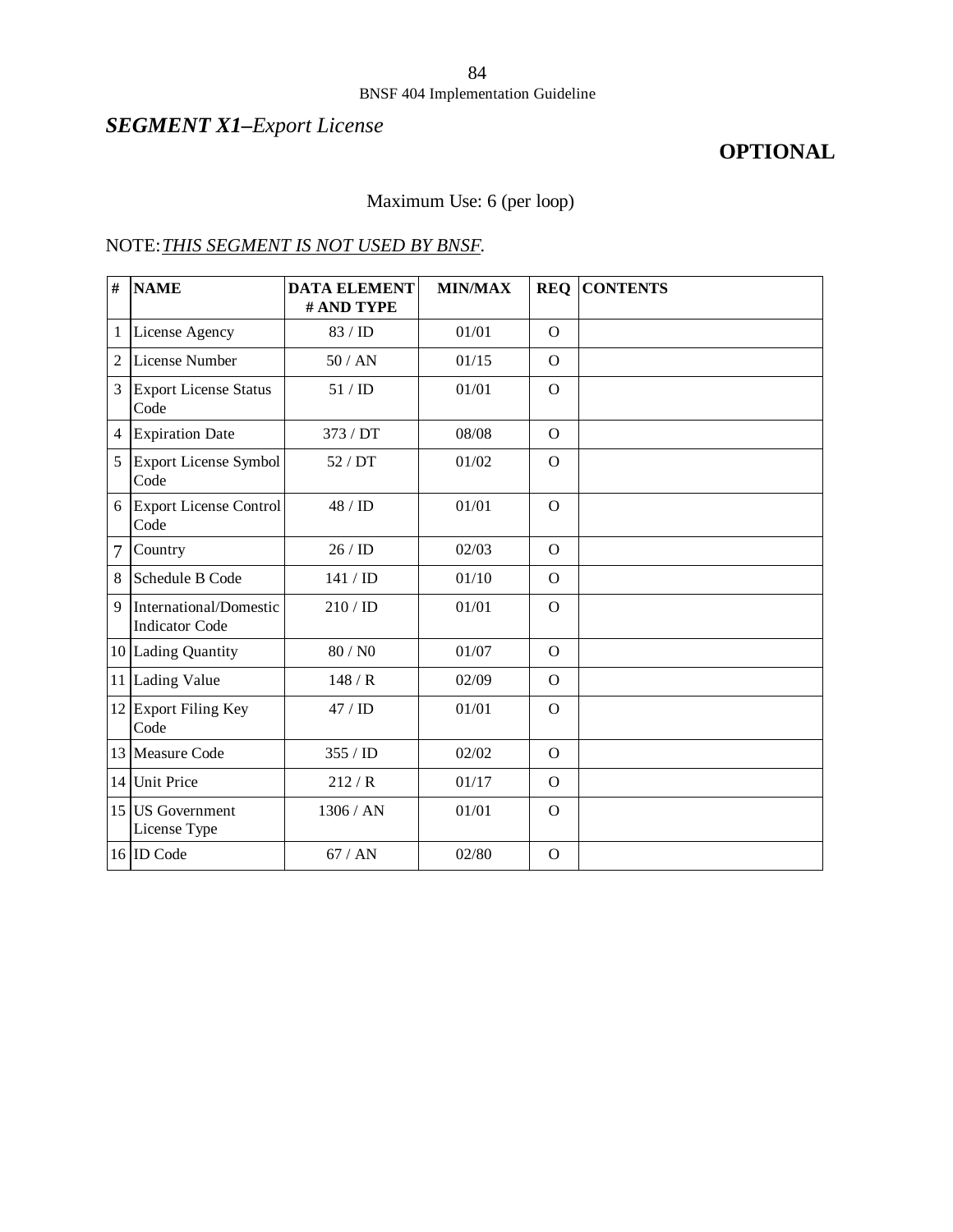### BNSF 404 Implementation Guideline

## *SEGMENT T1–Transit Inbound Origin*

## **OPTIONAL**

## Maximum Use: 1 (64 Loops of T1, T2, T3, T6 & T8)

| #              | <b>NAME</b>                           | <b>DATA ELEMENT</b><br># AND TYPE | <b>MIN/MAX</b> | <b>REQ</b> | <b>CONTENTS</b> |
|----------------|---------------------------------------|-----------------------------------|----------------|------------|-----------------|
| 1              | Sequence Number                       | 554/N0                            | 01/06          | M          |                 |
| $\overline{2}$ | Waybill Number                        | 186/N0                            | 01/06          | $\Omega$   |                 |
| 3              | Waybill Date                          | 373/DT                            | 06/06          | $\Omega$   |                 |
| 4              | <b>SCAC</b>                           | $140 /$ ID                        | 02/04          | $\Omega$   |                 |
| 5              | <b>City Name</b>                      | 19/AN                             | 02/30          | $\Omega$   |                 |
| 6              | State / Province                      | $156 /$ ID                        | 02/02          | $\Omega$   |                 |
| 7              | <b>SPLC</b>                           | $154 /$ ID                        | 06/09          | $\Omega$   |                 |
| 8              | <b>Transit Registration</b><br>Number | 229/AN                            | 01/06          | $\Omega$   |                 |
| 9              | <b>Transit Level Code</b>             | $461$ /ID                         | 01/03          | $\Omega$   |                 |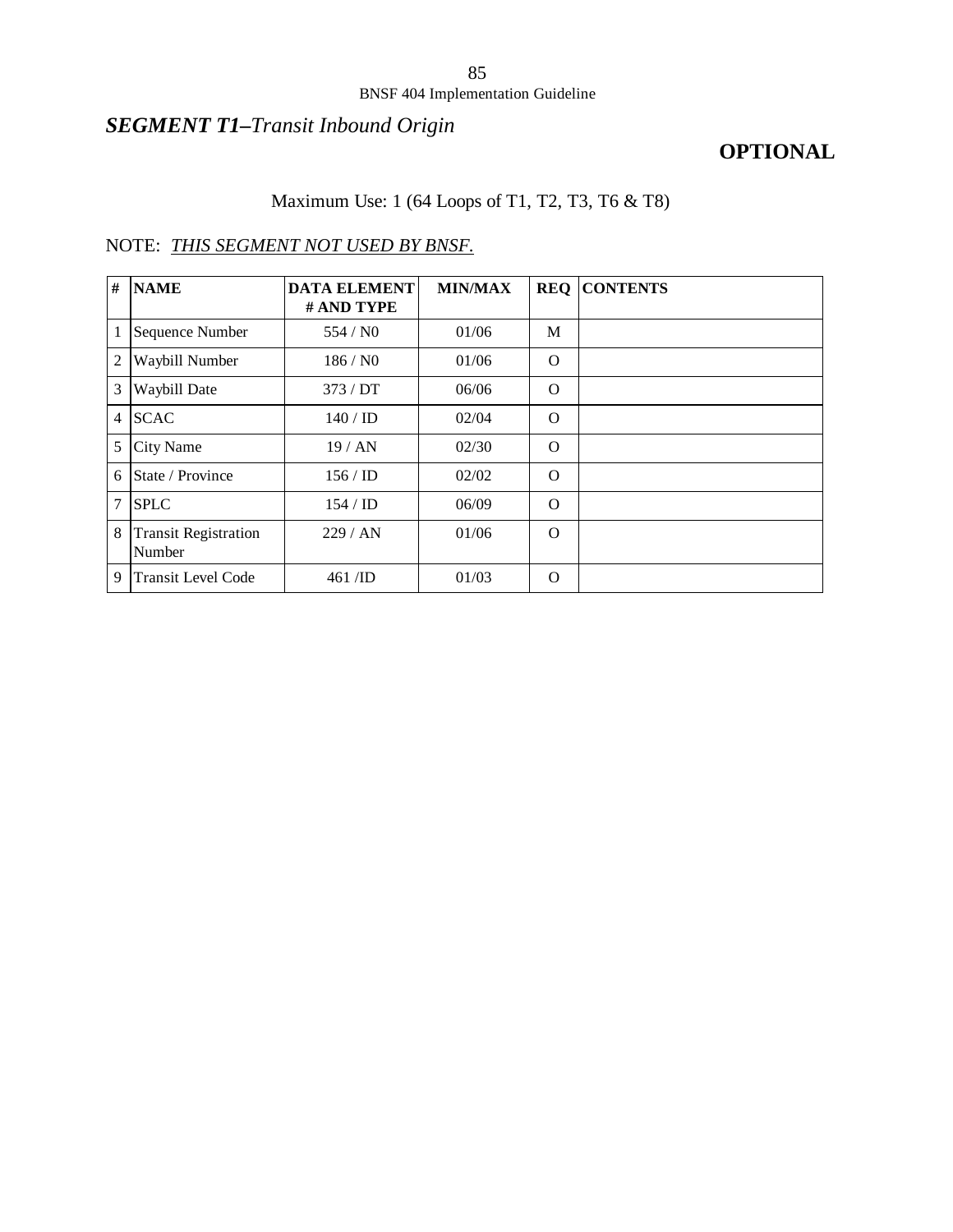## *SEGMENT T2–Transit Inbound Lading*

### **OPTIONAL**

Maximum Use: 30 (per loop)

### NOTE: *THIS SEGMENT NOT USED BY BNSF.*

| #            | <b>NAME</b>               | <b>DATA ELEMENT</b><br># AND TYPE | <b>MIN/MAX</b> | <b>REQ</b>    | <b>CONTENTS</b> |
|--------------|---------------------------|-----------------------------------|----------------|---------------|-----------------|
| $\mathbf{1}$ | <b>Assigned Number</b>    | 554/N0                            | 01/06          | M             |                 |
| 2            | <b>Lading Description</b> | 79/AN                             | 01/50          | $\Omega$      |                 |
| 3            | Weight                    | 81/R                              | 01/10          | $\Omega$      |                 |
| 4            | Weight Qualifier          | $187 /$ ID                        | 01/02          | $\Omega$      |                 |
| 5            | Freight Weight            | 60/R                              | 01/09          | $\mathsf{C}$  |                 |
| 6            | Value Qualifier           | 122 / ID                          | 02/02          | $\mathcal{C}$ |                 |
| 7            | Freight Rate              | 60/R                              | 01/09          | $\mathsf{C}$  |                 |
| 8            | Value Qualifier           | $122 /$ ID                        | 02/02          | $\mathsf{C}$  |                 |
| 9            | City                      | 19/AN                             | 02/30          | $\Omega$      |                 |
| 10           | City                      | 19/AN                             | 02/30          | $\Omega$      |                 |
| 11           | Thru Surcharge %          | 462 / N2                          | 02/04          | $\Omega$      |                 |
| 12           | Paid in Surchange %       | 463 / N2                          | 02/04          | $\Omega$      |                 |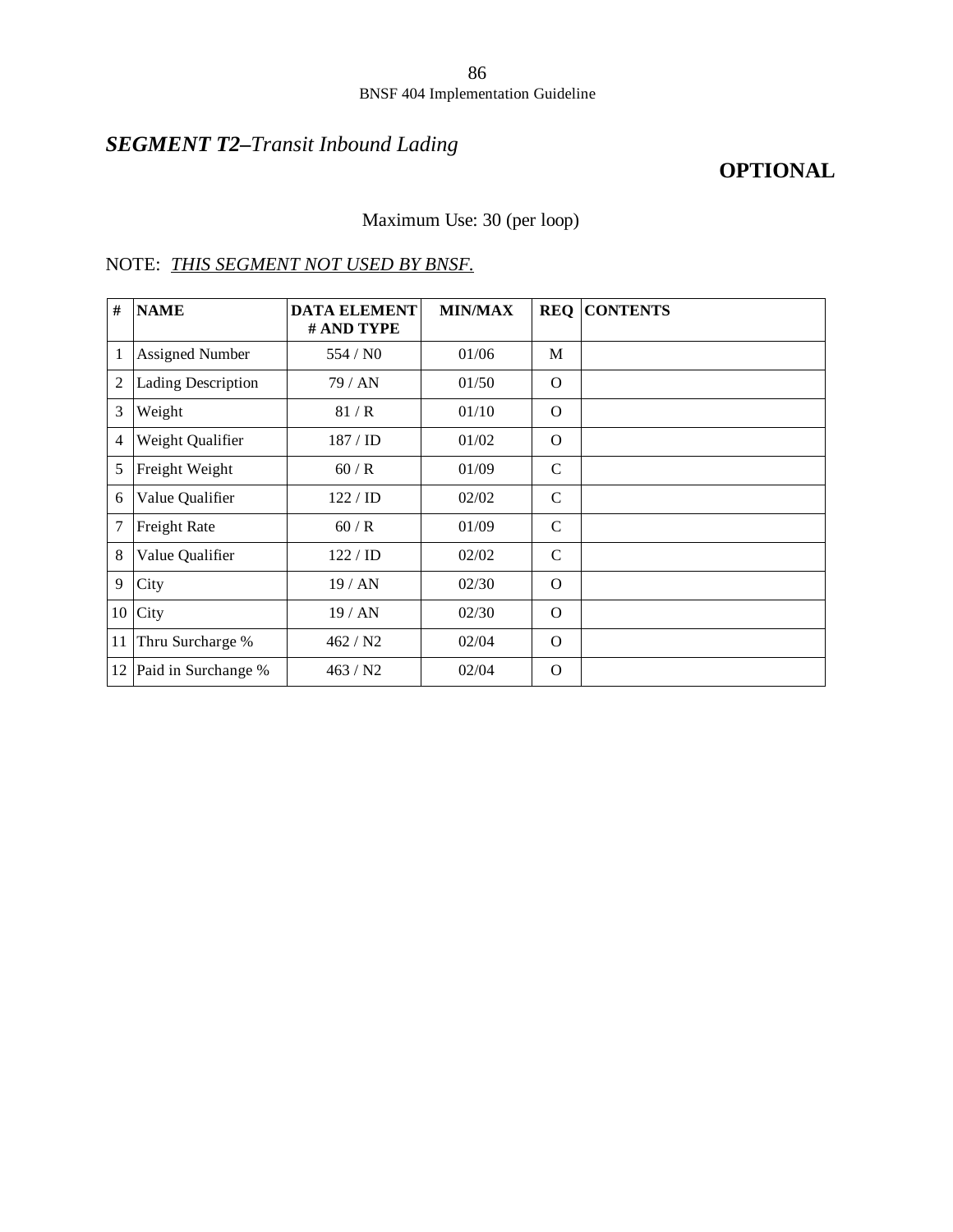### BNSF 404 Implementation Guideline

## *SEGMENT T3–Transit Inbound Route*

## **OPTIONAL**

## Maximum Use: 12 (per loop)

| # | <b>NAME</b>              | <b>DATA ELEMENT</b><br># AND TYPE | <b>MIN/MAX</b> |              | <b>REQ CONTENTS</b> |
|---|--------------------------|-----------------------------------|----------------|--------------|---------------------|
|   | Assigned Number          | 554/N0                            | 01/06          | M            |                     |
| 2 | <b>SCAC</b>              | 140/ID                            | 02/04          | M            |                     |
| 3 | Route Sequence Code      | 133 / ID                          | 01/02          | $\Omega$     |                     |
| 4 | <b>City Station</b>      | 19/AN                             | 02/30          | $\Omega$     |                     |
| 5 | <b>SPLC</b>              | 154/ID                            | 06/09          | O            |                     |
| 6 | <b>Equipment Initial</b> | 206 / AN                          | 01/04          | M            |                     |
| 7 | <b>Equipment Number</b>  | 207/AN                            | 01/10          | $\mathsf{C}$ |                     |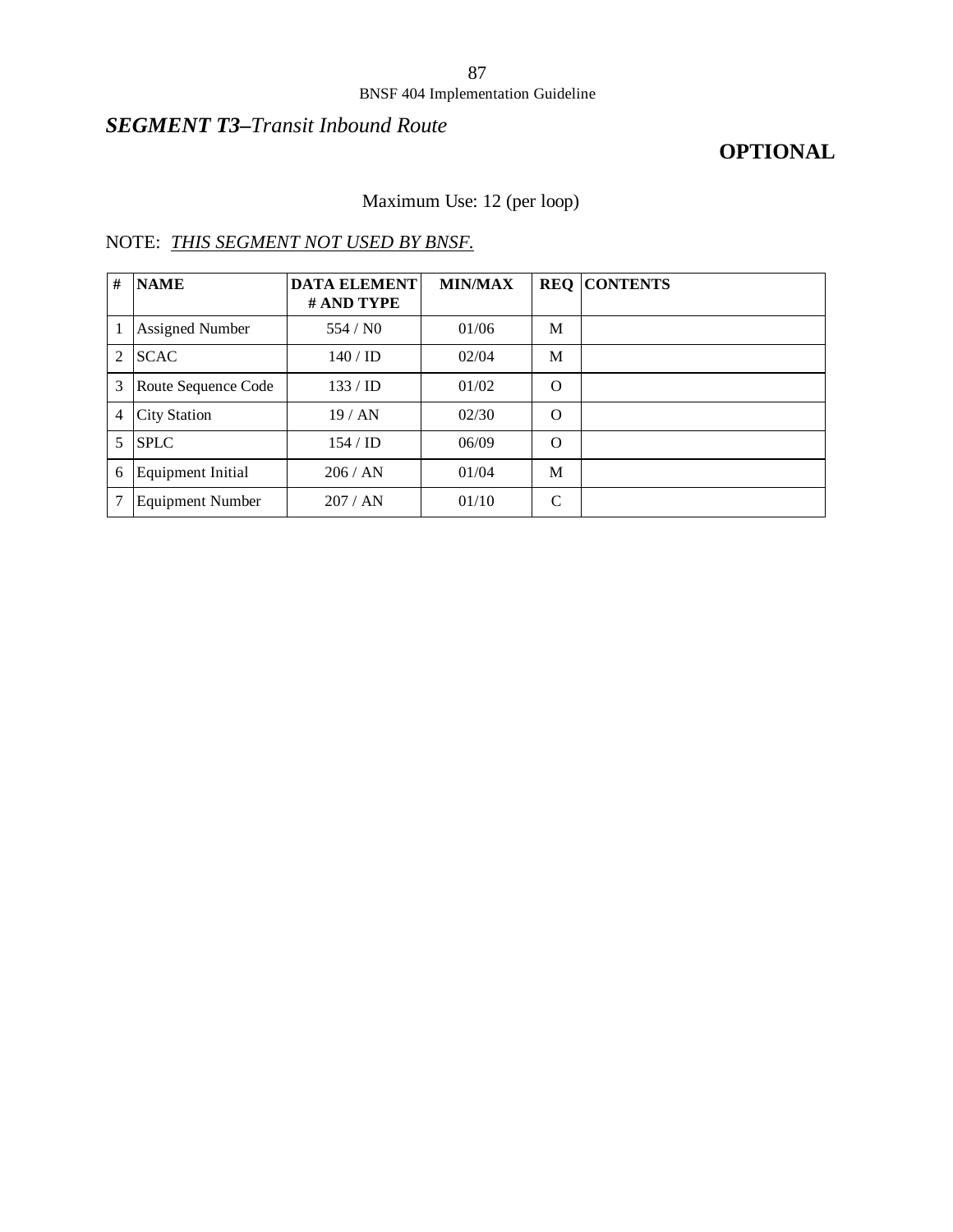## *SEGMENT T6–Transit Inbound Rates*

### **OPTIONAL**

Maximum Use: 1 (per loop)

| #              | <b>NAME</b>            | <b>DATA ELEMENT</b><br># AND TYPE | <b>MIN/MAX</b> |               | <b>REQ CONTENTS</b> |
|----------------|------------------------|-----------------------------------|----------------|---------------|---------------------|
|                | <b>Assigned Number</b> | 554/N0                            | 01/06          | M             |                     |
| $\overline{2}$ | Freight Rate           | 60 / R                            | 01/09          | $\mathcal{C}$ |                     |
| 3              | Value Qualifier        | $122 /$ ID                        | 02/02          | $\mathcal{C}$ |                     |
| 4              | City                   | 19/AN                             | 02/30          | $\Omega$      |                     |
| 5              | Freight Rate           | 60/R                              | 01/09          | C             |                     |
| 6              | Value Qualifier        | $122 /$ ID                        | 02/02          | $\mathcal{C}$ |                     |
|                | City                   | 19/AN                             | 02/30          | $\Omega$      |                     |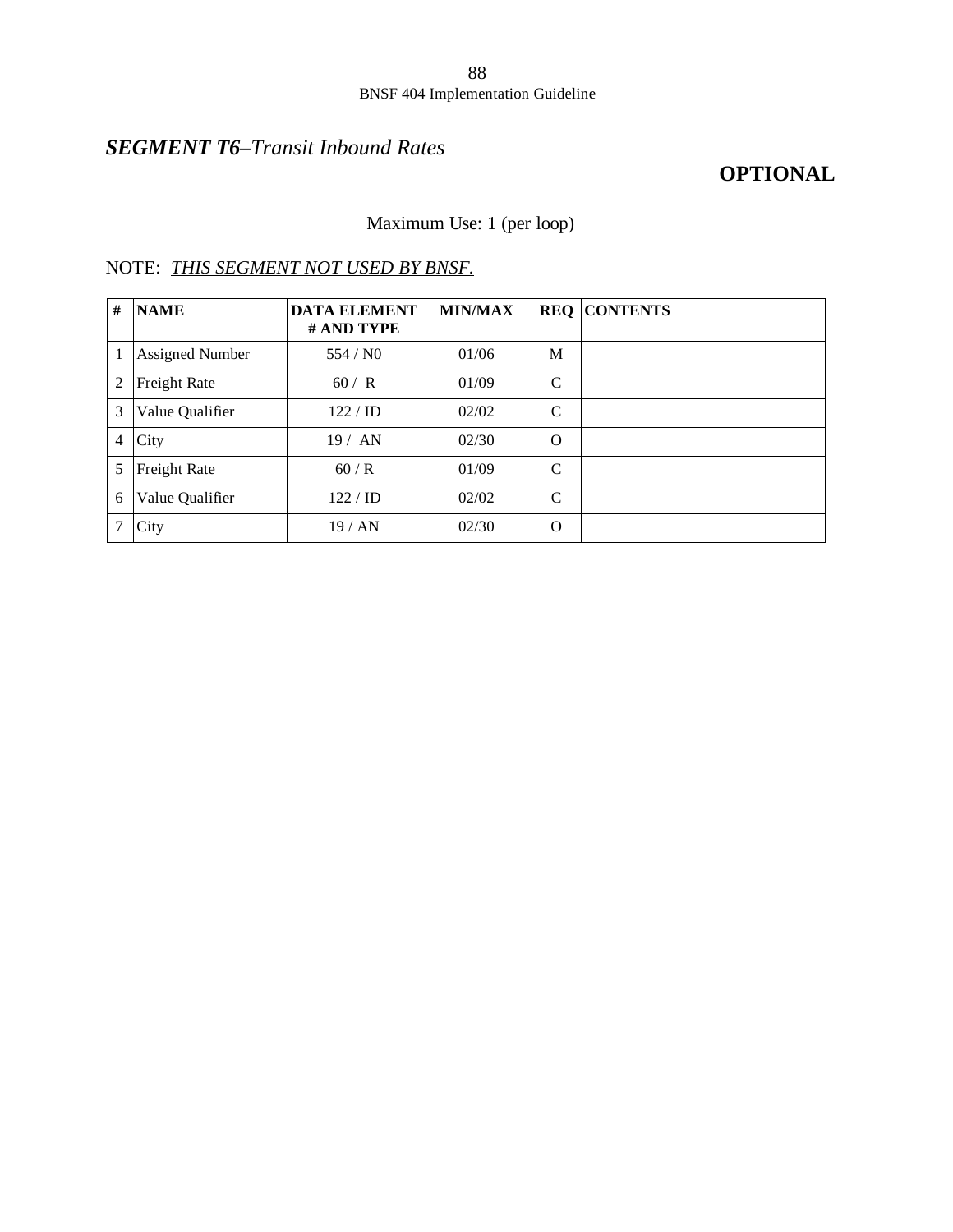### BNSF 404 Implementation Guideline

### *SEGMENT T8–Free Form Transit Data*

## **OPTIONAL**

## Maximum Use: 99 (per loop)

| <b>NAME</b>            | <b>DATA ELEMENT</b><br># AND TYPE | <b>MIN/MAX</b> |   | <b>REQ CONTENTS</b> |
|------------------------|-----------------------------------|----------------|---|---------------------|
| <b>Assigned Number</b> | 554 / $N0$                        | 01/06          | M |                     |
| Free Form              | 299/AN                            | 01/80          | M |                     |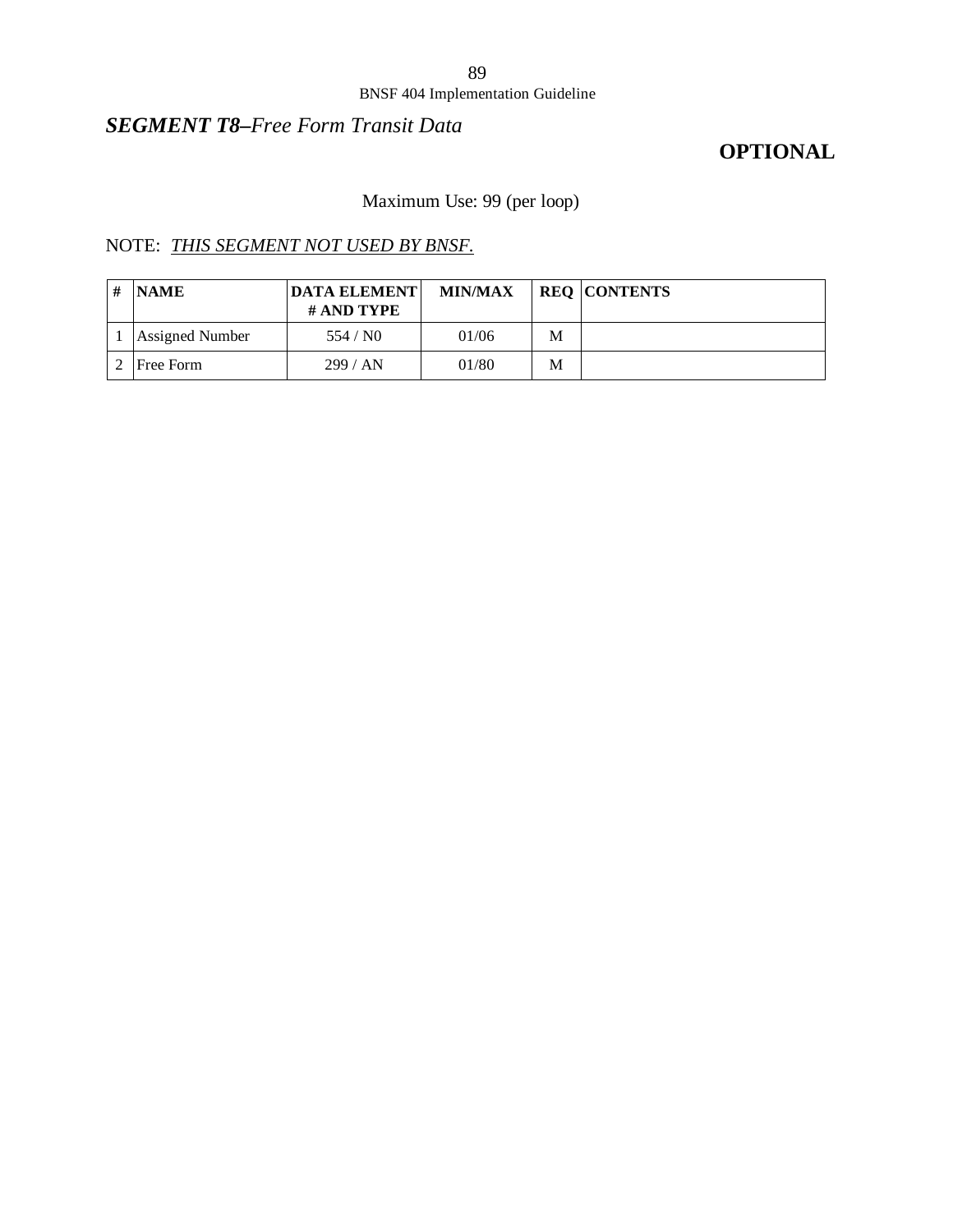## *SEGMENT L3–Total Weight and Charges*

## **OPTIONAL**

### Maximum Use: 1

## Example: L3\*\*\*\*\*1000\*\*1000

| #              | <b>NAME</b>    | <b>DATA ELEMENT</b><br># AND TYPE | <b>MIN/MAX</b> |                              | <b>REQ CONTENTS</b> |
|----------------|----------------|-----------------------------------|----------------|------------------------------|---------------------|
| 1              | No longer used |                                   |                | ۰                            |                     |
| $\mathbf{2}$   | No longer used |                                   |                | -                            |                     |
| 3              | No longer used |                                   |                | -                            |                     |
| $\overline{4}$ | No longer used |                                   |                | $\overline{\phantom{a}}$     |                     |
| 5              | Charges        | 58 / N2                           | 01/12          | $\Omega$                     |                     |
| 6              | Advances       | 191 / N2                          | 01/09          | $\Omega$                     |                     |
| 7              | Prepaid Amount | 117 / N2                          | 01/09          | $\Omega$                     |                     |
| $\,8\,$        | No longer used |                                   |                | $\qquad \qquad \blacksquare$ |                     |
| 9              | No longer used |                                   |                | $\qquad \qquad \blacksquare$ |                     |
| 10             | No longer used |                                   |                | $\blacksquare$               |                     |
| 11             | No longer used |                                   |                | -                            |                     |
| 12             | No longer used |                                   |                | -                            |                     |
| 13             | No longer used |                                   |                | $\overline{\phantom{m}}$     |                     |
| 14             | No longer used |                                   |                | -                            |                     |
| 15             | No longer used |                                   |                | -                            |                     |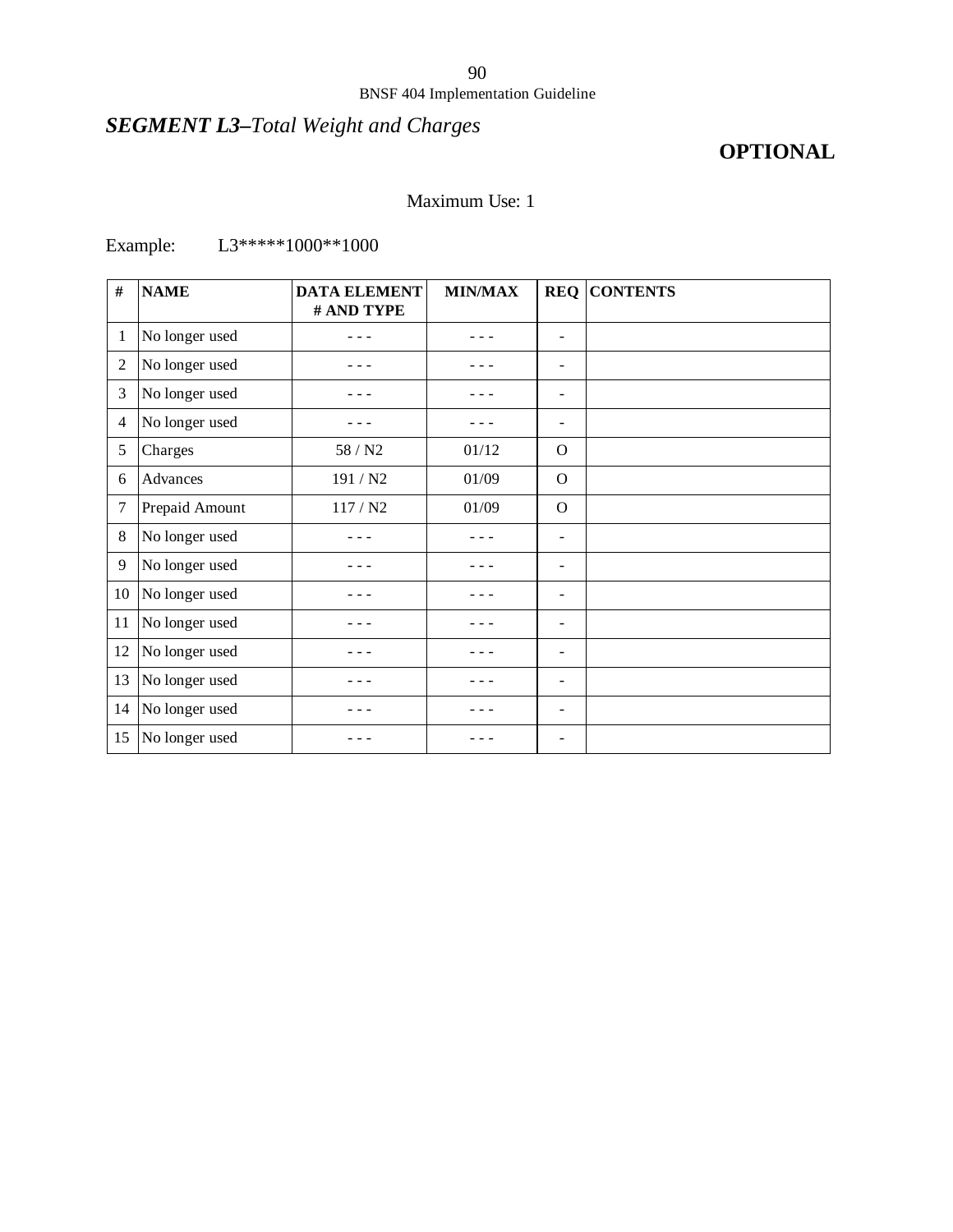## *SEGMENT LS–Loop Header*

## **OPTIONAL**

### Maximum Use: 1

Example: LS\*800

| ı # | <b>NAME</b>    | <b>DATA ELEMENT</b><br># AND TYPE | <b>MIN/MAX</b> |   | <b>REQ CONTENTS</b> |
|-----|----------------|-----------------------------------|----------------|---|---------------------|
|     | Loop Indicator | 447 / AN                          | 01/04          | M |                     |

### NOTE:

This segment is outside the loop. It indicates that a loop follows.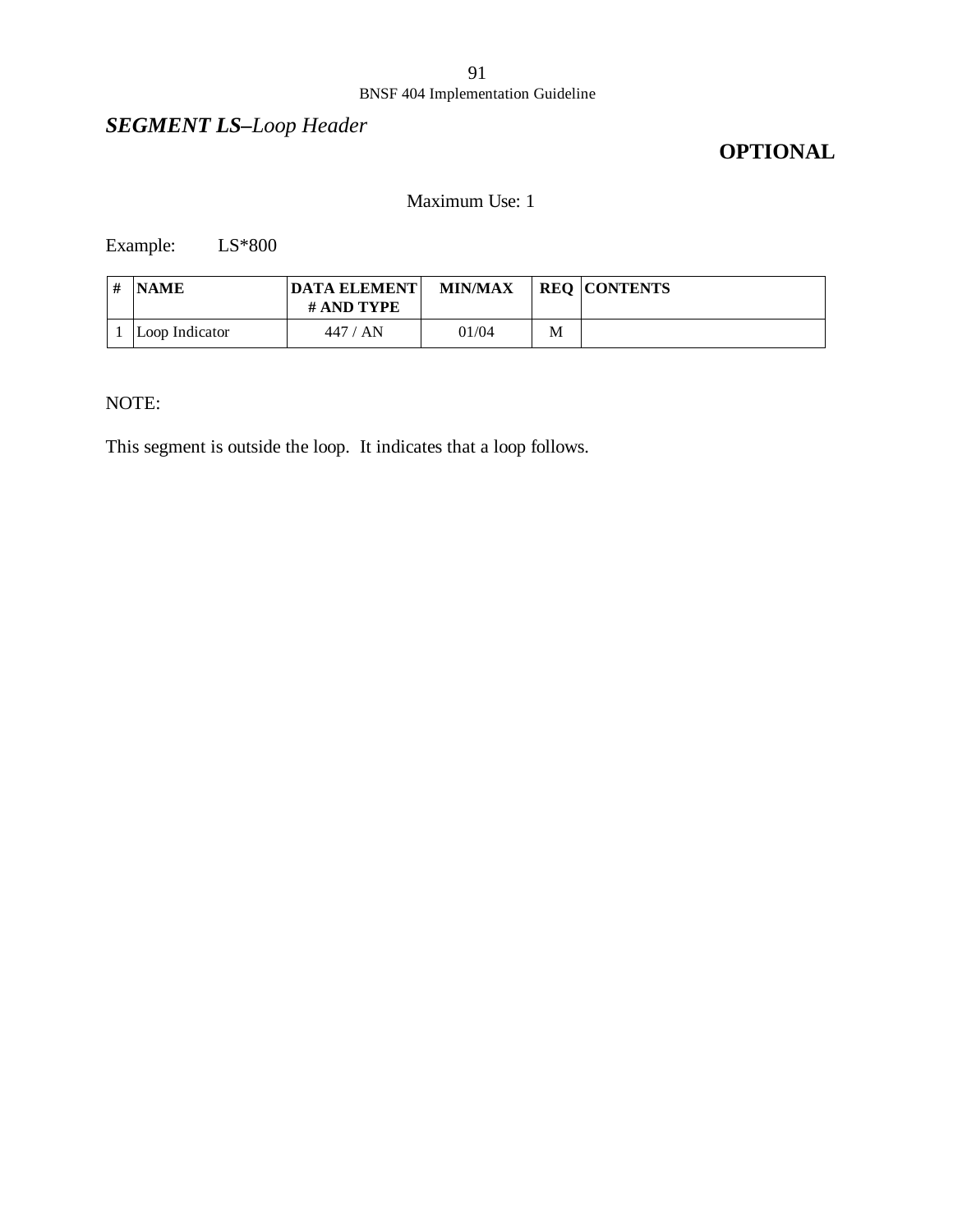### *SEGMENT LH1–Hazardous ID Information*

### **OPTIONAL**

#### Maximum Use: 1

### Example: LH1\*BX\*10\*UN1830\*\*4930040\*LB\*25\*\*\*II

| #              | <b>NAME</b>                                   | <b>DATA ELEMENT</b><br># AND TYPE | <b>MIN/MAX</b> | <b>REQ</b> | <b>CONTENTS</b>                                                                                                                   |
|----------------|-----------------------------------------------|-----------------------------------|----------------|------------|-----------------------------------------------------------------------------------------------------------------------------------|
| 1              | Unit/Basis<br>Measurement Code                | 355/ID                            | 02/02          | M          | Packaging type. See next page. This<br>is not a complete listing of data<br>element 355 - just those supported by<br>BNSF.        |
| $\overline{2}$ | <b>Lading Quantity</b>                        | 80/N0                             | 01/07          | M          |                                                                                                                                   |
| 3              | <b>UN/NA ID Code</b>                          | 277 / <b>ID</b>                   | 06/06          | $\Omega$   |                                                                                                                                   |
| $\overline{4}$ | <b>UN Hazardous</b><br>Material Page Number   | 200/AN                            | 01/06          | $\Omega$   |                                                                                                                                   |
| 5              | Commodity Code                                | 22/AN                             | 01/30          | $\Omega$   | <b>BNSF</b> uses 7 character maximum                                                                                              |
| 6              | Unit/Basis<br><b>Measurement Code</b>         | 355/ID                            | 02/02          | $\Omega$   | Packaging type. See next page. This<br>is not a complete listing of data<br>element 355 - just those supported by<br><b>BNSF.</b> |
| $\overline{7}$ | Quantity                                      | 380/R                             | 01/15          | $\Omega$   | Weight of hazardous commodity                                                                                                     |
| 8              | Compartment ID Code                           | 595 / ID                          | 01/01          | $\Omega$   | Car compartment number from brake<br>end. Transmit for compartmented<br>cars only.                                                |
| 9              | Residue Indicator                             | 665 / ID                          | 01/01          | $\Omega$   | Use only in conjunction with E in the<br>BX07.                                                                                    |
| 10             | Packing Group Code                            | 254/ID                            | 01/03          | $\Omega$   | I, II, III                                                                                                                        |
| 11             | Interim Haz Mat<br><b>Registration Number</b> | 1375 / AN                         | 01/05          | $\Omega$   |                                                                                                                                   |

NOTE: Hazardous waste shipments - 48 series STCC code - are supported by 404 EDI bills of lading; however, must be followed up with a fax manifest of the hazardous waste material. Please discuss with your EDI Implementation Specialist during testing.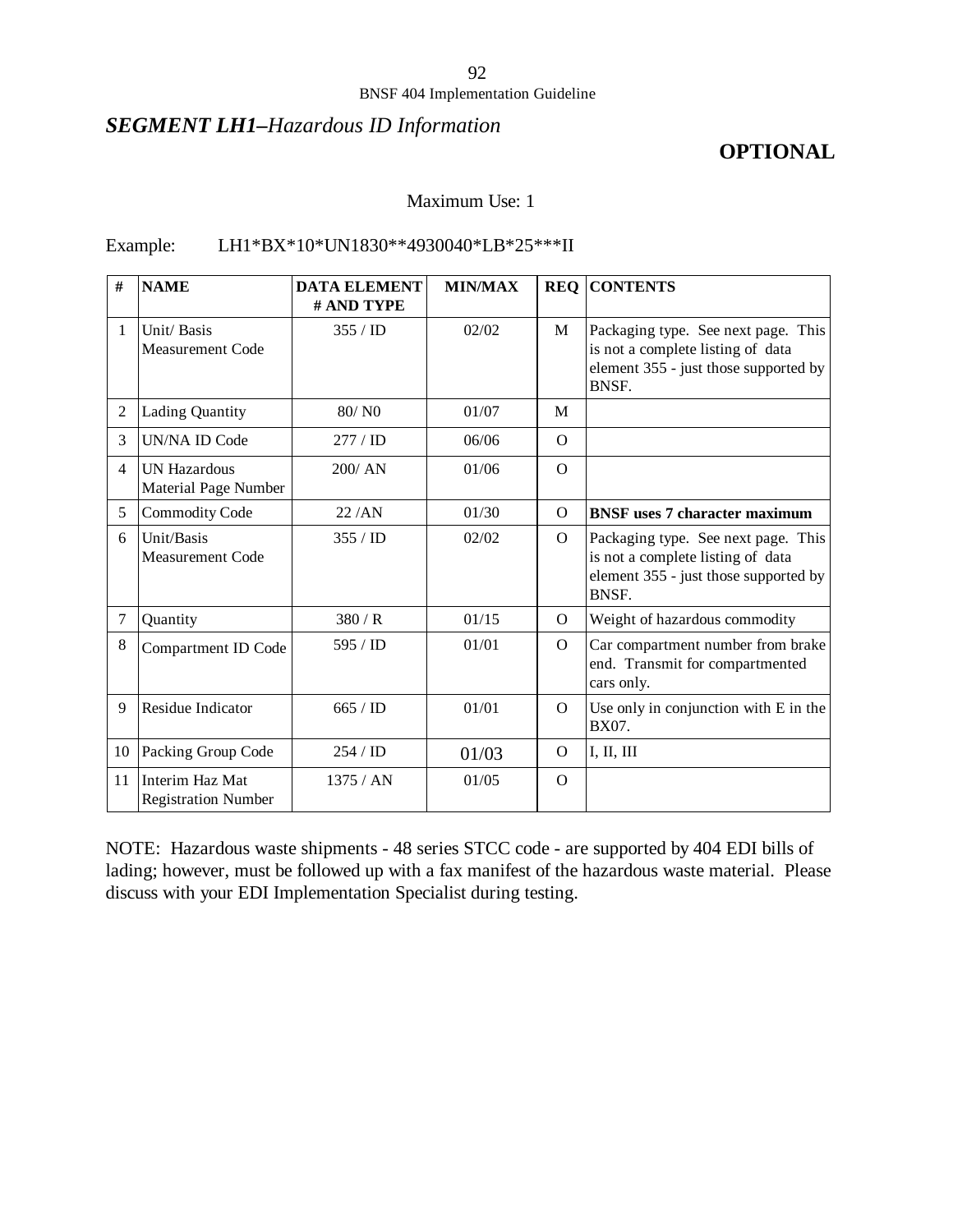| BA                  | Bale             |
|---------------------|------------------|
| BAG                 | Bag              |
| BAL                 | Bale             |
| BBL                 | <b>Barrel</b>    |
|                     |                  |
| BD                  | <b>Bundle</b>    |
| BDL                 | <b>Bundle</b>    |
| BC                  | <b>Bucket</b>    |
| ВE                  | Beam             |
| <b>BEM</b>          | Beam             |
| BG                  | Bag              |
| BIN                 | Bin              |
|                     |                  |
| <b>BLK</b>          | <b>Bulk</b>      |
| BN                  | Bulk             |
| <b>BOX</b>          | <b>Box</b>       |
| BR                  | <b>Barrel</b>    |
| BS                  | <b>Basket</b>    |
| BU                  | <b>Bushel</b>    |
| BX                  | Box              |
| B4                  |                  |
|                     | Barrel, imperial |
| CA                  | Case             |
| CAN                 | Can              |
| CAS                 | Case             |
| CF                  | Cubic feet       |
| CH                  | Container        |
| CL                  | Cylinder         |
| <b>CLD</b>          | Carload (rail)   |
|                     |                  |
| <b>CM</b>           | Centimeter       |
| <b>CN</b>           | Can              |
| <b>CNT</b>          | Container        |
| <b>COL</b>          | Coil             |
| $\mathsf{CP}$       | Crate            |
| CR                  | Carload          |
| <b>CRT</b>          | Crate            |
| <b>CT</b>           | Carton           |
| <b>CTN</b>          | Carton           |
| <b>CX</b>           |                  |
|                     | Coil             |
| <b>CYL</b>          | Cylinder         |
| C <sub>4</sub>      | Carload (rail)   |
| DR                  | Drum             |
| <b>DRM</b>          | Drum             |
| DT                  | Dry ton          |
| DZ                  | Dozen            |
| FO                  | Fluid ounce      |
| <b>FSK</b>          | Flask            |
| GA                  | Gallon           |
|                     |                  |
| $\mathrm{GL}% _{n}$ | Grams per liter  |
| GN                  | Gross gallon     |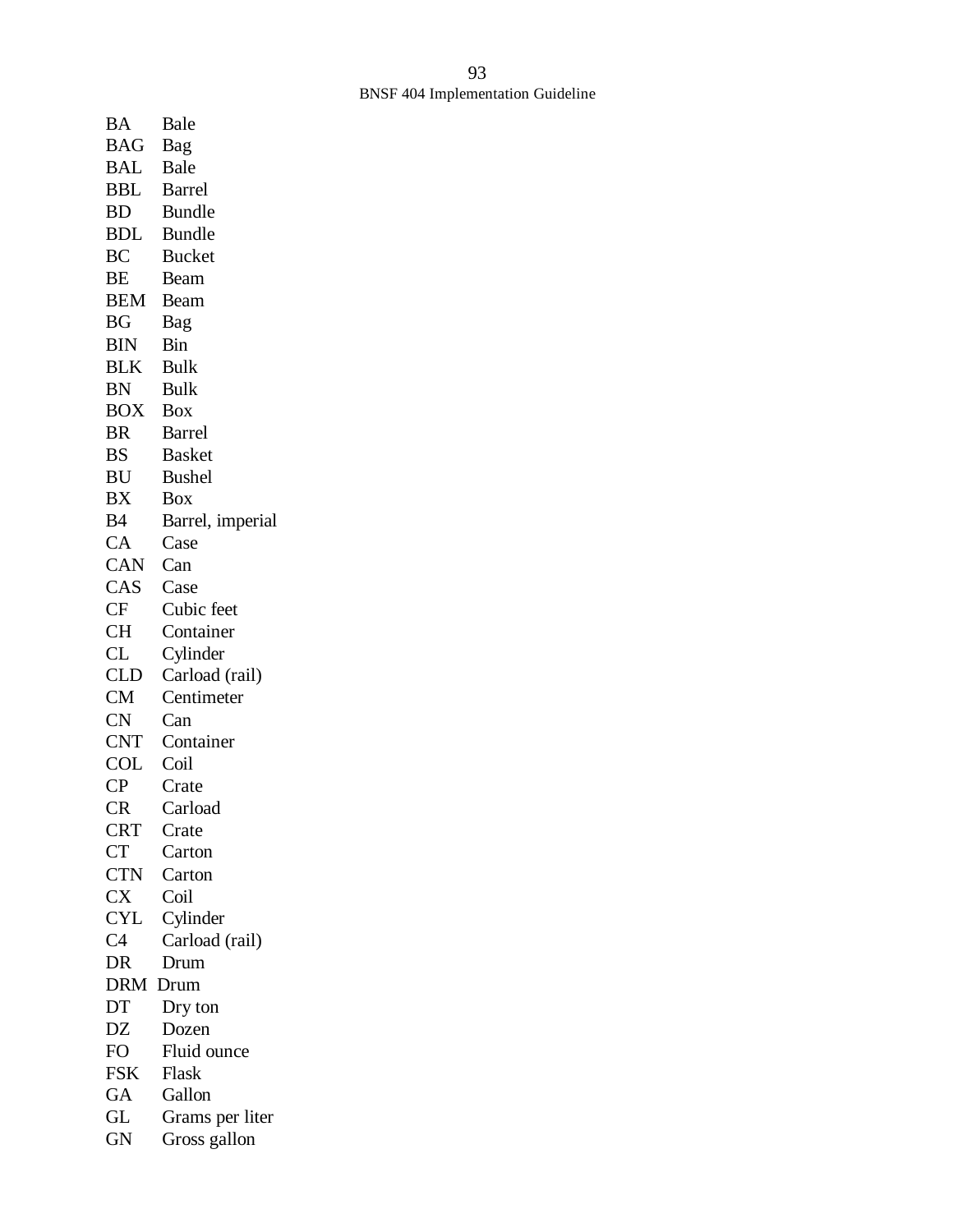| GR         | Gram                              |
|------------|-----------------------------------|
| <b>HPC</b> | Hopper pneumatic discharge        |
| JAR        | Jar                               |
| JR         | Jar                               |
| JU         | Jug                               |
| KE         | Keg                               |
| KEG        | Keg                               |
| KG         | Kilogram                          |
| LB         | Pound                             |
| LSE        | Loose                             |
| LT —       | Liter                             |
| ML         | Milliliter                        |
|            | MM Millimeter                     |
| MN         | Metric net ton                    |
| MP         | Metric ton                        |
| <b>MR</b>  | Meter                             |
| NC         | Car                               |
| NG         | Net gallons                       |
| PA         | Pail                              |
| PAL        | Pail                              |
|            | PCK Packed - not otherwise specif |
| PCS        | Package                           |
| PH         | Pack (pak)                        |
| PK         | Package                           |
| PKG        | Package                           |
| PL         | Pallet/unit load                  |
| PLT        | Pallet                            |
| PN         | Pounds net                        |
| PT         | Pint                              |
| QT         | Quart                             |
| RA         | Rack                              |
| <b>RCK</b> | Rack                              |
| <b>RE</b>  | Reel                              |
| REL        | Reel                              |
| <b>RL</b>  | Roll                              |
| <b>ROL</b> | Roll                              |
| SAK        | Sack                              |
| SJ         | Sack                              |
| <b>SKD</b> | Skid                              |
| SO         | Spool                             |
| SPL        | Spool                             |
| SV         | Skid                              |
| TB         | Tube                              |
| <b>TBE</b> | Tube                              |
| TC         | Truckload                         |
| TE         | Tote                              |

otherwise specified

TH Thousands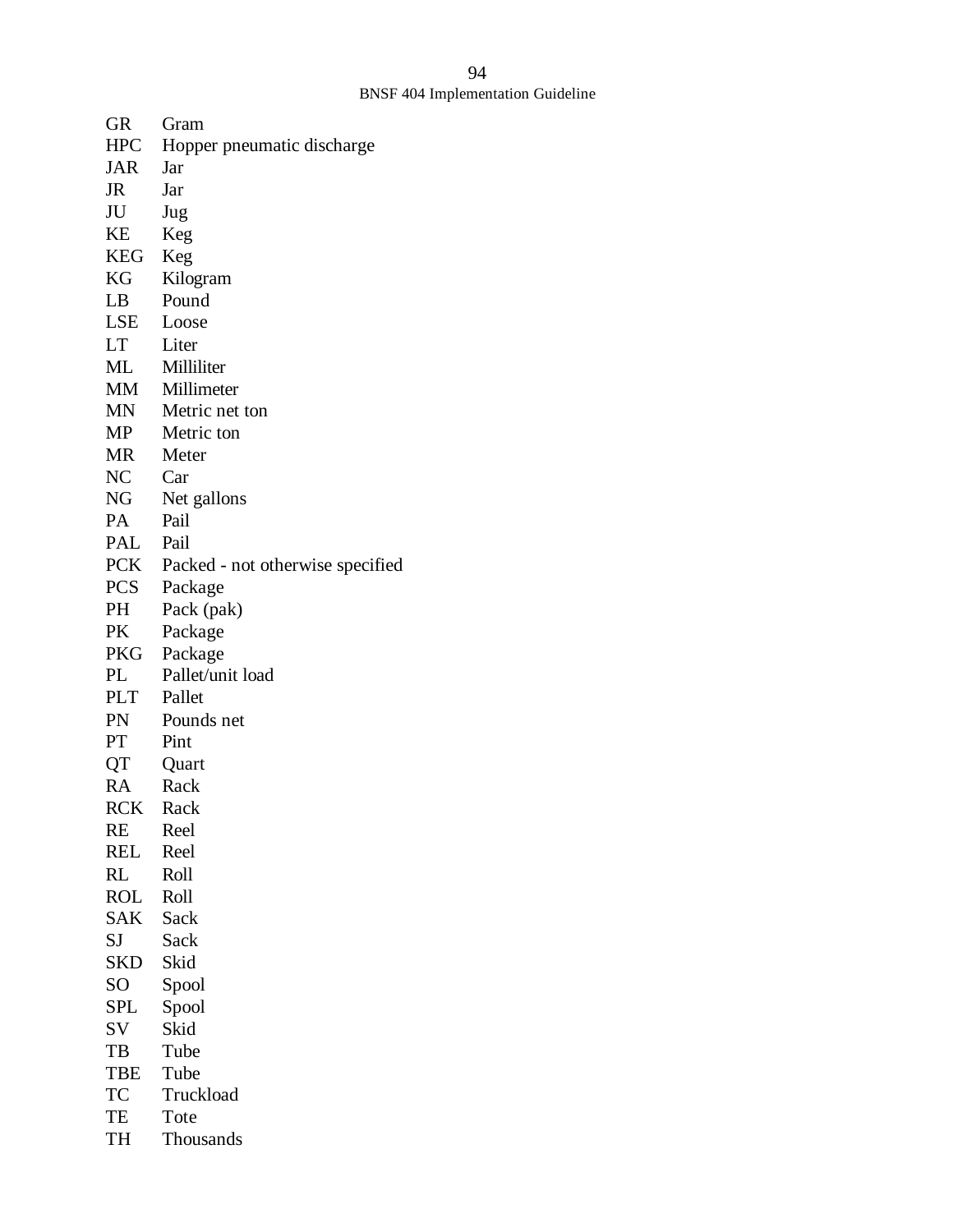| TK       | Tank                         |
|----------|------------------------------|
|          | TKR Tank car                 |
| TLD      | Intermodal trailer/container |
| TN       | Net ton $(2000 lb)$          |
| TNK Tank |                              |
| TO       | Troy ounce                   |
| UN       | Unit                         |
| UNT      | Unit                         |
|          | VEH Vehicle                  |
| WE       | Wet ton                      |
| WHE      | On own wheels                |
| Z3       | Cask                         |
| 1E       | Empty car                    |
| 12       | Packet                       |
| 18       | 55 gallon drum               |
| 2W       | <b>Bin</b>                   |
| 20       | 20 foot container            |
| 21       | 40 foot container            |
| 26       | Actual tons                  |
| 48       | Bulk car load                |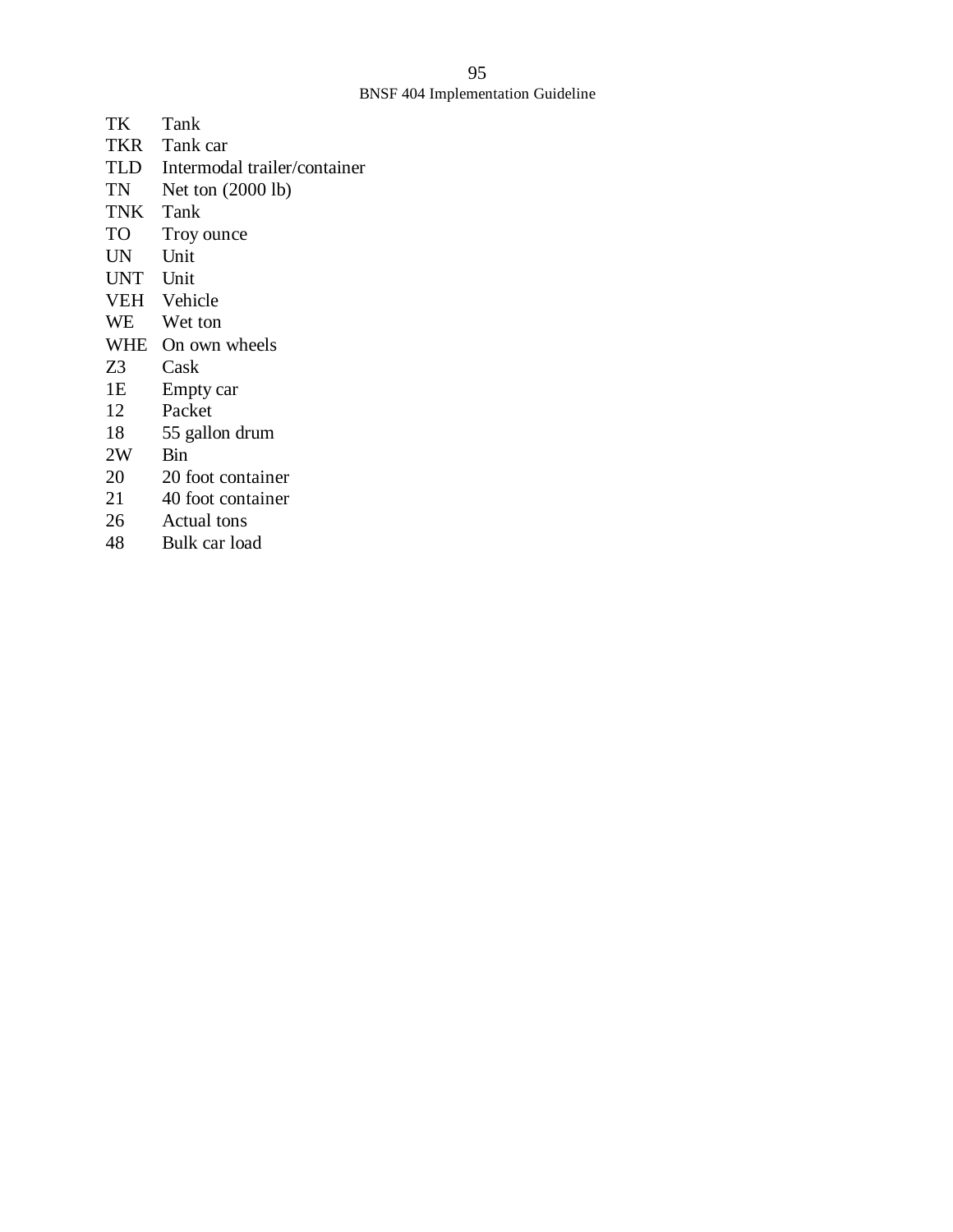### BNSF 404 Implementation Guideline

## *SEGMENT LH2–Hazardous Classification*

## **OPTIONAL**

## Maximum Use: 4 (per loop)

## Example: LH2\*8\*P\*\*\*\*RQ

| #              | <b>NAME</b>                           | <b>DATA ELEMENT</b><br># AND TYPE | <b>MIN/MAX</b> |               | <b>REQ CONTENTS</b>                                                                                                              |
|----------------|---------------------------------------|-----------------------------------|----------------|---------------|----------------------------------------------------------------------------------------------------------------------------------|
| 1              | <b>Hazardous Class</b>                | 215 / ID                          | 01/30          | $\Omega$      |                                                                                                                                  |
| $\mathfrak{D}$ | Hazardous Class<br>Qualifier          | 983 / ID                          | 01/01          | $\Omega$      | P - primary<br>S - secondary                                                                                                     |
| 3              | Hazardous Placard<br>Notation         | 518/ID                            | 14/40          | $\Omega$      | One hazardous placard required for<br>each commodity                                                                             |
| $\overline{4}$ | Hazardous Placard<br>Endorsement      | $222$ /ID                         | 04/25          | $\Omega$      |                                                                                                                                  |
| 5              | Reportable Quantity<br>Code           | 759/ID                            | 02/02          | $\Omega$      | TEC - technical or group name<br>RQ - if applicable                                                                              |
| 6              | Unit/Basis<br><b>Measurement Code</b> | 355/ID                            | 02/02          | $\mathbf C$   | Packaging type. See list on page 92.<br>This is not a complete listing of data<br>element 355 - just those supported by<br>BNSF. |
| 7              | Temperature                           | 408/R                             | 01/04          | $\mathcal{C}$ | Flash point temperature                                                                                                          |
| 8              | Unit/Basis<br>Measurement Code        | 355/ID                            | 02/02          | $\mathcal{C}$ | Packaging type. See list on page 92.<br>This is not a complete listing of data<br>element 355 - just those supported by<br>BNSF. |
| 9              | Temperature                           | 408/R                             | 01/04          | $\mathcal{C}$ |                                                                                                                                  |
| 10             | Unit/Basis<br>Measurement Code        | 355/ID                            | 02/02          | $\mathcal{C}$ | Packaging type. See list on page 92.<br>This is not a complete listing of data<br>element 355 - just those supported by<br>BNSF. |
| 11             | Temperature                           | 408/R                             | 01/04          | $\mathcal{C}$ |                                                                                                                                  |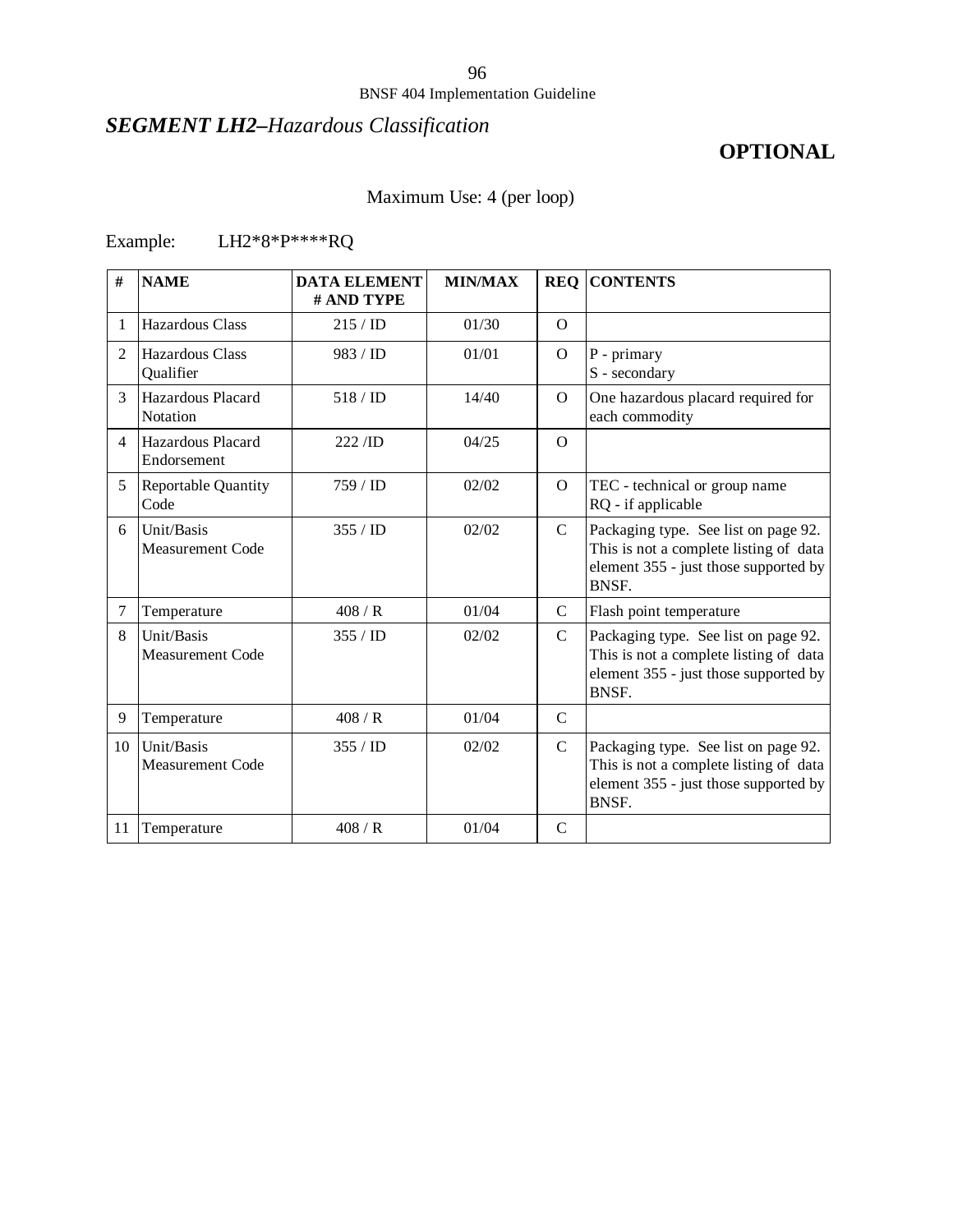## *SEGMENT LH3–Proper Shipping Name*

## **OPTIONAL**

## Maximum Use: 10 (per loop)

## Example: LH3\*SULFURIC ACID\*N

| #             | <b>NAME</b>                           | <b>DATA ELEMENT</b><br># AND TYPE | <b>MIN/MAX</b> |          | <b>REQ CONTENTS</b>                                             |
|---------------|---------------------------------------|-----------------------------------|----------------|----------|-----------------------------------------------------------------|
|               | Haz Mat Shipping<br>Name              | 224/AN                            | 01/25          | C        |                                                                 |
| $\mathcal{D}$ | Haz Mat Name<br>Qualifier             | $984 / \text{ID}$                 | 01/01          | C        | D - domestic<br>C - Canadian<br>I - International<br>N - HM 181 |
| 3             | NOS Code                              | 985 / ID                          | 03/03          | $\Omega$ | NOS if applicable                                               |
| 4             | Y/N Condition<br><b>Response Code</b> | 1073 / <b>ID</b>                  | 01/01          | $\Omega$ |                                                                 |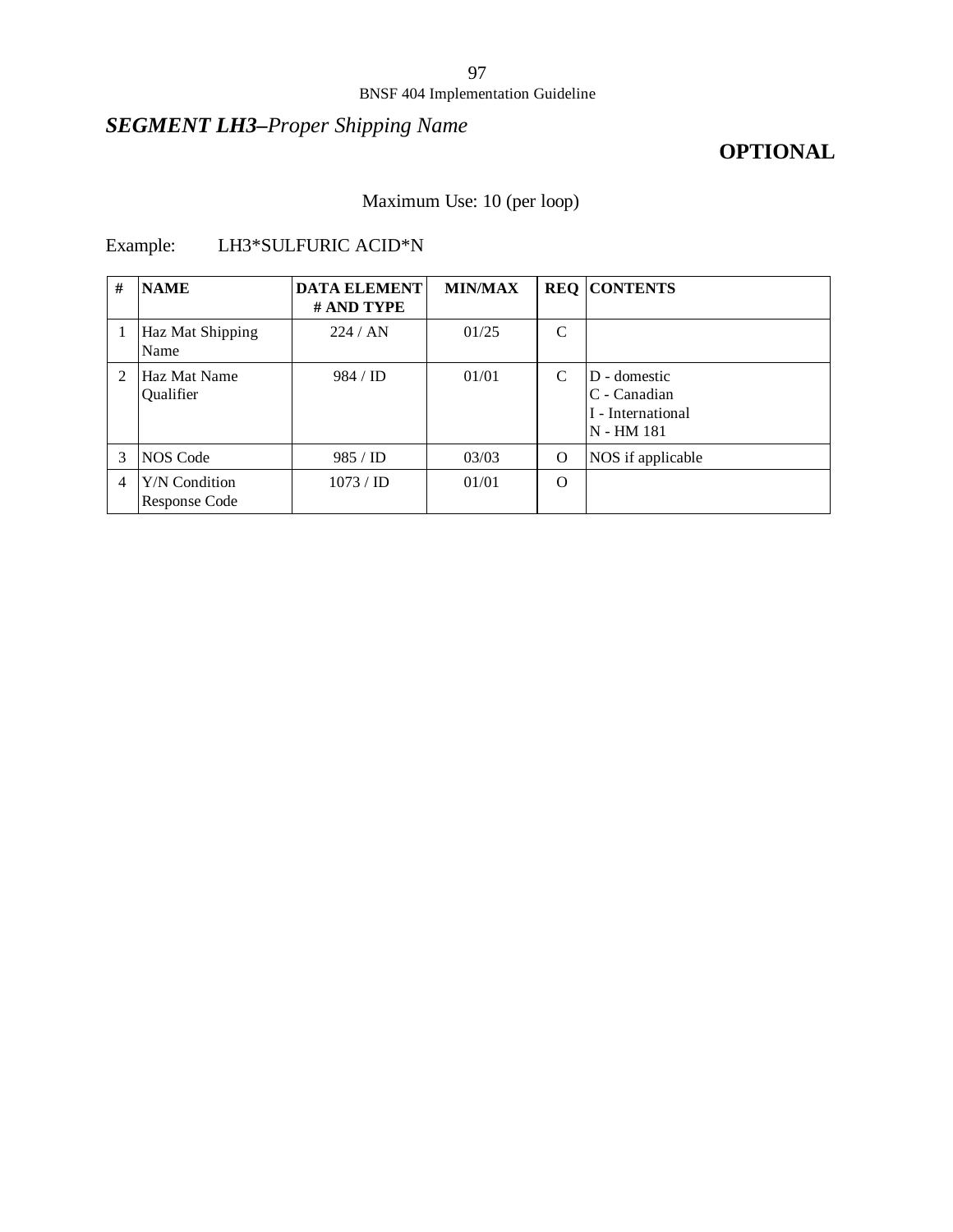## *SEGMENT LFH–Free Form Haz Mat Information*

## **OPTIONAL**

Maximum Use: 20 (per loop)

### Example: LFH\*HZC\*(METHYLALCOHOL)

| #              | <b>NAME</b>                                | <b>DATA ELEMENT</b><br># AND TYPE | <b>MIN/MAX</b> | <b>REQ</b>    | <b>CONTENTS</b>                                                                                                                                                                                                                                                                                                                                                                                                                                                          |
|----------------|--------------------------------------------|-----------------------------------|----------------|---------------|--------------------------------------------------------------------------------------------------------------------------------------------------------------------------------------------------------------------------------------------------------------------------------------------------------------------------------------------------------------------------------------------------------------------------------------------------------------------------|
| $\mathbf{1}$   | Hazardous Material<br>Qualifier            | 808 / ID                          | 03/03          | M             | ADI - additional descriptive<br>information. Do not use ADI when<br>the following codes are used:<br>DWW - dangerous when wet<br>D13 - DOT 113 do not bump or cut<br>off car whil in motion<br>HZC - hazardous substance<br>constituents<br>INH - inhalation hazard<br>LQY - limited quantity<br>MPI - marine pollutant<br>PIH - poison inhalation hazard<br>POI - poison<br>RAM - radioactive material<br>TEC - technical or chemical group<br>name<br>TNM - trade name |
| $\mathfrak{D}$ | Hazardous Material<br>Shipment Information | 809/AN                            | 01/25          | M             |                                                                                                                                                                                                                                                                                                                                                                                                                                                                          |
| 3              | Hazardous Materal<br>Shipment Information  | 809 / AN                          | 01/25          | $\Omega$      |                                                                                                                                                                                                                                                                                                                                                                                                                                                                          |
| $\overline{4}$ | <b>Hazard</b> Zone                         | 1023 / <b>ID</b>                  | 01/01          | $\Omega$      | $A, B, C$ or $D$                                                                                                                                                                                                                                                                                                                                                                                                                                                         |
| 5              | Unit/Basis<br>Measurement Code             | 355/ID                            | 02/02          | $\mathcal{C}$ |                                                                                                                                                                                                                                                                                                                                                                                                                                                                          |
| 6              | Quantity                                   | 380/R                             | 01/15          | $\mathcal{C}$ |                                                                                                                                                                                                                                                                                                                                                                                                                                                                          |
| 7              | Quantity                                   | 380/R                             | 01/15          | $\mathsf{C}$  |                                                                                                                                                                                                                                                                                                                                                                                                                                                                          |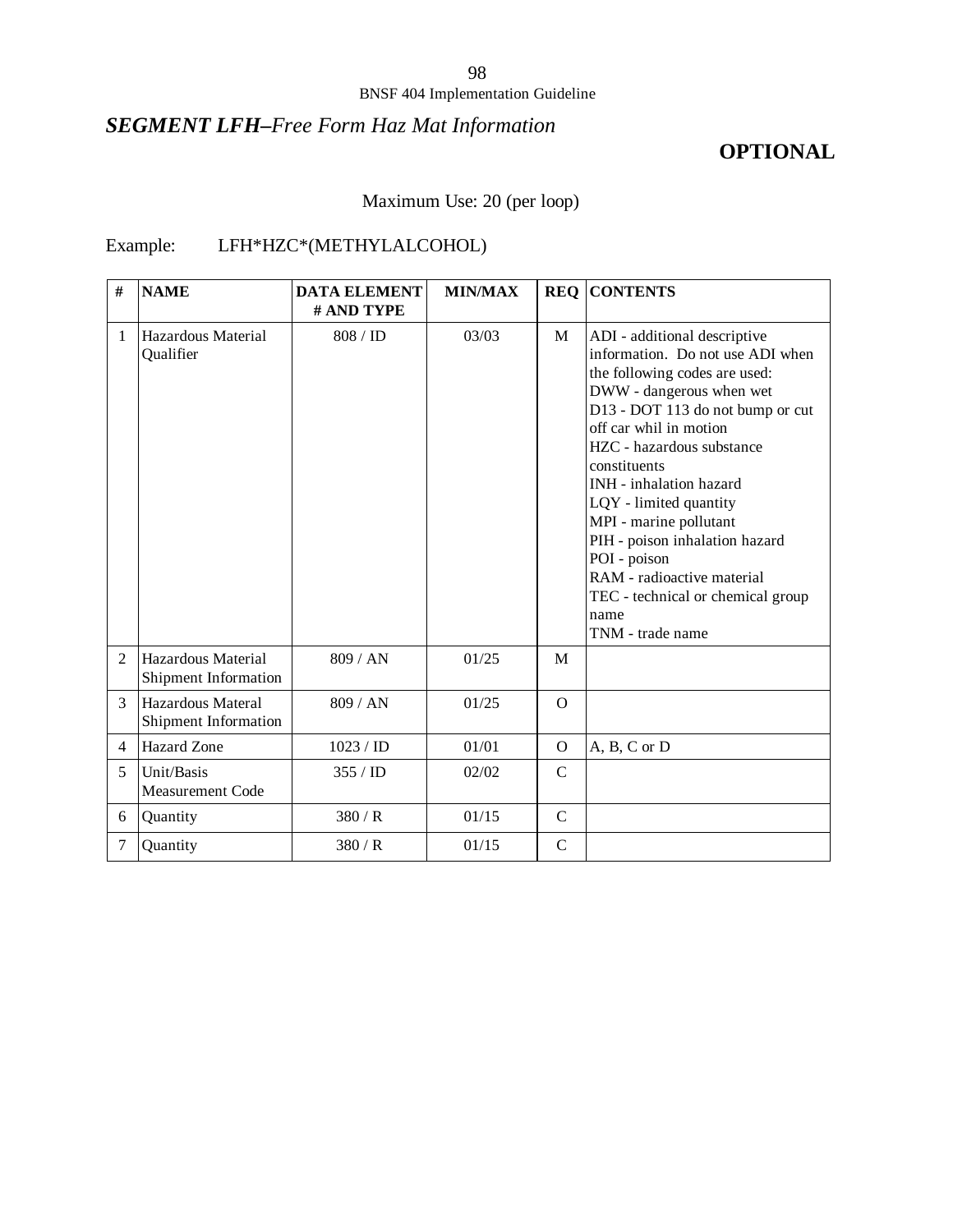### *SEGMENT LEP–EPA Required Data*

### **OPTIONAL**

### Maximum Use: 3 (per loop)

### Example: LEP\*1234\*USED OIL

| # | <b>NAME</b>                   | <b>DATA ELEMENT</b><br># AND TYPE | <b>MIN/MAX</b> |                    | <b>REQ CONTENTS</b> |
|---|-------------------------------|-----------------------------------|----------------|--------------------|---------------------|
|   | EPA Waste Stream<br>Number    | $806 /$ ID                        | 04/06          | O                  |                     |
|   | Waste Characteristic<br>Code  | 807 / ID                          | 12/16          | O                  |                     |
|   | <b>State or Province Code</b> | 156/ID                            | 02/02          | $\curvearrowright$ |                     |
|   | Reference Number              | 127/AN                            | 01/30          |                    |                     |

NOTE: Hazardous waste shipments - 48 series STCC code - are supported by 404 EDI bills of lading; however, must be followed up with a fax manifest of the hazardous waste material. Please discuss with your EDI Implementation Specialist during testing.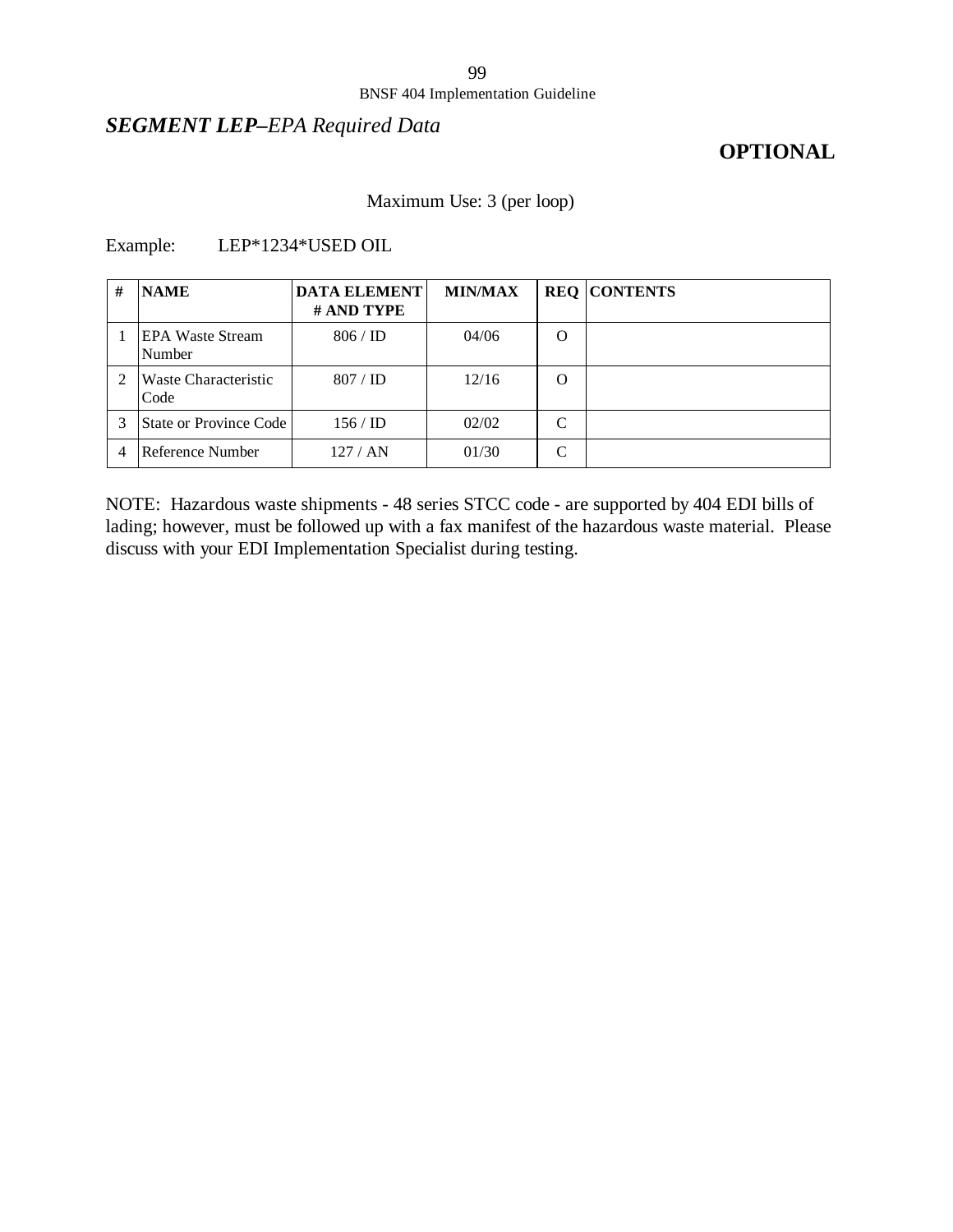## *SEGMENT LH4–Canadian Dangerous Requirements (Shipments moving in Canada Only)* **CONDITIONAL**

| #              | <b>NAME</b>                              | <b>DATA ELEMENT</b><br># AND TYPE | <b>MIN/MAX</b> | <b>REQ</b>    | <b>CONTENTS</b>        |
|----------------|------------------------------------------|-----------------------------------|----------------|---------------|------------------------|
| $\mathbf{1}$   | <b>Emergency Response</b><br>Plan Number | 238 / AN                          | 01/12          | $\Omega$      |                        |
| $\overline{2}$ | Communication<br>Number                  | 364/AN                            | 01/80          | $\Omega$      | Phone number           |
| 3              | Packing Group Code                       | 254 / ID                          | 01/03          | $\Omega$      | I, II, III             |
| $\overline{4}$ | Subsidiary<br>Classification             | $230 /$ ID                        | 01/03          | $\Omega$      |                        |
| 5              | Subsidiary<br>Classification             | 230/ID                            | 01/03          | $\Omega$      |                        |
| 6              | Subsidiary<br>Classification             | $230 /$ ID                        | 01/03          | $\Omega$      |                        |
| $\tau$         | <b>Subsidiary Risk</b><br>Indicator      | 271 / ID                          | 01/02          | $\Omega$      |                        |
| 8              | Net Explosive Quantity                   | 267/N0                            | 01/06          | $\Omega$      |                        |
| 9              | Canadian Hazardous<br>Notation           | 805 / AN                          | 01/25          | $\Omega$      |                        |
| 10             | Special Comm<br><b>Indicator Code</b>    | 986 / ID                          | 01/01          | $\Omega$      | S - positive indicator |
| 11             | Communication<br>Number                  | 364/AN                            | 01/80          | $\Omega$      |                        |
| 12             | Unit/Basis<br><b>Measurement Code</b>    | 355/ID                            | 02/02          | $\mathcal{C}$ |                        |

### Maximum Use: 1 (per loop) Example: LH4\*ERPNO1111\*111-222-3333\*I

NOTE: This segment becomes conditional based on if the shipment has a Canadian origin.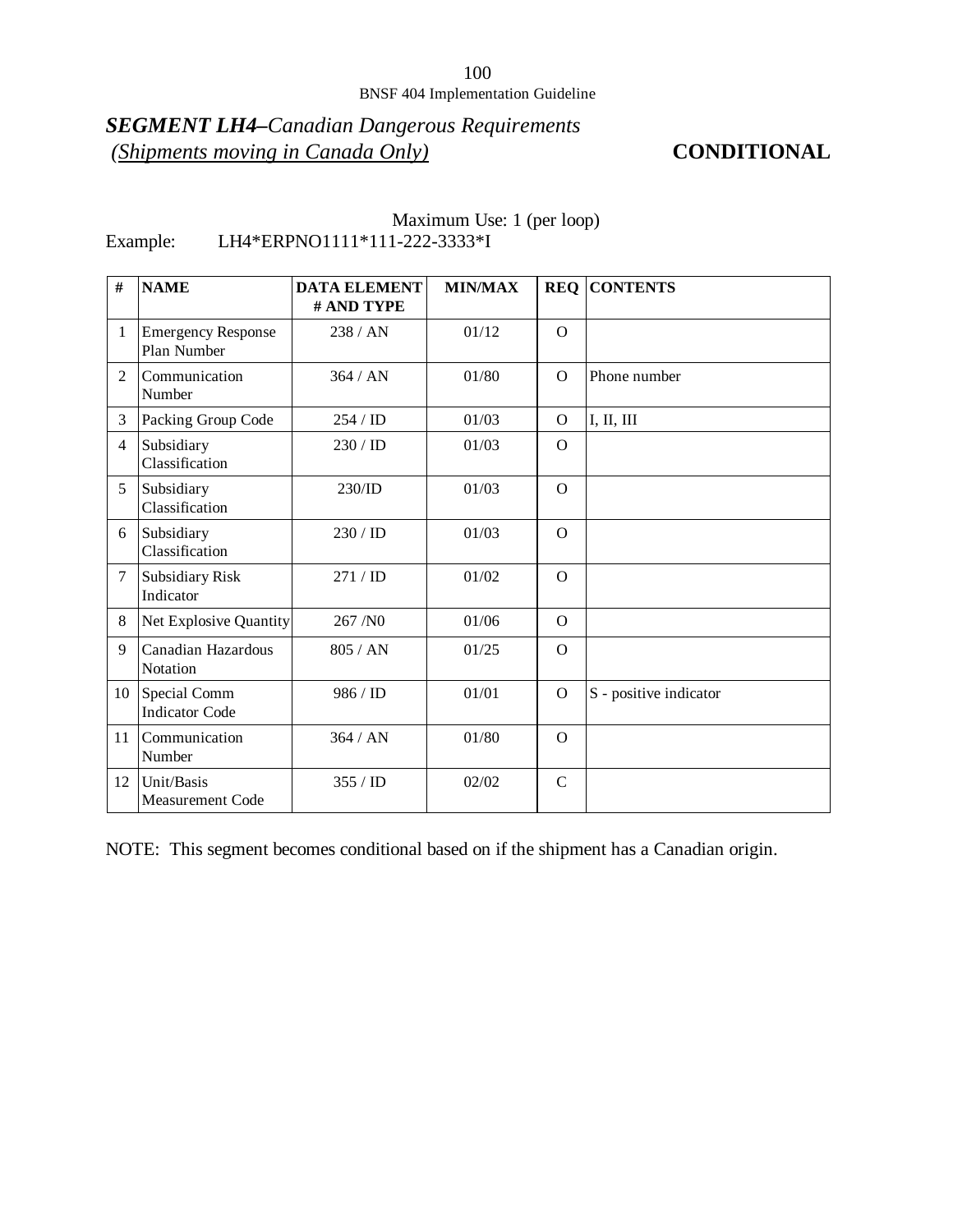### *SEGMENT LHT–Transborder Hazardous Requirements*

## **OPTIONAL**

### Maximum Use: 3 (per loop)

### Example: LHT\*CLASS 2.4\*CLASS 2.4 PLACARDS APPLIED

| # | <b>NAME</b>                          | <b>DATA ELEMENT</b><br># AND TYPE | <b>MIN/MAX</b> |          | <b>REQ CONTENTS</b> |
|---|--------------------------------------|-----------------------------------|----------------|----------|---------------------|
|   | Hazardous<br>Classification          | $215 / \mathrm{ID}$               | 02/30          | $\Omega$ |                     |
|   | Hazardous Placard<br><b>Notation</b> | $218 / \mathrm{ID}$               | 14/40          | $\Omega$ |                     |
|   | Hazardous Placard<br>Endorsement     | 222 / ID                          | 04/25          | O        |                     |

### PURPOSE:

To specify the placard information required by the second government agency when a shipment is to cross into another country.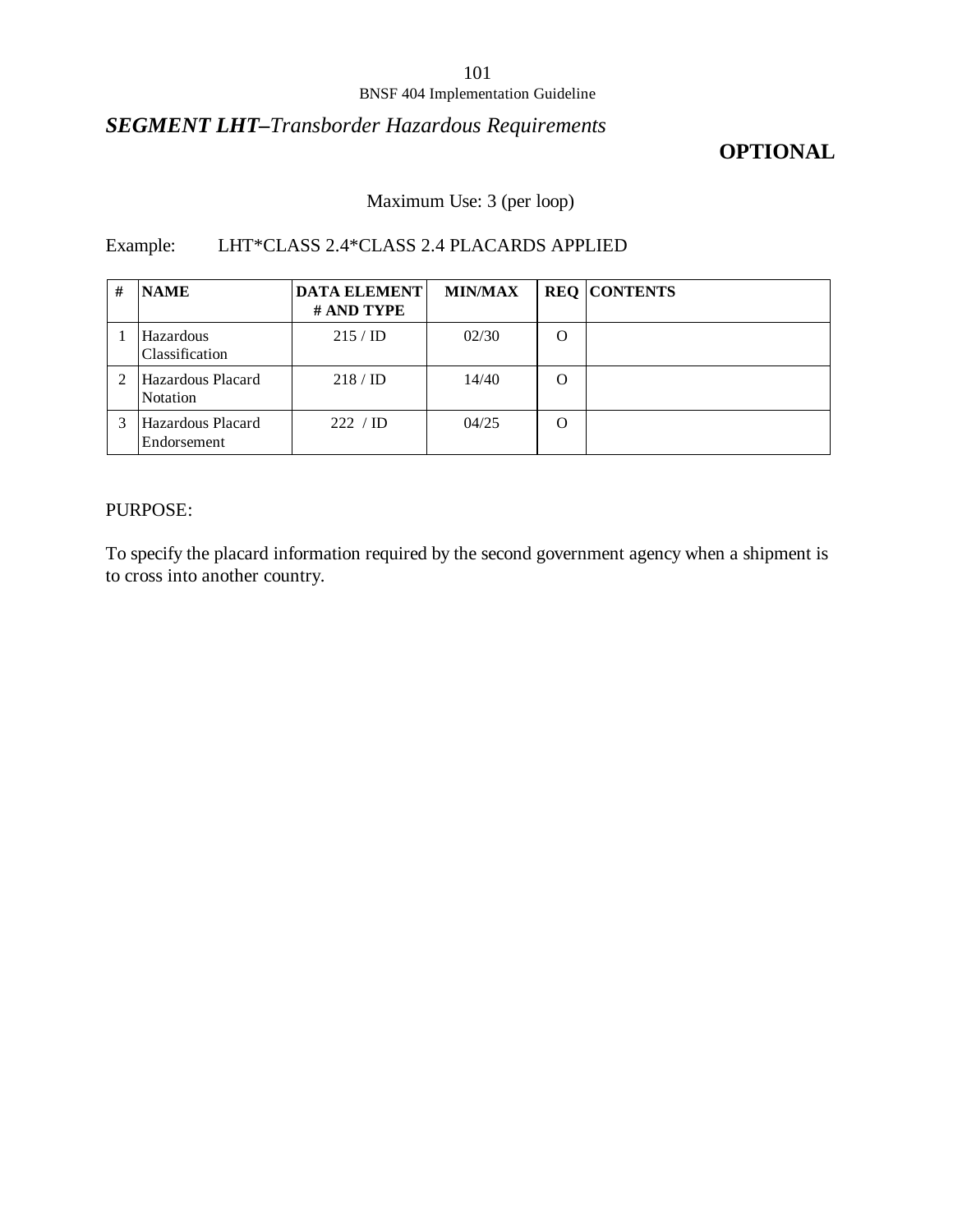## *SEGMENT LHR–Haz Mat ID Reference Numbers*

## **OPTIONAL**

Maximum Use: 5 (per loop)

### Example: LHR\*IM\*IMO CLASS 3.1

| <b>NAME</b>                   | <b>DATA ELEMENT</b><br># AND TYPE | <b>MIN/MAX</b> |   | <b>REQ CONTENTS</b>                                                                                                 |
|-------------------------------|-----------------------------------|----------------|---|---------------------------------------------------------------------------------------------------------------------|
| Reference Number<br>Qualifier | $128 / \mathrm{ID}$               | 02/03          | М | M - intergovernmental maritime<br>organization number<br>ZZ - mutually defined (use for<br>special approval number) |
| Reference Number              | 127/AN                            | 01/30          | M |                                                                                                                     |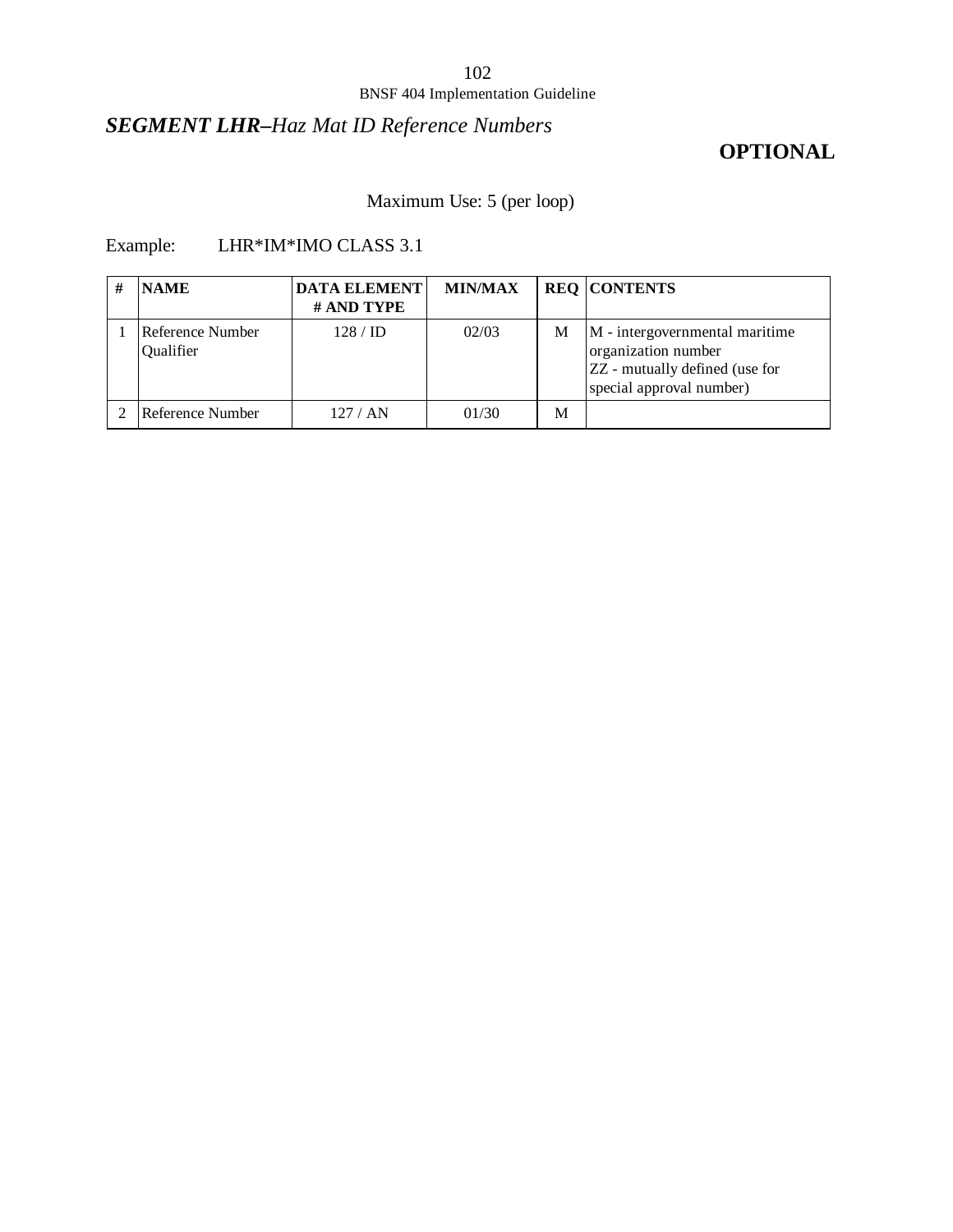## *SEGMENT PER–Admin Communication Contact (Haz Mat Shipments Only)* **OPTIONAL**

Maximum Use: 5 (per loop)

### Example: PER\*HM\*JOHN DOE\*TE\*111-222-3333

| #              | <b>NAME</b>                       | <b>DATA ELEMENT</b><br># AND TYPE | <b>MIN/MAX</b> | <b>REQ</b>    | <b>CONTENTS</b>       |
|----------------|-----------------------------------|-----------------------------------|----------------|---------------|-----------------------|
|                | <b>Contact Function Code</b>      | 366/ID                            | 02/02          | M             | HM - haz mat contact  |
| 2              | Name                              | 93/ AN                            | 01/35          | $\Omega$      |                       |
| 3              | Communication<br>Number Qualifier | 365/ID                            | 02/02          | $\mathcal{C}$ | TE - telephone number |
| $\overline{4}$ | Communication<br>Number           | 364/AN                            | 01/80          | $\mathcal{C}$ |                       |
| 5              | Communication<br>Number Qualifier | 365/ID                            | 02/02          | C             | TE - telephone number |
| 6              | Communication<br>Number           | 364/AN                            | 01/80          | $\mathcal{C}$ |                       |
| 7              | Communication<br>Number Qualifier | 365/ID                            | 02/02          | $\mathcal{C}$ | TE - telephone number |
| 8              | Communication<br>Number           | 364/AN                            | 01/80          | $\mathcal{C}$ |                       |
| 9              | Contact Inquiry<br>Reference      | 443/AN                            | 01/20          | $\Omega$      |                       |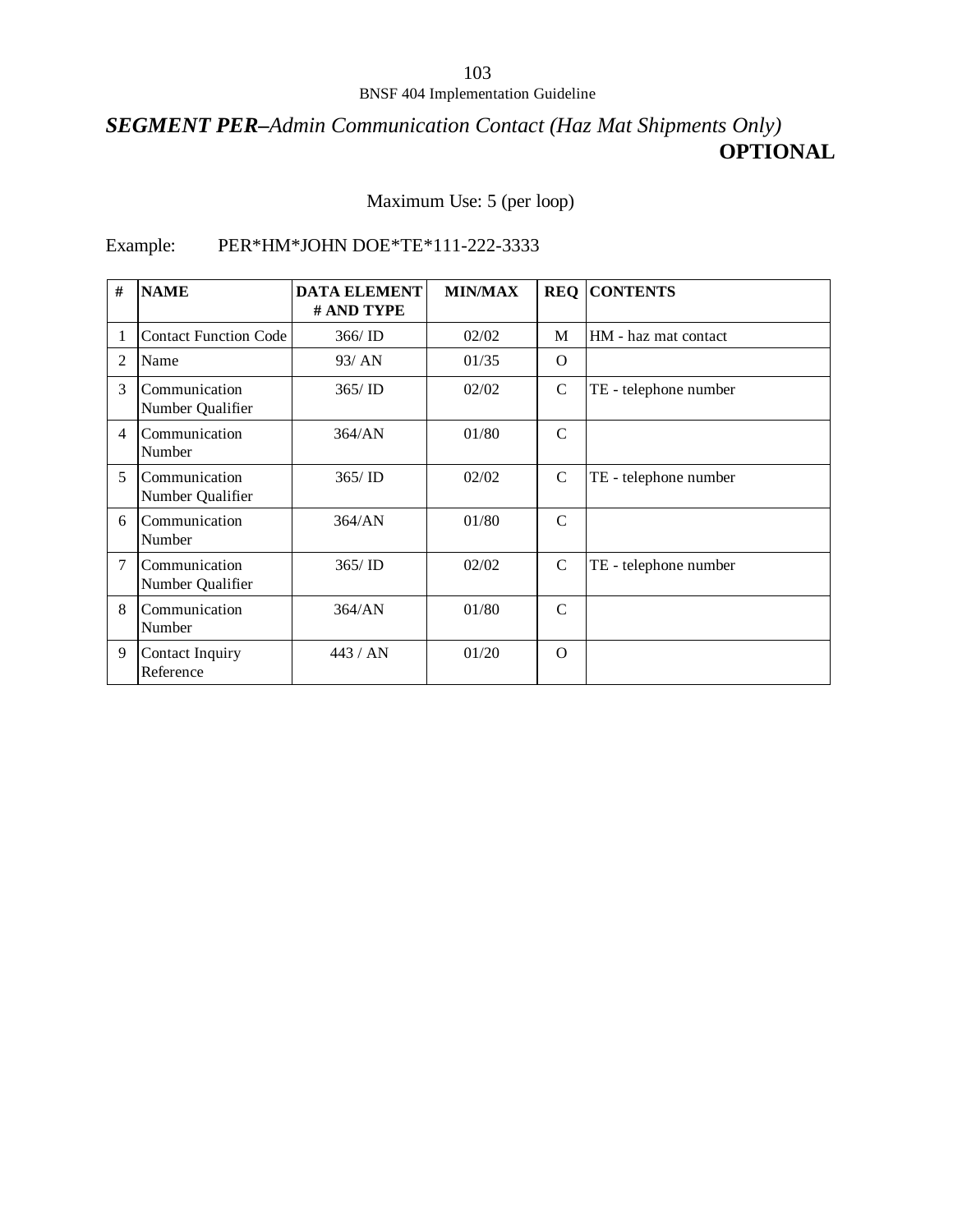## *SEGMENT LE–Loop Trailer*

## **OPTIONAL**

### Maximum Use: 1

Example: LE\*800

| <b>NAME</b>     | <b>IDATA ELEMENT</b><br># AND TYPE | <b>MIN/MAX</b> |   | <b>REQ CONTENTS</b> |
|-----------------|------------------------------------|----------------|---|---------------------|
| Loop Identifier | 447 / AN                           | 01/04          | M | Hazardous loop end. |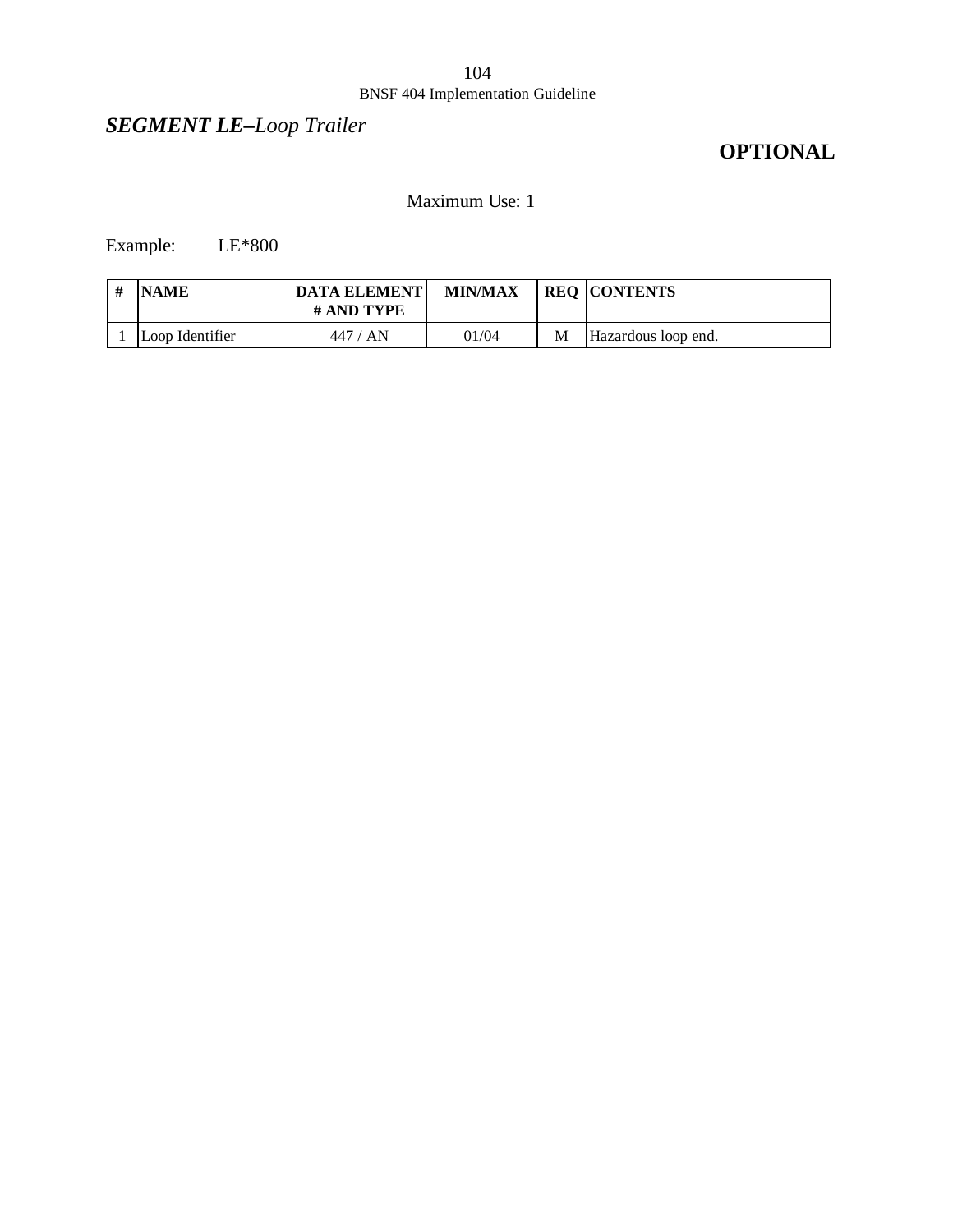## *SEGMENT PER–Admin Communication Contact (Haz Mat Shipments Only)* **OPTIONAL**

### Maximum Use: 5

### Example: PER\*HM\*JOHN DOE\*TE\*111-222-3333

| #              | <b>NAME</b>                         | <b>DATA ELEMENT</b><br># AND TYPE | <b>MIN/MAX</b> |               | <b>REQ CONTENTS</b>   |
|----------------|-------------------------------------|-----------------------------------|----------------|---------------|-----------------------|
|                | <b>Contact Function Code</b>        | 366/ID                            | 02/02          | M             | HM - haz mat contact  |
| 2              | Name                                | 93/AN                             | 01/35          | $\Omega$      |                       |
| 3              | Communication<br>Number Qualifier   | 365/ID                            | 02/02          | $\mathcal{C}$ | TE - telephone number |
| $\overline{4}$ | Communication<br>Number             | 364/AN                            | 01/80          | $\mathcal{C}$ |                       |
| 5              | Communication<br>Number Qualifier   | 365/ID                            | 02/02          | C             | TE - telephone number |
| 6              | Communication<br>Number             | 364/AN                            | 01/80          | $\mathcal{C}$ |                       |
| 7              | Communication<br>Number Qualifier   | 365/ID                            | 02/02          | C             | TE - telephone number |
| 8              | Communication<br>Number             | 364/AN                            | 01/80          | $\mathcal{C}$ |                       |
| 9              | <b>Contact Inquiry</b><br>Reference | 443/AN                            | 01/20          | $\Omega$      |                       |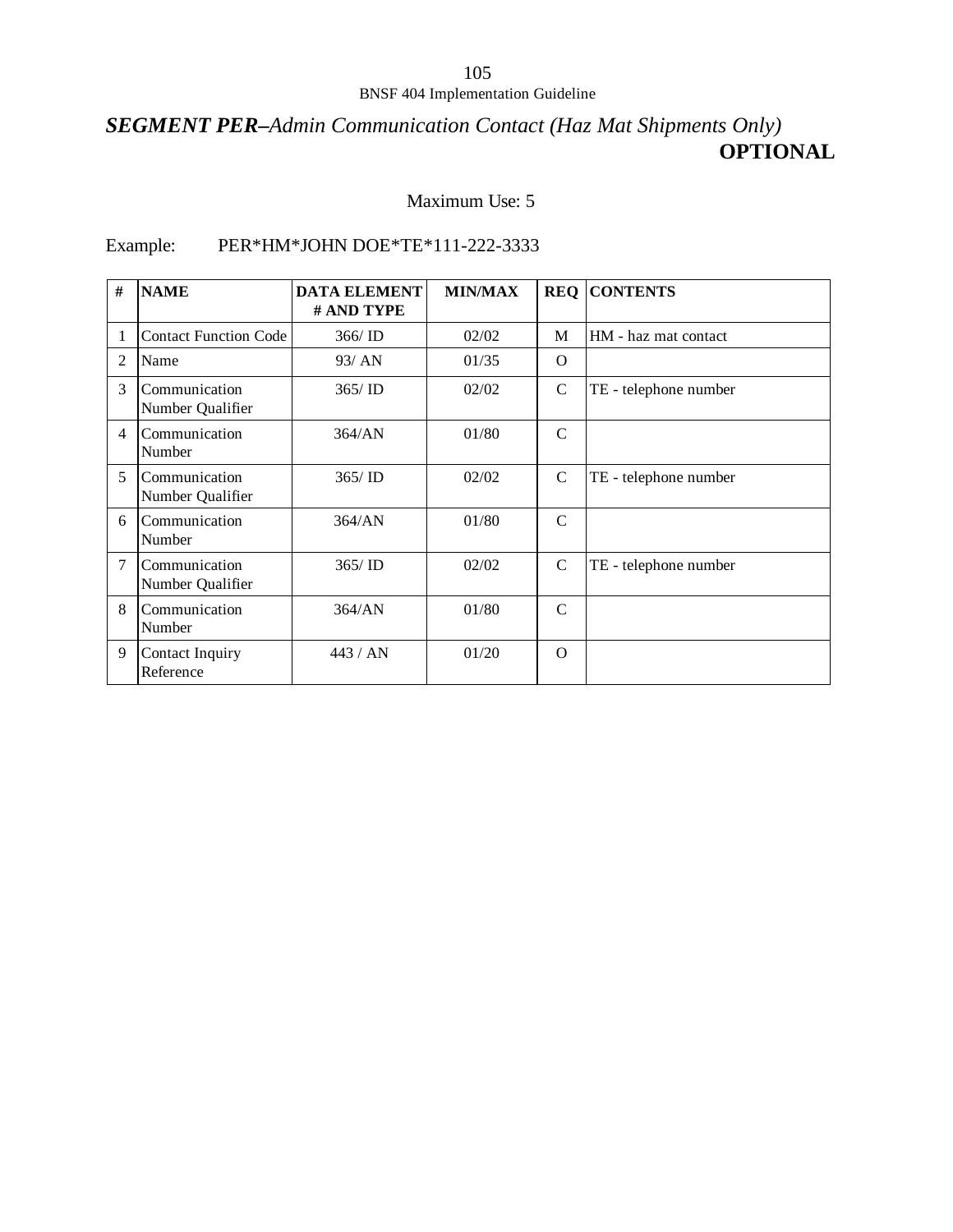## *SEGMENT LH2–Hazardous Classification*

## **OPTIONAL**

### Maximum Use: 6

## Example: LH2\*NA\*\*NON-FLAMMABLE GAS

| #              | <b>NAME</b>                           | <b>DATA ELEMENT</b><br># AND TYPE | <b>MIN/MAX</b> |               | <b>REQ CONTENTS</b> |
|----------------|---------------------------------------|-----------------------------------|----------------|---------------|---------------------|
| 1              | <b>Hazardous Class</b>                | 215 / ID                          | 01/30          | M             |                     |
| 2              | Hazardous Class<br>Qualifier          | 983 / ID                          | 01/01          | $\Omega$      |                     |
| 3              | Hazardous Placard<br>Notation         | 218/ID                            | 14/40          | $\mathcal{C}$ |                     |
| $\overline{4}$ | Hazardous Placard<br>Endorsement      | 222 / ID                          | 04/25          | $\Omega$      |                     |
| 5              | Reportable Quantity<br>Code           | 759/ID                            | 02/02          | $\Omega$      |                     |
| 6              | Unit of Measure                       | 355/ID                            | 02/02          | $\mathcal{C}$ |                     |
| 7              | Temperature                           | 408/R                             | 01/04          | $\mathcal{C}$ |                     |
| 8              | Unit/Basis<br><b>Measurement Code</b> | 355/ID                            | 02/02          | $\mathcal{C}$ |                     |
| 9              | Temperature                           | 408/R                             | 01/04          | $\mathcal{C}$ |                     |
| 10             | Unit/Basis<br><b>Measurement Code</b> | 355 / ID                          | 02/02          | $\mathcal{C}$ |                     |
| 11             | Temperature                           | 408/R                             | 01/04          | $\mathbf C$   |                     |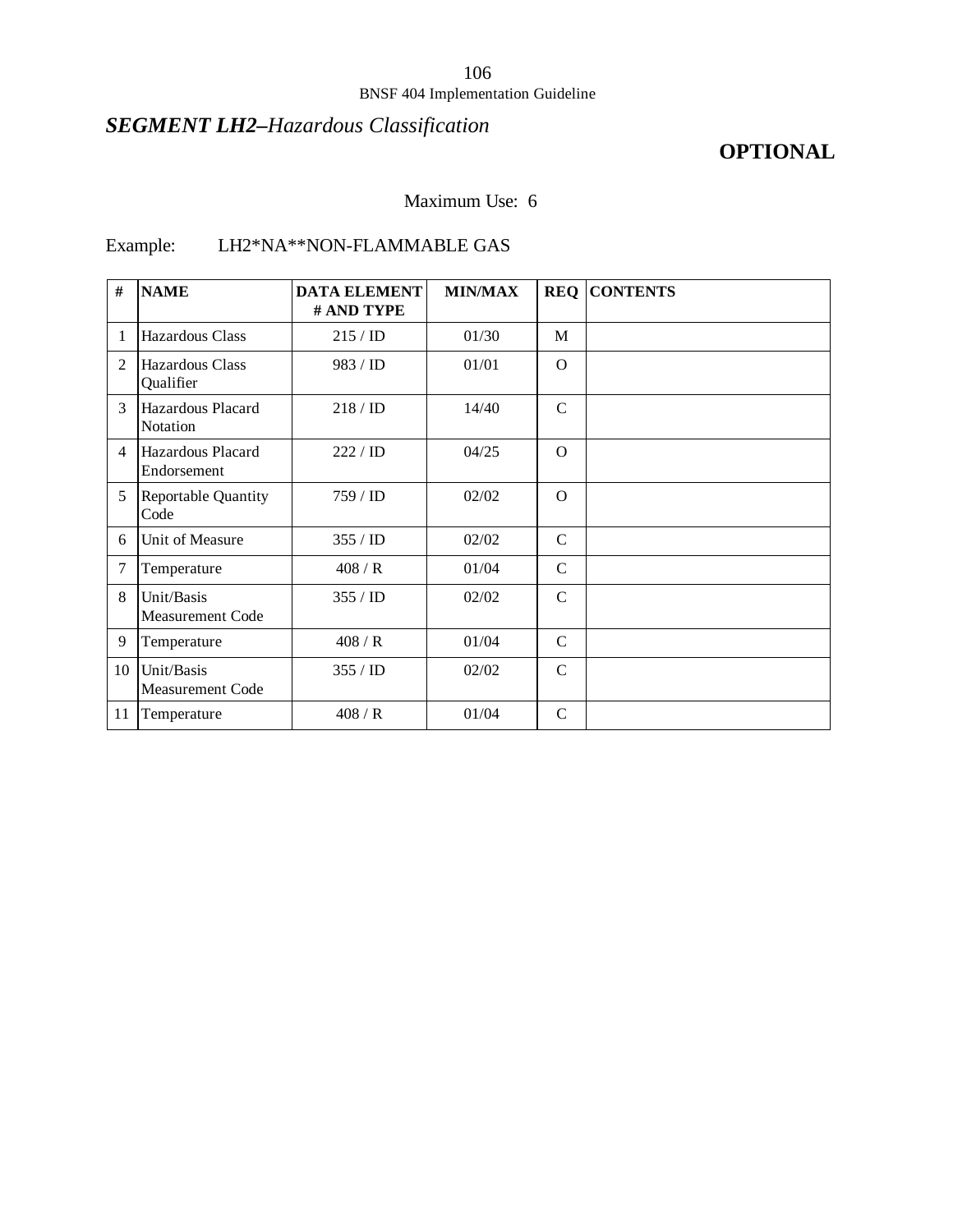### *SEGMENT LHR–Haz Mat ID Reference Numbers (Haz Mat Shipments Only)* **OPTIONAL**

### Maximum Use: 1

### Example: LHR\*HE\*7616

| <b>NAME</b>                   | <b>DATA ELEMENT</b><br># AND TYPE | <b>MIN/MAX</b> |   | <b>REQ CONTENTS</b>      |
|-------------------------------|-----------------------------------|----------------|---|--------------------------|
| Reference Number<br>Qualifier | $128 / \mathrm{ID}$               | 02/03          | M | HE - hazardous exemption |
| Reference Number              | 127/AN                            | 01/30          | M | 7616                     |
| Date                          | 373/DT                            | 08/08          |   |                          |

### NOTE:

This segment is used to identify that the information is being passed electronically to BNSF as covered by the hazardous material exemption, 7616.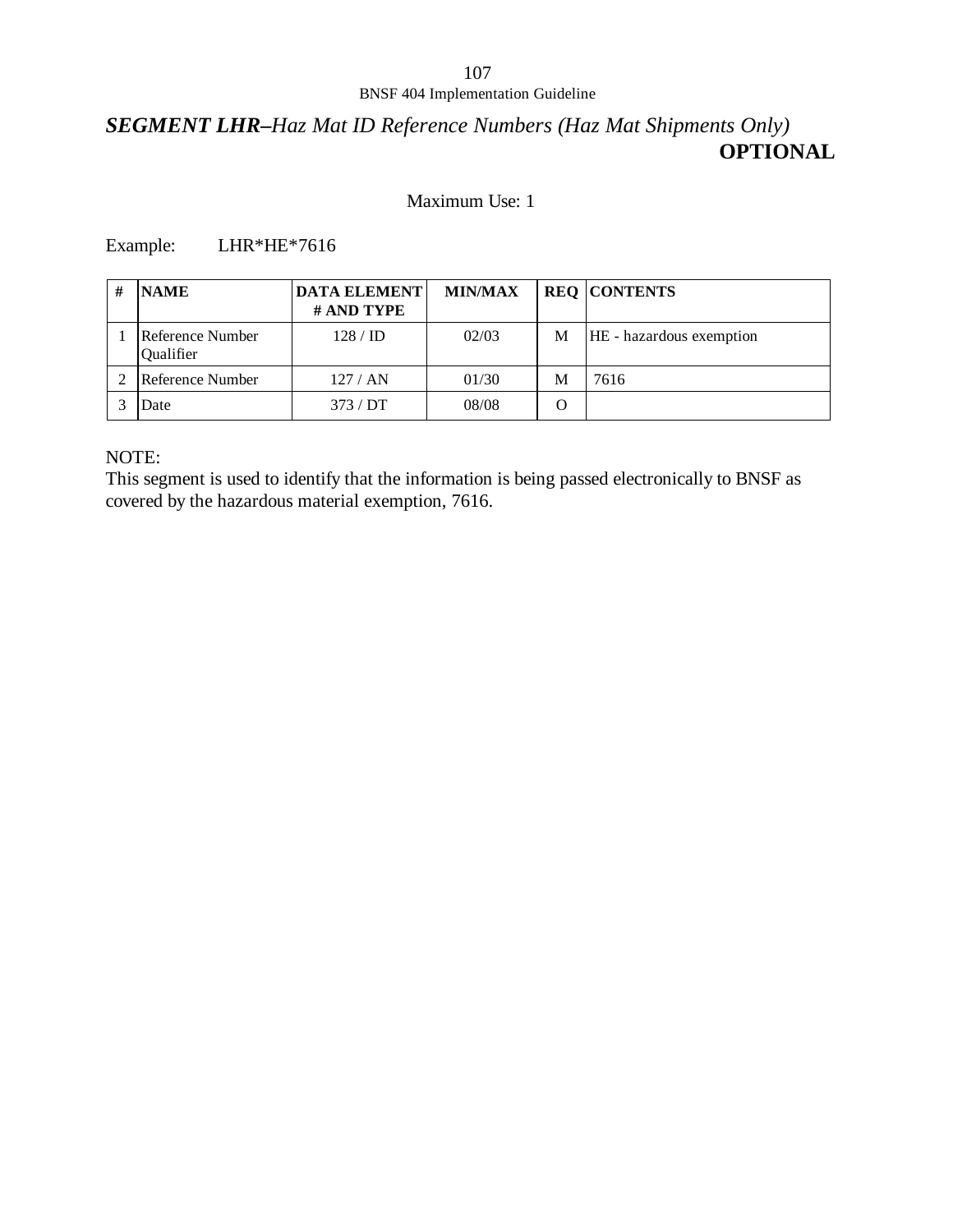### *SEGMENT LH6–Hazardous Certification*

### **OPTIONAL**

### Maximum Use: 5

#### Example: LH6\*JOE R. SMITH\*1\*ON BEHALF OF SHIPPER\*AVERS CERTIFICATION LH6\*\*\*SPECIFIED IN 49 CFR\* 172.204(A)

| #              | <b>NAME</b>                               | <b>DATA ELEMENT</b><br># AND TYPE | <b>MIN/MAX</b> |          | <b>REQ CONTENTS</b>              |
|----------------|-------------------------------------------|-----------------------------------|----------------|----------|----------------------------------|
|                | Name                                      | 93/AN                             | 01/35          | $\Omega$ |                                  |
| 2              | Hazardous<br>Certification<br>Declaration | 272 / ID                          | 01/01          | $\Omega$ | 1- short form<br>$2 - long form$ |
| $\mathcal{F}$  | Hazardous<br>Certification<br>Declaration | 273/AN                            | 01/25          | $\Omega$ |                                  |
| $\overline{4}$ | Hazardous<br>Certification<br>Declaration | 273/AN                            | 01/25          | $\Omega$ |                                  |

NOTE: Certification is required when BNSF is the originating carrier of this shipment. In the case of intermodal shipments, BNSF is not the originating carrier. Certification should be furnished to the first provider of shipment movement to the railroad ramping facility. Thus, LH6 certification is **not required for intermodal shipments.**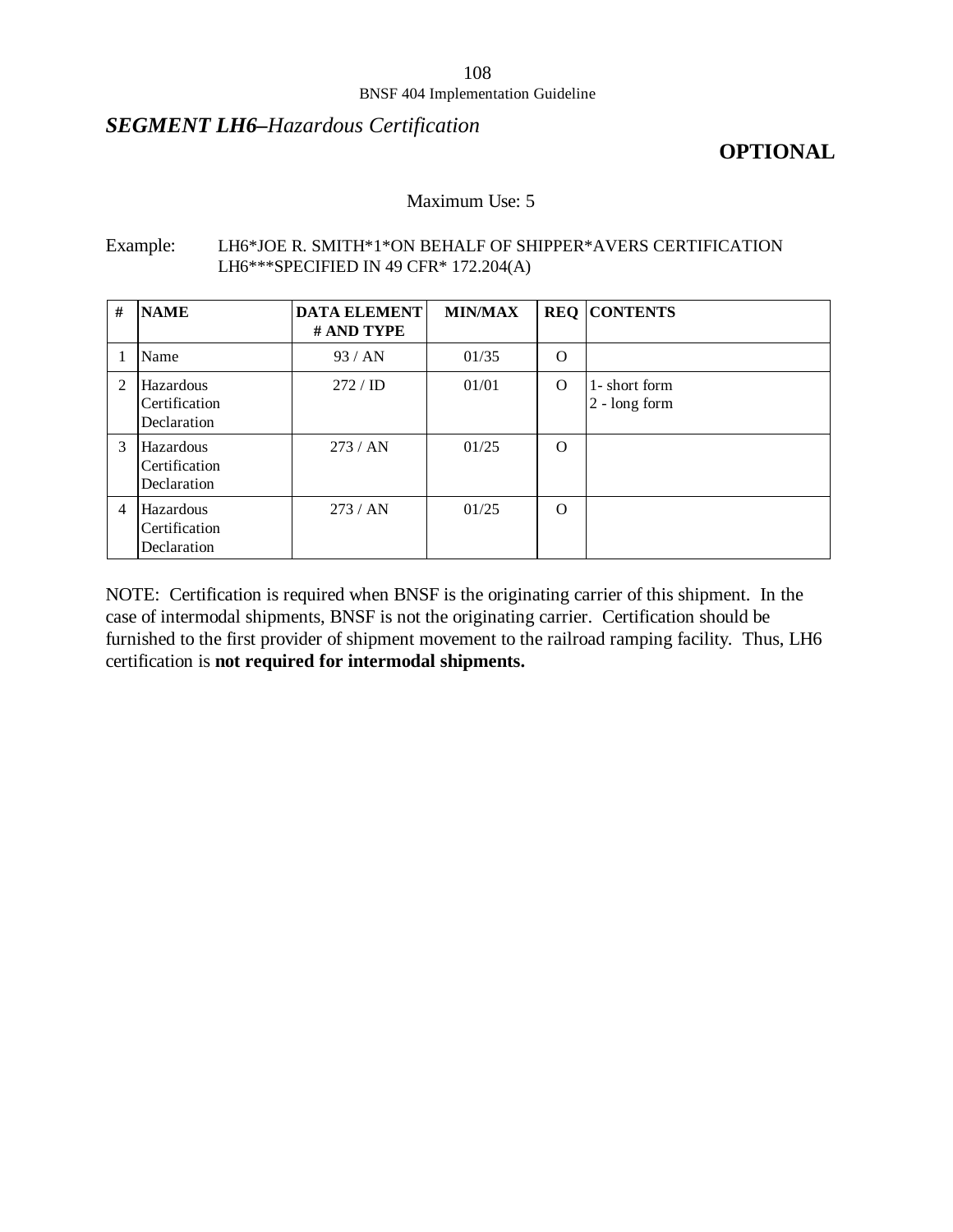# *SEGMENT XH–Pro Forma B13 Information*

# **OPTIONAL**

### Maximum Use: 1

## Example: XH\*USD\*N\*FCD\*1000

| # | <b>NAME</b>                                       | <b>DATA ELEMENT</b><br># AND TYPE | <b>MIN/MAX</b> |          | <b>REQ CONTENTS</b>                                                     |
|---|---------------------------------------------------|-----------------------------------|----------------|----------|-------------------------------------------------------------------------|
|   | <b>Currency Code</b>                              | $100 /$ ID                        | 03/03          | M        | USD - US Dollars<br>CND - Canadian Dollars                              |
| 2 | <b>Related Companies</b><br><b>Indicator Code</b> | $645 /$ ID                        | 01/01          | $\Omega$ | N - default<br>If used, then XH03 is required                           |
| 3 | Special Charge Code                               | 150/ID                            | 03/03          | $\Omega$ | FCB - freight charges to border<br>FCD - freight charges to destination |
| 4 | Amount                                            | 610/N2                            | 01/15          | $\Omega$ |                                                                         |
| 5 | Block 20 Code                                     | 503 / ID                          | 01/01          | $\Omega$ |                                                                         |
| 6 | Chemical Analysis %                               | 504 / N2                          | 02/09          | $\Omega$ |                                                                         |
|   | <b>Unit Price</b>                                 | 212/R                             | 01/17          | $\Omega$ |                                                                         |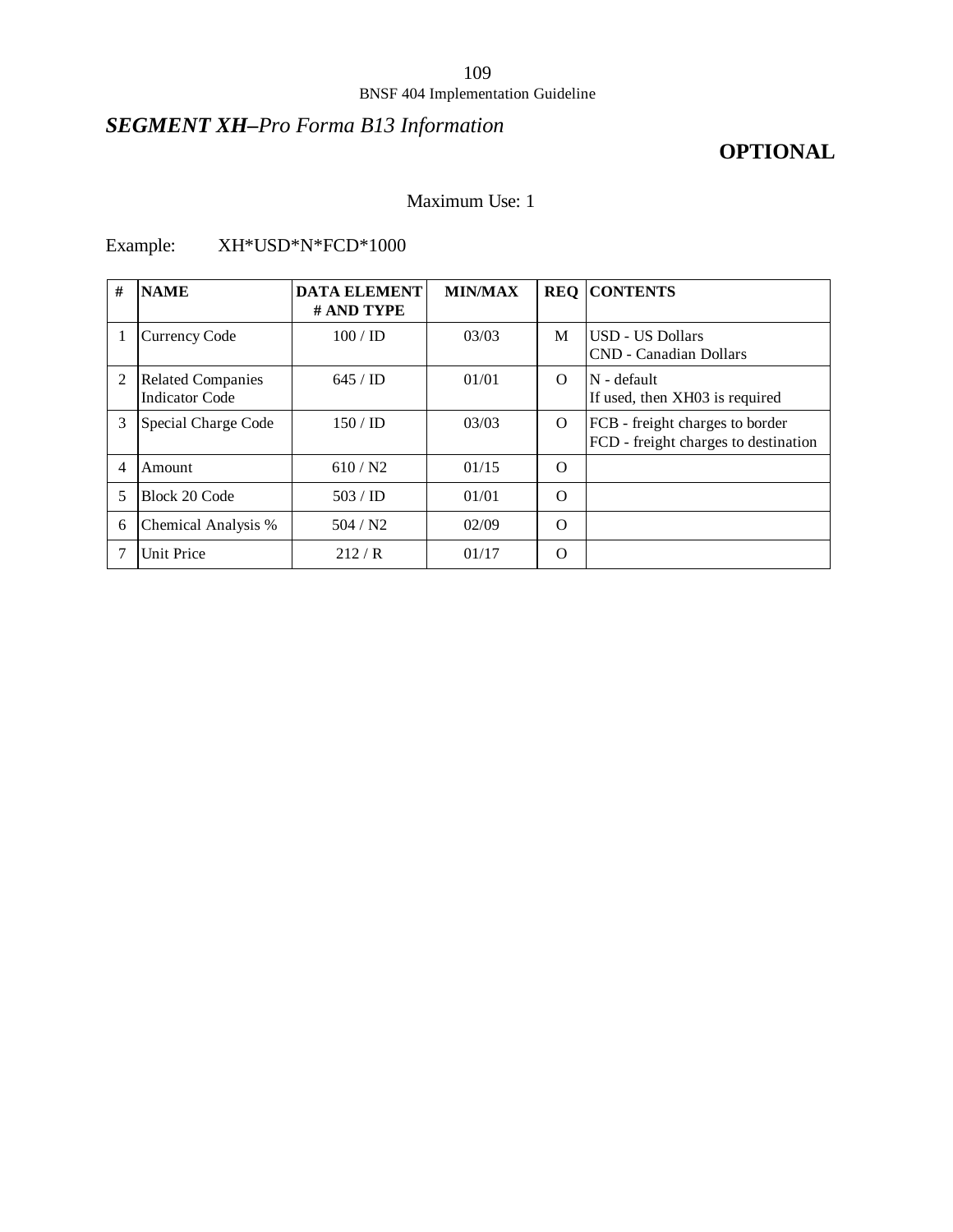# *SEGMENT X7–Customs Information*

## **OPTIONAL**

### Maximum Use: 10

### Example: X7\*FREE FORM CUSTOMS\*INFORMATION

| <b>NAME</b>               | <b>DATA ELEMENT</b><br># AND TYPE | <b>MIN/MAX</b> |   | <b>REQ CONTENTS</b> |
|---------------------------|-----------------------------------|----------------|---|---------------------|
| <b>Free Form Comments</b> | 61/AN                             | 01/30          | M |                     |
| <b>Free Form Comments</b> | 61/AN                             | 01/30          |   |                     |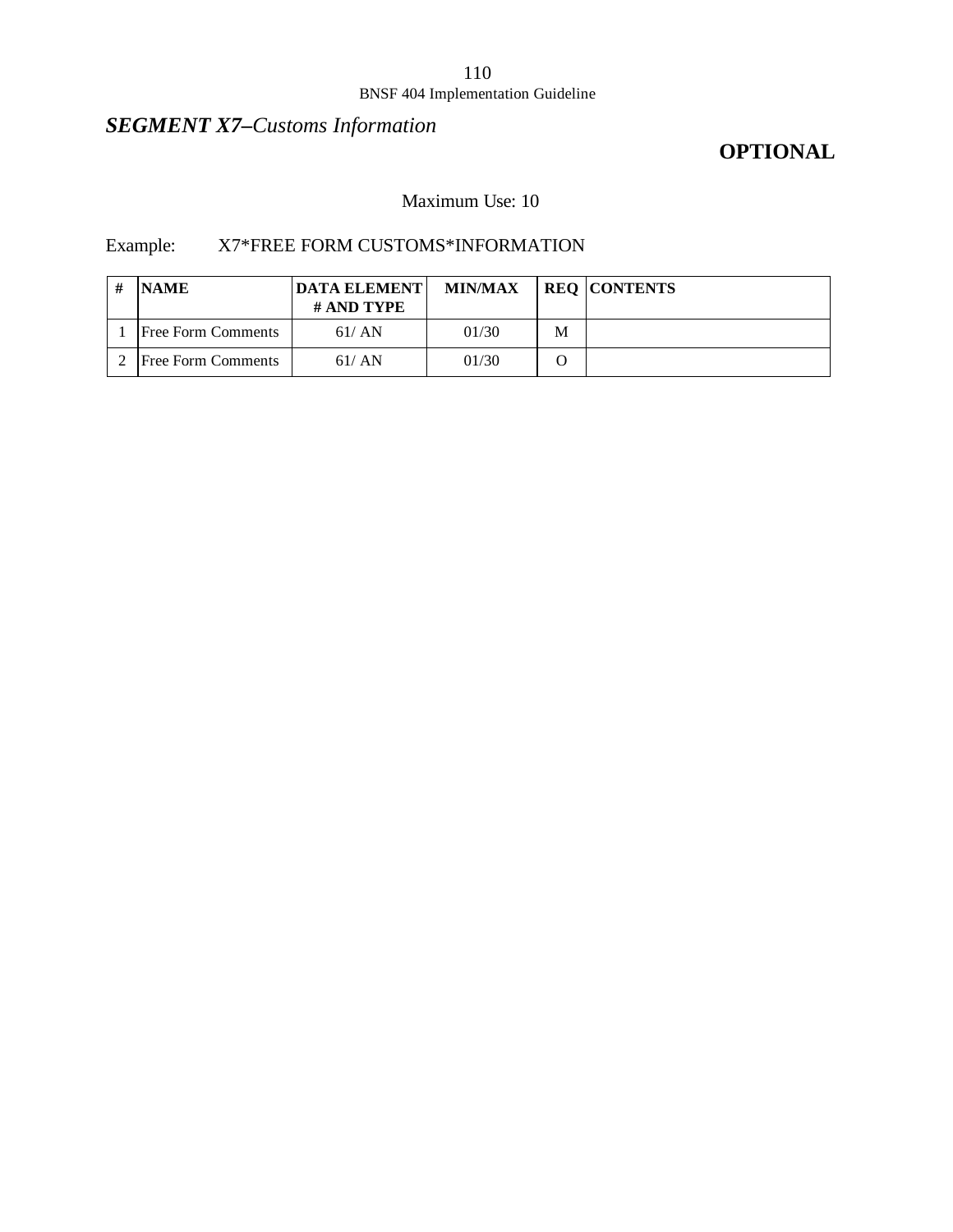# *SEGMENT SE–Transaction Set Trailer*

# **MANDATORY**

### Maximum Use: 1

Example: SE\*018\*0001

| # | <b>NAME</b>        | <b>DATA ELEMENT</b><br># AND TYPE | <b>MIN/MAX</b> |   | <b>REQ CONTENTS</b>                                                                                                                                                   |
|---|--------------------|-----------------------------------|----------------|---|-----------------------------------------------------------------------------------------------------------------------------------------------------------------------|
|   | Number of Segments | 96 / N0                           | 01/10          | M | This element should be the number<br>of segments transmitted in the set.<br>The ST segment is the first one<br>counted and the SE segment is the<br>last one counted. |
|   | Control Number     | 329/AN                            | 01/09          | М | This number should match the<br>control number on the ST segment.                                                                                                     |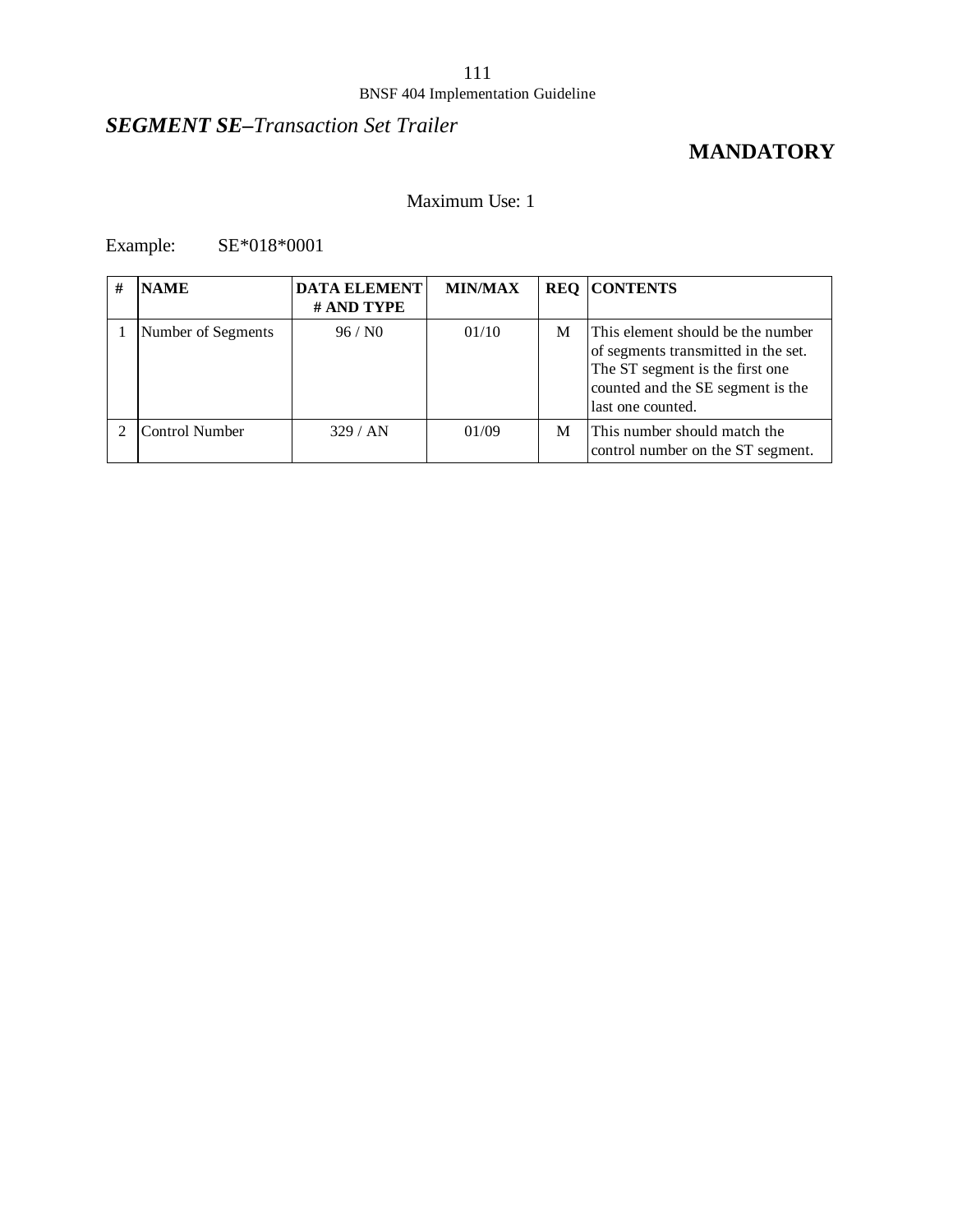# *SEGMENT GE–Functional Group Trailer*

# **MANDATORY**

### Maximum Use: 1

Example: GE\*1\*1001

| # | <b>NAME</b>    | <b>DATA ELEMENT</b><br># AND TYPE | <b>MIN/MAX</b> |   | <b>REQ CONTENTS</b>                                                                |
|---|----------------|-----------------------------------|----------------|---|------------------------------------------------------------------------------------|
|   | Number of Sets | 97/N2                             | 01/06          | M | This element should be the number<br>of sets transmitted (number ST-SE)<br>pairs). |
|   | Control Number | 28/N2                             | 01/09          | М | This number must match the control<br>number transmitted on the GS<br>segment.     |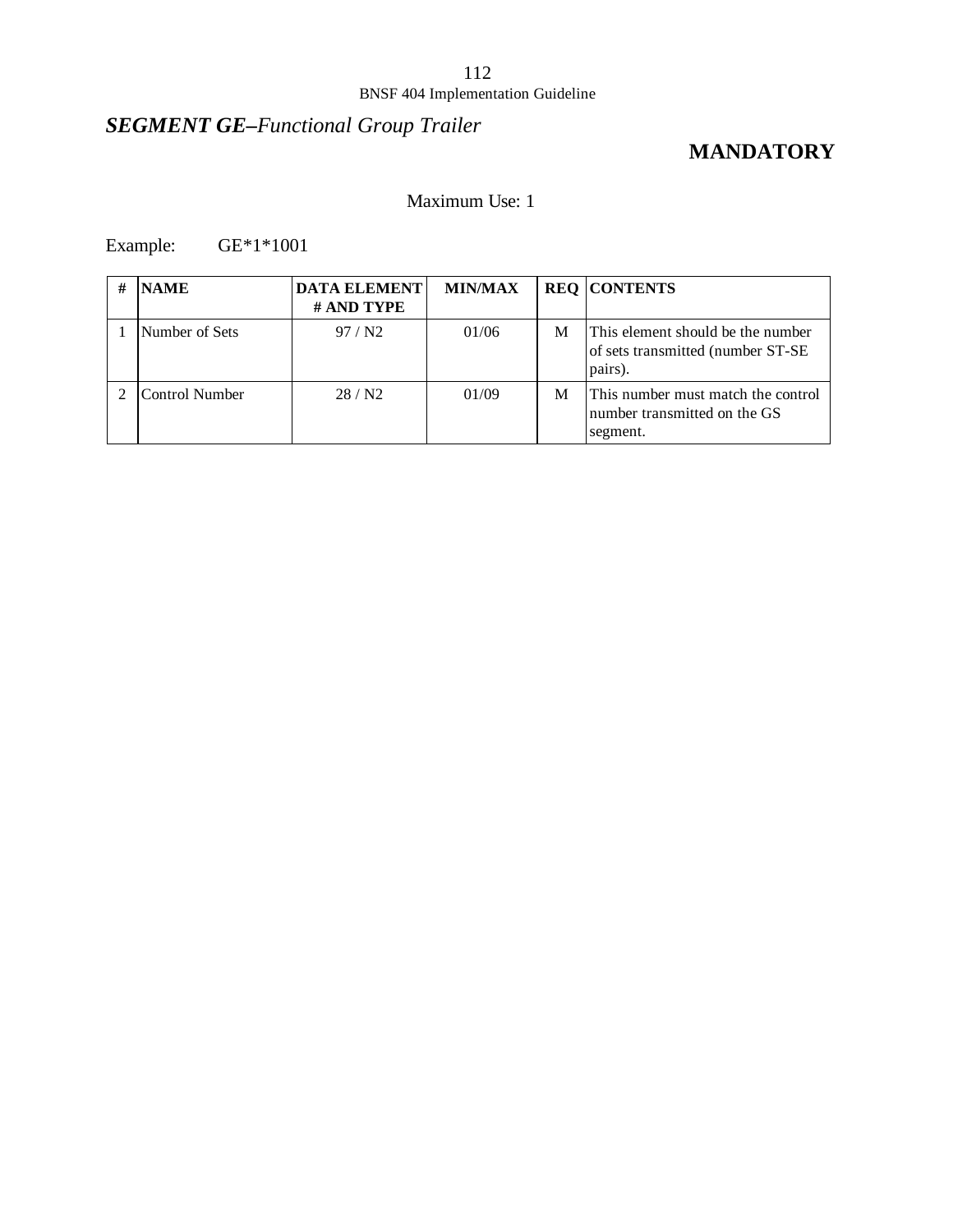# *SEGMENT IEA–Interchange Control Trailer*

## **MANDATORY**

### Maximum Use: 20

Example: IEA\*1\*123456789

| # | <b>NAME</b>                                 | <b>DATA ELEMENT</b><br># AND TYPE | <b>MIN/MAX</b> |   | <b>REQ CONTENTS</b>                                                               |
|---|---------------------------------------------|-----------------------------------|----------------|---|-----------------------------------------------------------------------------------|
|   | Number Included<br><b>Functional Groups</b> | IEA01/N0                          | 01/05          | M | This element should be the number<br>of sets transmitted (number GS-GE<br>pairs). |
|   | Interchange Control<br>Number               | IEAO2 / NO                        | 09/09          | M |                                                                                   |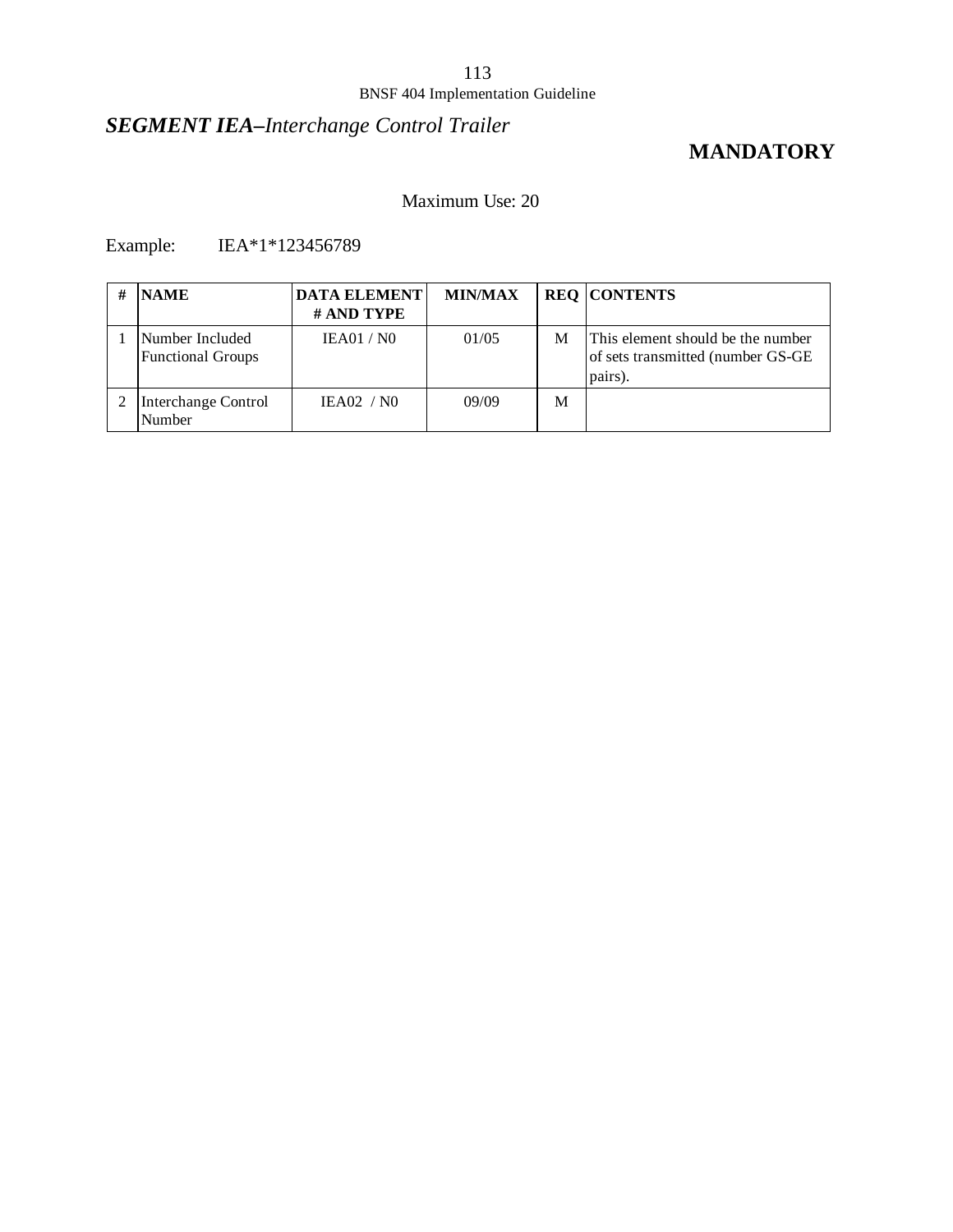**997 FUNCTIONAL ACKNOWLEDGMENT**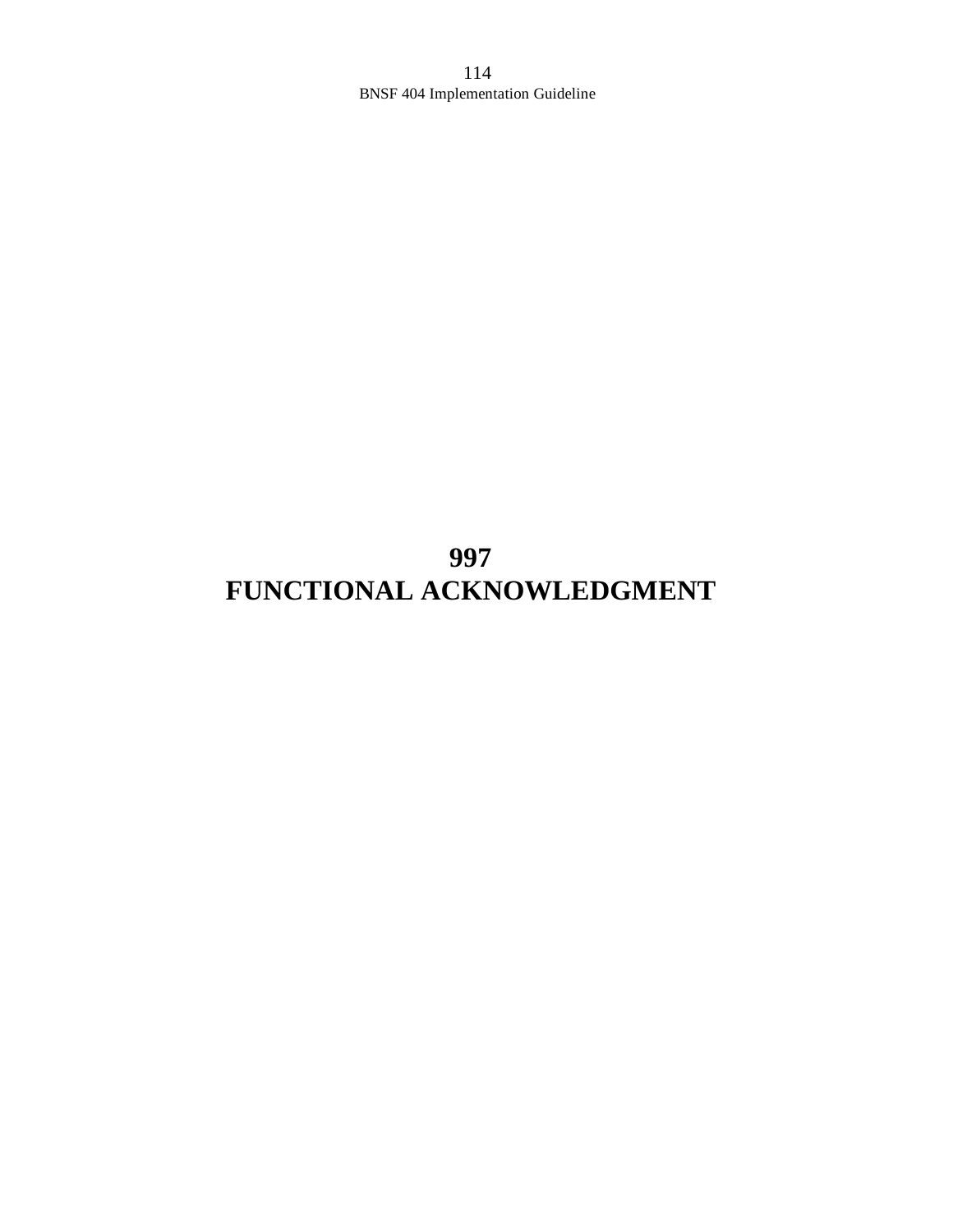### *Introduction*

Transaction Set 997: Functional Acknowledgement Functional Group: FA

This transaction set contains the format and establishes the data contents of the Functional Acknowledgement Transaction Set (997) for use within the context of an Electronic Data Interchange (EDI) environment. The transaction set can be used to define the control structures for a set of acknowledgements to indicate the results of the syntactical analysis of the electronically encoded documents. The encoded documents are the transaction sets, which are grouped in functional groups, used in defining transactions for business data interchange. *This standard does not cover the semantic meaning of the information encoded in the transaction sets.*

Burlington Northern Santa Fe will accept the Rail Carrier Shipment Information published by DISA for ASC X12. The following guidelines are all-inclusive and identify unique requirements for use of the ASC X12 997 transaction set when transmitting data to Burlington Northern Santa Fe.

To obtain X12 standards and documentation, contact:

Data Interchange Standards Association, Inc. 1800 Diagonal Road, Suite 355 Alexandria, VA 22314-2840 703-548-7005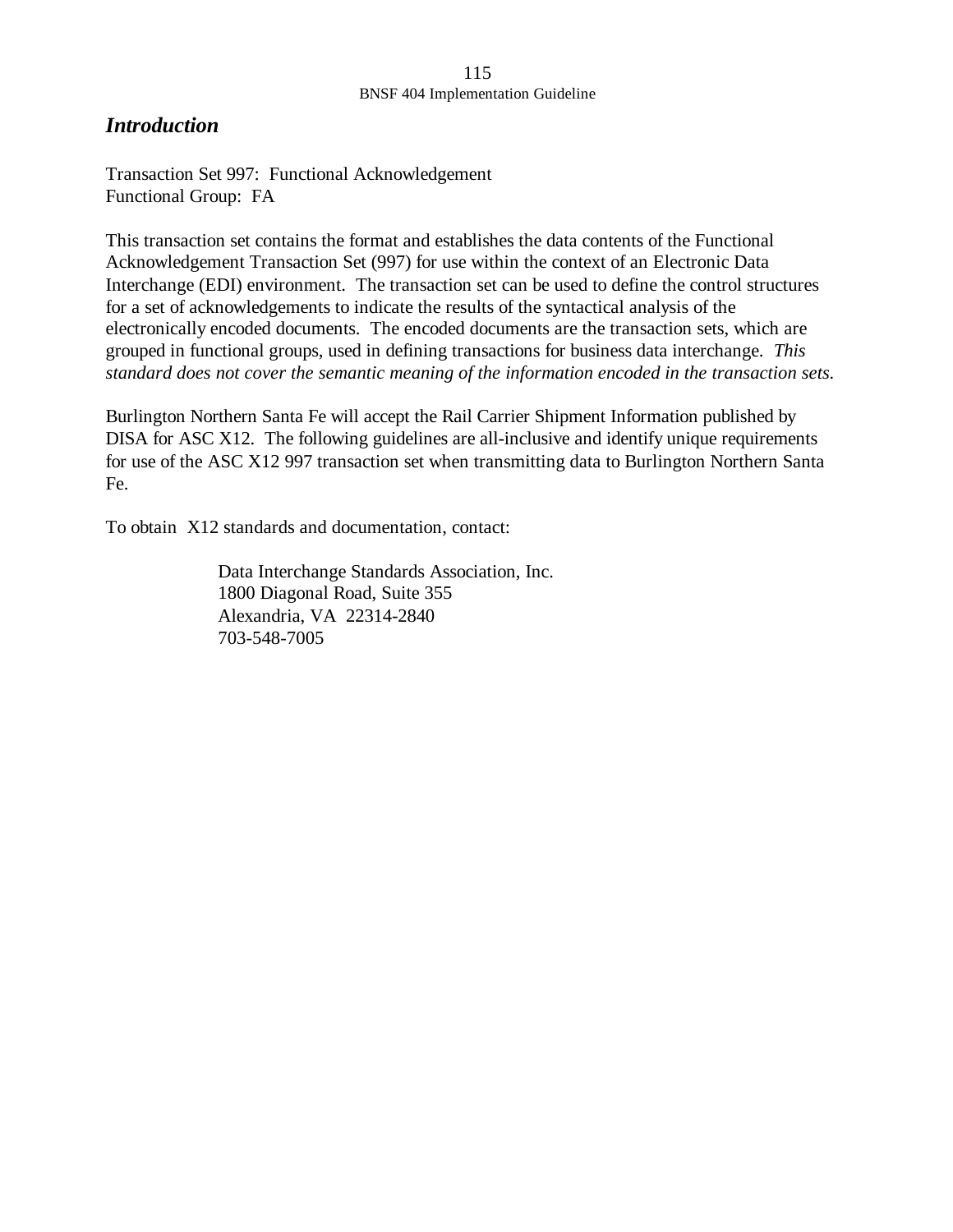### *Basic Formatting Rules*

In reading and formatting 997 messages, some segments are not mandatory. For example, if all transactions are accepted without error, only the AK1 and AK9 segments are necessary. If, however, transactions are rejected or accepted with errors, detail regarding these messages should be formatted in the AK2, AK3, AK4, and AK5. This detailed is used to determine how/why the messages were rejected or accepted with error, thus the problems can be readily identified and corrected for future transmission.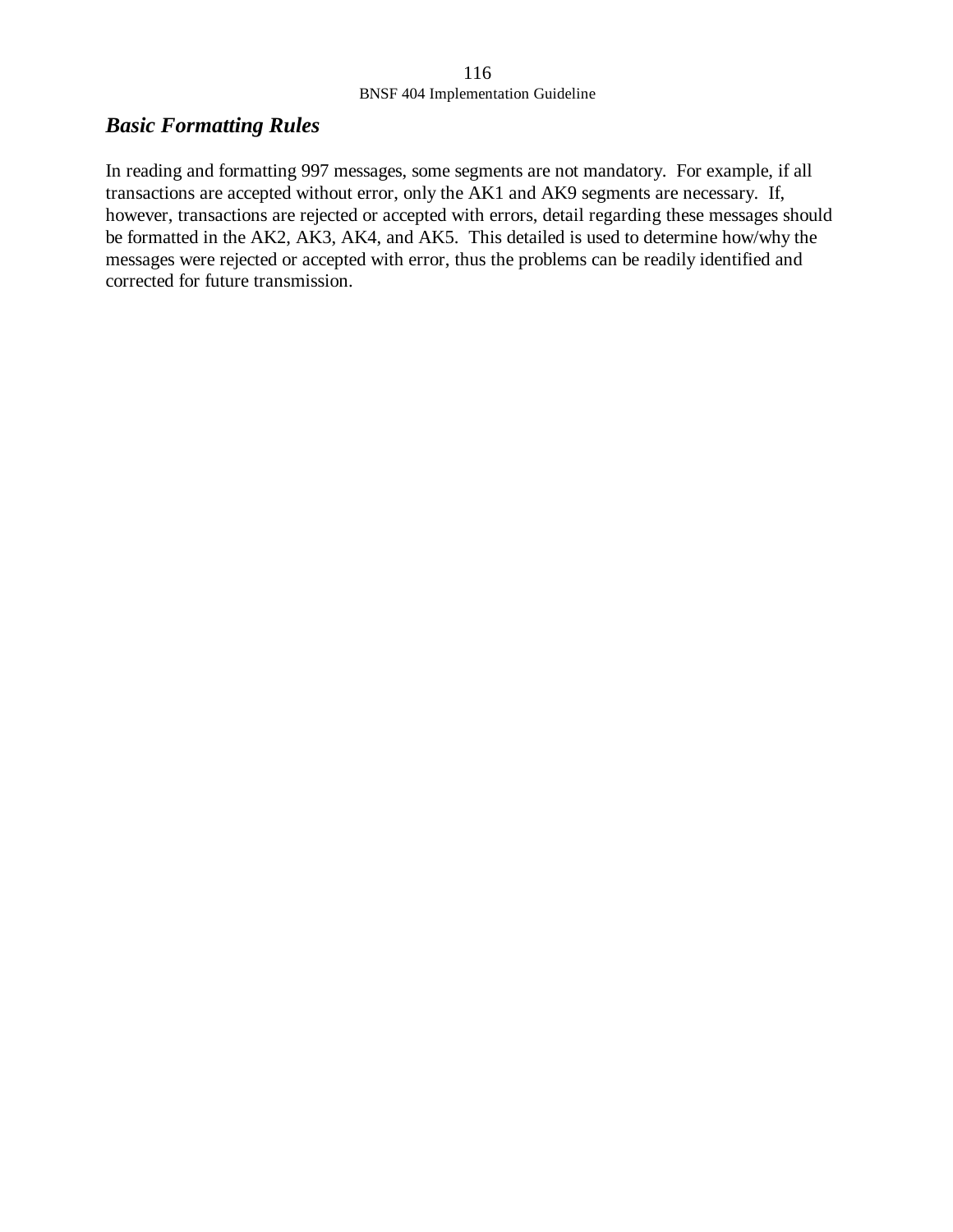### 117

#### BNSF 404 Implementation Guideline

### *SEGMENT ISA–Interchange Control Header*

## **MANDATORY**

#### Maximum Use: 1 per transaction set

Example:

ISA\*00\*..........\*00\*..........\*02\*BNSF...........\*02\*CUSTOMERID.....\*981231\*0034\*U\*00401\*123456789\*1\*P\*~

| #              | <b>NAME</b>                                     | <b>DATA ELEMENT</b><br>#/TYPE | <b>MIN/MAX</b> | <b>REQ</b> | <b>CONTENTS</b>                                                                             |
|----------------|-------------------------------------------------|-------------------------------|----------------|------------|---------------------------------------------------------------------------------------------|
| 1              | Authorization<br><b>Information Qualifier</b>   | I01 / ID                      | 02/02          | M          | 0 <sup>0</sup>                                                                              |
| $\overline{2}$ | Authorization<br>Information                    | I02 / AN                      | 10/10          | M          |                                                                                             |
| 3              | Security Information<br>Qualifier               | I03 / AN                      | 02/02          | M          | 0 <sup>0</sup>                                                                              |
| 4              | Security Information                            | I04 / AN                      | 10/10          | M          |                                                                                             |
| 5              | Interchange ID<br>Qualifier                     | 105 / ID                      | 02/02          | M          | 02                                                                                          |
| 6              | Interchange Sender ID                           | 106 / ID                      | 15/15          | M          | <b>BNSF</b>                                                                                 |
| 7              | Interchange ID<br>Qualifier                     | 107 / ID                      | 02/02          | M          | 02                                                                                          |
| 8              | Interchange Receiver<br>ID                      | 108 / ID                      | 15/15          | M          | <b>Customer ID</b>                                                                          |
| 9              | <b>Interchange Date</b>                         | I09 / DT                      | 06/06          | M          | <b>YYMMDD</b>                                                                               |
|                | 10 Interchange Time                             | 110 / TM                      | 04/04          | M          | <b>HHMM</b>                                                                                 |
|                | 11 Interchange Control<br><b>Standard ID</b>    | I11 / ID                      | 01/01          | M          | U - US EDI Community of ASC<br>X12, TDCC, and UCS                                           |
|                | 12 Interchange Control<br><b>Version Number</b> | I12/ID                        | 05/05          | M          | 00401 - X12 ver 4010<br>00306 - X12 ver 3060<br>00302 - X12 ver 3020<br>00204 - Version 2/4 |
|                | 13 Interchange Control<br>Number                | I13/N0                        | 09/09          | M          |                                                                                             |
|                | 14 Acknowledgement<br>Requested                 | I14/ID                        | 01/01          | M          | 0 - No acknowledgement requested<br>1 - Interchange acknowledgement<br>requested            |
|                | 15 Test Indicator                               | I15/ID                        | 01/01          | M          | P - production<br>$T - test$                                                                |
|                | 16 Subelement Separator                         | 116/AN                        | 01/01          | M          | BNSF uses $\sim$ (tilde character)                                                          |

*NOTE: Spaces must be used when maximum length requirement is not met by the contents of the data element. Spaces are shown above in the example by periods (.) . These should not be part of the ISA but used here to illustrate that spaces are required even if no data is supplied within the position This segment needs to be exactly 106 positions long - counting the ISA, all the delimiters, all the mandatory fields plus a Hex 15 immediately following ISA 16 to indicate carriage return/line feed IF COMMUNICATING VIA RAILINC, PLEASE SEE APPENDIX 1 AT END OF THIS DOCUMENT.*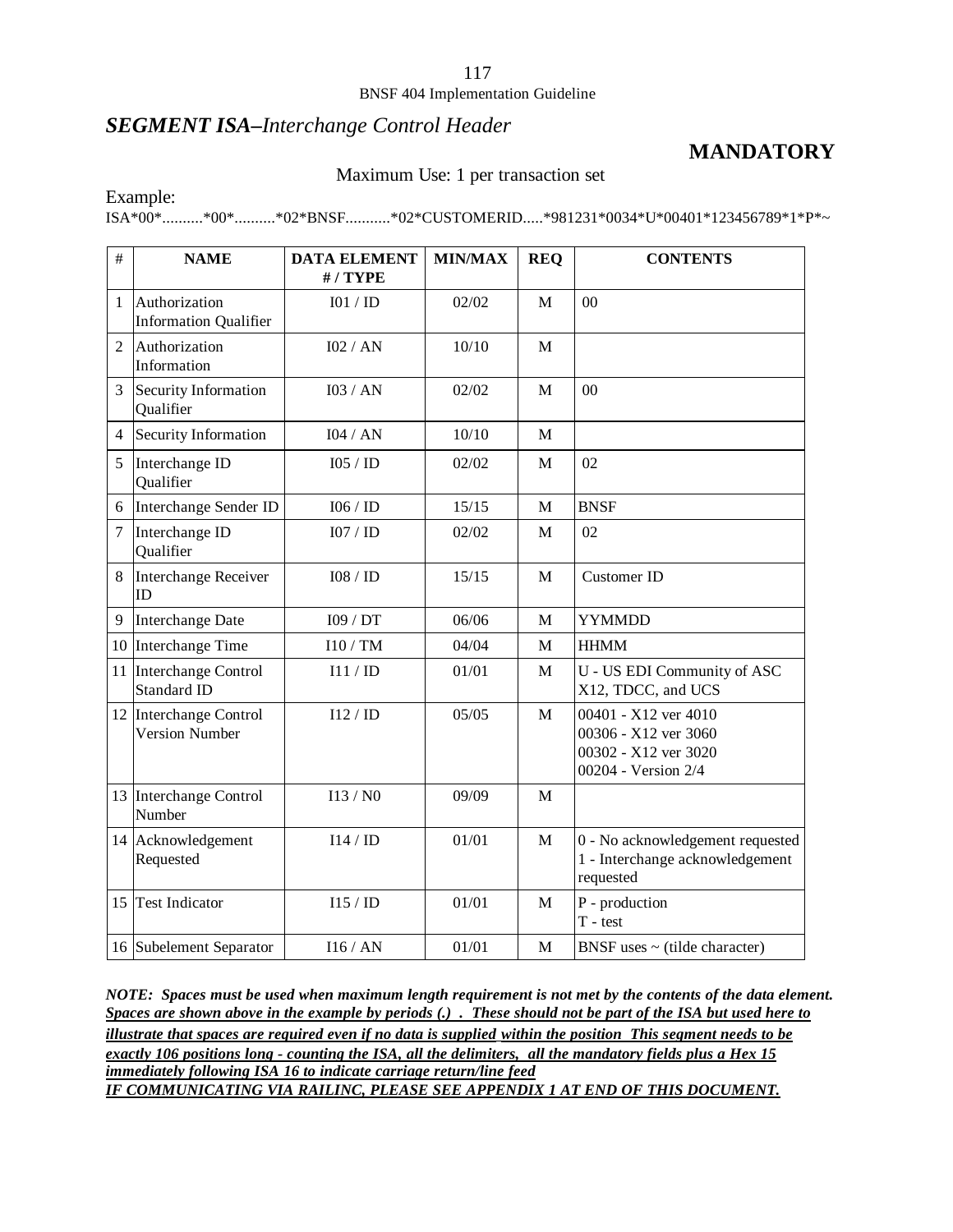## *SEGMENT GS–Beginning Segment*

## **MANDATORY**

## Maximum Use: 1 per transaction set

## Example: GS\*FA\*PASSWORD/ID\*BNSF\*19981231\*1300\*1001\*X\*004010

| # | <b>NAME</b>             | <b>DATA ELEMENT</b><br>$# /$ TYPE | <b>MIN/MAX</b> | <b>REQ</b> | <b>CONTENTS</b>                                                                     |
|---|-------------------------|-----------------------------------|----------------|------------|-------------------------------------------------------------------------------------|
|   | <b>Functional Group</b> | 479 / A                           | 02/02          | M          | FA                                                                                  |
| 2 | Appl Send               | 142 / AN                          | 02/12          | M          | Mailbox or customer ID agreed to<br>by acceptence into BNSF computer<br>system.     |
| 3 | Appl Receiver           | 124/A                             | 02/12          | M          | Receiver railroad id BNSF                                                           |
| 4 | Interchange Date        | 29/N                              | 08/08          | M          | YYYYMMDD of transmission                                                            |
| 5 | Interchange Time        | 30/N                              | 04/04          | M          | <b>HHMM</b> of transmission                                                         |
| 6 | Control Number          | 28/N                              | 01/09          | M          | Sender's message control number                                                     |
|   | Agency Code             | 455/N                             | 01/02          | M          | X only for ASC X12                                                                  |
| 8 | Version                 | 480/N                             | 01/12          | M          | Senders transmission standard<br>version. This manual represents<br>version 004010. |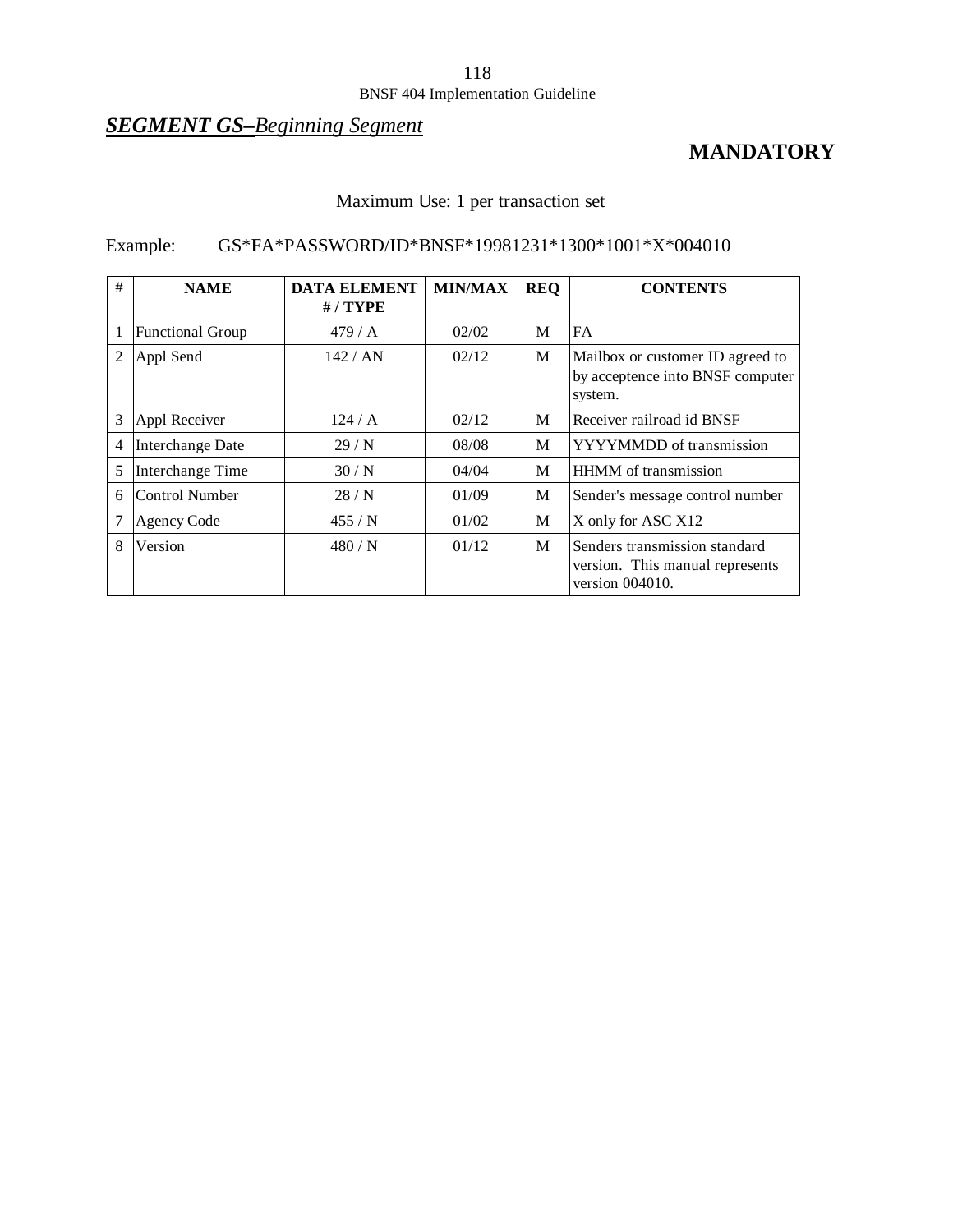### 119

### BNSF 404 Implementation Guideline

# *SEGMENT ST - Transaction Set Header*

## **MANDATORY**

## Maximum Use: 1 per transaction set

Example: ST\*997\*0001

| # | <b>NAME</b>             | <b>DATA ELEMENT</b><br># AND TYPE | <b>MIN/MAX</b> |   | <b>REQ CONTENTS</b>                                                                                        |
|---|-------------------------|-----------------------------------|----------------|---|------------------------------------------------------------------------------------------------------------|
|   | <b>Functional Group</b> | $143$ /ID                         | 03/03          | М | 997                                                                                                        |
|   | Control Number          | 329/AN                            | 01/09          | M | Sender message control number.<br>This number will be returned by<br>receiver in response transaction set. |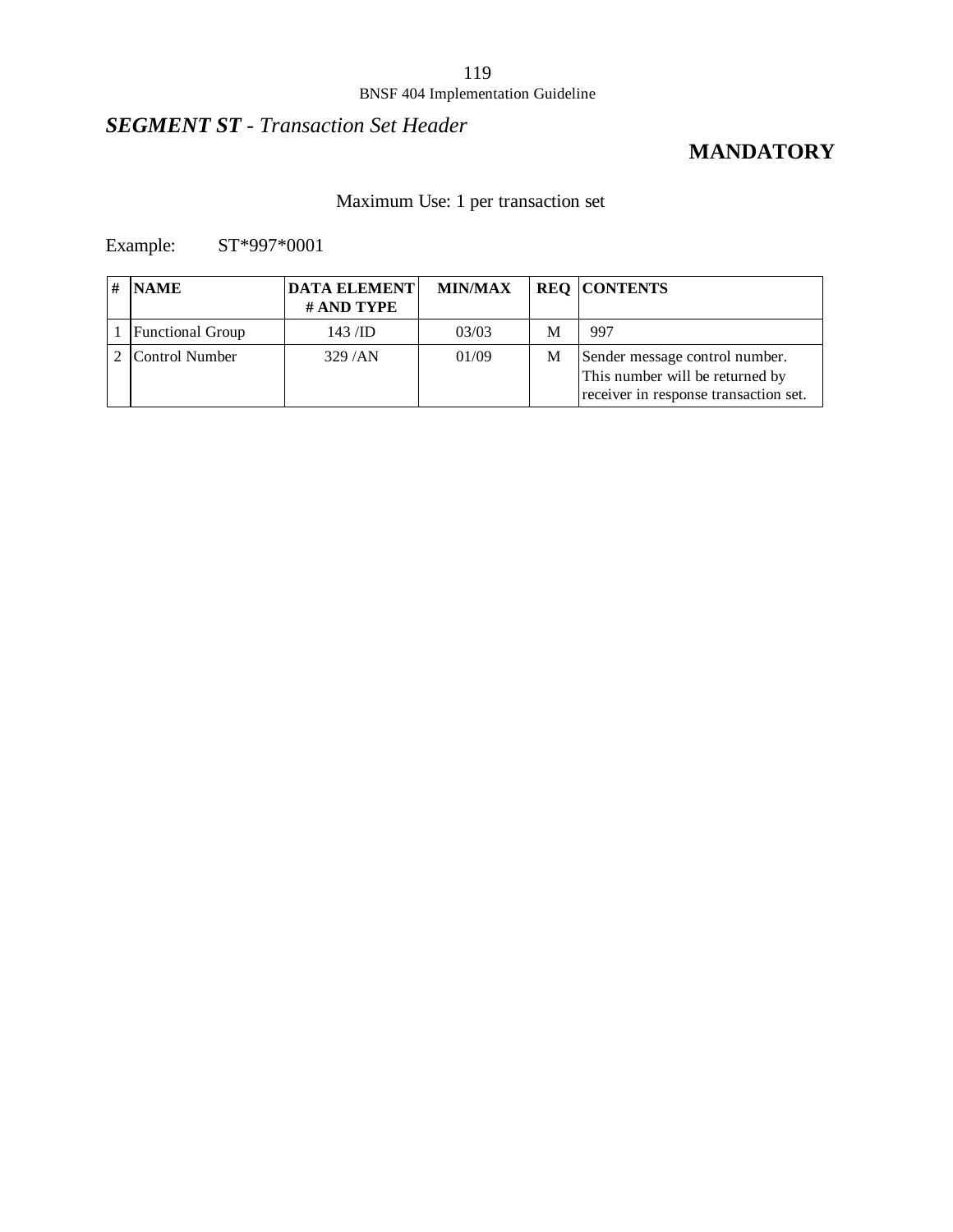# *SEGMENT AK1 - Functional Group Response Header*

## **MANDATORY**

## Maximum Use: 1 per transaction set

## Example: AK1\*SR\*1234

| <b>NAME</b>          | <b>DATA ELEMENT</b><br># AND TYPE | <b>MIN/MAX</b> |   | <b>REQ CONTENTS</b>                                                                                                               |
|----------------------|-----------------------------------|----------------|---|-----------------------------------------------------------------------------------------------------------------------------------|
| Functional ID Code   | $479 / \mathrm{ID}$               | 02/02          | M |                                                                                                                                   |
| Group Control Number | 28/N0                             | 01/09          | М | Leading zeros will not be suppressed.<br>This is the group control number<br>from the original document, not this<br>997 message. |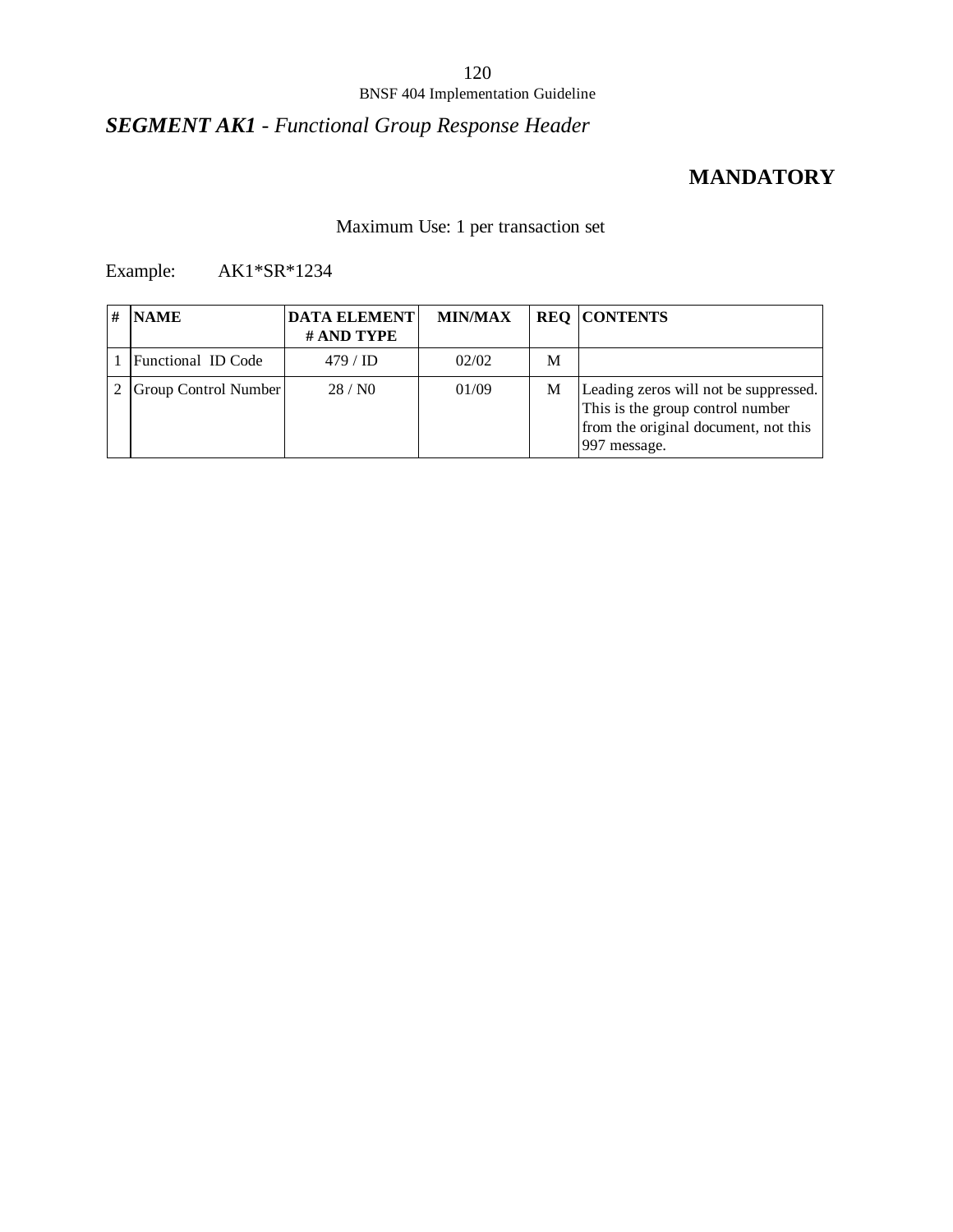# *SEGMENT AK2 - Transaction Set Response Header*

## **MANDATORY**

### Maximum Use: 1 per transaction set

### Example: AK2\*404\*1123400001

| # | <b>NAME</b>                          | <b>DATA ELEMENT</b><br># AND TYPE | <b>MIN/MAX</b> |   | <b>REQ CONTENTS</b>                                                                                                                                       |
|---|--------------------------------------|-----------------------------------|----------------|---|-----------------------------------------------------------------------------------------------------------------------------------------------------------|
|   | Transaction ID Code                  | $143 / \text{ID}$                 | 03/03          | M | This indicates the transaction set<br>which is being acknowledged. The<br>above example reflects a 997<br>message in response to a 404 bill of<br>lading. |
|   | <b>Transaction Control</b><br>Number | 329/AN                            | 04/09          | M | This is the control number from<br>original document that is being<br>acknowledged.                                                                       |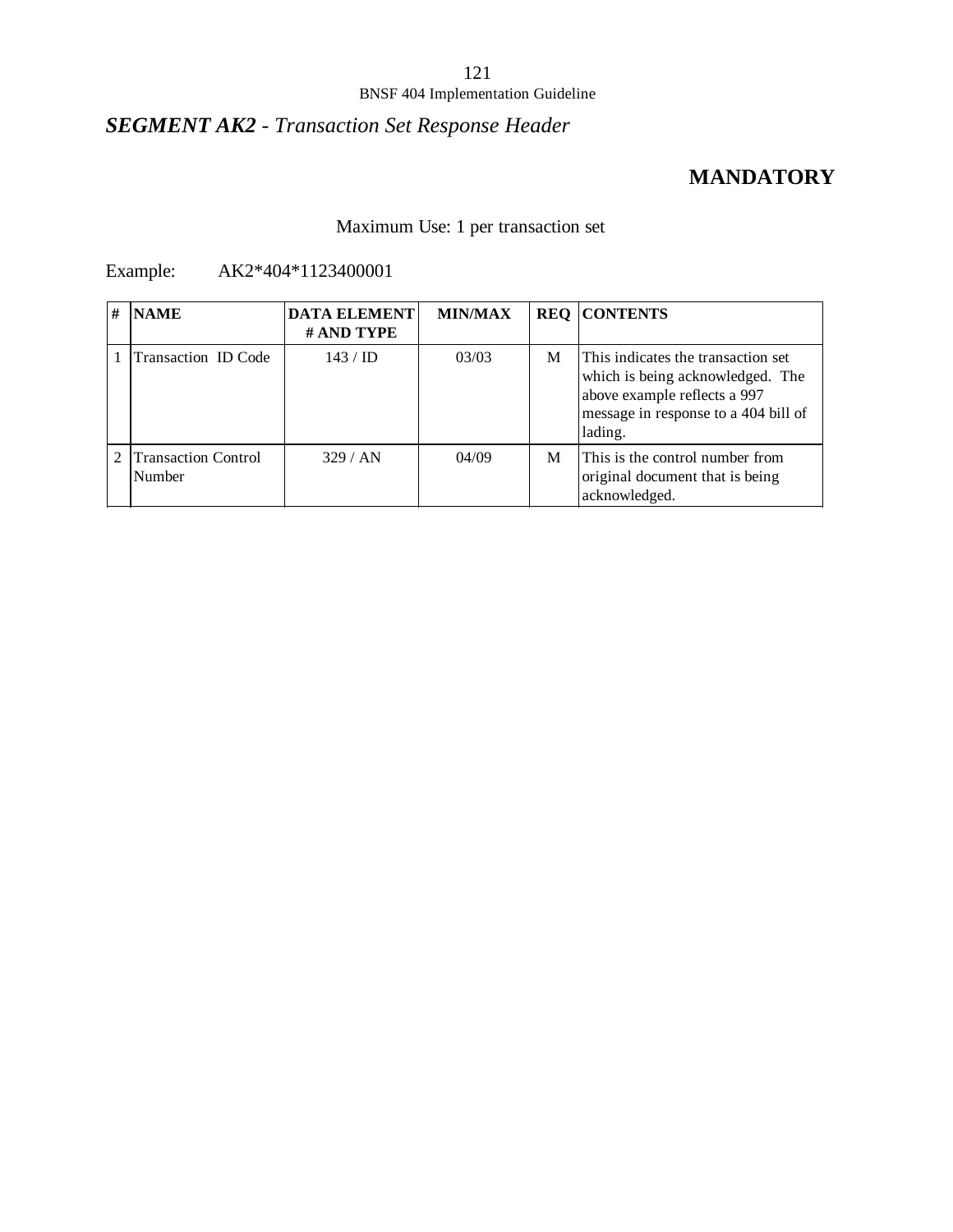# *SEGMENT AK3 - Data Segment Note*

# **OPTIONAL**

## Maximum Use: 1 per transaction set

### Example: AK3\*080\*N7\*N7

| # | <b>NAME</b>                                   | <b>DATA ELEMENT</b><br># AND TYPE | <b>MIN/MAX</b> |   | <b>REQ CONTENTS</b> |
|---|-----------------------------------------------|-----------------------------------|----------------|---|---------------------|
|   | Segment ID Code                               | 721 / ID                          | 02/03          | М |                     |
|   | Segment Position in<br><b>Transaction Set</b> | 719/N0                            | 01/06          | M |                     |
| 3 | Loop ID Code                                  | 447 / AN                          | 01/04          | O |                     |
| 4 | Segment Syn Error<br>Code                     | $720 / \mathrm{ID}$               | 01/03          | O |                     |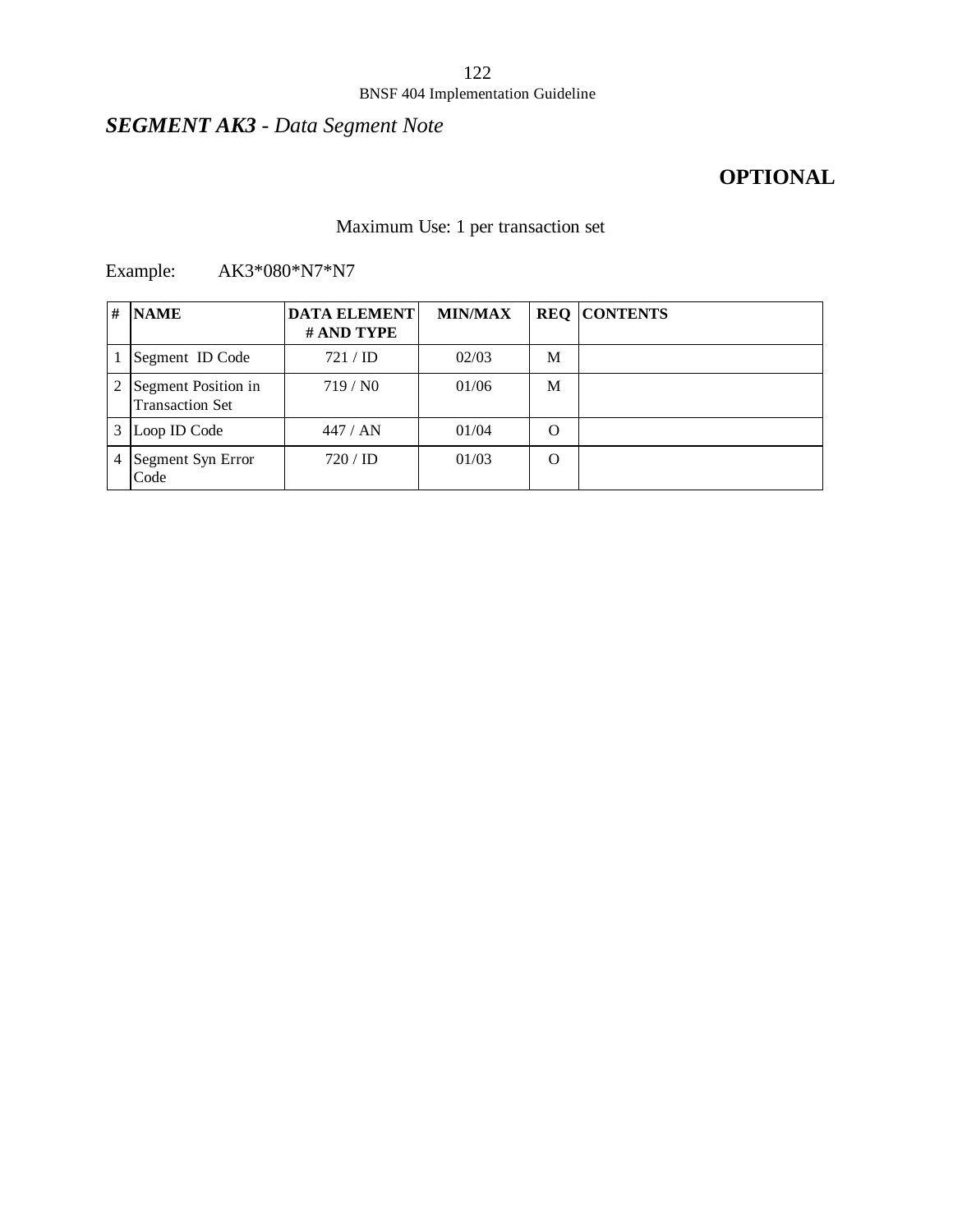# *SEGMENT AK4 - Data Element Note*

# **OPTIONAL**

# Maximum Use: 99 per transaction set

| #             | <b>NAME</b>                      | <b>DATA ELEMENT</b><br># AND TYPE | <b>MIN/MAX</b> |   | <b>REQ CONTENTS</b> |
|---------------|----------------------------------|-----------------------------------|----------------|---|---------------------|
|               | Element Position in<br>Segment   | 722/N0                            | 01/02          | M |                     |
| $\mathcal{L}$ | Data Element<br>Reference Number | 725/N0                            | 01/04          | O |                     |
| 3             | Data Element Error<br>Code       | 723 / ID                          | 01/03          | M |                     |
|               | 4 Copy of Bad Data<br>Element    | 724/AN                            | 01/99          | O |                     |

## Example: AK4\*11\*0040\*7\*XX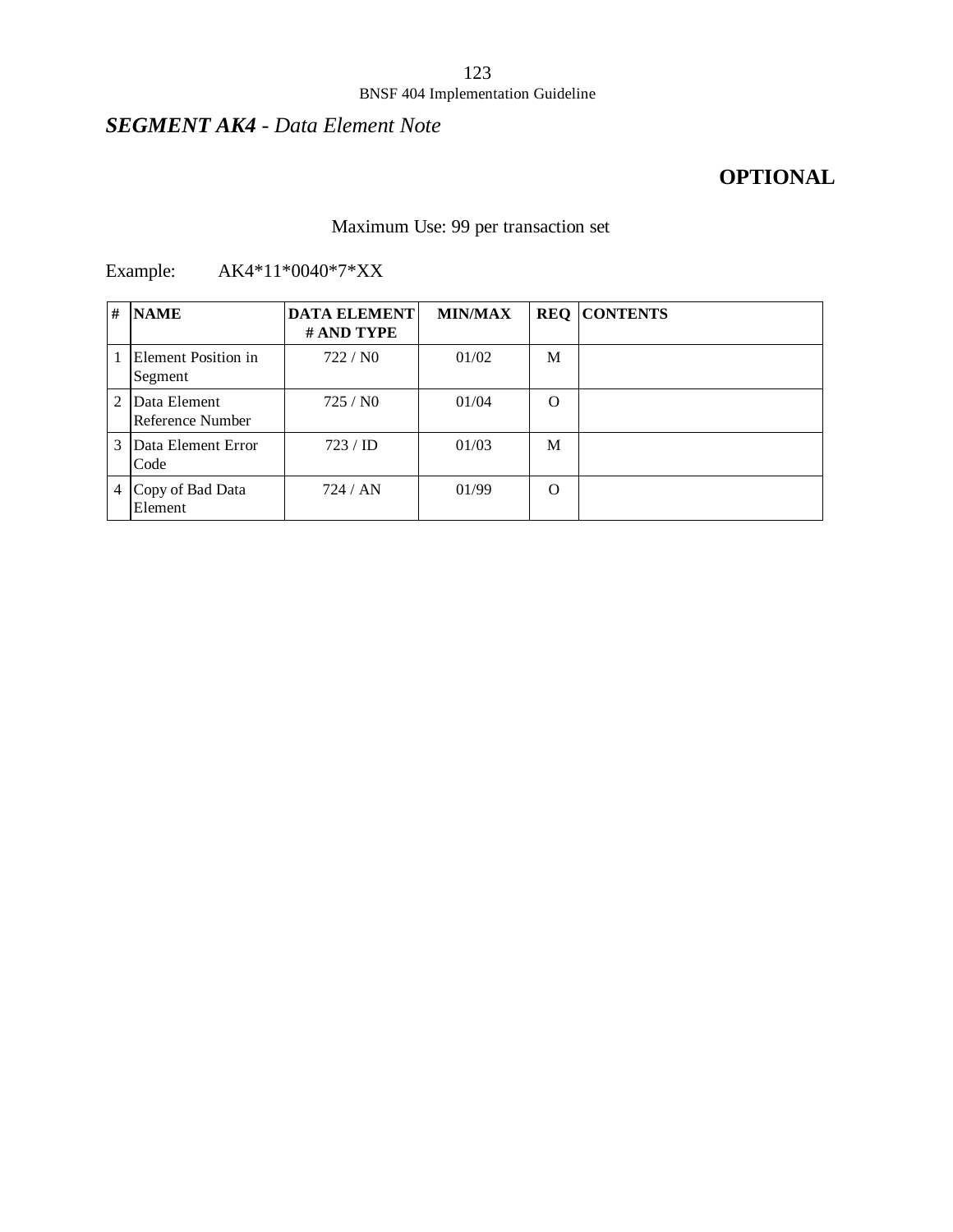# *SEGMENT AK5 - Transaction Set Response Trailer*

## **MANDATORY**

## Maximum Use: 99 per transaction set

## Example: AK5\*A

| #              | <b>NAME</b>                                       | <b>DATA ELEMENT</b><br># AND TYPE | <b>MIN/MAX</b> |          | <b>REQ CONTENTS</b>                                                                                                                                                                                                                                                                                                              |
|----------------|---------------------------------------------------|-----------------------------------|----------------|----------|----------------------------------------------------------------------------------------------------------------------------------------------------------------------------------------------------------------------------------------------------------------------------------------------------------------------------------|
| 1              | <b>Transaction Set</b><br>Acknowledgement<br>Code | 717 / ID                          | 01/01          | M        | A - accepted<br>E - accepted but errors noted<br>R - rejected                                                                                                                                                                                                                                                                    |
| $\overline{c}$ | <b>Transaction Set Syntax</b><br>Error Code       | $718 / \mathrm{ID}$               | 01/03          | $\Omega$ | 1 - not supported<br>2 - trailer missing<br>3 - control number in header $\&$<br>trailer do not match<br>4 - number of included segments<br>does not match actual count<br>5 - one or more segments in error<br>6 - missing or invalid transaction set<br>identifier<br>7 - missing or invalid transaction set<br>control number |
| 3              | <b>Transaction Set Syntax</b><br>Error Code       | $718 / \mathrm{ID}$               | 01/03          | $\Omega$ |                                                                                                                                                                                                                                                                                                                                  |
| $\overline{4}$ | <b>Transaction Set Syntax</b><br>Error Code       | 718/AN                            | 01/03          | $\Omega$ |                                                                                                                                                                                                                                                                                                                                  |
| 5              | <b>Transaction Set Syntax</b><br>Error Code       | 718/AN                            | 01/03          | $\Omega$ |                                                                                                                                                                                                                                                                                                                                  |
| 6              | <b>Transaction Set Syntax</b><br>Error Code       | 718/AN                            | 01/03          | $\Omega$ |                                                                                                                                                                                                                                                                                                                                  |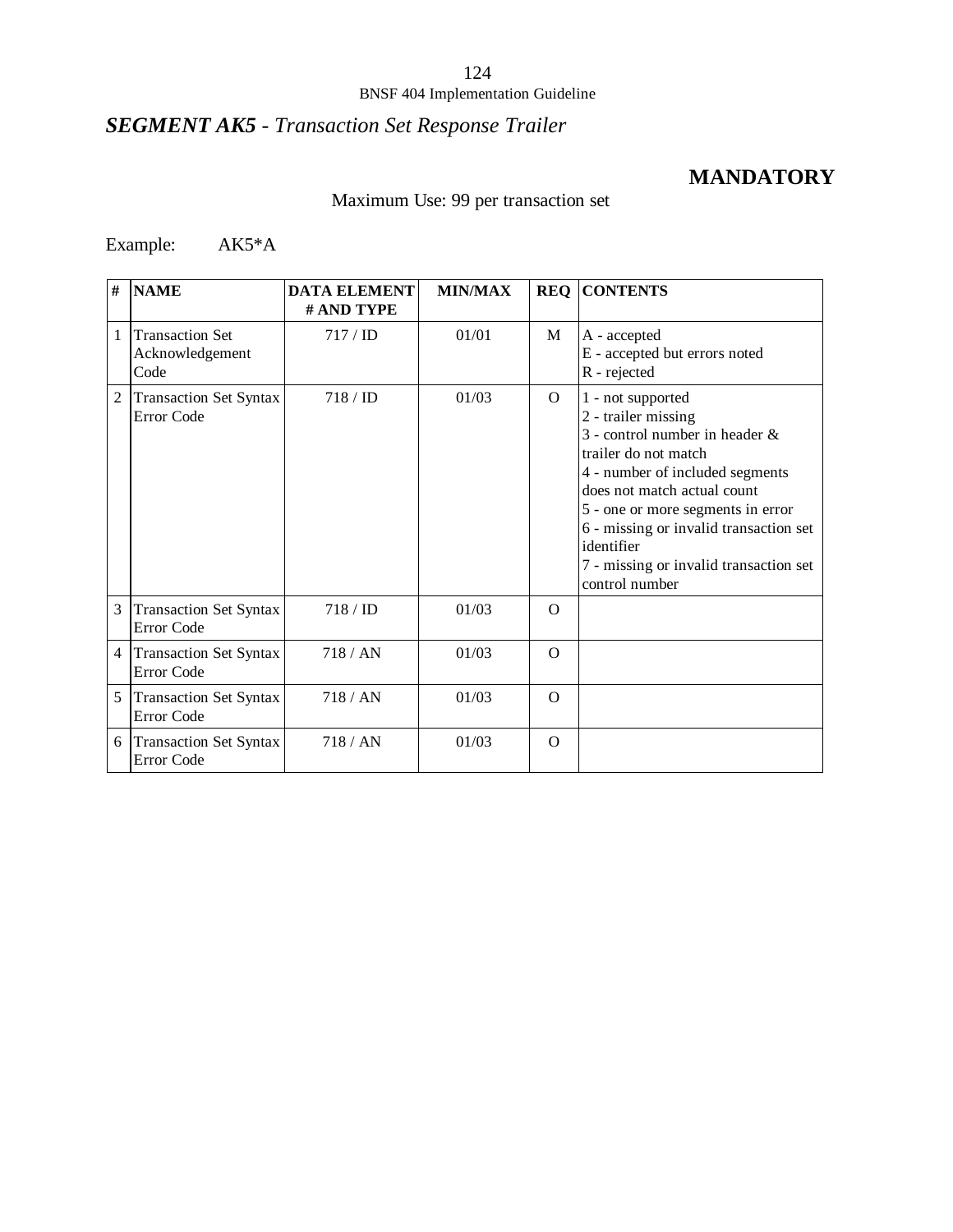# *SEGMENT AK9 - Functional Group Response Trailer*

## **MANDATORY**

## Maximum Use: 99 per transaction set

Example: AK9\*A\*1\*1\*1

| #              | <b>NAME</b>                                        | <b>DATA ELEMENT</b><br># AND TYPE | <b>MIN/MAX</b> | <b>REQ</b> | <b>CONTENTS</b>                                                                                                                       |
|----------------|----------------------------------------------------|-----------------------------------|----------------|------------|---------------------------------------------------------------------------------------------------------------------------------------|
| 1              | <b>Functional Group</b><br>Acknowledgement<br>Code | $715 / \mathrm{ID}$               | 01/01          | M          | A - accepted<br>E - accepted but errors noted<br>R - rejected<br>P - Partially rejected, at least one<br>transaction set was rejected |
| $\overline{2}$ | Number of Transaction<br>Sets Included             | 97/N0                             | 01/06          | M          |                                                                                                                                       |
| $\mathcal{R}$  | Number of Received<br><b>Transaction Sets</b>      | 123/N0                            | 01/06          | M          |                                                                                                                                       |
| $\overline{4}$ | Number of Accepted<br><b>Transaction Sets</b>      | 2/N0                              | 01/06          | M          |                                                                                                                                       |
| 5              | <b>Functional Group</b><br>Error Code              | $716 / \mathrm{ID}$               | 01/03          | $\Omega$   |                                                                                                                                       |
| 6              | Functional Group<br>Error Code                     | $718 / \mathrm{ID}$               | 01/03          | $\Omega$   |                                                                                                                                       |
| 7              | <b>Functional Group</b><br>Error Code              | 718 / ID                          | 01/03          | $\Omega$   |                                                                                                                                       |
| 8              | <b>Functional Group</b><br>Error Code              | 718 / ID                          | 01/03          | $\Omega$   |                                                                                                                                       |
| 9              | <b>Functional Group</b><br>Error Code              | 718 / ID                          | 01/03          | $\Omega$   |                                                                                                                                       |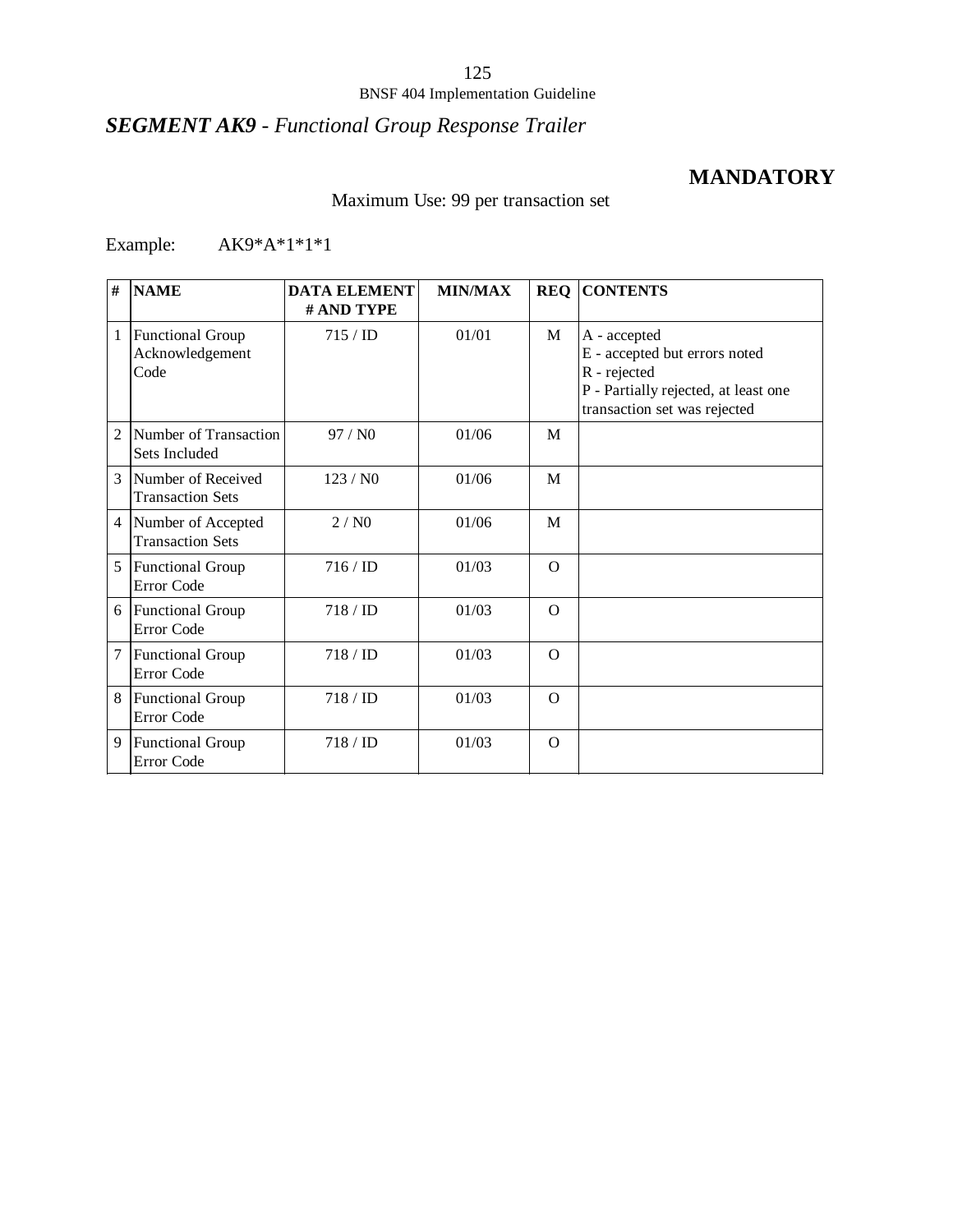# 126

### BNSF 404 Implementation Guideline

# *SEGMENT SE - Transaction Set Trailer*

## **MANDATORY**

## Maximum Use: 1 per transaction set

Example: SE\*1\*0001

| # | <b>NAME</b>                    | <b>DATA ELEMENT</b><br># AND TYPE | <b>MIN/MAX</b> |   | <b>REQ CONTENTS</b> |
|---|--------------------------------|-----------------------------------|----------------|---|---------------------|
|   | Number of Included<br>Segments | 96 / N0                           | 01/10          | M |                     |
|   | Control Number                 | 329/AN                            | 04/09          | M |                     |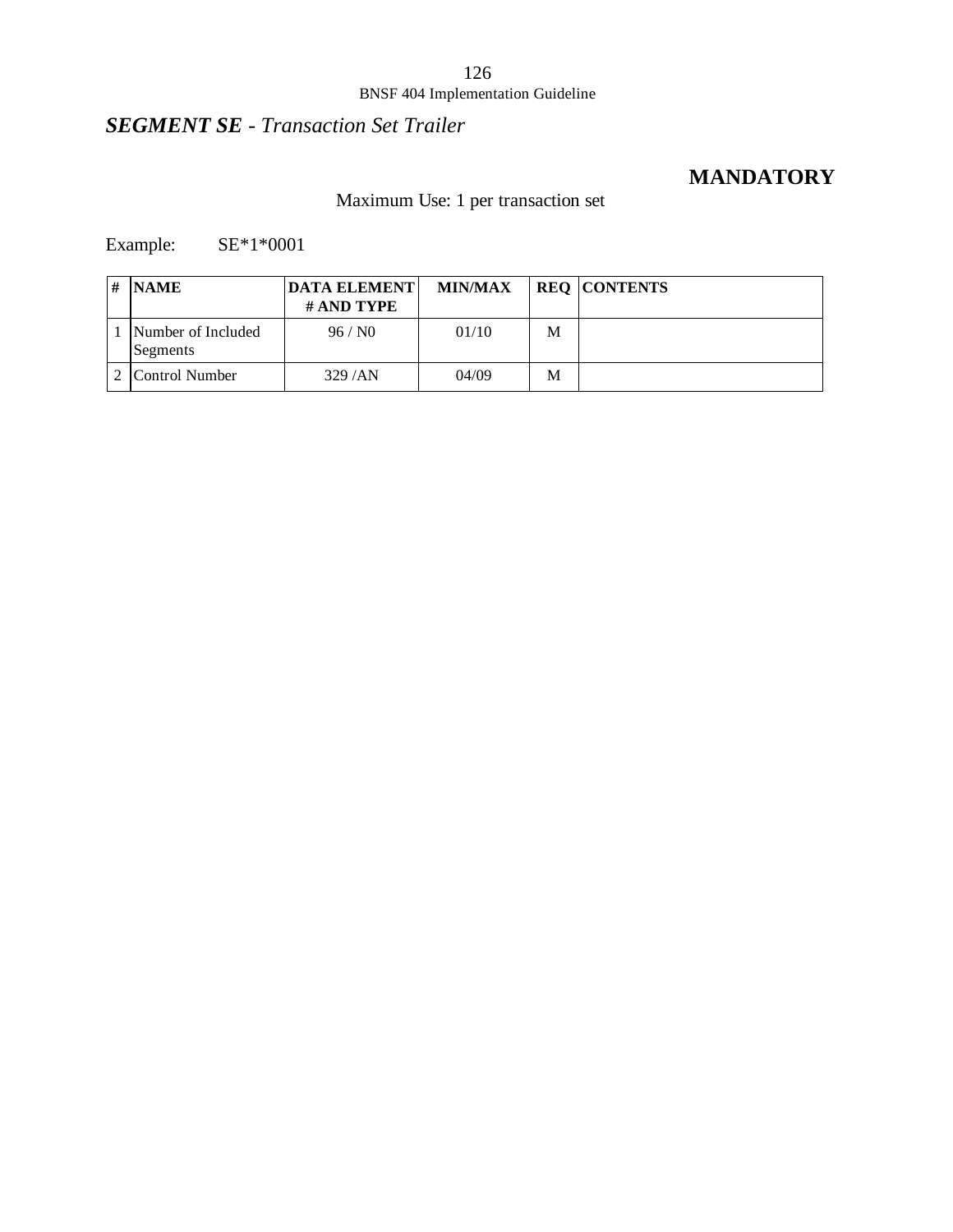### 127

#### BNSF 404 Implementation Guideline

# *SEGMENT GE - Ending Segment*

## **MANDATORY**

## Maximum Use: 1 per transaction set

## Example: GE\*1\*1001

| # | <b>NAME</b>    | <b>DATA ELEMENT</b><br># AND TYPE | <b>MIN/MAX</b> |   | <b>REQ CONTENTS</b>                                                                |
|---|----------------|-----------------------------------|----------------|---|------------------------------------------------------------------------------------|
|   | Number of Sets | 97/N2                             | 01/06          | M | This element should be the number<br>of sets transmitted (number ST-SE)<br>pairs). |
|   | Control Number | 28/N2                             | 01/09          | М | This number must match the control<br>number transmitted on the GS<br>segment.     |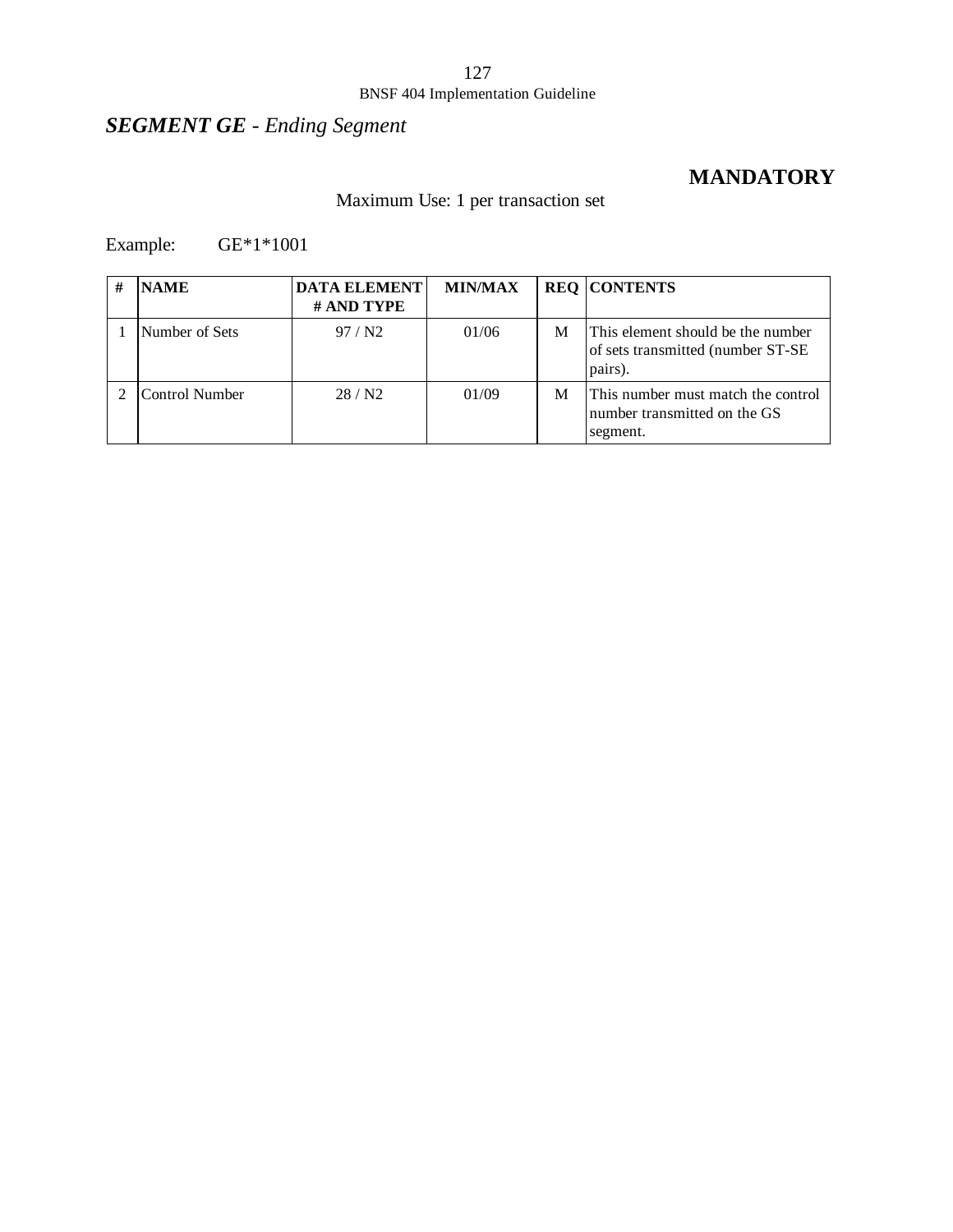# *SEGMENT IEA–Interchange Control Trailer*

## **MANDATORY**

### Maximum Use: 20

## Example: IEA\*1\*000001001

| # | <b>NAME</b>                                 | <b>DATA ELEMENT</b><br># AND TYPE | <b>MIN/MAX</b> |   | <b>REQ CONTENTS</b>                                                               |
|---|---------------------------------------------|-----------------------------------|----------------|---|-----------------------------------------------------------------------------------|
|   | Number Included<br><b>Functional Groups</b> | <b>IEA01 / N0</b>                 | 01/05          | M | This element should be the number<br>of sets transmitted (number GS-GE<br>pairs). |
|   | Interchange Control<br>Number               | IEAO2 / NO                        | 09/09          | M |                                                                                   |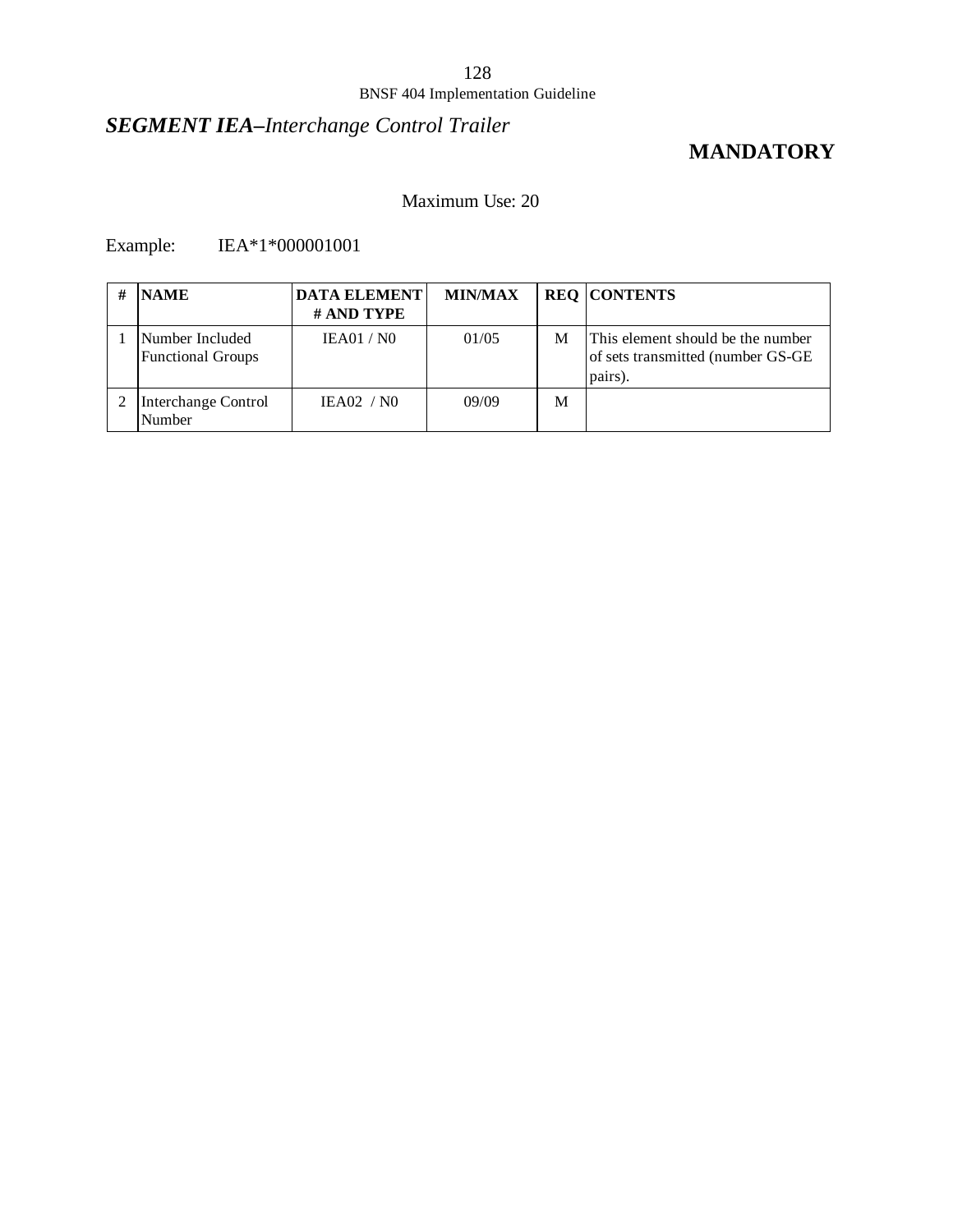### *APPENDIX 1 - Use of ISA headers with Railinc*

When using ISA headers with Railinc, the values within the data elements are different. Railinc's requirements for the ISA are as follows:

- The ISA01 is always 04 for Railinc, otherwise should be 00.
- The ISA02 should be pulled from list in documentation for Railinc, otherwise blank.
- The ISA03 should be 00 unless we are using passwords, then 01.
- The ISA04 should be the password is ISA03 is 01.
- The ISA06 is used at Railinc for all routing. This field should be the 4 character abbreviation of the third party (ex, "UPT ") if applicable, plus the Railinc defined 4 character abbreviation for the partner. It is possible that the partner abbreviation would not be required when using third parties (depends on the 3rd party). Non Railinc partners can define this value as they wish.

When translating messages from ISA to TRAIN II headers, this field will contain the transaction set identifier preceded by ''SW''. For a functional acknowledgment, the transaction set identifier will be preceded by "FA". (IE: SW417 or FA417).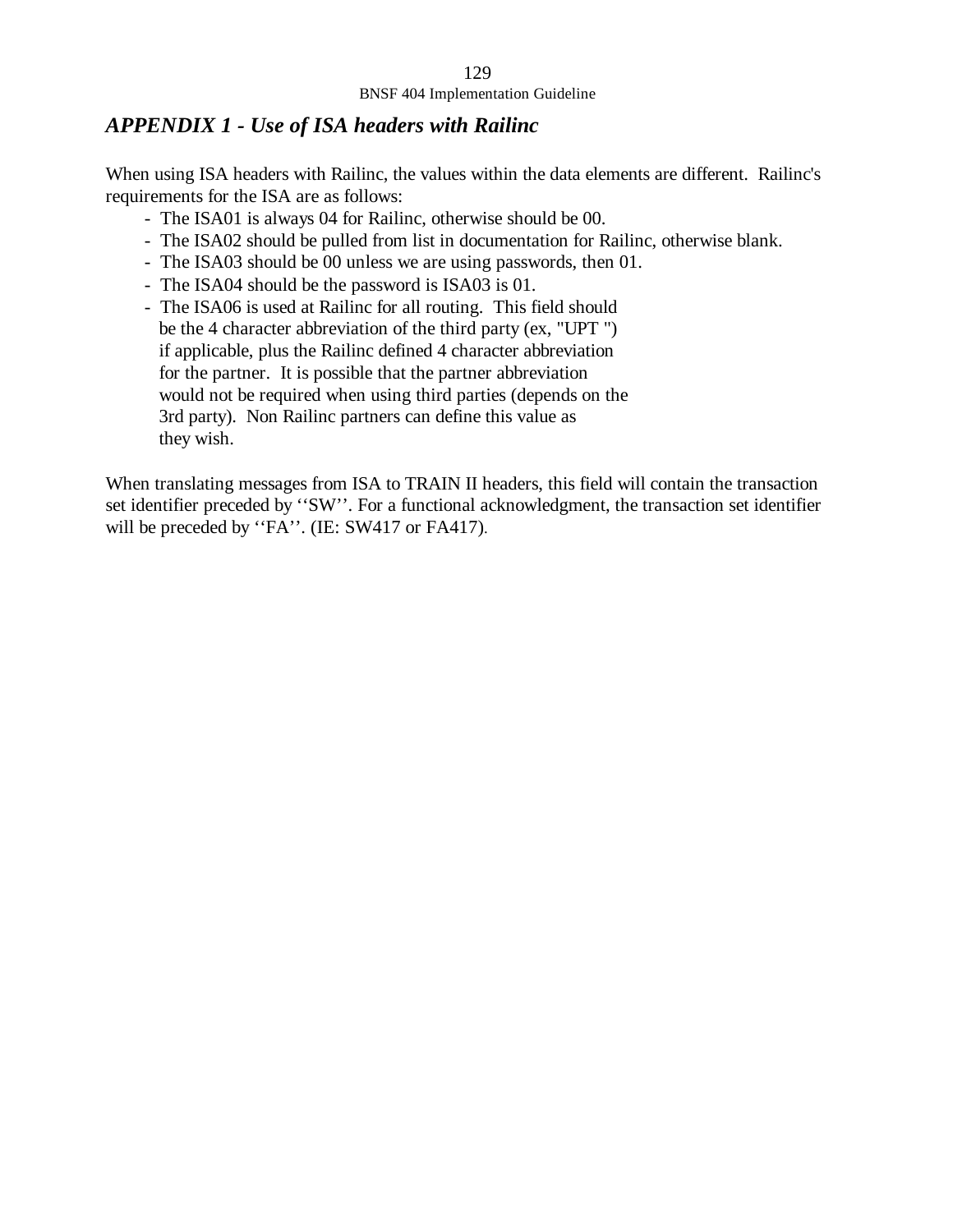### *APPENDIX 2 - Intermodal Safe Container Act*

### Act Overview

On April 9, 1997, the amended Intermodal Safe Container Act went into effect. The Act, implemented by the Federal Highway Administration, impacts all intermodal shipments with *gross cargo weight* of more than 29,000 pounds (including packing materials, pallets, and dunnage). The purpose of the Act is to minimize overweight vehicles on the highway and provide recourse for a motor carrier if fined for an overloaded shipment.

### Safe Container Act Key Points

The Act requires certification of weight, certifying party, unit initial and number, commodity description, and date of certification (or transfer of data) on intermodal shipments with gross cargo weight over 29,000 pounds.

The party tendering the load can certify the load by providing a bill of lading or other shipping document, including the above elements. The Act states a copy of certification is not required to accompany the load. Weight certification information is expected to be transmitted by normal billing channels and passed to the appropriate carriers in the route of a shipment.

### Exempt from Certification

Intermodal movements exempt from the certification are shipments with one motor carrier performing all the highway transportation, or assuming responsibility for overweight fines if incurred by another motor carrier handling the highway transportation. To help clarify, those shipments with the same shipper or motor carrier handling both the origin and destination drayage will not require certification information.

### BNSF Intermodal Billing Requirements

BNSF's approach to the required Safe Container elements, in regards to rail billing, is stated below:

1) The *actual gross cargo weight.* Presently stated in the *"BNSF Intermodal Rules and Policies Guide"*, gross cargo weight is required on billing for all shipments.

BNSF will deem weight on your billing to be the certified weight, unless otherwise stated. This is being done to eliminate the need for you to send additional information on your billing in conjunction with Safe Container Act requirements. If you need to correct the gross cargo weight, it can be updated until the unit is deramped or interchanged.

Many shippers (parties tendering billing) have expressed the desire to remain in control of the billing information and any associated changes, so *weight certifying information will not be accepted when a shipment is checked in at the gate.* Shippers do not want changes made to billing from documents deposited at the gate. Thus, only the party tendering the bill of lading will be allowed to update any of the billing information.

2) A *reasonable description* of the contents in a trailer or container. This information is also presently required on the bill of lading and nothing new is required. The Act states 'FAK' commodity descriptions will be restricted commencing the year 2001.